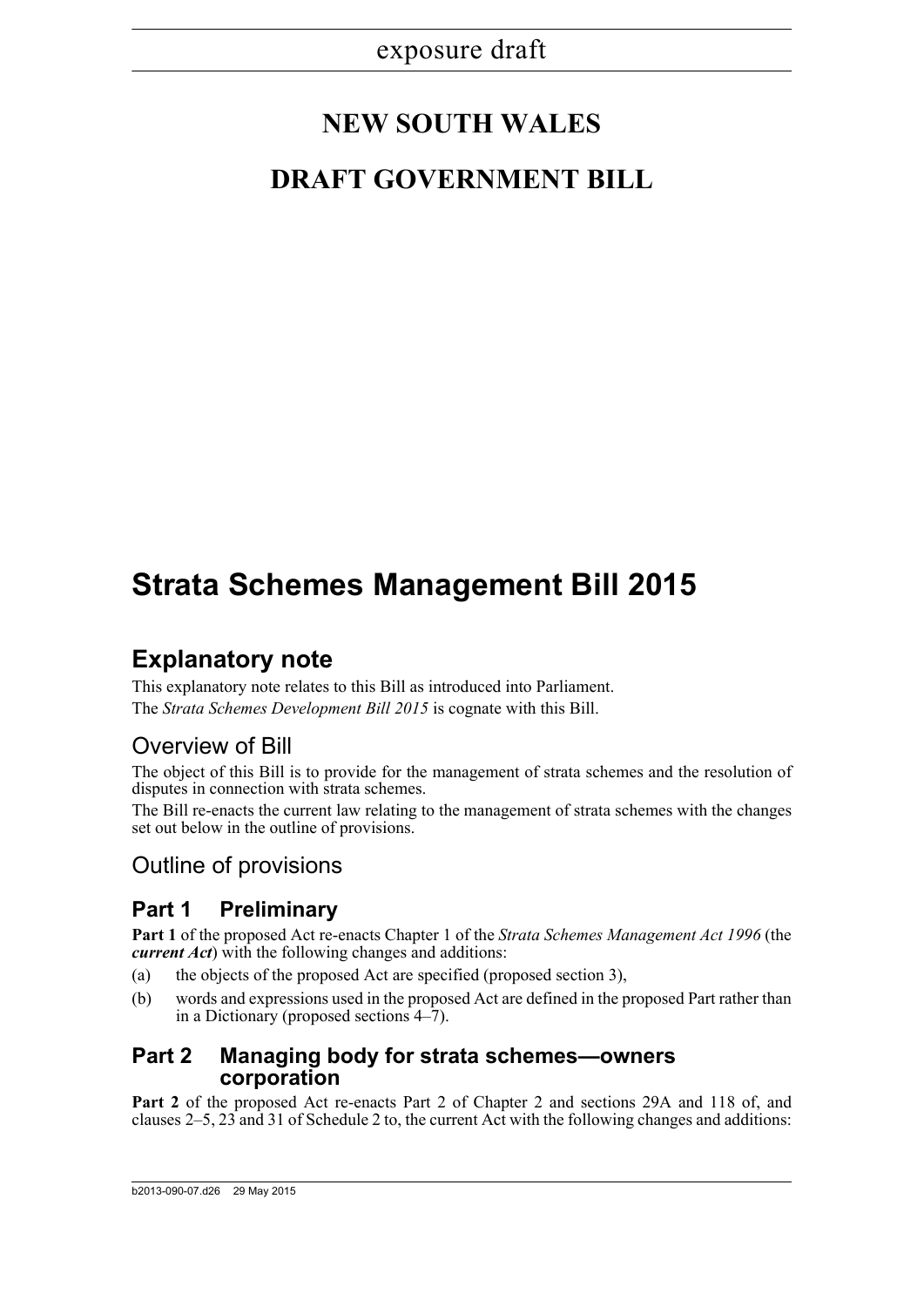Strata Schemes Management Bill 2015 [NSW] Explanatory note

- (a) the power to make an order convening a meeting of an owners corporation, in the absence of officers of the corporation, is to be exercised by the Civil and Administrative Tribunal (the *Tribunal*) rather than an Adjudicator. This change applies to all order-making powers under the current Act that have been re-enacted (proposed section 20),
- (b) an initial maintenance schedule is to be provided to the owners corporation at its first annual general meeting (proposed section 16),
- (c) the annual general meeting of an owners corporation must be held once in each financial year rather than within 1 month of the anniversary of the first annual general meeting (proposed section 18).

## **Part 3 Strata committee of owners corporation**

Part 3 of the proposed Act re-enacts sections 16–18 and 21 and Division 2 of Part 3 of Chapter 2 of, and clauses 1–3, 4, 5, 7 and 17 of Schedule 3 to, the current Act with the following changes and additions:

- (a) the executive committee is now to be known as the strata committee,
- (b) a strata managing agent or building manager for a strata scheme, a person who acts as an agent for the leasing of lots in a strata scheme or a person who has an undisclosed connection with the original owner of a strata scheme is not eligible to be appointed or elected to the strata committee unless the person is an owner (proposed section 32),
- (c) a tenant representative on the strata committee may be nominated by the tenants of lots in the strata scheme but will not be able to vote on committee decisions and may be excluded from discussion about certain financial matters (proposed section 33),
- (d) a duty is imposed on members of a strata committee to carry out their functions for the benefit, so far as practicable, of the owners corporation and with due care and diligence (proposed section 37).

## **Part 4 Strata managing agents and building managers**

**Part 4** of the proposed Act re-enacts Parts 4 and 4A of Chapter 2 and section 183A of the current Act with the following changes and additions:

- (a) the term of appointment of a strata managing agent is to be limited to a maximum of 12 months for an agent appointed at the first annual general meeting or 3 years for any other appointment, with any reappointment also limited to maximum terms of 3 years (proposed section 50).
- (b) a strata managing agent may transfer his or her functions as an agent if the transfer is approved by a resolution of the owners corporation at a general meeting (proposed section 51),
- (c) it will be an offence for a strata managing agent to request or accept a gift or other benefit for himself or herself or another person in connection with the provision of services as an agent, other than a monetary commission included in the agent's terms of appointment or otherwise approved by the owners corporation (proposed section 57),
- (d) a strata managing agent must report at an annual general meeting monetary commissions received from third parties in the previous 12 months as well as commissions and an estimate of commissions expected in the following 12 months. The agent must also disclose to the strata committee of the owners corporation variations from the commissions disclosed, as soon as practicable after becoming aware of the variation (proposed section 60).
- (e) caretakers for strata schemes are now to be referred to as building managers and a building manager is not required to be a person entitled to exclusive possession of a lot or common property,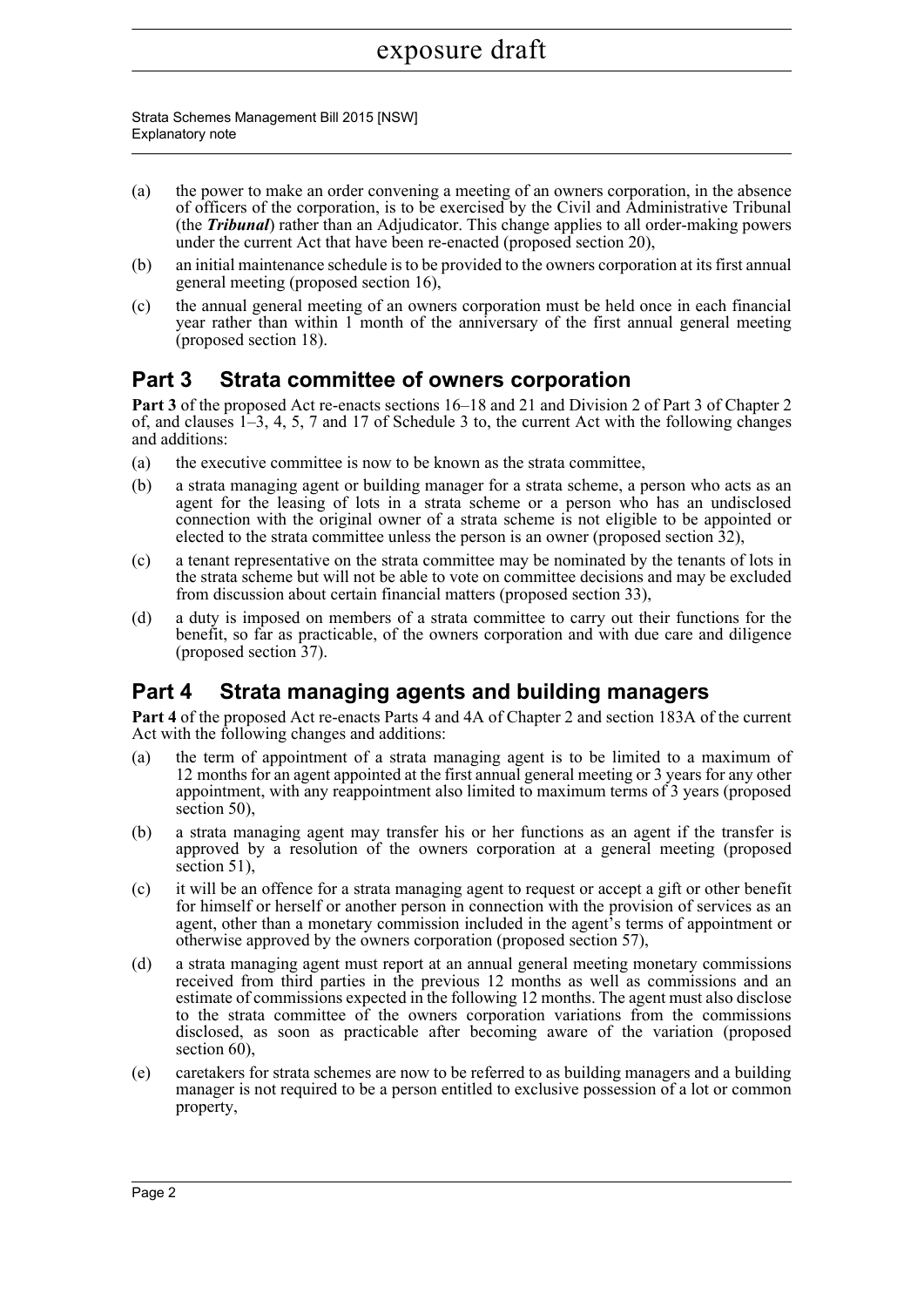Strata Schemes Management Bill 2015 [NSW] Explanatory note

(f) the power to make orders with respect to building manager agreements has been extended to strata managing agent agreements (proposed section 72).

## **Part 5 Financial management**

**Part 5** of the proposed Act re-enacts Part 3, and Division 3 of Part 5, of Chapter 3 and sections 24, 103, 110, 115A, 148, 149, 229, 230 and 230A of the current Act with the following changes and additions:

- (a) additional money may be paid into the administrative fund or the capital works fund if permitted to be paid to that fund under the proposed Act (proposed sections 73 and 74),
- (b) monetary penalties payable to the owners corporation must be paid into the administrative fund and monetary penalties payable by the owners corporation may be paid from the fund (proposed section 73),
- (c) the name of the sinking fund has been changed to the capital works fund (proposed section 74).
- (d) amounts paid to the owners corporation from the Building Bond Account established under proposed Part 11 are to be paid to the capital works fund (proposed section 74),
- (e) the owners corporation may levy a contribution on owners to recover amounts to cover money transferred from the administrative fund or the capital works fund to the other fund to meet a shortfall (proposed section 76),
- (f) the 10-year capital works fund plan for a strata scheme must be reviewed at least once every 5 years (proposed section 80) and may be revised or reviewed at any time,
- (g) an owners corporation may provide for payment plans for unpaid contributions (proposed section 85),
- (h) in addition to the current provision that an owners corporation may recover unpaid contributions as a debt in a court of competent jurisdiction, the owners corporation may obtain an order from the Tribunal that the owner or other person concerned pay the unpaid contributions (proposed section 86),
- (i) an owners corporation may obtain an order by the Tribunal ordering the original owner under the strata scheme to compensate the owners corporation if the Tribunal determines that the estimates and levies determined during the initial period were inadequate (proposed section 89),
- (j) a statement of key financial information, that summarises information contained in the financial statements, is to be prepared for each reporting period for the administrative fund and the capital works fund (proposed sections 92 and 94),
- (k) requirements imposed on the treasurer under the regulation made under the current Act, relating to issuing and recording receipts, transaction records and the levy register have been incorporated into the proposed Part,
- (l) provisions relating to requirements for approval to obtain legal services have been clarified (proposed section 103).

## **Part 6 Property management**

Part 6 of the proposed Act re-enacts Part 2 of Chapter 3, sections 111, 112, 114 and 115 and Division 2 of Part 4 of Chapter 5 of the current Act with the following changes and additions:

(a) the obligation of an owners corporation to maintain and keep in repair common property may be deferred for a particular item of property if the owner or another person is liable for damage to the property and the owners corporation has taken action in respect of the damage (proposed section 106),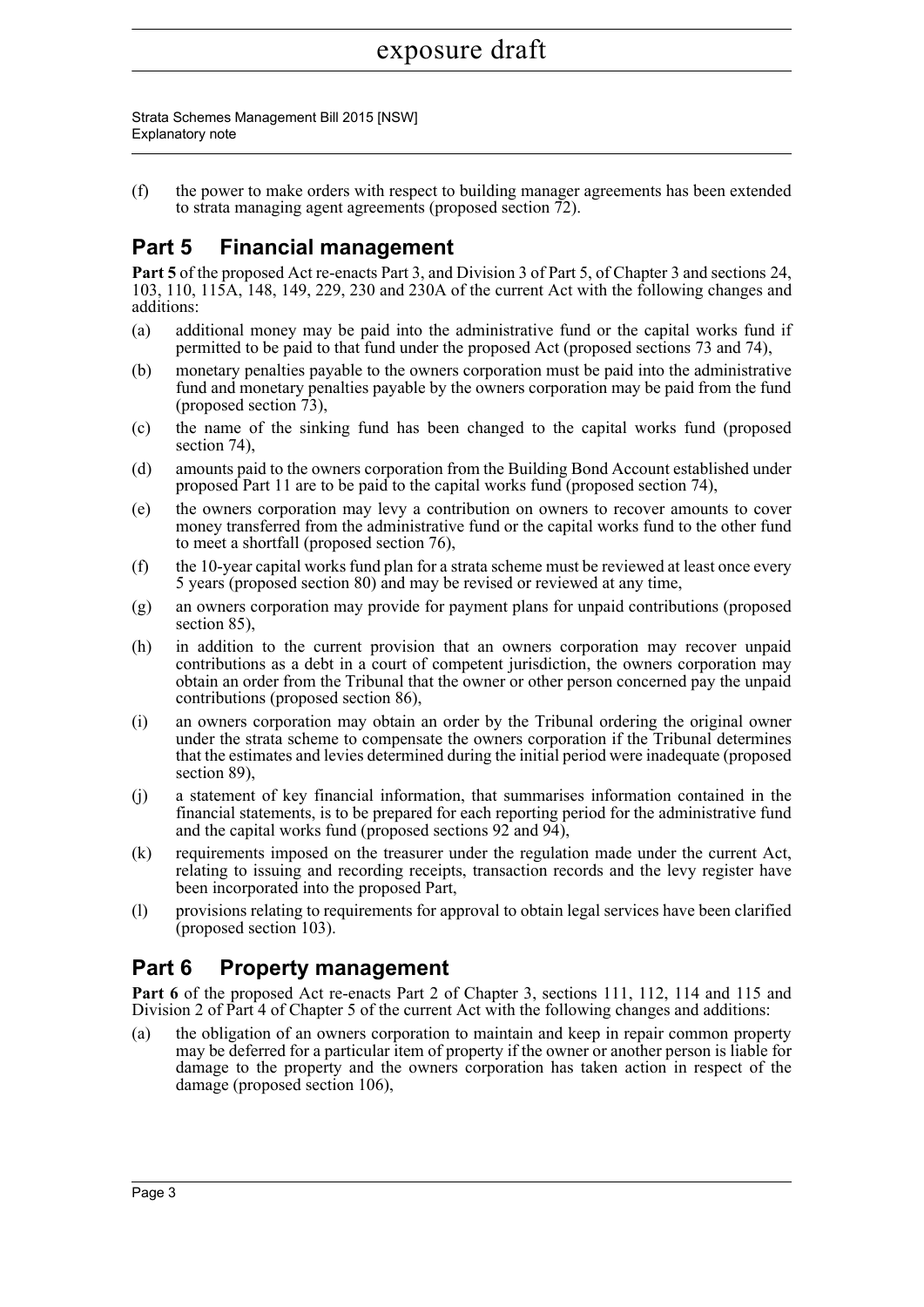Strata Schemes Management Bill 2015 [NSW] Explanatory note

- (b) an owner of a lot in a strata scheme may recover from the owners corporation, as damages for breach of statutory duty, any loss suffered by the owner as a result of a contravention by the owners corporation of proposed section 106 (proposed section 106),
- (c) the by-laws for a strata scheme may adopt a common property memorandum prescribed by the regulations which specifies whether the owner or the owners corporation is responsible for the maintenance, repair or replacement of any part of the common property (proposed section 107),
- (d) minor cosmetic work (including installing or repairing hooks or other things used to hang things on walls, installing or repairing handrails, painting internal walls and laying carpet) in connection with a lot will not require authorisation by the owners corporation. Specified work is excepted from these provisions, including minor renovations, structural work, work involving plumbing and waterproofing and work that requires consent under other legislation. The by-laws may specify additional work as cosmetic work (proposed section 109),
- (e) minor renovations (including renovating a kitchen or bathroom, changing recessed light fittings, installing or replacing wood or other hard floors and installing or replacing wiring or cabling or power or access points) can be done after approval by the owners corporation at a general meeting. Notice of the renovations and other information must be given to the owners corporation. The by-laws may delegate the approval power to the strata committee and may also specify additional work as minor renovations. Specified work is excepted from these provisions, including cosmetic and structural work and work that requires consent under other legislation (proposed section 110),
- (f) an owner of a lot in a strata scheme must not alter or add to the common property, unless authorised under the proposed Part, a by-law under the proposed Part, a common property rights by-law or a special resolution of the owners corporation (subject to a by-law that amends that requirement) (proposed section 111),
- (g) the original owner must prepare an initial maintenance schedule for the strata scheme, containing matters to be prescribed by regulations, which will not be binding on an owners corporation and may be used in proceedings about building defects (proposed section 115),
- (h) an order may be obtained to enter a part of a parcel of a strata plan for all situations where the owners corporation is authorised to enter the part for inspection purposes or to carry out work (proposed section 124),
- (i) regulations may be made to establish a scheme for the disposal of goods abandoned on common property (proposed section 125),
- (j) if work by or on behalf of an owner or occupier causes damage to the common property or another lot of a strata scheme, the owners corporation or owner of the lot may obtain an order from the Tribunal that the owner or occupier repairs the damage or pays a specified amount for repairs and other costs (proposed section 132).

## **Part 7 By-laws for strata schemes**

**Part 7** of the proposed Act re-enacts Part 5 of Chapter 2, Division 8 of Part 4 of Chapter 5 and section 203 of the current Act with the following changes and additions:

- (a) the matters about which by-laws can be made are to be matters relating to the management, administration, control, use or enjoyment of the lots or the common property and lots of a strata scheme (proposed section 136),
- (b) the by-laws may limit the number of persons who may reside in a lot, but not to less than 2 adults per bedroom of the residence (proposed section 137) and higher monetary penalties are payable for a contravention of a by-law (proposed section 147),
- (c) a by-law must not be harsh, unconscionable or oppressive (proposed section 139).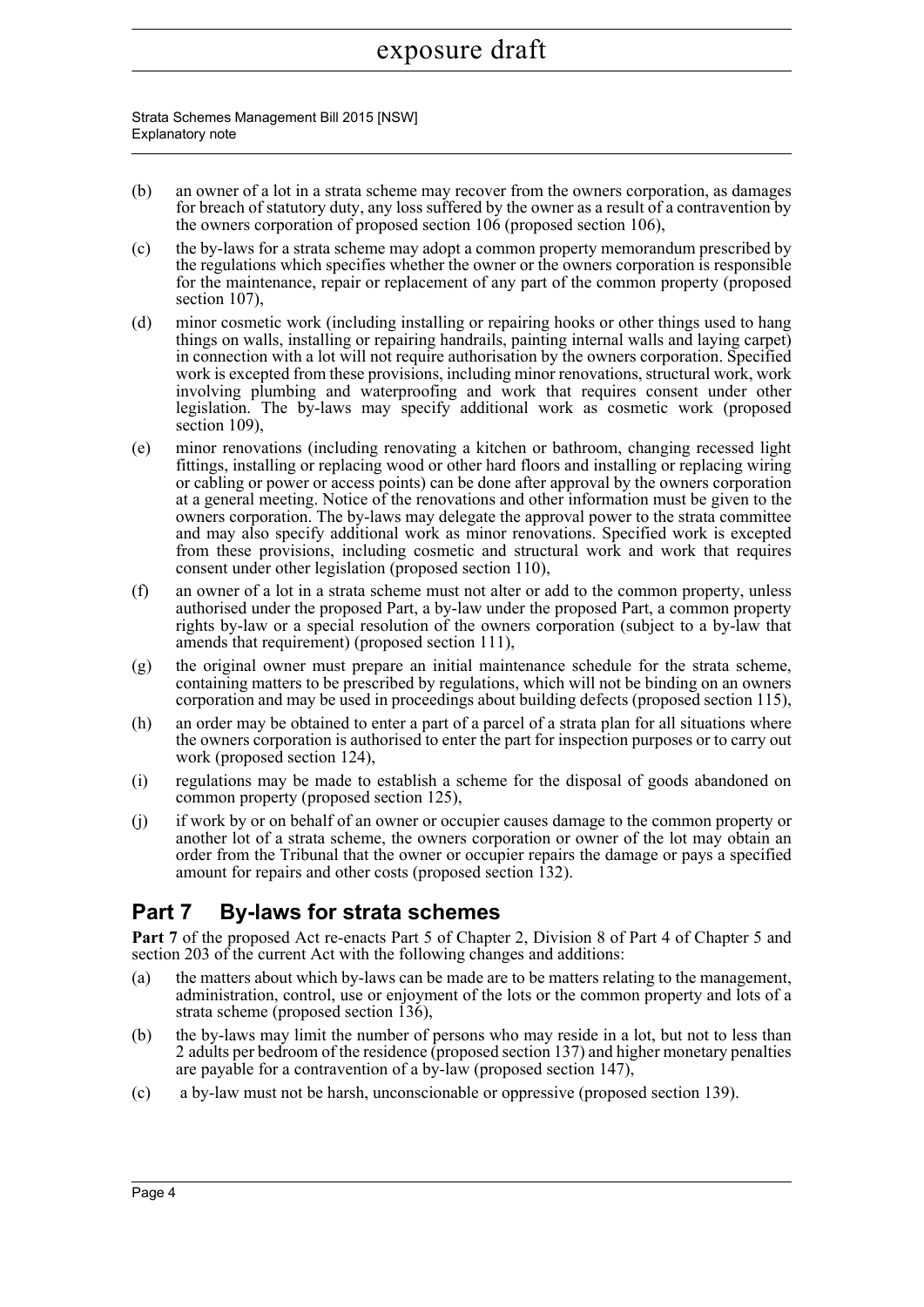Strata Schemes Management Bill 2015 [NSW] Explanatory note

### **Part 8 Obligations of owners, occupiers and others relating to lots**

**Part 8** of the proposed Act re-enacts Parts 1 and 3 of Chapter 4 and Division 5 of Part 4 of Chapter 5 of the current Act.

## **Part 9 Insurance**

**Part 9** of the proposed Act re-enacts Part 4 of Chapter 3 and Division 3 of Part 4 of Chapter 5 of the current Act with the change that the approved insurers with whom insurance (other than building insurance) is required to be taken out by owners corporations are to be general insurers under the *Insurance Act 1973* of the Commonwealth or persons prescribed by the regulations.

## **Part 10 Records and information about strata schemes**

**Part 10** of the proposed Act re-enacts Divisions 1, 2 and 4 of Part 5 of Chapter 3 and sections 155 and 156 of the current Act with the following changes and additions:

- (a) the form in which a strata roll or other mandatory record may be made or stored is to be determined by the owners corporation (proposed section 177),
- (b) access to records of the owners corporation for inspection purposes may be given by electronic means (proposed section 184),
- (c) the lessor or sub-lessor of a lot in a strata scheme must give the tenant of the lot a copy of the by-laws and any applicable strata management scheme not later than 14 days after the tenant becomes entitled to possession of the lot. Notice of changes to by-laws must also be given within 14 days (proposed section 187).

## **Part 11 Building defects**

**Part 11** of the proposed Act contains a scheme to provide for rectification of building defects in new strata schemes. The proposed Part contains the following proposed provisions:

#### **Division 1 Preliminary (proposed sections 190–194)**

The proposed Division defines words and expressions used in the proposed Part and also provides that a consent or approval by an owners corporation for the purposes of the proposed Part is to be given by resolution at a general meeting. The proposed Part will not affect any other remedies that may be taken for defective building work but any remedy obtained under the proposed Part may be taken into account by a court or other body when determining whether to grant other remedies. The proposed Part will apply to building work carried out on a building, or a part of a building, that is part of the parcel of a strata scheme by or on behalf of a developer and that is contemporaneous with or for the purposes of the registration of a strata plan or a subdivision of a development lot. The building work must be residential building work that is exempt from the home building compensation insurance requirements under the *Home Building Act 1989* or be work on a building used for mixed use purposes that include residential purposes.

#### **Division 2 Inspection reports (proposed sections 195–206)**

The proposed Division provides that a developer of a strata scheme is to be required to arrange for the building work to be inspected by a building inspector approved by the owners corporation who is to give an interim report identifying any defective work. The regulations will prescribe the kind of defective work that is to be reported on. Building inspectors are to be persons who are of a class of persons prescribed by the regulations. The inspector is to be appointed not later than 12 months after the completion of the work and the interim report to be given not later than 18 months after that completion. The Chief Executive of the Office of Finance and Services (the *Chief Executive*) is to arrange for the appointment of an inspector if the developer and owners corporation fail to agree on an inspector or if the initial period for the strata scheme has not ended. A final inspection is to be carried out and a report given by the same inspector (if available) or another inspector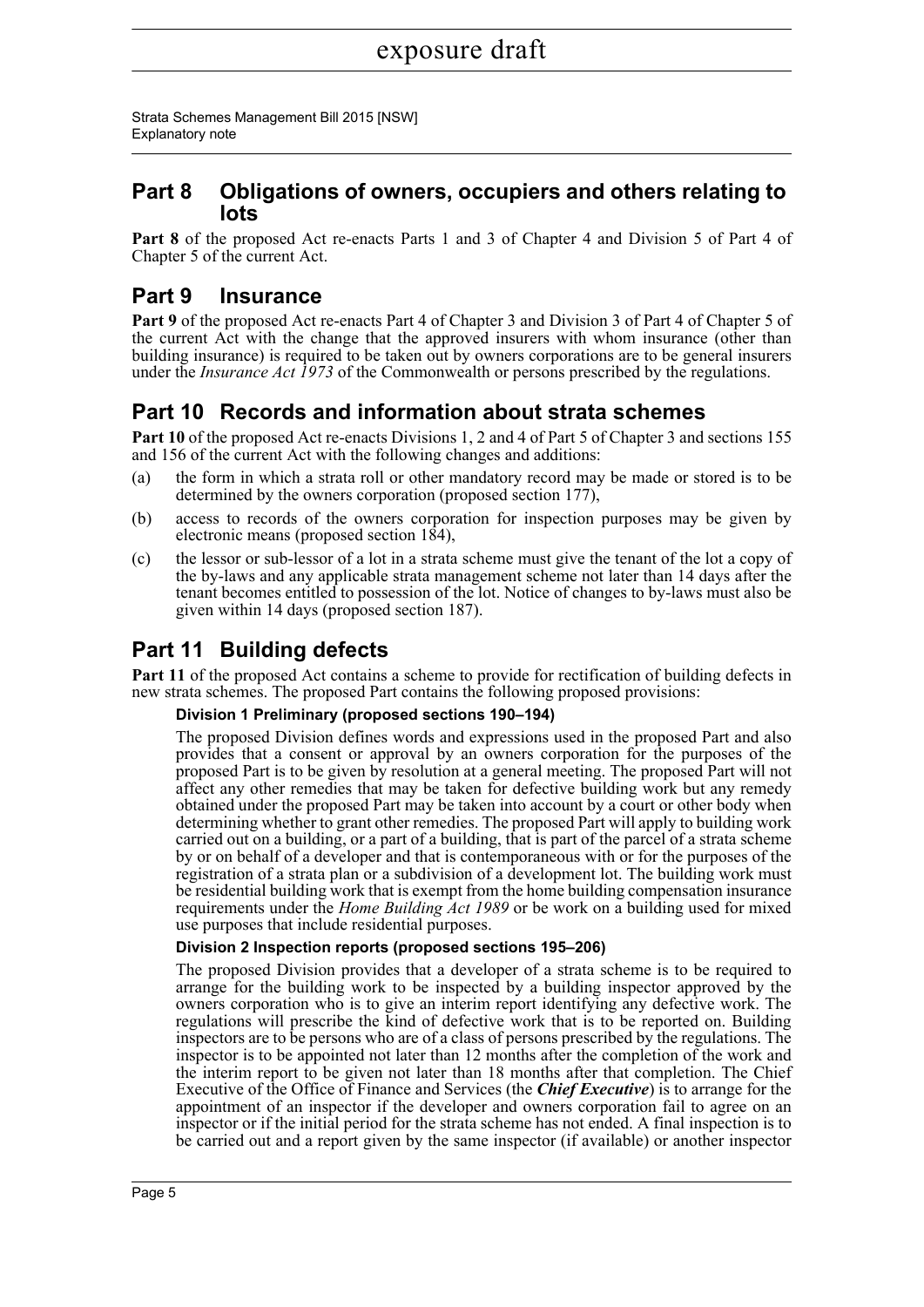#### Strata Schemes Management Bill 2015 [NSW] Explanatory note

arranged by the Chief Executive not later than 2 years after the completion of the work. The inspector will have power to enter any part of a strata scheme parcel and is to be given assistance by the owners corporation for that purpose. Inspection costs are payable by the developer. A builder who carried out defective building work will be entitled to enter the property in connection with rectifying the work. A final inspection report will not bind the Tribunal or any court but is to be taken into account in proceedings relating to the building work.

#### **Division 3 Building bonds (proposed sections 207–213)**

The proposed Division requires a developer to lodge a security (a *building bond*) with the Chief Executive for building work to which the proposed Part applies. The amount of the building bond is to be 2% of the contract price for the building work and it is to be paid into a Building Bond Account. Amounts of a building bond may be paid from that Account to an owners corporation to meet the costs of building work to rectify defective building work identified in a final inspection report under the proposed Part.The building bond must be paid out or refunded not later than 2 years after the completion of the building work or within 60 days of the final inspection report being given to the developer, whichever occurs later. The building bond may also be paid in the manner agreed between the owners corporation and the developer. The Chief Executive is to rely on the final inspection report for the purposes of payment of the building bond. An owners corporation must use the bond amount for or in connection with rectifying the defective building work (on any part of the parcel of the strata scheme) or its costs. An owners corporation, or a person on the owners corporation's behalf, will have power to enter a lot for the purpose of rectifying defective building work. Any surplus is to be repaid to the developer. The Tribunal may, on application by an owners corporation, a developer, a building inspector or a person entitled to enter the strata parcel under the proposed Part, make an order requiring access to be given to the parcel for the purposes of an inspection or in connection with rectifying defective building work. The Tribunal may also, on application by an owners corporation, an original owner or the Chief Executive, make an order as to the payment or non-payment of the whole or part of a building bond to a specified person, the refund of an amount to the developer, specifying the contract price for the purposes of determining the amount of a building bond or varying the time for taking an action under the proposed Part. The Supreme Court (and not the Tribunal) will have jurisdiction in cases where title to land is involved or the matter is incidental to other matters being dealt with by the Supreme Court.

## **Part 12 Disputes and Tribunal powers**

**Part 12** of the proposed Act re-enacts Part 2 and Divisions 1 and 9 of Part 4 of Chapter 5 and sections 125, 126, 135, 136, 173, 183, 183B, 185, 187–191, 199, 207 and 209 of the current Act with the following changes and additions:

- (a) an owners corporation is authorised to establish a voluntary dispute resolution process (proposed section 214),
- (b) jurisdiction is conferred on the Tribunal, rather than on Adjudicators, to make orders and procedural matters dealt with by the *Civil and Administrative Tribunal Act 2013* have been omitted,
- (c) jurisdiction is conferred on the Tribunal to make ancillary, consequential and interlocutory orders (proposed section 227),
- (d) jurisdiction is conferred on the Tribunal to deal with complaints or disputes about agreements under the proposed Act, agreements relating to strata schemes between the owners corporation and owners, mortgagees and covenant chargees and the failure of an owners corporation to exercise a function under another Act (proposed section 228),
- (e) jurisdiction is conferred on the Tribunal, on its own motion, to remove a person from a strata committee and as an officer of the owners corporation, prohibit a strata committee from determining a matter and require it to be determined by the owners corporation (proposed section 234),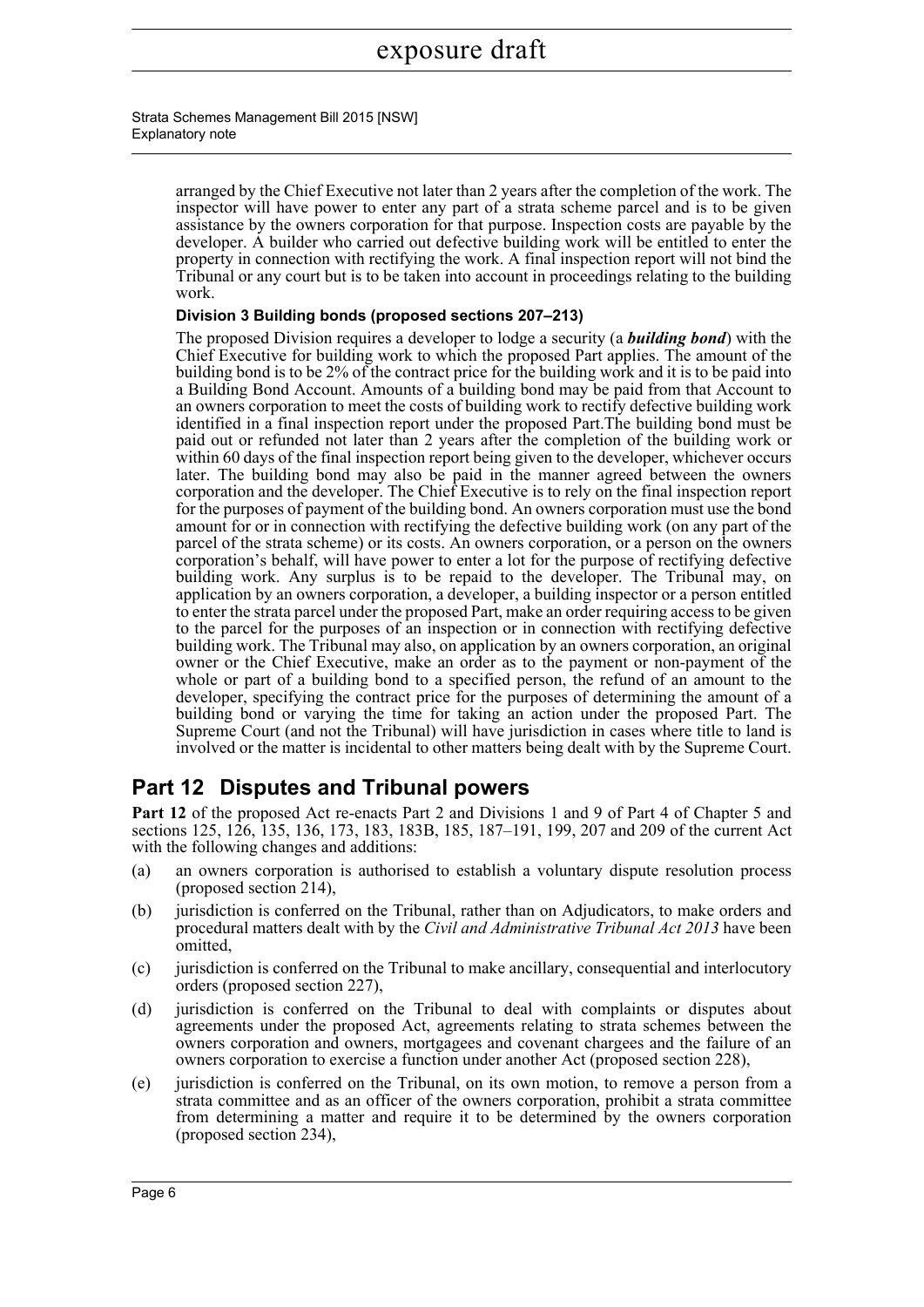Strata Schemes Management Bill 2015 [NSW] Explanatory note

(f) an unpaid civil penalty imposed by the Tribunal may be recovered from an owner who is liable to pay the penalty as if the amount owed were an amount of unpaid contributions (proposed section 244).

## **Part 13 Offences and proceedings**

Part 13 of the proposed Act re-enacts sections 215 and 225–228 of the current Act and also provides that penalty notices will be able to be issued by an authorised officer for offences of a kind prescribed by the regulations (proposed section 246).

### **Part 14 Miscellaneous**

**Part 14** of the proposed Act re-enacts sections 119, 120, 212, 214 and Parts 3–5 of Chapter 7 of the current Act with the following changes and additions:

- (a) an email address may be given as an address for service under the proposed Act (proposed section 256),
- (b) there is an additional general provision providing for the giving of documents under the proposed Act or regulations (proposed section 258),
- (c) the regulations may exclude a particular class or classes of strata scheme from all or any of the provisions of proposed Part 12 (proposed section 266).

### **Schedule 1 Meeting procedures of owners corporation**

**Schedule 1** to the proposed Act re-enacts Parts 2 (other than Division 2) and 3 of Schedule 2 to the current Act with the following changes and additions:

- (a) an owner or other person may request that a motion be included on the agenda for a general meeting of the owners corporation even though the owner or person cannot vote because of unpaid strata contributions (proposed clause  $\overline{4}$ ),
- (b) provisions relating to the nomination of persons as officers of the owners corporation are included in the proposed Schedule (proposed clause 5),
- (c) the agenda for the annual general meeting of an owners corporation must include consideration of building defects and rectification until the end of any applicable statutory warranty (proposed clause 6),
- (d) the notice of an annual general meeting of an owners corporation that has a strata managing agent must include a motion to consider the report as to commissions by the agent (proposed clause 9),
- (e) the notice of an annual general meeting must include a motion to decide how to deal with overdue contributions payable to the owners corporation (proposed clause 9),
- (f) the notice of an annual general meeting is no longer required to be accompanied by a copy of the last financial statements prepared by the owners corporation, but these must be provided on request to a lot owner or mortgagee or covenant chargee of a lot (proposed clause 10),
- (g) a copy of the agenda for a meeting must be given to each tenant of a lot at least 7 days before the meeting (proposed clause 11),
- (h) the developer or lessor of a leasehold strata scheme is not entitled to vote or exercise a proxy vote on a matter concerning building defects or rectification of building defects (proposed clause 15),
- (i) if there is no quorum for business at a meeting, the chairperson may, after half an hour, declare that the persons present constitute a quorum for that purpose (proposed clause 17),
- (j) a tenant is entitled to attend a meeting but not to vote (unless a proxy holder) and may be excluded from a meeting when financial matters are being discussed or determined (proposed clause 21),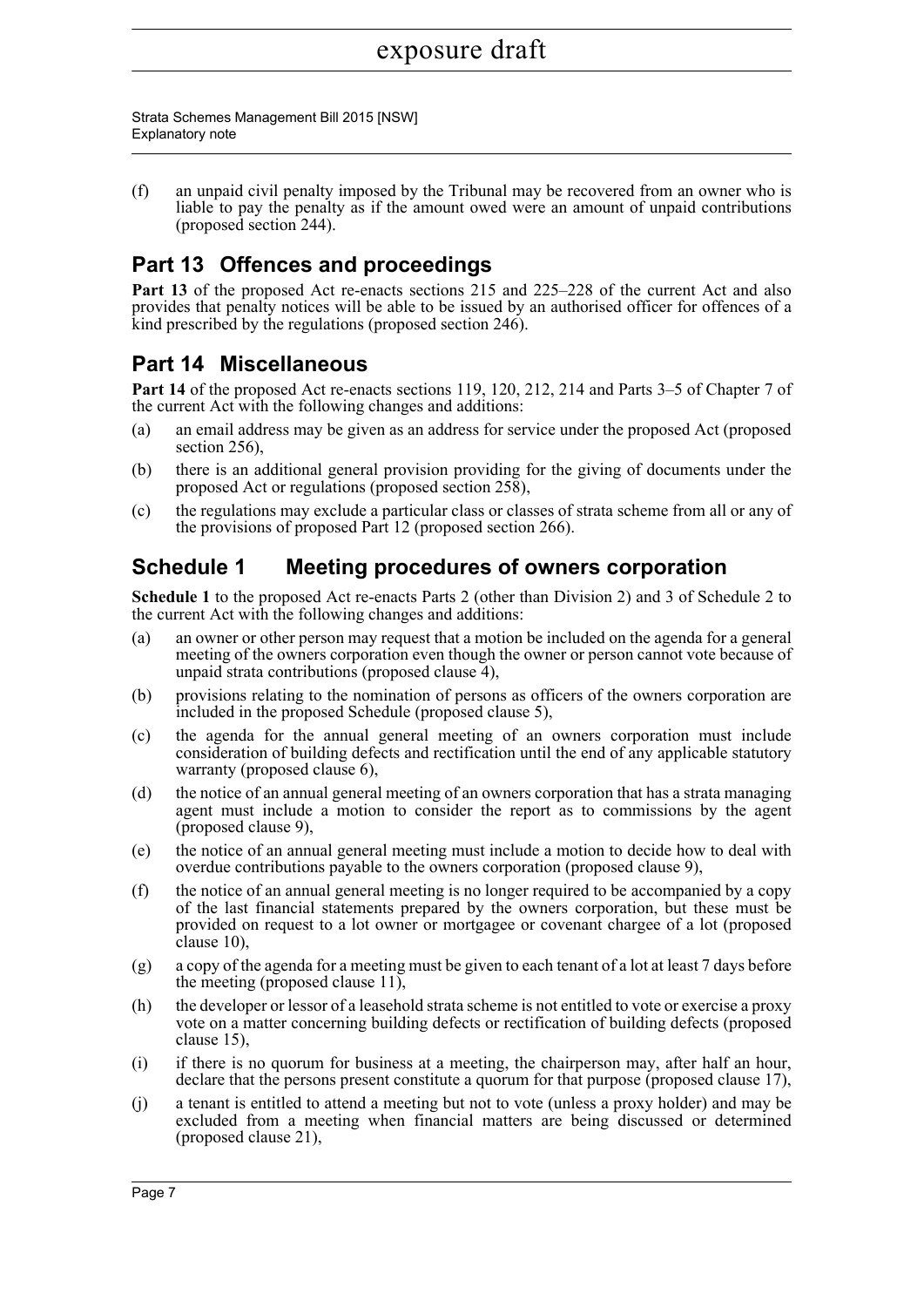Strata Schemes Management Bill 2015 [NSW] Explanatory note

- $(k)$  the number of proxies that may be held by one person are limited to 1 if a strata scheme has 20 lots or fewer or not more than 5% of the total number of lots in any other case, except where the proxies are held as the joint owner of a lot (proposed clause 26),
- (l) a provision of a contract for the sale of a lot, and any provision of an associated contract or arrangement, that requires the owner of a lot to vote as directed at a meeting of an owners corporation or to give a proxy will be void and unenforceable (proposed clause 27),
- (m) the owners corporation may determine that a vote at a meeting may be made other than in person and regulations may provide for the manner of such votes (proposed clause 28),
- (n) voting may be carried out by secret ballot (proposed clause 29).

### **Schedule 2 Meeting procedures of strata committees**

**Schedule 2** to the proposed Act re-enacts Parts 2 and 3 of Schedule 3 to the current Act with the following changes and additions:

- (a) the strata committee may determine that a vote at a meeting of the committee may be made other than in person and regulations may provide for the manner of such votes (proposed clause 10),
- (b) members of a strata committee must disclose any pecuniary interest in a matter that is being or is about to be considered at a meeting of the committee and, unless the committee otherwise determines, must not be present for any deliberations on the matter or vote on the matter (proposed clause 18).

### **Schedule 3 Savings, transitional and other provisions**

**Schedule 3** to the proposed Act contains savings and transitional provisions consequent on the enactment of the proposed Act.

## **Schedule 4 Amendment of Acts**

**Schedule 4** to the proposed Act contains amendments to other Acts consequent on the enactment of the proposed Act.

**Schedule 4.14 [3]** enables an owners corporation, or an association in a community scheme, and a local council to enter into an agreement in relation to a strata parking area or community scheme parking area in the relevant strata scheme or community scheme. The council under such an agreement would erect parking signs and provide parking enforcement services. It will be an offence to park contrary to signs or contrary to marked parking spaces in any such parking area. An agreement must comply with guidelines under the *Local Government Act 1993* and applicable regulations authorised by section 266 of the proposed Act.

**Schedule 4.21** enables the parking offences created under the provisions inserted by **Schedule 4.14 [3]** to be dealt with by penalty notice.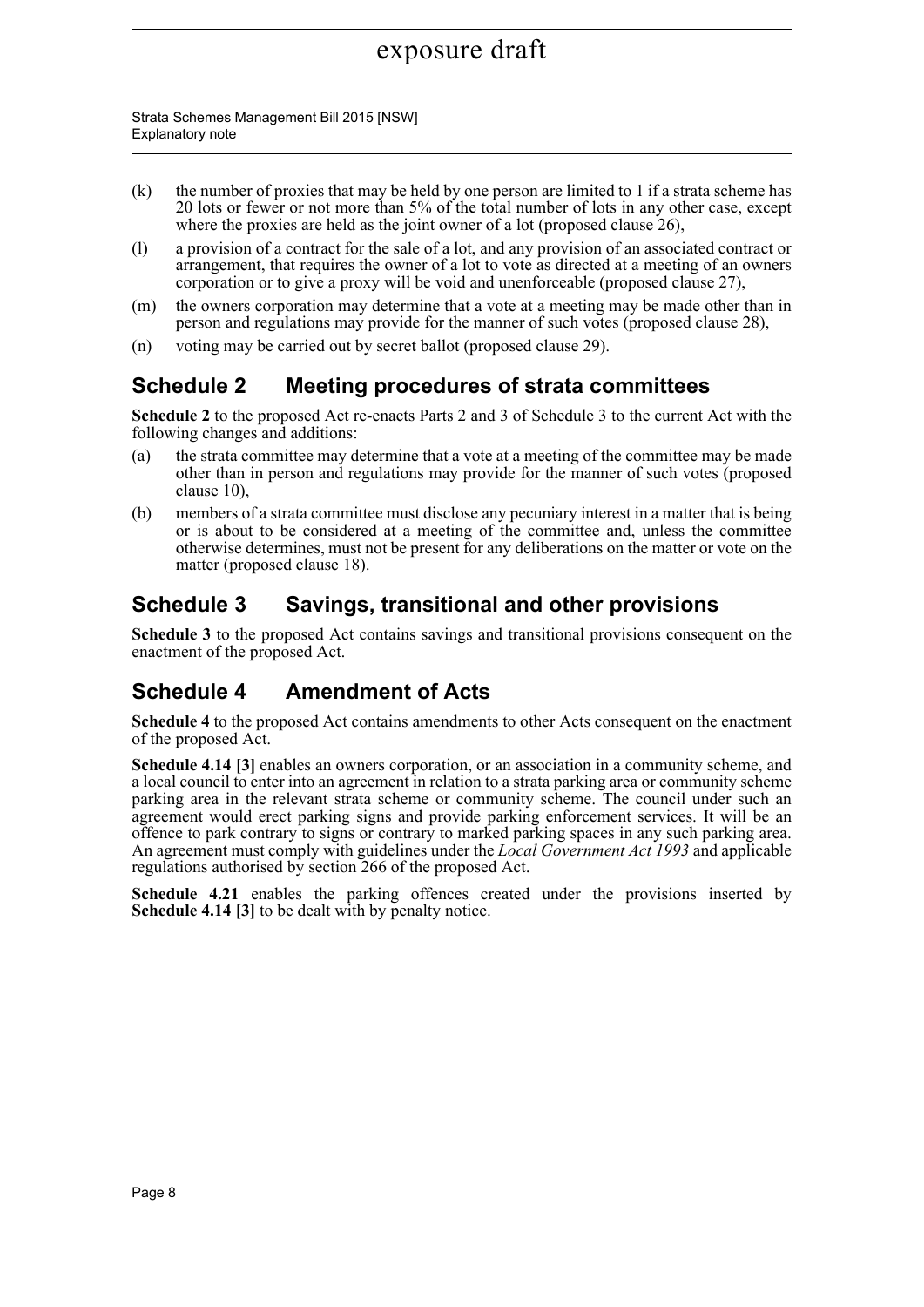# **NEW SOUTH WALES**

## **DRAFT GOVERNMENT BILL**

# **Strata Schemes Management Bill 2015**

## **Contents**

|        |    |                    |                                                                                                | Page           |
|--------|----|--------------------|------------------------------------------------------------------------------------------------|----------------|
| Part 1 |    | <b>Preliminary</b> |                                                                                                |                |
|        | 1  | Name of Act        |                                                                                                | $\overline{2}$ |
|        | 2  |                    | Commencement                                                                                   | $\overline{2}$ |
|        | 3  |                    | Objects of Act                                                                                 | $\overline{2}$ |
|        | 4  | Definitions        |                                                                                                | $\overline{2}$ |
|        | 5  |                    | Resolutions of owners corporations                                                             | 5              |
|        | 6  |                    | Meaning of "large strata scheme"                                                               | 6              |
|        | 7  |                    | Connected persons                                                                              | 6              |
| Part 2 |    |                    | Managing body for strata schemes—owners corporation                                            |                |
|        |    | <b>Division 1</b>  | <b>Constitution of owners corporation</b>                                                      |                |
|        | 8  |                    | Constitution of owners corporation                                                             | 7              |
|        |    | <b>Division 2</b>  | <b>Management of strata schemes</b>                                                            |                |
|        | 9  |                    | Owners corporation responsible for management of strata scheme                                 | 7              |
|        | 10 |                    | Functions of owners corporation generally                                                      | 7              |
|        | 11 |                    | Other management bodies and persons who assist the owners corporation 7                        |                |
|        | 12 |                    | Owners corporation may employ persons to assist in exercise of functions 8                     |                |
|        | 13 |                    | Functions that may only be delegated to member of strata committee or strata<br>managing agent | 8              |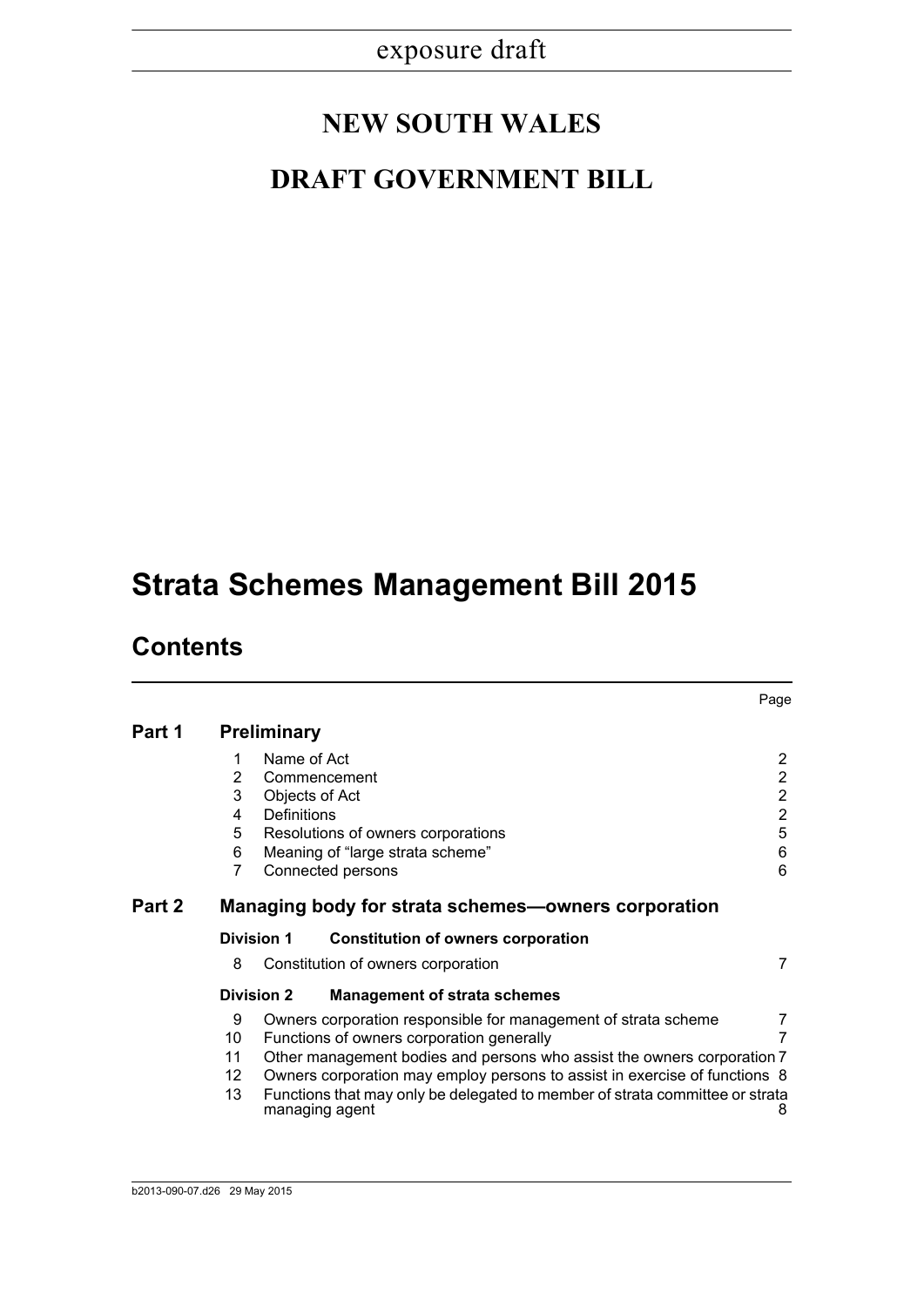|        |                                                                      |                   |                                                                                                                                                                                                                                                                                                                                                                                                                                                                                                                                                                                                                                                                                             | Page                                                             |  |  |  |
|--------|----------------------------------------------------------------------|-------------------|---------------------------------------------------------------------------------------------------------------------------------------------------------------------------------------------------------------------------------------------------------------------------------------------------------------------------------------------------------------------------------------------------------------------------------------------------------------------------------------------------------------------------------------------------------------------------------------------------------------------------------------------------------------------------------------------|------------------------------------------------------------------|--|--|--|
|        |                                                                      | <b>Division 3</b> | <b>Meetings of owners corporation</b>                                                                                                                                                                                                                                                                                                                                                                                                                                                                                                                                                                                                                                                       |                                                                  |  |  |  |
|        | 14<br>15<br>16<br>17<br>18<br>19<br>20<br>21<br>22<br>23<br>24<br>25 | 12                | First AGM must be held within 2 months after initial period<br>Matters to be determined at first AGM<br>Documents and records to be provided to owners corporation at first AGM 9<br>Tribunal may order initial documents to be provided<br>AGM must be held<br>Other general meetings<br>Tribunal may appoint person to hold first AGM and other meetings<br>Unanimous or special resolutions to be amended or revoked in same way 10<br>Notice to be given to owners corporation of right to cast vote at meeting<br>Meeting procedures and voting<br>Order invalidating resolution of owners corporation<br>Order where voting rights denied or due notice of item of business not given | 8<br>9<br>10<br>10<br>10<br>10<br>11<br>12<br>12                 |  |  |  |
|        |                                                                      | <b>Division 4</b> | Limitation on functions during initial period                                                                                                                                                                                                                                                                                                                                                                                                                                                                                                                                                                                                                                               |                                                                  |  |  |  |
|        | 26<br>27                                                             |                   | Restrictions on powers of owners corporation during initial period<br>Order to authorise certain acts during initial period                                                                                                                                                                                                                                                                                                                                                                                                                                                                                                                                                                 | 13<br>13 <sup>°</sup>                                            |  |  |  |
|        |                                                                      | <b>Division 5</b> | Effect of termination order on owners corporation                                                                                                                                                                                                                                                                                                                                                                                                                                                                                                                                                                                                                                           |                                                                  |  |  |  |
|        | 28                                                                   |                   | Termination of strata scheme                                                                                                                                                                                                                                                                                                                                                                                                                                                                                                                                                                                                                                                                | 14                                                               |  |  |  |
| Part 3 | Strata committee of owners corporation                               |                   |                                                                                                                                                                                                                                                                                                                                                                                                                                                                                                                                                                                                                                                                                             |                                                                  |  |  |  |
|        |                                                                      | <b>Division 1</b> | <b>Constitution of strata committee</b>                                                                                                                                                                                                                                                                                                                                                                                                                                                                                                                                                                                                                                                     |                                                                  |  |  |  |
|        | 29<br>30<br>31<br>32<br>33<br>34<br>35                               |                   | Owners corporation to appoint strata committee<br>Members of strata committee<br>Persons who are eligible to be elected to strata committee<br>Persons who are not eligible to be elected to strata committee<br>Tenant representatives<br>Acting members of strata committee<br>Vacation of office of elected member of strata committee                                                                                                                                                                                                                                                                                                                                                   | 15 <sub>1</sub><br>15 <sub>1</sub><br>15<br>16<br>16<br>17<br>17 |  |  |  |
|        |                                                                      | <b>Division 2</b> | <b>Functions of strata committee</b>                                                                                                                                                                                                                                                                                                                                                                                                                                                                                                                                                                                                                                                        |                                                                  |  |  |  |
|        | 36<br>37<br>38                                                       | 18                | Functions of strata committee<br>Duty of members of strata committee<br>Acts and proceedings of strata committee valid despite vacancies or defects                                                                                                                                                                                                                                                                                                                                                                                                                                                                                                                                         | 18<br>18                                                         |  |  |  |
|        |                                                                      | <b>Division 3</b> | <b>Meetings of strata committee</b>                                                                                                                                                                                                                                                                                                                                                                                                                                                                                                                                                                                                                                                         |                                                                  |  |  |  |
|        | 39<br>40                                                             |                   | Meetings must be convened on certain requests<br>Meeting procedures and voting                                                                                                                                                                                                                                                                                                                                                                                                                                                                                                                                                                                                              | 18<br>18                                                         |  |  |  |
|        |                                                                      | <b>Division 4</b> | <b>Office holders</b>                                                                                                                                                                                                                                                                                                                                                                                                                                                                                                                                                                                                                                                                       |                                                                  |  |  |  |
|        | 41<br>42<br>43<br>44<br>45<br>46                                     |                   | Strata committee to appoint officers<br>Functions of chairperson of owners corporation<br>Functions of secretary of owners corporation<br>Functions of treasurer of owners corporation<br>Vacation of office by officer<br>Payment of officers of owners corporation                                                                                                                                                                                                                                                                                                                                                                                                                        | 19<br>19<br>19<br>19<br>20<br>20                                 |  |  |  |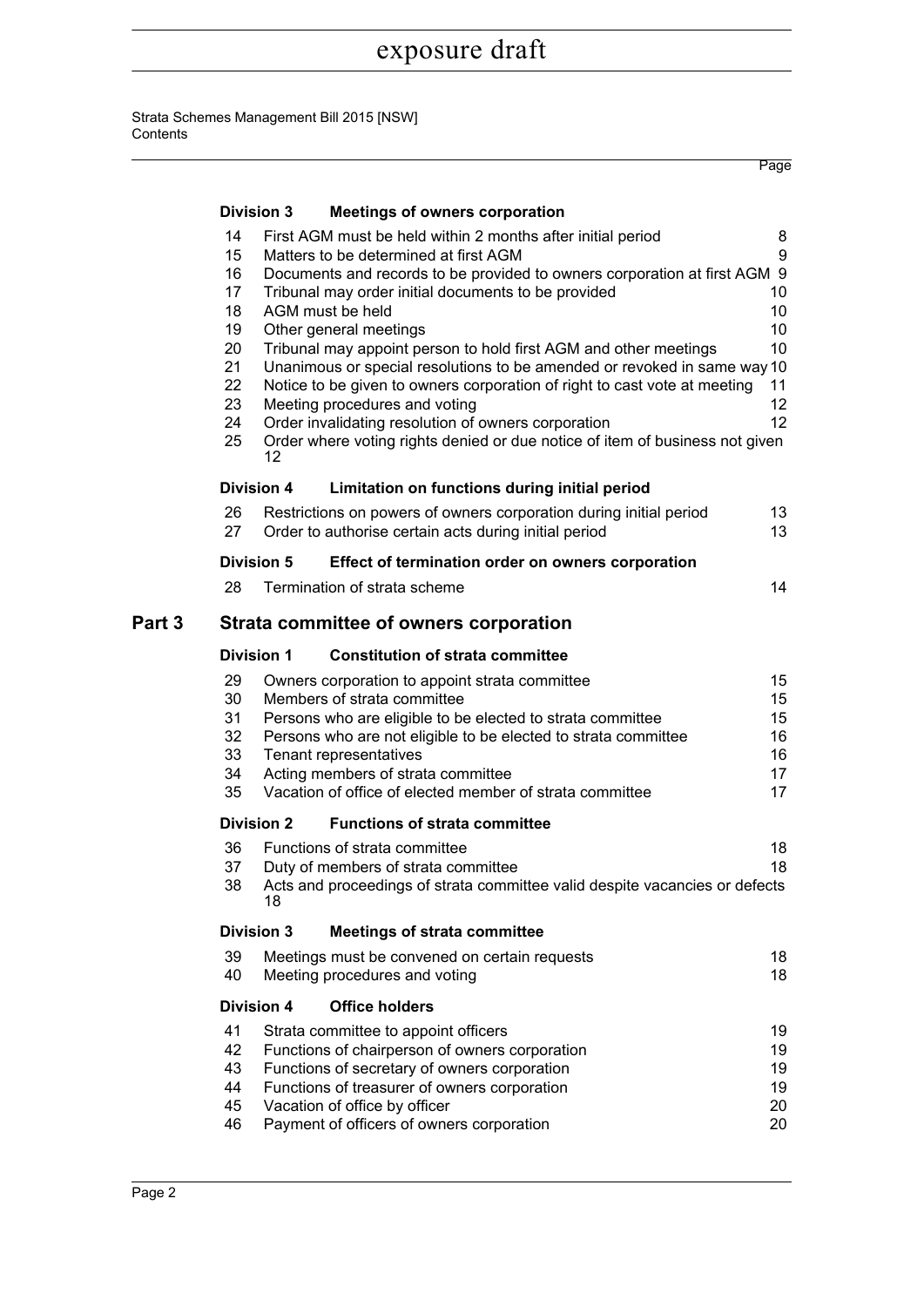#### Strata Schemes Management Bill 2015 [NSW] Contents

|        |                                               |                   |                                                                                                                                                                                                                                                                                                                                                                                    | Page                             |  |  |  |  |
|--------|-----------------------------------------------|-------------------|------------------------------------------------------------------------------------------------------------------------------------------------------------------------------------------------------------------------------------------------------------------------------------------------------------------------------------------------------------------------------------|----------------------------------|--|--|--|--|
|        | 47                                            | 20                | Original owner to exercise officers' functions before appointment of officers                                                                                                                                                                                                                                                                                                      |                                  |  |  |  |  |
|        | 48                                            |                   | Tribunal may order meeting if no officers or strata committee                                                                                                                                                                                                                                                                                                                      | 20                               |  |  |  |  |
| Part 4 |                                               |                   | Strata managing agents and building managers                                                                                                                                                                                                                                                                                                                                       |                                  |  |  |  |  |
|        |                                               | <b>Division 1</b> | Appointment of strata managing agent                                                                                                                                                                                                                                                                                                                                               |                                  |  |  |  |  |
|        | 49<br>50<br>51                                |                   | Appointment of strata managing agents<br>Term of appointment of strata managing agents<br>Transfer of functions of strata managing agent                                                                                                                                                                                                                                           | 22<br>22<br>22                   |  |  |  |  |
|        |                                               | <b>Division 2</b> | <b>Functions of strata managing agent</b>                                                                                                                                                                                                                                                                                                                                          |                                  |  |  |  |  |
|        | 52<br>53<br>54<br>55<br>56<br>57              | agent             | Owners corporation may delegate functions to strata managing agent<br>Exercise of delegated functions by strata managing agent<br>Functions of officers and strata committee may be given to strata managing<br>Strata managing agent to record exercise of functions<br>Exercise of functions of strata managing agent appointed by Tribunal<br>Breaches by strata managing agent | 23<br>23<br>23<br>24<br>24<br>24 |  |  |  |  |
|        |                                               | <b>Division 3</b> | Accountability of strata managing agent                                                                                                                                                                                                                                                                                                                                            |                                  |  |  |  |  |
|        | 58                                            |                   | Strata managing agent may be required to provide information about trust                                                                                                                                                                                                                                                                                                           |                                  |  |  |  |  |
|        | 59<br>60<br>61<br>62<br>63                    | <b>Offences</b>   | account and other accounts<br>Provision of information about money received and other transactions<br>Disclosure of commissions<br>Procedure for requiring information from strata managing agent<br>Responsibility for providing information if a strata managing agent ceases to                                                                                                 | 25<br>25<br>25<br>26<br>26       |  |  |  |  |
|        | 64<br>65                                      |                   | hold a licence or dies<br>Exemption for information relating to certain transactions<br>Provision of other Act requiring agents to provide information not to apply to<br>affairs of owners corporation                                                                                                                                                                            | 26<br>26<br>27                   |  |  |  |  |
|        | <b>Division 4</b><br><b>Building managers</b> |                   |                                                                                                                                                                                                                                                                                                                                                                                    |                                  |  |  |  |  |
|        | 66<br>67<br>68<br>69<br>70                    |                   | <b>Building managers</b><br>Appointment of building managers<br>Term of appointment of building managers<br>Transfer of functions of building manager<br>Functions of building manager                                                                                                                                                                                             | 27<br>27<br>27<br>28<br>28       |  |  |  |  |
|        |                                               | <b>Division 5</b> | General                                                                                                                                                                                                                                                                                                                                                                            |                                  |  |  |  |  |
|        | 71                                            | managers          | Interests must be disclosed by potential strata managing agents or building                                                                                                                                                                                                                                                                                                        | 28                               |  |  |  |  |
|        | 72                                            |                   | Strata managing agent and building manager agreements may be terminated<br>or varied by Tribunal                                                                                                                                                                                                                                                                                   | 28                               |  |  |  |  |
| Part 5 |                                               |                   | <b>Financial management</b>                                                                                                                                                                                                                                                                                                                                                        |                                  |  |  |  |  |
|        |                                               | <b>Division 1</b> | Funds and accounts of owners corporation                                                                                                                                                                                                                                                                                                                                           |                                  |  |  |  |  |
|        | 73<br>74                                      |                   | Administrative fund<br>Capital works fund                                                                                                                                                                                                                                                                                                                                          | 30<br>30                         |  |  |  |  |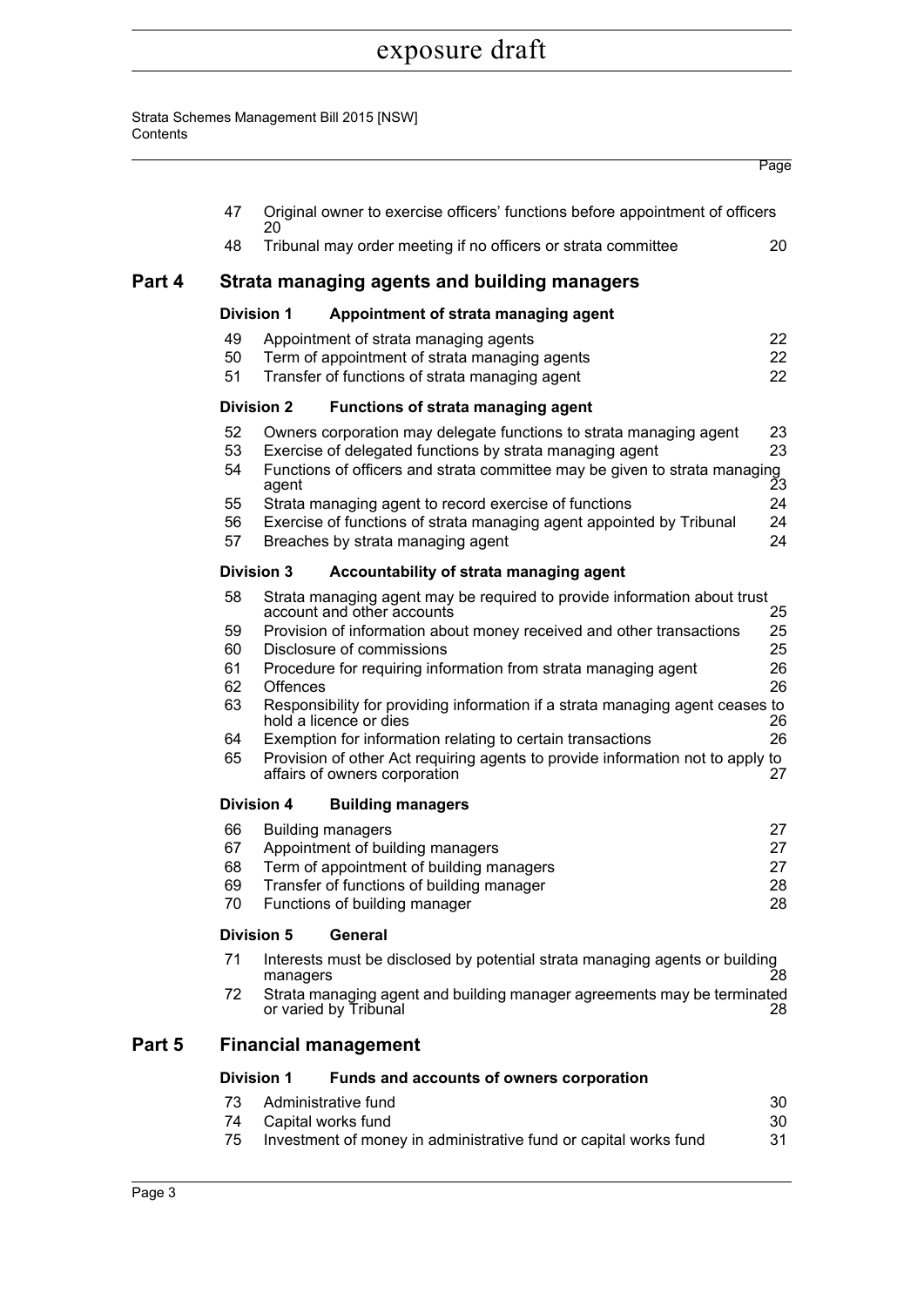#### Strata Schemes Management Bill 2015 [NSW] **Contents**

|        |          |                                                                                                                 | Page |
|--------|----------|-----------------------------------------------------------------------------------------------------------------|------|
|        | 76<br>77 | Use of administrative fund or capital works fund for purposes of other fund31                                   |      |
|        | 78       | Distribution of surplus money in administrative fund or capital works fund 32<br>Accounts of owners corporation | 32   |
|        |          |                                                                                                                 |      |
|        |          | <b>Division 2</b><br><b>Contributions by owners</b>                                                             |      |
|        | 79       | Estimates to be prepared of contributions to administrative and capital works<br>funds                          | 32   |
|        | 80       | Owners corporation to prepare 10-year capital works fund plan                                                   | 33   |
|        | 81       | Owners corporation to set contributions to administrative and capital works<br>funds                            | 34   |
|        | 82       | Individual contributions may be larger if greater insurance costs                                               | 34   |
|        | 83       | Levying of contributions                                                                                        | 34   |
|        | 84       | Liability of persons other than owners for contributions                                                        | 35   |
|        | 85       | Interest, discounts on contributions and payment plans                                                          | 35   |
|        | 86       | Recovery of unpaid contributions and interest                                                                   | 35   |
|        | 87       | Orders varying contributions or payment methods                                                                 | 36   |
|        | 88       | Effect of order varying contributions where payments have been made                                             | 36   |
|        | 89       | Order requiring original owner to pay compensation for inadequate estimates<br>and levies                       | 36   |
|        | 90       | Contributions for legal costs awarded in proceedings between owners and<br>owners corporation                   | 36   |
|        | 91       | Information about contributions payable for retirement village                                                  | 37   |
|        |          | <b>Division 3</b><br>Financial statements and accounting records of owners<br>corporation                       |      |
|        | 92       | Owners corporation must prepare financial statements and statements of key<br>financial information             | 37   |
|        | 93       | Requirements for financial statements                                                                           | 37   |
|        | 94       | Statement of key financial information                                                                          | 38   |
|        | 95       | Auditing of accounts and financial statements                                                                   | 38   |
|        |          | <b>Division 4</b><br><b>Accounting records</b>                                                                  |      |
|        | 96       | Accounting records must be kept by owners corporation                                                           | 38   |
|        | 97       | Receipts                                                                                                        | 39   |
|        | 98       | <b>Transaction records</b>                                                                                      | 39   |
|        | 99       | Levy register                                                                                                   | 39   |
|        |          | <b>Division 5</b><br><b>Financial functions generally</b>                                                       |      |
|        | 100      | Power to borrow money                                                                                           | 40   |
|        | 101      | Persons who can exercise functions relating to the finances and accounts of<br>the owners corporation           | 40   |
|        | 102      | Limits on spending by large strata schemes                                                                      | 40   |
|        | 103      | Legal services to be approved by general meeting                                                                | 40   |
|        | 104      | Restrictions on payment of expenses incurred in Tribunal proceedings                                            | 41   |
|        | 105      | Disclosure of matters relating to legal costs                                                                   | 41   |
| Part 6 |          | <b>Property management</b>                                                                                      |      |
|        |          | <b>Division 1</b><br><b>Common property</b>                                                                     |      |
|        | 106      | Duty of owners corporation to maintain and repair property                                                      | 42   |
|        | 107      | Common property memorandum                                                                                      | 42   |

108 Changes to common property and the settlement of the 42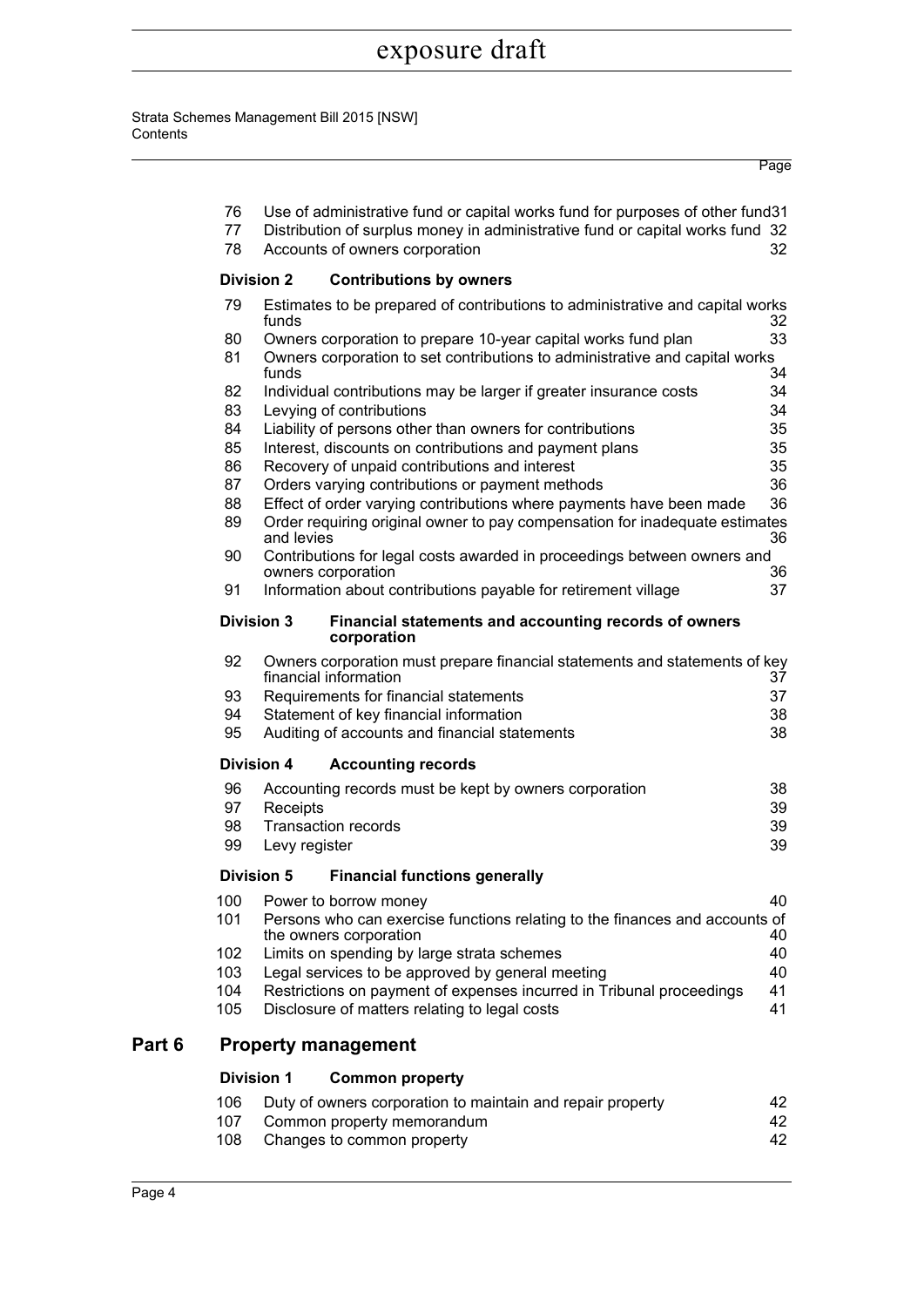|        |            |                   |                                                                                                                 | Page     |
|--------|------------|-------------------|-----------------------------------------------------------------------------------------------------------------|----------|
|        |            |                   |                                                                                                                 |          |
|        | 109        |                   | Cosmetic work by owners                                                                                         | 43       |
|        | 110<br>111 |                   | Minor renovations by owners                                                                                     | 44<br>45 |
|        | 112        |                   | Work by owners of lots affecting common property<br>Owners corporation may grant licence to use common property | 45       |
|        | 113        |                   | Agreement for payment to owner of consideration on transfer or lease of                                         |          |
|        |            |                   | common property                                                                                                 | 45       |
|        | 114        |                   | Functions subject to strata development contract                                                                | 46       |
|        | 115        |                   | Initial maintenance schedule must be prepared                                                                   | 46       |
|        |            | <b>Division 2</b> | Dealings with property                                                                                          |          |
|        | 116        |                   | Powers to deal with property                                                                                    | 46       |
|        |            | <b>Division 3</b> | Work carried out by owners corporation                                                                          |          |
|        | 117        |                   | Provision of amenities and services to lot                                                                      | 46       |
|        | 118        |                   | Window safety devices-child safety                                                                              | 46       |
|        | 119        |                   | Work to rectify certain defects                                                                                 | 47       |
|        | 120        | 47                | Owners corporation may carry out work required to be carried out by others                                      |          |
|        | 121        |                   | Provision of letterbox                                                                                          | 48       |
|        |            | <b>Division 4</b> | Powers to enter premises and carry out work                                                                     |          |
|        | 122        |                   | Power of owners corporation to enter property in order to carry out work                                        | 48       |
|        | 123        |                   | Access for fire safety inspections                                                                              | 48       |
|        | 124        |                   | Orders by Tribunal relating to entry to carry out work or inspections                                           | 49       |
|        |            | <b>Division 5</b> | Goods left on common property                                                                                   |          |
|        | 125        |                   | Disposal of abandoned goods on common property                                                                  | 49       |
|        |            | <b>Division 6</b> | <b>Orders about property</b>                                                                                    |          |
|        | 126        | property          | Orders relating to alterations and repairs to common property and other                                         | 49       |
|        | 127        |                   | Order relating to cosmetic work or minor renovations                                                            | 50       |
|        | 128        |                   | Order consequent on alteration of building                                                                      | 50       |
|        | 129        |                   | Orders relating to window safety devices                                                                        | 50       |
|        | 130        |                   | Orders relating to personal property                                                                            | 51       |
|        | 131        |                   | Order granting certain licences                                                                                 | 51       |
|        | 132        |                   | Rectification where work done by owner                                                                          | 51       |
| Part 7 |            |                   | <b>By-laws for strata schemes</b>                                                                               |          |
|        |            | <b>Division 1</b> | Interpretation                                                                                                  |          |
|        | 133        | Definitions       |                                                                                                                 | 52       |
|        |            | <b>Division 2</b> | <b>Establishment and effect of by-laws</b>                                                                      |          |
|        | 134        |                   | By-laws that apply to strata schemes                                                                            | 52       |
|        | 135        |                   | Requirement to comply with by-laws                                                                              | 52       |
|        | 136        |                   | Matters by-laws can provide for                                                                                 | 53       |
|        | 137        |                   | Occupancy limits                                                                                                | 53       |
|        | 138        | Model by-laws     |                                                                                                                 | 53       |
|        | 139        |                   | Restrictions on by-laws                                                                                         | 53       |
|        | 140        |                   | Restrictions on by-laws during initial period                                                                   | 54       |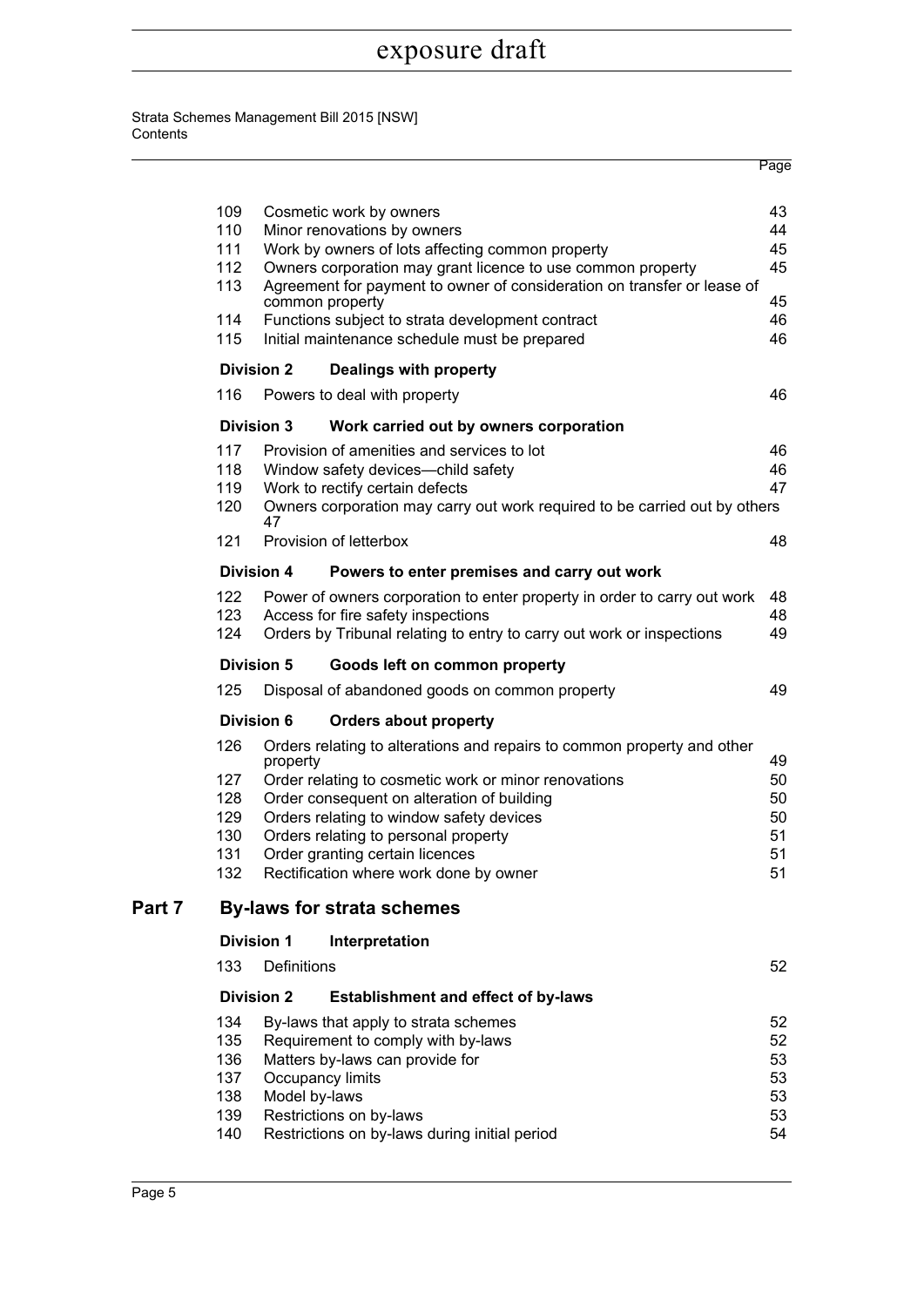|        |                                                                                   |                   |                                                                                                                                                                                                                                                                                                                                                                                                                                                                                                 | Page                                         |  |  |  |
|--------|-----------------------------------------------------------------------------------|-------------------|-------------------------------------------------------------------------------------------------------------------------------------------------------------------------------------------------------------------------------------------------------------------------------------------------------------------------------------------------------------------------------------------------------------------------------------------------------------------------------------------------|----------------------------------------------|--|--|--|
|        | 141                                                                               |                   | Procedure for changes to by-laws                                                                                                                                                                                                                                                                                                                                                                                                                                                                | 54                                           |  |  |  |
|        | <b>Division 3</b><br>By-laws conferring rights or privileges over common property |                   |                                                                                                                                                                                                                                                                                                                                                                                                                                                                                                 |                                              |  |  |  |
|        | 142<br>143<br>144<br>145                                                          |                   | Common property rights by-law<br>Requirements and effect of common property rights by-laws<br>Common property rights by-law must provide for maintenance of property 55<br>Common property rights by-law binding on owners for time being                                                                                                                                                                                                                                                       | 54<br>55<br>55                               |  |  |  |
|        |                                                                                   | <b>Division 4</b> | <b>Enforcement of by-laws</b>                                                                                                                                                                                                                                                                                                                                                                                                                                                                   |                                              |  |  |  |
|        | 146<br>147                                                                        |                   | Notice by owners corporation to owner or occupier<br>Civil penalty for breach of by-laws                                                                                                                                                                                                                                                                                                                                                                                                        | 56<br>56                                     |  |  |  |
|        |                                                                                   | <b>Division 5</b> | <b>Orders about by-laws</b>                                                                                                                                                                                                                                                                                                                                                                                                                                                                     |                                              |  |  |  |
|        | 148<br>149<br>150                                                                 |                   | Order revoking amendment of by-law or reviving repealed by-law<br>Order with respect to common property rights by-laws<br>Order invalidating by-law                                                                                                                                                                                                                                                                                                                                             | 56<br>57<br>57                               |  |  |  |
| Part 8 |                                                                                   |                   | Obligations of owners, occupiers and others relating to lots                                                                                                                                                                                                                                                                                                                                                                                                                                    |                                              |  |  |  |
|        |                                                                                   | <b>Division 1</b> | <b>Obligations relating to lots</b>                                                                                                                                                                                                                                                                                                                                                                                                                                                             |                                              |  |  |  |
|        | 151                                                                               |                   | Owners, occupiers and other persons not to interfere with support or shelter<br>provided by lot or with services                                                                                                                                                                                                                                                                                                                                                                                | 59                                           |  |  |  |
|        | 152<br>153                                                                        |                   | Owner must notify owners corporation of alteration to lot structure<br>Owners, occupiers and other persons not to create nuisance                                                                                                                                                                                                                                                                                                                                                               | 59<br>59                                     |  |  |  |
|        | <b>Division 2</b>                                                                 |                   | <b>Agents for owners</b>                                                                                                                                                                                                                                                                                                                                                                                                                                                                        |                                              |  |  |  |
|        | 154                                                                               | 59                | Appointment of agents by corporations to exercise functions in relation to lots                                                                                                                                                                                                                                                                                                                                                                                                                 |                                              |  |  |  |
|        | 155                                                                               |                   | Owner may appoint agent if not able to deal with notices                                                                                                                                                                                                                                                                                                                                                                                                                                        | 60                                           |  |  |  |
|        |                                                                                   | <b>Division 3</b> | Keeping of animals on lots                                                                                                                                                                                                                                                                                                                                                                                                                                                                      |                                              |  |  |  |
|        | 156<br>157<br>158<br>159                                                          |                   | Order for removal of an animal not permitted under by-laws<br>Order permitting keeping of animal<br>Order for removal of an animal permitted under by-laws<br><b>Effect of orders</b>                                                                                                                                                                                                                                                                                                           | 60<br>60<br>61<br>61                         |  |  |  |
| Part 9 | <b>Insurance</b>                                                                  |                   |                                                                                                                                                                                                                                                                                                                                                                                                                                                                                                 |                                              |  |  |  |
|        |                                                                                   | <b>Division 1</b> | <b>Owners corporation insurance obligations</b>                                                                                                                                                                                                                                                                                                                                                                                                                                                 |                                              |  |  |  |
|        | 160<br>161<br>162<br>163<br>164<br>165<br>166<br>167                              | <b>Division 2</b> | Owners corporation to insure building<br>Requirements for damage policy<br>Insurance premiums where strata scheme is for part only of building<br>Valuations to be obtained for the purposes of insurance<br>Use of insurance money by owners corporation<br>Other mandatory insurance requirements for owners corporation<br>Owners corporation may take out other insurance<br>Strata managing agent to obtain insurance quotations<br>Insurance claims and other matters affecting insurance | 62<br>62<br>63<br>63<br>63<br>64<br>64<br>64 |  |  |  |
|        | 168                                                                               |                   | Part does not limit owner's insurance rights                                                                                                                                                                                                                                                                                                                                                                                                                                                    | 65                                           |  |  |  |
|        | 169                                                                               |                   | Insurable interests                                                                                                                                                                                                                                                                                                                                                                                                                                                                             | 65                                           |  |  |  |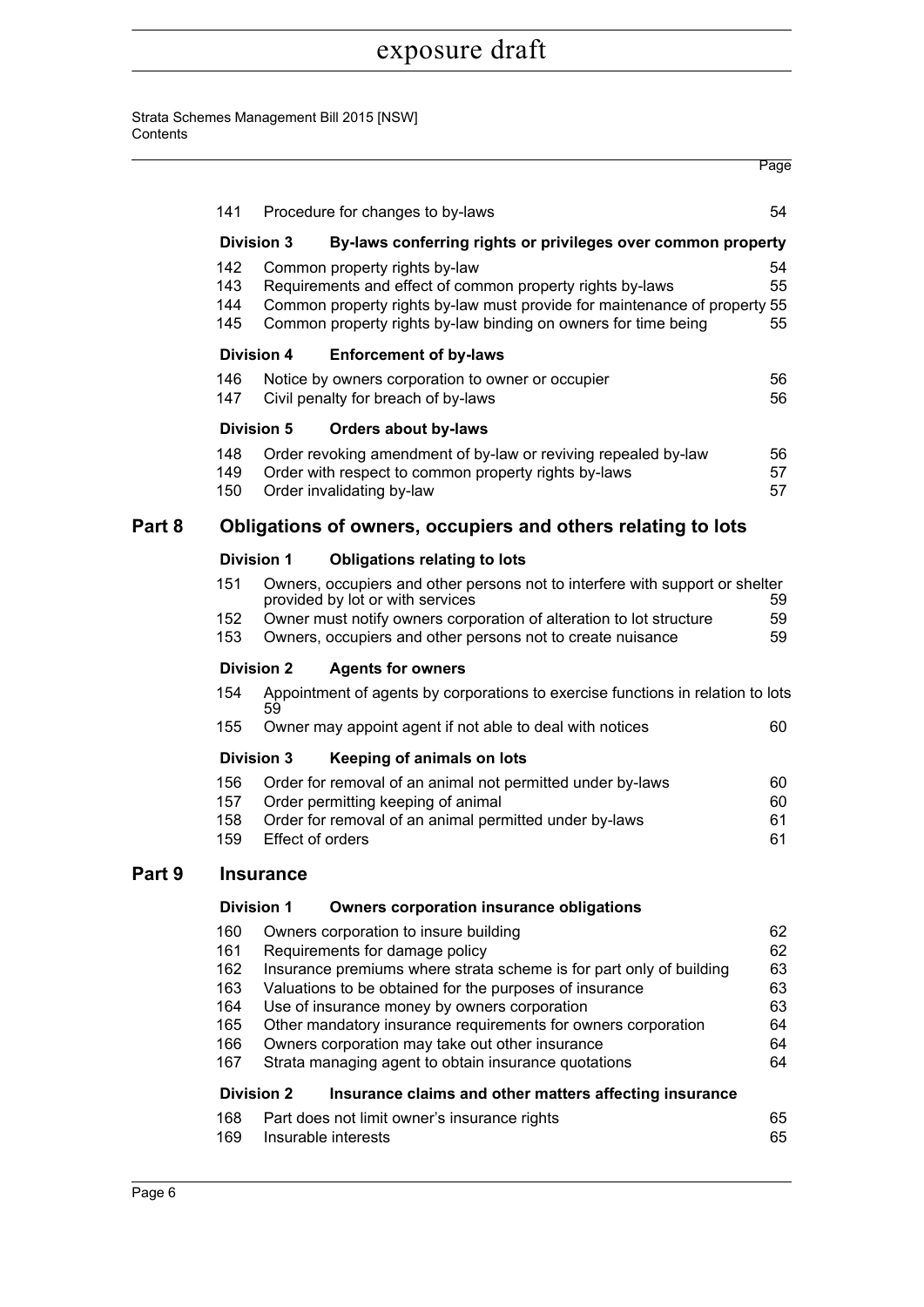|         |                                               |                                |                                                                                                                                                                                                                                                                                                            | Page                                   |
|---------|-----------------------------------------------|--------------------------------|------------------------------------------------------------------------------------------------------------------------------------------------------------------------------------------------------------------------------------------------------------------------------------------------------------|----------------------------------------|
|         | 170<br>171<br>172                             |                                | Insurance of mortgaged lot<br>Insurance claim where owner at fault<br>Action against owners corporation by owner                                                                                                                                                                                           | 65<br>65<br>66                         |
|         |                                               | <b>Division 3</b>              | <b>Orders about insurance</b>                                                                                                                                                                                                                                                                              |                                        |
|         | 173<br>174<br>175<br>176                      |                                | Exemption by Tribunal from building insurance requirements<br>Effect of exemption from building insurance requirements<br>Order to make or pursue insurance claim<br>Orders requiring damage policy                                                                                                        | 66<br>66<br>66<br>67                   |
| Part 10 |                                               |                                | Records and information about strata schemes                                                                                                                                                                                                                                                               |                                        |
|         |                                               | <b>Division 1</b>              | Strata roll and other records                                                                                                                                                                                                                                                                              |                                        |
|         | 177<br>178<br>179<br>180<br>181<br>182        |                                | Form of records<br>Owners corporation must prepare strata roll<br>Content of strata roll<br>Notices and orders to be kept<br>Certain records to be retained for prescribed period<br>Owners corporation may require certain persons to produce records, accounts<br>and property of the owners corporation | 68<br>68<br>68<br>69<br>69<br>69       |
|         |                                               | <b>Division 2</b>              | Provision of information about strata schemes                                                                                                                                                                                                                                                              |                                        |
|         | 183<br>184<br>185                             | lot                            | Requests for inspection of records of owners corporation<br>Inspection of owners corporation documents<br>Certificate by owners corporation as to financial and other matters relating to                                                                                                                  | 70<br>71<br>71                         |
|         | 186<br>187                                    |                                | Strata information certificate is evidence of matters stated in it<br>Provision of strata scheme information to tenants                                                                                                                                                                                    | 72<br>73                               |
|         |                                               | <b>Division 3</b>              | Orders about strata roll and records                                                                                                                                                                                                                                                                       |                                        |
|         | 188<br>189                                    |                                | Order confirming information for strata roll<br>Order to supply information or documents                                                                                                                                                                                                                   | 73<br>73                               |
| Part 11 |                                               | <b>Building defects</b>        |                                                                                                                                                                                                                                                                                                            |                                        |
|         |                                               | <b>Division 1</b>              | Preliminary                                                                                                                                                                                                                                                                                                |                                        |
|         | 190<br>191<br>192<br>193<br>194               | Definitions                    | Defective building work<br>Date of completion of building work<br>Building work to which this Part applies<br>Owners corporation decisions                                                                                                                                                                 | 74<br>74<br>74<br>74<br>75             |
|         |                                               | <b>Division 2</b>              | <b>Inspection reports</b>                                                                                                                                                                                                                                                                                  |                                        |
|         | 195<br>196<br>197<br>198<br>199<br>200<br>201 | Interim report<br>Final report | <b>Building inspectors</b><br>Obligation of developer to appoint building inspector to obtain building<br>inspection report<br>Approval of building inspector by owners corporation<br>Building inspector must not be connected with developer<br>Obligation to arrange final report                       | 75<br>75<br>76<br>76<br>76<br>76<br>77 |
|         |                                               |                                |                                                                                                                                                                                                                                                                                                            |                                        |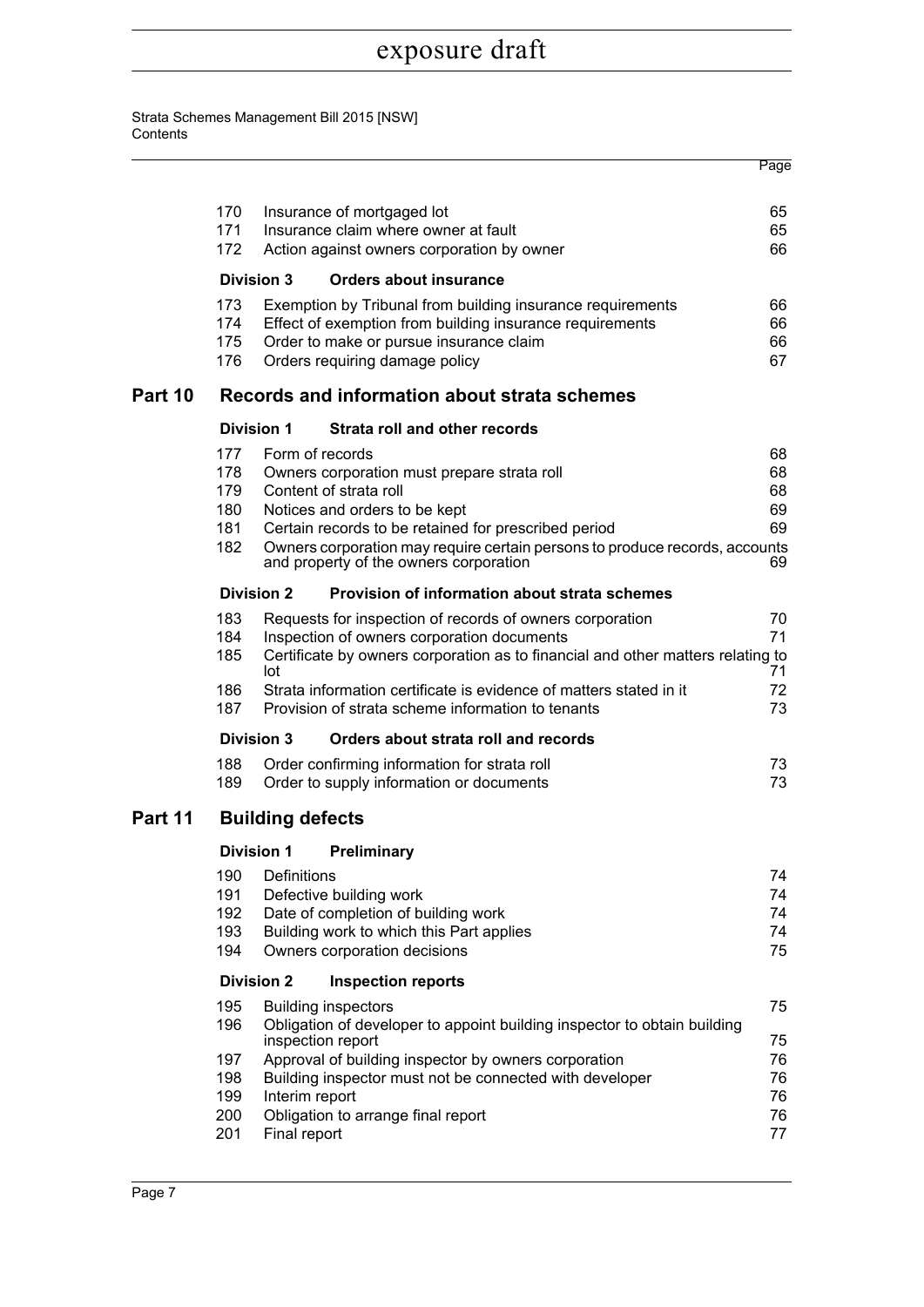|         |                                                             |                                             |                                                                                                                                                                                                                                                                                                                                                                                                         | Page                                               |
|---------|-------------------------------------------------------------|---------------------------------------------|---------------------------------------------------------------------------------------------------------------------------------------------------------------------------------------------------------------------------------------------------------------------------------------------------------------------------------------------------------------------------------------------------------|----------------------------------------------------|
|         | 202<br>203<br>204<br>205<br>206                             |                                             | Persons who are to be provided with copies of reports<br>Powers of inspector<br>Costs of reports and appointment<br>Effect of inspection report<br>Rectification of defects                                                                                                                                                                                                                             | 77<br>77<br>78<br>78<br>78                         |
|         |                                                             | <b>Division 3</b>                           | <b>Building bonds</b>                                                                                                                                                                                                                                                                                                                                                                                   |                                                    |
|         | 207<br>208<br>209<br>210<br>211<br>212<br>213               | Bond to be given                            | <b>Building Bond Account</b><br>When building bond payable<br>Use of building bond by owners corporation<br>Regulations about building bonds<br>Tribunal may make orders as to access, bond and reports<br>Relationship of Part to other remedies                                                                                                                                                       | 78<br>79<br>79<br>80<br>80<br>81<br>81             |
| Part 12 |                                                             |                                             | <b>Disputes and Tribunal powers</b>                                                                                                                                                                                                                                                                                                                                                                     |                                                    |
|         |                                                             | <b>Division 1</b>                           | Internal dispute resolution                                                                                                                                                                                                                                                                                                                                                                             |                                                    |
|         | 214                                                         |                                             | Internal dispute resolution procedures for strata schemes                                                                                                                                                                                                                                                                                                                                               | 83                                                 |
|         |                                                             | <b>Division 2</b>                           | Alternative dispute resolution by Chief Executive                                                                                                                                                                                                                                                                                                                                                       |                                                    |
|         | 215<br>216<br>217<br>218<br>219<br>220<br>221<br>222<br>223 | Definitions<br>Privilege<br>Confidentiality | Matters that may be subject to mediation<br>Mediation involving disputes about part strata parcels<br>Representation of parties<br>Giving effect to mediation outcomes<br>Evidence of mediation sessions not admissible<br>Exoneration from liability for mediators                                                                                                                                     | 83<br>83<br>83<br>84<br>84<br>84<br>84<br>84<br>85 |
|         |                                                             | <b>Division 3</b>                           | Procedures for applications to Tribunal                                                                                                                                                                                                                                                                                                                                                                 |                                                    |
|         | 224<br>225<br>226                                           |                                             | Interested persons<br>Certain applications cannot be accepted without prior mediation<br>Notice of applications to Tribunal                                                                                                                                                                                                                                                                             | 85<br>85<br>86                                     |
|         |                                                             | <b>Division 4</b>                           | Orders that may be made by Tribunal                                                                                                                                                                                                                                                                                                                                                                     |                                                    |
|         | 227<br>228<br>229<br>230<br>231<br>232<br>233<br>234        |                                             | General order-making power of Tribunal<br>Orders to settle disputes or rectify complaints<br>Order for settlement of dispute between strata schemes<br>Order enforcing positive covenant<br>Orders enforcing restrictions on uses of utility lots<br>Order for reallocation of unit entitlements<br>Orders for appointment of strata managing agent<br>Orders relating to strata committee and officers | 86<br>86<br>88<br>88<br>88<br>88<br>89<br>91       |
|         |                                                             | <b>Division 5</b>                           | General provisions relating to Tribunal powers and orders                                                                                                                                                                                                                                                                                                                                               |                                                    |
|         | 235<br>236<br>237                                           |                                             | Orders relating to title to land<br>Tribunal may make order of another kind<br>Other matters for which Tribunal may provide                                                                                                                                                                                                                                                                             | 91<br>91<br>91                                     |
|         |                                                             |                                             |                                                                                                                                                                                                                                                                                                                                                                                                         |                                                    |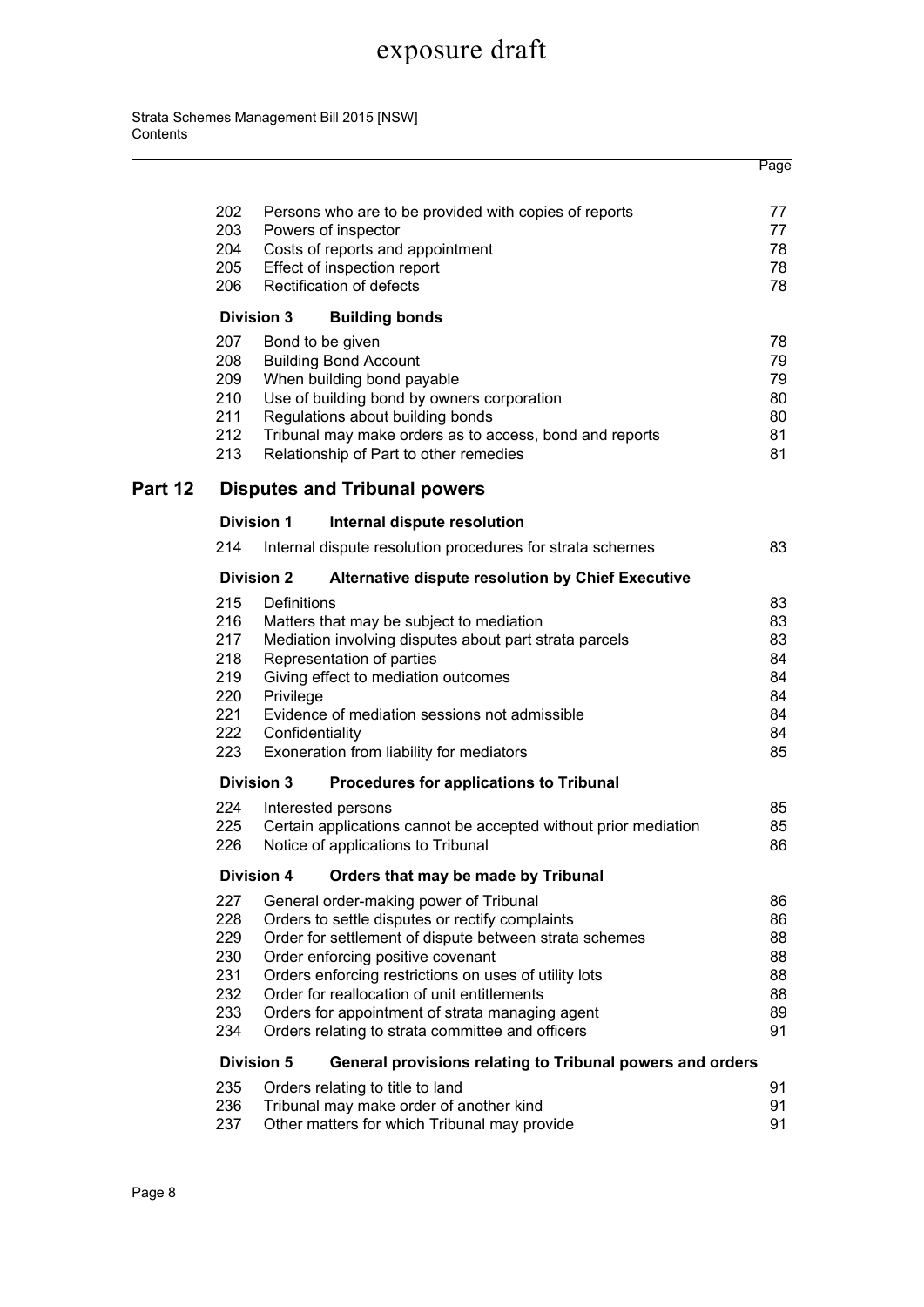|            |                   |                                                                                                                               | Page           |  |
|------------|-------------------|-------------------------------------------------------------------------------------------------------------------------------|----------------|--|
|            | 238<br>239<br>240 | Dismissal of application on certain grounds<br>Copies of orders<br>Tribunal to be provided with strata report and inspections | 92<br>92<br>92 |  |
|            | 241               | Effect of certain orders imposing obligations on owners corporation                                                           | 92             |  |
|            | 242               | Recording in Register of effect of certain orders                                                                             | 93             |  |
|            | 243               | Changes to Register after orders allocating unit entitlements                                                                 | 93             |  |
|            | 244               | Recovery of unpaid civil penalty                                                                                              | 93             |  |
| Part 13    |                   | <b>Offences and proceedings</b>                                                                                               |                |  |
|            |                   | <b>Division 1</b><br><b>Offences and enforcement</b>                                                                          |                |  |
|            | 245               | <b>Investigations by Chief Executive</b>                                                                                      | 94             |  |
|            | 246               | Penalty notices                                                                                                               | 94             |  |
|            | 247               | Nature of proceedings for offences                                                                                            | 95             |  |
|            |                   | <b>Division 2</b><br><b>Other proceedings</b>                                                                                 |                |  |
|            | 248               | Other rights and remedies not affected by this Act                                                                            | 95             |  |
|            | 249               | Owners corporation may represent owners in certain proceedings                                                                | 95             |  |
|            | 250               | Structural defects-proceedings as agent                                                                                       | 96             |  |
| Part 14    |                   | <b>Miscellaneous</b>                                                                                                          |                |  |
|            | 251               | <b>Functions of Chief Executive</b>                                                                                           | 97             |  |
|            | 252               | Delegation by Chief Executive                                                                                                 | 97             |  |
|            | 253               | Tenancy notice to be given to owners corporation of leases or subleases 97                                                    |                |  |
|            | 254               | Notice to be given to owners corporation of mortgagee taking possession of lot<br>98                                          |                |  |
|            | 255               | Personal liability of officers and strata committee members                                                                   | 98             |  |
|            | 256               | Address for service                                                                                                           | 98             |  |
|            | 257               | Service of documents on an owners corporation                                                                                 | 98             |  |
|            | 258               | Service of documents by owners corporation and others                                                                         | 98             |  |
|            | 259               | Service of documents                                                                                                          | 99             |  |
|            | 260               | Change of owners corporation's address                                                                                        | 100            |  |
|            | 261               | Dividing fences                                                                                                               | 100            |  |
|            | 262               | Apportionment of statutory charges                                                                                            | 100            |  |
|            | 263               | Powers of entry by public authority                                                                                           | 101            |  |
|            | 264               | Notices under Real Property Act 1900 to owners corporation taken to be<br>notices to owners                                   | 101            |  |
|            | 265               | Contracting out prohibited                                                                                                    | 101            |  |
|            | 266               | Regulations                                                                                                                   | 101            |  |
|            | 267               | Persons who may keep seals of owners corporations                                                                             | 102            |  |
|            | 268               | Affixing of seal of owners corporation                                                                                        | 102            |  |
|            | 269               | Act to bind Crown                                                                                                             | 103            |  |
|            | 270               | Repeal of Strata Schemes Management Act 1996 No 138                                                                           | 103            |  |
|            | 271               | Review of Act                                                                                                                 | 103            |  |
| Schedule 1 |                   | Meeting procedures of owners corporation                                                                                      | 104            |  |
| Schedule 2 |                   | Meeting procedures of strata committees                                                                                       | 115            |  |
| Schedule 3 |                   | Savings, transitional and other provisions                                                                                    | 120            |  |
| Schedule 4 |                   | Amendment of Acts<br>123                                                                                                      |                |  |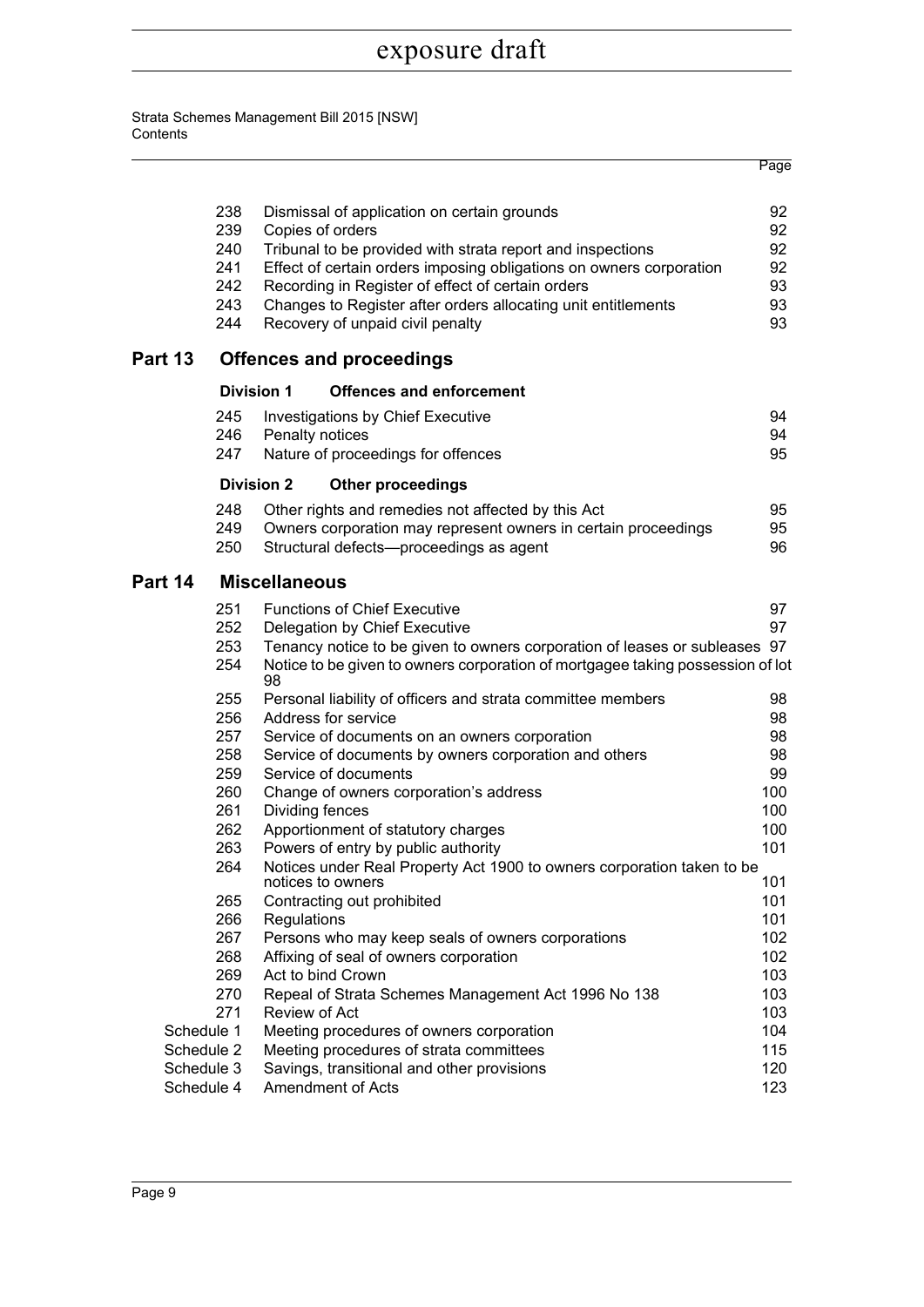## **NEW SOUTH WALES**

## **DRAFT GOVERNMENT BILL**

# **Strata Schemes Management Bill 2015**

No , 2015

#### **A Bill for**

An Act with respect to the management of strata schemes and disputes related to strata schemes and other matters; and to repeal the *Strata Schemes Management Act 1996*.

See also the *Strata Schemes Development Bill 2015*.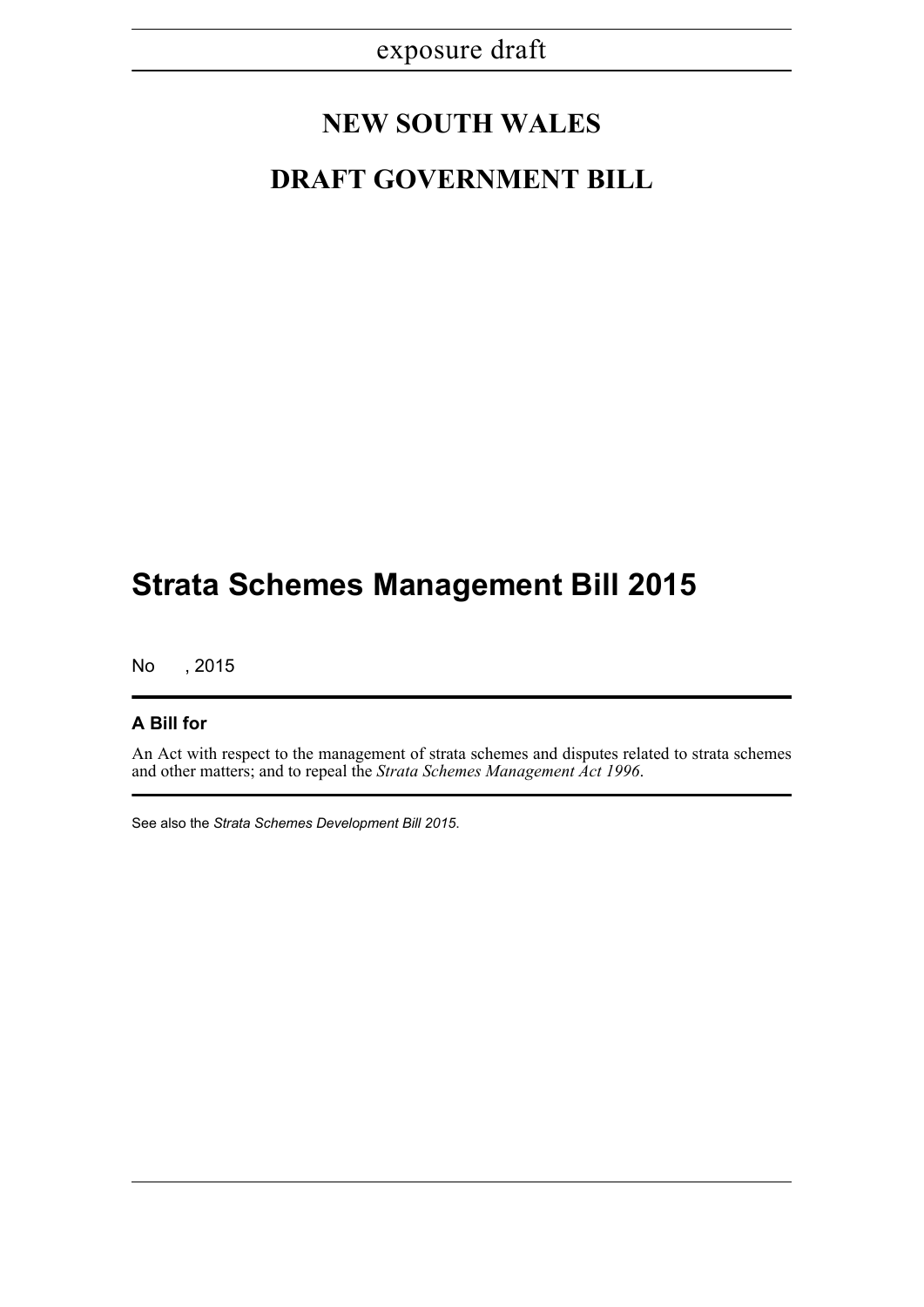Strata Schemes Management Bill 2015 [NSW] Part 1 Preliminary

**The Legislature of New South Wales enacts:**

## <span id="page-18-1"></span><span id="page-18-0"></span>**Part 1 Preliminary**

**1 Name of Act**

This Act is the *Strata Schemes Management Act 2015*.

#### <span id="page-18-2"></span>**2 Commencement**

This Act commences on a day or days to be appointed by proclamation.

#### <span id="page-18-3"></span>**3 Objects of Act**

The objects of this Act are as follows:

- (a) to provide for the management of strata schemes,
- (b) to provide for the resolution of disputes arising from strata schemes.

#### <span id="page-18-4"></span>**4 Definitions**

(1) In this Act:

*accounting records* means the accounting records required to be kept by an owners corporation under section 96.

*administrative fund* of an owners corporation means the fund established by the owners corporation under section 73.

*aggregate unit entitlement* of lots in a strata scheme means the sum of the unit entitlements of the lots.

*approved insurer* means:

- (a) a general insurer within the meaning of the *Insurance Act 1973* of the Commonwealth, or
- (b) any other person prescribed by the regulations for the purposes of this definition.

*building*, in relation to a strata scheme or a proposed strata scheme, means a building containing a lot or proposed lot, or part of a lot or proposed lot, in the scheme or proposed scheme.

*building management committee* means a building management committee established for a building under a strata management statement for a strata scheme. *building manager*—see section 66.

*by-laws* means the by-laws in force for a strata scheme.

*capital works fund* of an owners corporation means the fund established by the owners corporation under section 74.

*change* a by-law—see section 133.

*Chief Executive* means the Chief Executive of the Office of Finance and Services.

*common property*, in relation to a strata scheme or a proposed strata scheme, has the same meaning as it has in the *Strata Schemes Development Act 2015*.

*common property rights by-law*—see section 142.

*community scheme* has the same meaning as it has in the *Community Land Development Act 1989*.

*company nominee* of a corporation means an individual for the time being authorised under section 154 (1) by the corporation.

*connected person*—see section 7.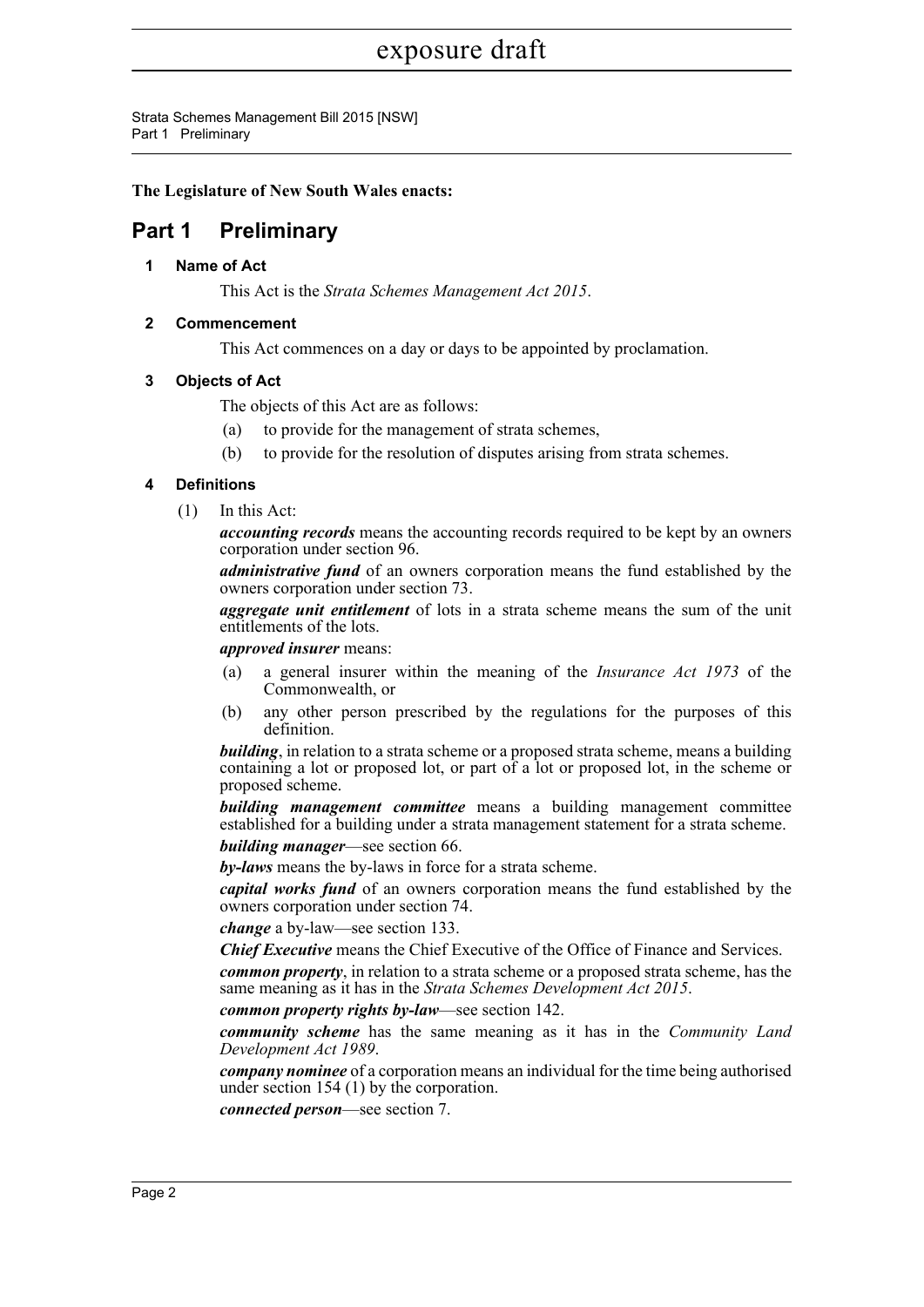Strata Schemes Management Bill 2015 [NSW] Part 1 Preliminary

> *covenant chargee* of a lot or development lot in a leasehold strata scheme means a covenant chargee of a leasehold estate of the lot.

*damage policy*—see section 160 (1).

*defective building work*—see section 191.

*developer* of the strata scheme constituted on registration of a strata plan proposed under a development scheme means the person who, for the time being, is:

- (a) the original owner of the strata scheme, or
- (b) a person, other than the original owner, who is the owner of a development lot within the strata plan.

*development lot* means a lot in a strata plan or strata plan of subdivision that is identified by a strata development contract as a lot that is to be the subject of a strata plan of subdivision under the development scheme for the contract.

*development scheme* means the scheme of development provided for, and represented by, a strata development contract.

*financial statements* means the financial statements prepared by an owners corporation in accordance with Division 3 of Part 5.

*floor* includes a stairway or ramp.

*freehold strata scheme* has the same meaning as it has in the *Strata Schemes Development Act 2015*.

*function* includes a power, authority or duty, and *exercise* a function includes perform a duty.

*initial maintenance schedule* means the schedule prepared by the original owner under section 115.

*initial period* of an owners corporation of a strata scheme means the period:

- (a) commencing on the day the owners corporation is constituted, and
- (b) ending on the day there are owners of lots in the strata scheme (other than the original owner) the sum of whose unit entitlements is at least one-third of the aggregate unit entitlement.

*interested person*—see section 224.

*large strata scheme*—see section 6.

*leasehold strata scheme* has the same meaning as it has in the *Strata Schemes Development Act 2015*.

*lessor* of a leasehold strata scheme has the same meaning as it has in the *Strata Schemes Development Act 2015*.

*local council*, in relation to land, means:

- (a) the council of the area under the *Local Government Act 1993* in which the land is situated, or
- (b) a person declared by the regulations to be the local council for that land for the purposes of this Act or any specified provision of this Act.

*lot*, in relation to a strata scheme, has the same meaning as it has in the *Strata Schemes Development Act 2015*.

*mortgage* of a lot in a strata scheme has the same meaning as it has in the *Strata Schemes Development Act 2015*.

*mortgagee* of a lot or development lot in a leasehold strata scheme has the same meaning as it has in the *Strata Schemes Development Act 2015*.

*occupier* of a lot means a person in lawful occupation of the lot.

*officer* of an owners corporation means the chairperson, secretary or treasurer of the owners corporation.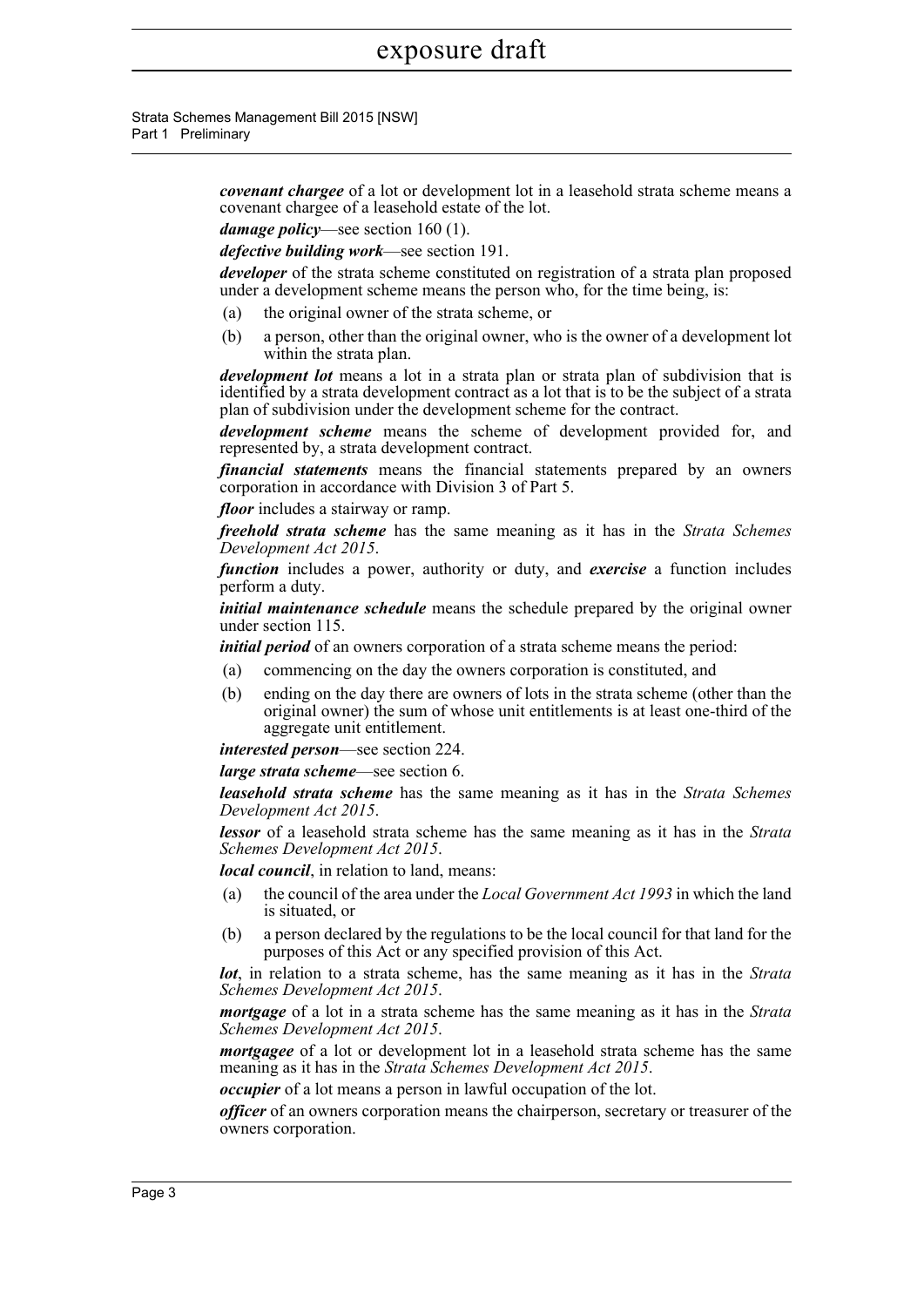Strata Schemes Management Bill 2015 [NSW] Part 1 Preliminary

> *on-site residential property manager* has the same meaning as it has in the *Property, Stock and Business Agents Act 2002*.

#### *original owner*:

- (a) of a freehold strata scheme means the person who held the fee simple in the parcel the subject of that scheme when the strata plan for the scheme was registered, or
- (b) of a leasehold strata scheme means the person who, immediately after registration of the strata plan for the scheme, is entitled to a leasehold estate in all the lots in the scheme or is entitled to a leasehold estate in 2 or more lots in the scheme with total unit entitlements exceeding more than two-thirds of the aggregate unit entitlement of the lots in the scheme.

*owner* of a lot in a strata scheme means:

- (a) except as provided by paragraph (b) or (c), the person for the time being recorded in the Register as entitled to an estate in fee simple in the lot (in the case of a freehold strata scheme) or as entitled to a leasehold estate in the lot (in the case of a leasehold strata scheme), or
- (b) except as provided by paragraph (c), a person whose name is entered on the strata roll in accordance with section 178 as being entitled to an estate in fee simple in the lot (in the case of a freehold strata scheme) or as entitled to a leasehold estate in the lot (in the case of a leasehold strata scheme), or
- (c) a person who is taken by section 43 (1) of the *Strata Schemes Development Act 2015* to be the owner of the lot.

*owners corporation* means an owners corporation constituted under section 8 for a strata scheme.

*parcel* means:

- (a) in relation to a strata scheme, the land from time to time comprising the lots and common property in the scheme, and
- (b) in relation to a plan lodged for registration as a strata plan, the land comprised in that plan.

*part strata parcel* has the same meaning as it has in the *Strata Schemes Development Act 2015*.

*person present* at a meeting includes a person who is not personally present but is able to vote at the meeting by another means specified under clause 28 of Schedule 1 or clause 10 of Schedule 2.

*planning approval* means:

- (a) a development consent within the meaning of the *Environmental Planning and Assessment Act 1979*, or
- (b) an approval under Part 3A or Part 5.1 of that Act.

*positive covenant* means a positive covenant imposed on land under section 88D or 88E of the *Conveyancing Act 1919*.

*precinct scheme* has the same meaning as it has in the *Community Land Development Act 1989*.

*public authority* means a public or local authority that is constituted by or under an Act.

*registered* means registered in the office of the Registrar-General.

*registrar* means a registrar of the Tribunal.

*retirement village* has the same meaning as it has in the *Retirement Villages Act 1999*.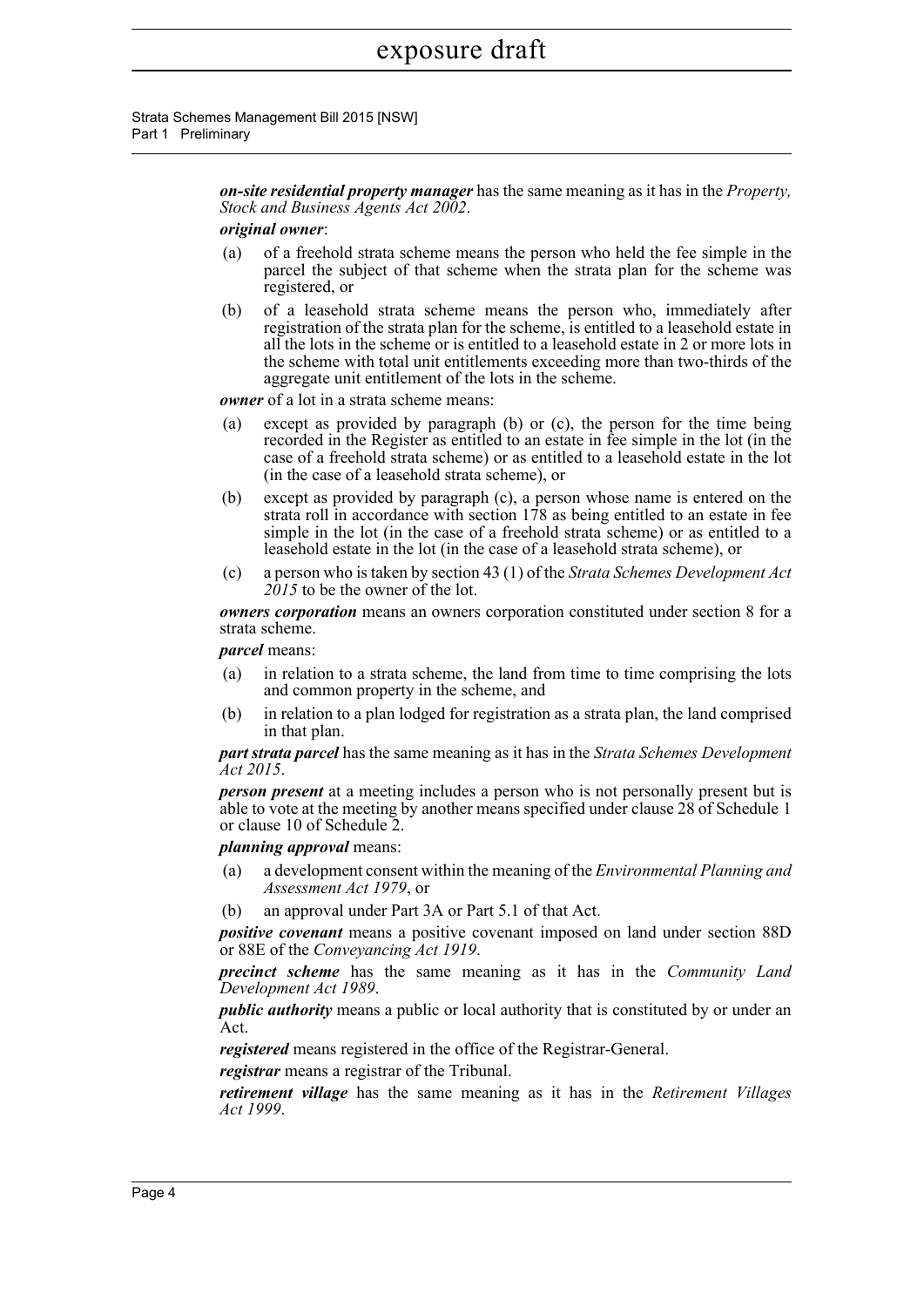Strata Schemes Management Bill 2015 [NSW] Part 1 Preliminary

> *schedule of unit entitlement* has the same meaning as it has in the *Strata Schemes Development Act 2015*.

*special resolution*—see section 5.

*strata committee* of an owners corporation means the strata committee of that owners corporation established under this Act.

*strata development contract* has the same meaning as it has in the *Strata Schemes Development Act 2015*.

*strata information certificate*—see section 185 (1).

*strata interest notice*—see section 22 (1).

*strata managing agent* means a person appointed as the strata managing agent for a strata scheme.

*strata management statement* has the same meaning as it has in the *Strata Schemes Development Act 2015*.

*strata plan* has the same meaning as it has in the *Strata Schemes Development Act 2015*.

*strata roll* for a strata scheme or a former strata scheme means the strata roll for that scheme established under Division 1 of Part 10.

*strata scheme* means a freehold strata scheme or a leasehold strata scheme.

*tenancy notice* means a notice given to an owners corporation under section 253.

*tenant* of a lot means a lessee, sublessee or assignee of a lot, but does not include an owner of the lot.

*the Register* has the same meaning as it has in the *Real Property Act 1900*.

*Tribunal* means the Civil and Administrative Tribunal.

*unanimous resolution*—see section 5.

*unfinancial owner* means an owner of a lot in a strata scheme who has not paid all contributions levied on the owner that are due and payable, and any other amounts recoverable from the owner, in relation to the lot.

*unit entitlement* of a lot in a strata scheme means the unit entitlement of the lot shown on the schedule of unit entitlement for the strata scheme.

*utility lot* means a lot designed to be used primarily for storage or accommodation of boats, motor vehicles or goods and not for human occupation as a residence, office, shop or the like.

*wall* includes a door, window or other structure dividing a lot:

- (a) from common property or from another lot, or
- (b) if the lot is a lot in a part strata parcel—from any part of a building that is not within the parcel.
- (2) A reference in this Act to the *registration of a strata plan or a strata plan of subdivision* is a reference to the registration of any such plan under the *Strata Schemes Development Act 2015*.
- (3) This Act applies to a leasehold strata scheme in the same way as it applies to a freehold strata scheme unless otherwise specified.
- (4) Notes included in this Act do not form part of this Act.

#### <span id="page-21-0"></span>**5 Resolutions of owners corporations**

- (1) In this Act, a resolution of an owners corporation is a *special resolution* if:
	- (a) it is passed at a properly convened general meeting, and
	- (b) not more than 25% of the value of votes cast are against the resolution.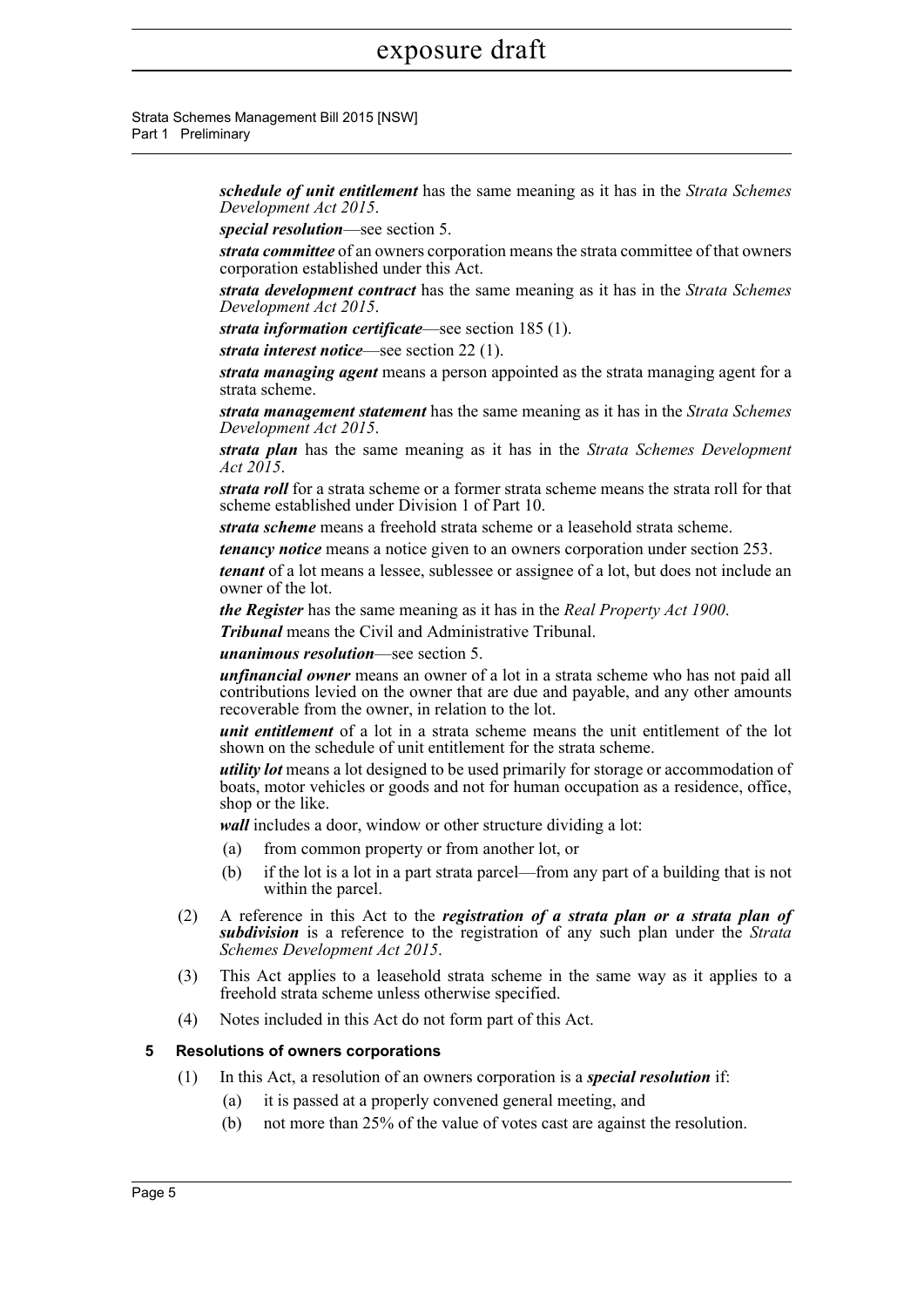#### Strata Schemes Management Bill 2015 [NSW] Part 1 Preliminary

- (2) For the purposes of determining a special resolution, the value of a vote in respect of a lot is equal to the unit entitlement of the lot. However, if the total unit entitlement of lots of the original owner is not less than half of the aggregate unit entitlement, the value of the vote in respect of those lots is taken to be reduced by two-thirds (ignoring any fraction).
- (3) In this Act, a resolution of an owners corporation is a *unanimous resolution* if it is passed at a properly convened general meeting and no vote is cast against the **resolution**

**Note.** A motion or election that is not required to be approved by a special resolution or unanimous resolution is passed by a simple majority of votes (see Schedule 1, clause 14).

#### <span id="page-22-0"></span>**6 Meaning of "large strata scheme"**

- (1) In this Act, *large strata scheme* means a strata scheme comprising more than 100 lots or another number of lots prescribed by the regulations for the purposes of this section.
- (2) When calculating the number of lots in a strata scheme for the purposes of this section, utility lots and lots used for the purposes of parking are not to be included in the calculation.
- (3) The regulations may contain provisions of a savings or transitional nature consequent on a change in the kinds of schemes that are large strata schemes.

#### <span id="page-22-1"></span>**7 Connected persons**

- (1) For the purposes of this Act, a person (the *principal person*) is *connected* with another person if the other person:
	- (a) is a relative (within the meaning of the *Local Government Act 1993*) of the principal person or, if the principal person is a corporation, is a relative of the holder of an executive position in the corporation, or
	- (b) is employed or engaged by the principal person or is a business partner of the principal person, or
	- (c) if the principal person is a corporation, holds an executive position in the corporation, or
	- (d) is the employer of the principal person, or
	- (e) is employed or engaged by, or holds an executive position in, a corporation that also employs or engages the principal person or in which the principal person holds an executive position, or
	- (f) has any other connection or association with the principal person of a kind prescribed by the regulations.
- (2) However, the principal person is not connected with a member of an owners corporation, or the strata committee of an owners corporation, merely because of any dealing, contact or arrangement the member has with the principal person in the capacity of a member of the owners corporation or strata committee.
- (3) In this section, *executive position* in a corporation means the position of director, manager or secretary of the corporation, or any other executive position of the corporation, however those positions are designated.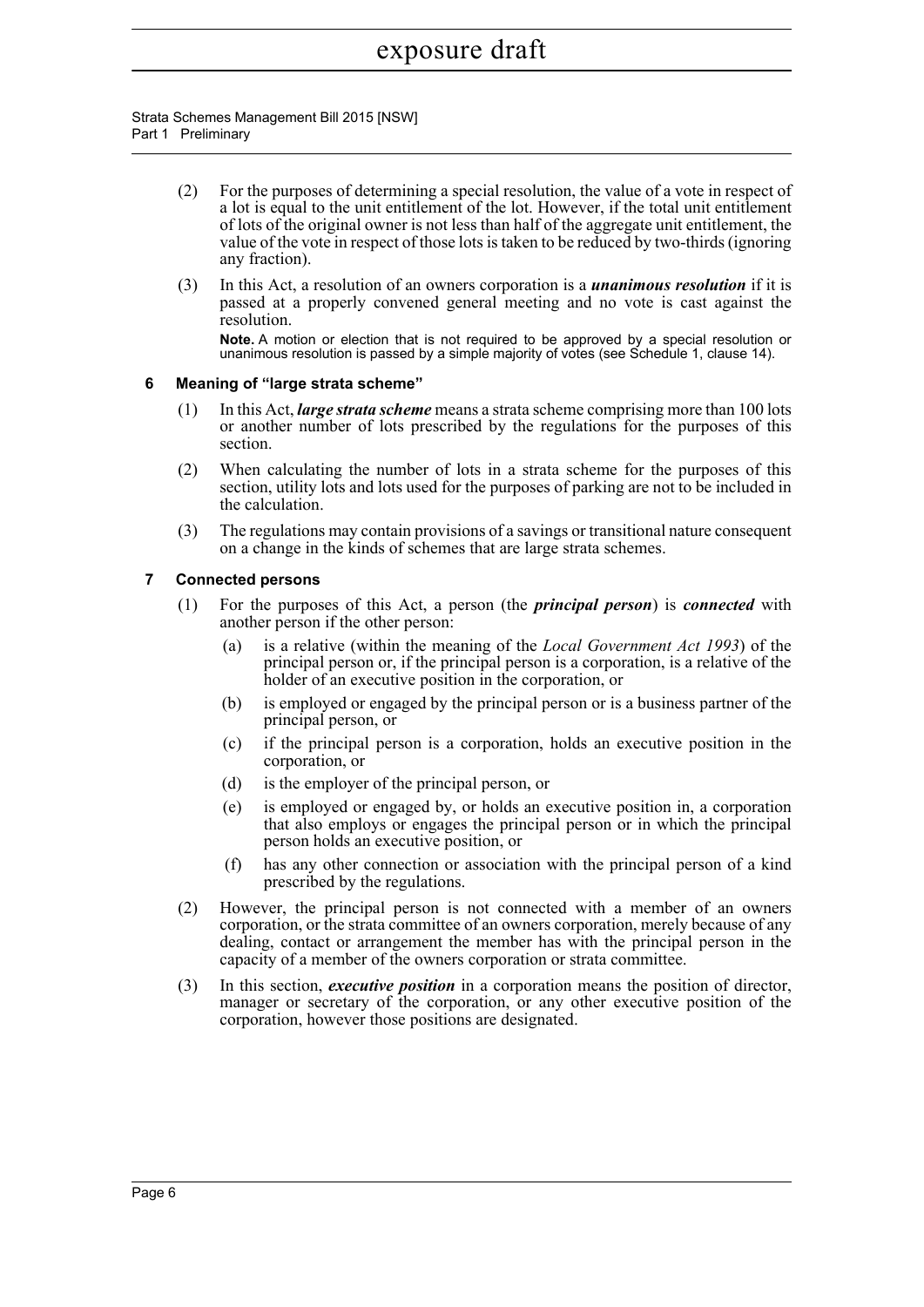Strata Schemes Management Bill 2015 [NSW] Part 2 Managing body for strata schemes—owners corporation

### <span id="page-23-0"></span>**Part 2 Managing body for strata schemes—owners corporation**

#### <span id="page-23-2"></span><span id="page-23-1"></span>**Division 1 Constitution of owners corporation**

#### **8 Constitution of owners corporation**

- (1) The owners of the lots from time to time in a strata scheme constitute a body corporate under the name "The Owners—Strata Plan No X" (X being the registered number of the strata plan to which that strata scheme relates).
- (2) An owners corporation is declared to be an excluded matter for the purposes of section 5F of the *Corporations Act 2001* of the Commonwealth in relation to the whole of the Corporations legislation.

**Note.** This subsection ensures that neither the *Corporations Act 2001* of the Commonwealth nor Part 3 of the *Australian Securities and Investments Commission Act 2001* of the Commonwealth will apply in relation to an owners corporation. Section 5F of the *Corporations Act 2001* of the Commonwealth provides that if a State law declares a matter to be an excluded matter in relation to those Acts, then the provisions of those Acts will not apply in relation to that matter in the State concerned.

#### <span id="page-23-4"></span><span id="page-23-3"></span>**Division 2 Management of strata schemes**

#### **9 Owners corporation responsible for management of strata scheme**

- (1) The owners corporation for a strata scheme has the principal responsibility for the management of the scheme.
- (2) The owners corporation has, for the benefit of the owners of lots in the strata scheme:
	- (a) the management and control of the use of the common property of the strata scheme, and
	- (b) the administration of the strata scheme.
- (3) The owners corporation has responsibility for the following:
	- (a) managing the finances of the strata scheme (see Part 5),
	- (b) keeping accounts and records for the strata scheme (see Parts 5 and 10),
	- (c) maintaining and repairing the common property of the strata scheme (see Part 6),
	- (d) taking out insurance for the strata scheme (see Part 9).

#### <span id="page-23-5"></span>**10 Functions of owners corporation generally**

- (1) An owners corporation has such other functions as may be conferred or imposed on it by or under this or any other Act.
- (2) An owners corporation must not delegate any of its functions to a person unless the delegation is specifically authorised by this Act.

#### <span id="page-23-6"></span>**11 Other management bodies and persons who assist the owners corporation**

The owners corporation for a strata scheme may be assisted in the carrying out of its management functions under this Act by any one or more of the following:

- (a) the strata committee of the owners corporation established in accordance with this Act,
- (b) a strata managing agent for the scheme appointed in accordance with Part 4,
- (c) a building manager for the scheme appointed in accordance with Part 4.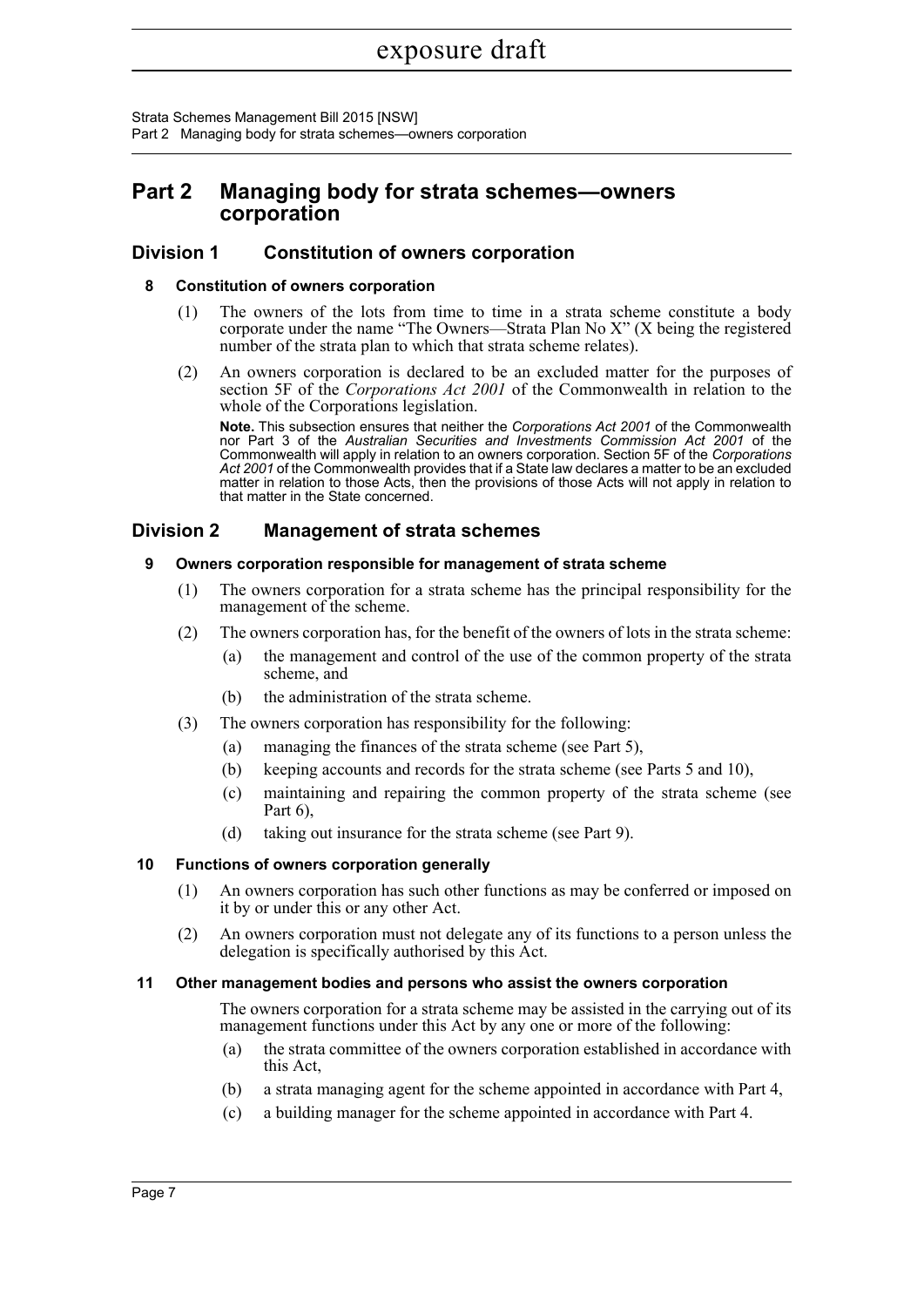Part 2 Managing body for strata schemes—owners corporation

#### <span id="page-24-0"></span>**12 Owners corporation may employ persons to assist in exercise of functions**

- (1) The owners corporation for a strata scheme may employ such persons as it thinks fit to assist it in the exercise of any of its functions.
- (2) The owners corporation must ensure that any person employed to assist it in the exercise of a function has the qualifications (if any) required by this Act or any other law for the exercise of that function.

#### <span id="page-24-1"></span>**13 Functions that may only be delegated to member of strata committee or strata managing agent**

- (1) The following functions of an owners corporation, strata committee or officer of an owners corporation may only be delegated to or conferred on a member of the strata committee or a strata managing agent:
	- (a) the preparation of estimates for the purposes of section 79,
	- (b) the levying of contributions,
	- (c) the receiving of, acknowledging of, banking of or accounting for money paid to the owners corporation,
	- (d) having custody of any money paid to the owners corporation or making payments from any such money,
	- (e) the taking out of insurance required or permitted by this Act,
	- (f) the conduct of meetings of the owners corporation and handling of correspondence,
	- (g) the maintenance of records required to be kept under this Act,
	- (h) such other functions as may be prescribed by the regulations.
- (2) This section is subject to sections 56 and 101. **Note.** Section 101 enables some of these functions to be exercised by certain other specified persons.

#### <span id="page-24-2"></span>**Division 3 Meetings of owners corporation**

#### <span id="page-24-3"></span>**14 First AGM must be held within 2 months after initial period**

(1) The original owner or, in the case of a leasehold strata scheme for which there is no original owner, the lessor of the leasehold strata scheme must convene and hold a meeting of the owners corporation, in accordance with this Act and the regulations, within 2 months of the expiration of the initial period.

Maximum penalty: 10 penalty units.

- (2) An original owner or lessor who fails to comply with this section remains liable to the penalty for that contravention even if the Tribunal makes an order under this Division or a meeting is convened and held in accordance with the order or otherwise.
- (3) An original owner or lessor required to convene the first annual general meeting of an owners corporation must give at least 14 days notice of the first annual general meeting to:
	- (a) each other owner and each first mortgagee and covenant chargee shown on the strata roll, and
	- (b) each tenant of a lot in the strata scheme whose name has been notified under a tenancy notice as a tenant of the lot to the owners corporation in accordance with this Act.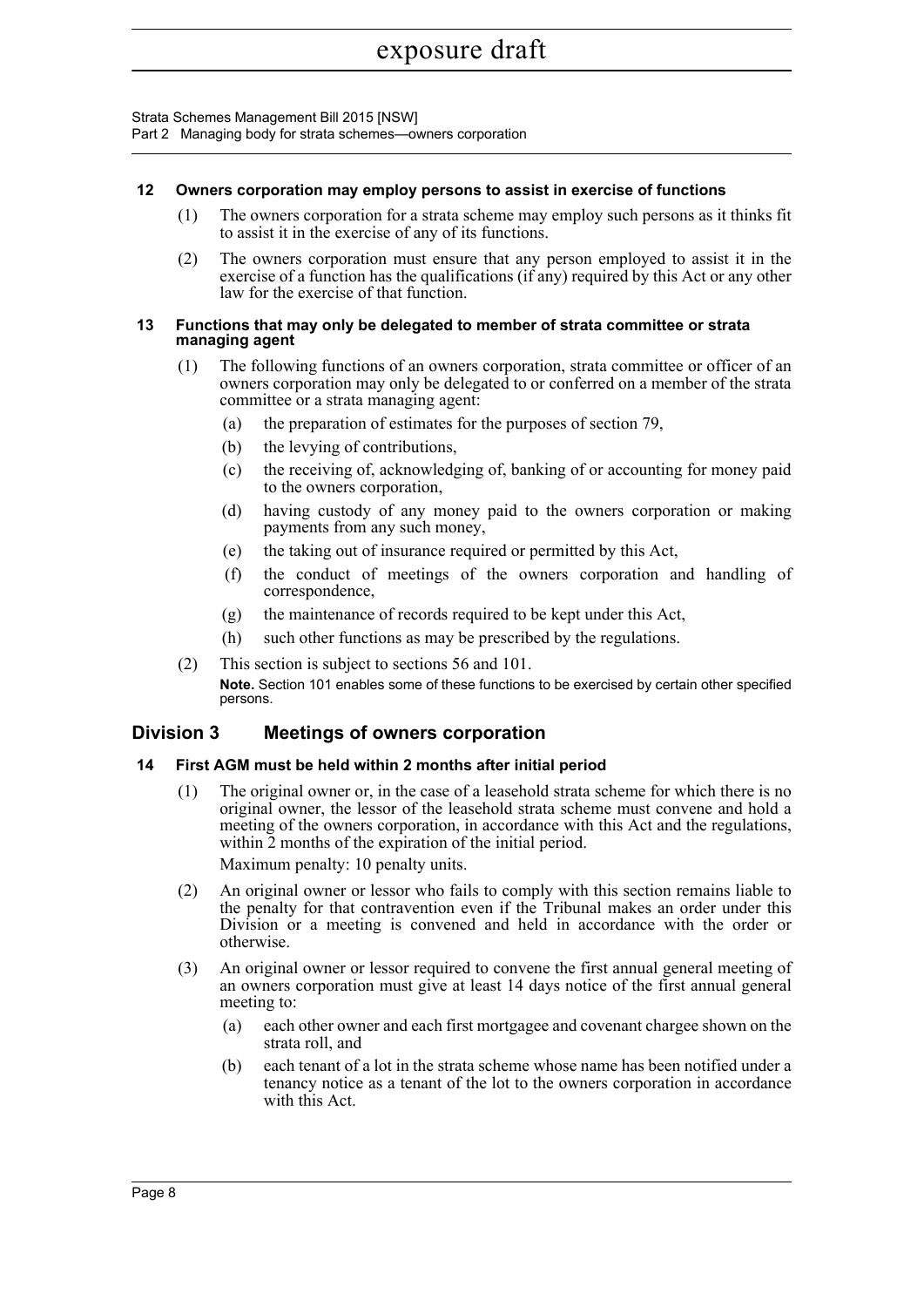Strata Schemes Management Bill 2015 [NSW]

Part 2 Managing body for strata schemes—owners corporation

#### <span id="page-25-0"></span>**15 Matters to be determined at first AGM**

The agenda for the first annual general meeting of an owners corporation must include the following items and may include other items:

- (a) to decide whether the amount of a contribution required to be made to the administrative fund or capital works fund should be confirmed or varied,
- (b) to discuss the preparation of the 10-year capital works fund expenditure plan,
- (c) to determine the number of members of the strata committee and to elect the strata committee,
- (d) to decide whether insurances taken out by the owners corporation should be confirmed, varied or extended,
- (e) to decide whether insurance referred to in section 166 (2) should be taken out by the owners corporation,
- (f) to decide if any matter or class of matter is to be determined by the owners corporation in general meeting,
- (g) to decide whether the by-laws for the strata scheme should be altered or added to,
- (h) to decide whether a strata managing agent should be appointed by the owners corporation and, if appointed, what functions of the owners corporation should be delegated to the strata managing agent,
- (i) if there is a strata managing agent, a form of motion to consider the report by the agent as to whether, and what, commissions have been paid or are likely to be payable to the agent for the following 12 months,
- (j) to decide whether a building manager should be appointed and, if appointed, what functions the building manager should exercise,
- (k) to receive the documents required to be provided under section 16,
- (l) to consider the accounting records and last financial statements prepared,
- (m) to consider the initial maintenance schedule,
- (n) to consider building defects and rectification,
- (o) to appoint an auditor or to decide whether an auditor should be appointed,
- (p) any item prescribed by the regulations for the purposes of this section.

#### <span id="page-25-1"></span>**16 Documents and records to be provided to owners corporation at first AGM**

- (1) An original owner or lessor of a strata scheme required to convene a meeting under this Division must deliver to the owners corporation at its first annual general meeting the following:
	- (a) all plans, specifications, occupation certificates or other certificates (other than certificates of title for lots), diagrams, depreciation schedules and other documents (including policies of insurance) relating to the parcel or any building on the parcel,
	- (b) without limiting paragraph (a), all planning approvals, complying development certificates and related endorsed plans, approvals, "as built" drawings, compliance certificates (within the meaning of the *Environmental Planning and Assessment Act 1979*), fire safety certificates and warranties relating to the parcel or any building, plant or equipment on the parcel,
	- (c) the certificate of title for the common property, the strata roll and any notices or other records relating to the strata scheme,
	- (d) the initial maintenance schedule prepared by the original owner or lessor,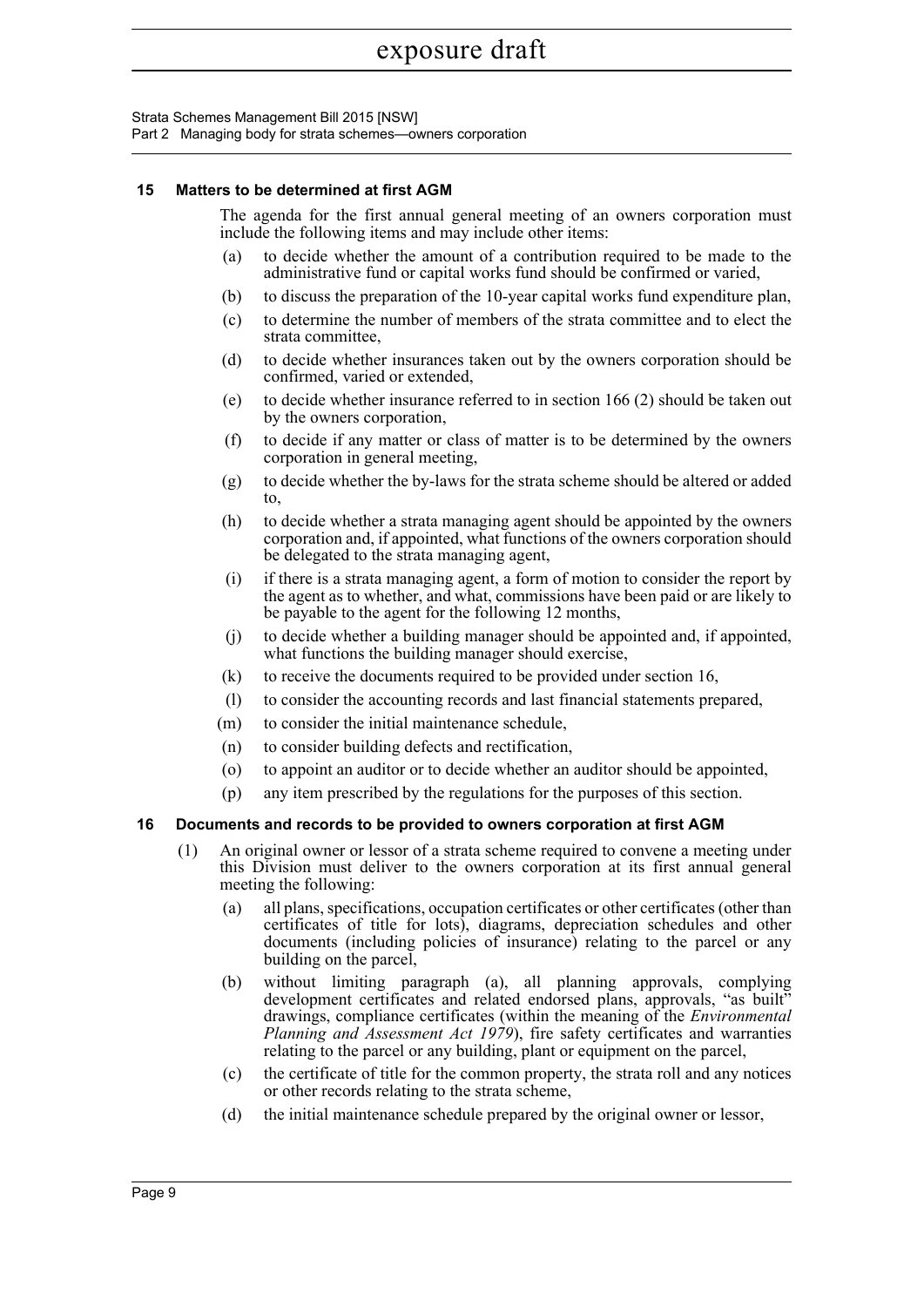#### Strata Schemes Management Bill 2015 [NSW] Part 2 Managing body for strata schemes—owners corporation

(e) any other document or item relating to the parcel or any building, plant or equipment on the parcel that is prescribed by the regulations for the purposes of this section.

Maximum penalty: 100 penalty units.

- (2) An original owner or lessor is only required under this section to deliver to the owners corporation a thing if that thing is in the possession or control of the original owner or lessor or may be obtained by the original owner or lessor by taking reasonable steps to do so.
- (3) This section does not require an original owner or lessor to deliver to the owners corporation any documents that exclusively evidence rights or obligations of the original owner or lessor and that are not capable of being used for the benefit of the owners corporation or any of the other owners.

#### <span id="page-26-0"></span>**17 Tribunal may order initial documents to be provided**

The Tribunal may, on application by an owners corporation, order an original owner or lessor required to convene a meeting under this Division to provide to the owners corporation a document that was required to be but was not delivered to the owners corporation at its first annual general meeting.

#### <span id="page-26-1"></span>**18 AGM must be held**

An owners corporation must hold an annual general meeting once in each financial year of the corporation.

#### <span id="page-26-2"></span>**19 Other general meetings**

- (1) A strata committee of an owners corporation may convene a general meeting (that is not an annual general meeting) of the owners corporation at any time.
- (2) The secretary of the owners corporation, or another officer if the secretary is absent, must convene a general meeting (that is not an annual general meeting) of the owners corporation as soon as practicable after receiving a qualified request.
- (3) A meeting may be convened on a qualified request even if the first annual general meeting has not been held.
- (4) A request is a *qualified request* for the purposes of this section if it is made by one or more owners of a lot or lots in the strata scheme having a total unit entitlement of at least one-quarter of the aggregate unit entitlements.

#### <span id="page-26-3"></span>**20 Tribunal may appoint person to hold first AGM and other meetings**

- (1) The Tribunal may, on application by an owners corporation or an owner or mortgagee of a lot in a strata scheme, order a person to convene and hold a meeting of the owners corporation within the time specified in the order if a meeting has not been convened and held in accordance with this Act.
- (2) The person who is to convene and hold the meeting is to be a person nominated by the applicant, or appointed by the Tribunal, who has consented to the nomination or appointment.

#### <span id="page-26-4"></span>**21 Unanimous or special resolutions to be amended or revoked in same way**

(1) A unanimous resolution or special resolution of an owners corporation about a matter that is required by or under this Act or the by-laws of a strata scheme to be determined by a resolution of that kind cannot be amended or revoked other than by a subsequent resolution of the same kind.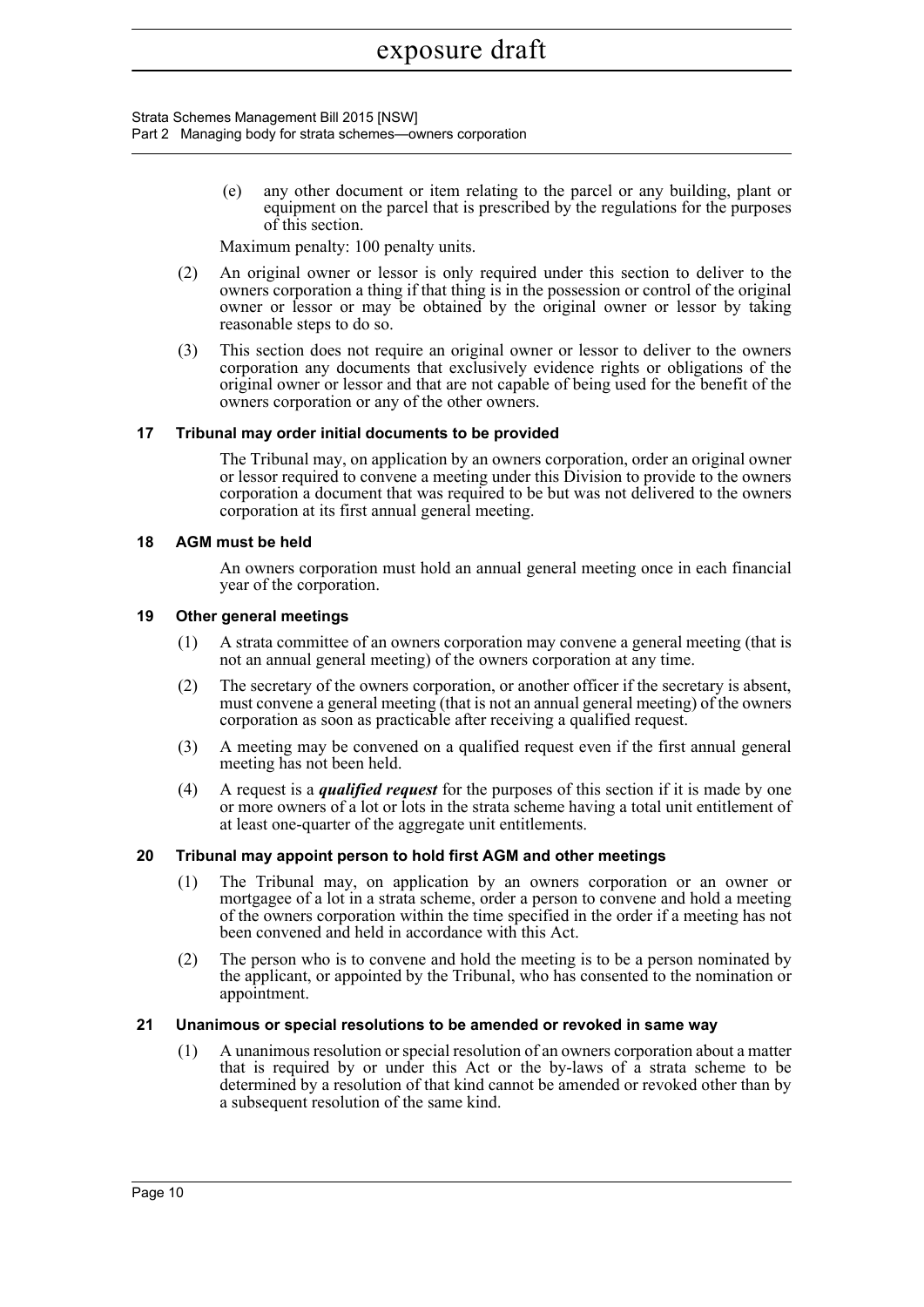Part 2 Managing body for strata schemes—owners corporation

(2) However, a unanimous resolution of an owners corporation dealing with common property may be amended by a special resolution.

#### <span id="page-27-0"></span>**22 Notice to be given to owners corporation of right to cast vote at meeting**

#### (1) **Person with right to vote at meetings must notify owners corporation**

A person who has an interest in a lot that, subject to this Act, gives the person a right to cast a vote either personally or by nominee at meetings of an owners corporation must give the owners corporation written notice of that interest (a *strata interest notice*).

#### (2) **Contents of strata interest notice**

The strata interest notice must specify the following information and, if the interest is a mortgage, include confirmation by the mortgagor or be verified by statutory declaration of the mortgagee:

- (a) the person's full name and an address for service of notices,
- (b) the lot concerned and the exact nature of the person's interest in it,
- (c) the date on which the person acquired the interest,
- (d) if the voting entitlement conferred by the interest is one that, according to this Act, is to be exercised by a nominee, the nominee's full name and address for service of notices.

**Note.** An address for service of notices may be an Australian postal address or other electronic address, including an email address (see section 256).

#### (3) **Other matters to be specified in notice**

The strata interest notice must specify the manner in which the interest arose and be verified by statutory declaration if any of the following applies to the interest:

- (a) the interest is that of the executor or administrator of the estate of a deceased person,
- (b) the interest is that of the liquidator or receiver in bankruptcy of any person,
- (c) the interest has arisen by operation of law or the order of any court,
- (d) the interest has arisen in any manner otherwise than by transfer of the interest from some other person or the discharge of a mortgage.

#### (4) **Owners corporation may require notice to be given**

The secretary of the owners corporation, if of the opinion that a person obliged to give notice under this section has not done so, may by a written notice given to the person require the person:

- (a) to state, within 14 days, whether or not the person is a person required to give notice under this section, and
- (b) if the person is such a person, to give that notice.

#### (5) **Person prevented from casting vote if certain requirements not met**

A person is not entitled to cast a vote at a meeting of the owners corporation if the person has not complied with a notice given to the person under subsection (4) or, in the case of a vote to be tendered through a nominee, if the nominee's full name and address for service of notices have not been notified under this section.

#### (6) **Changes in certain information to be notified**

A person who has given notice under this section may by further notice advise any change of nominee or of the person's or any nominee's address for service.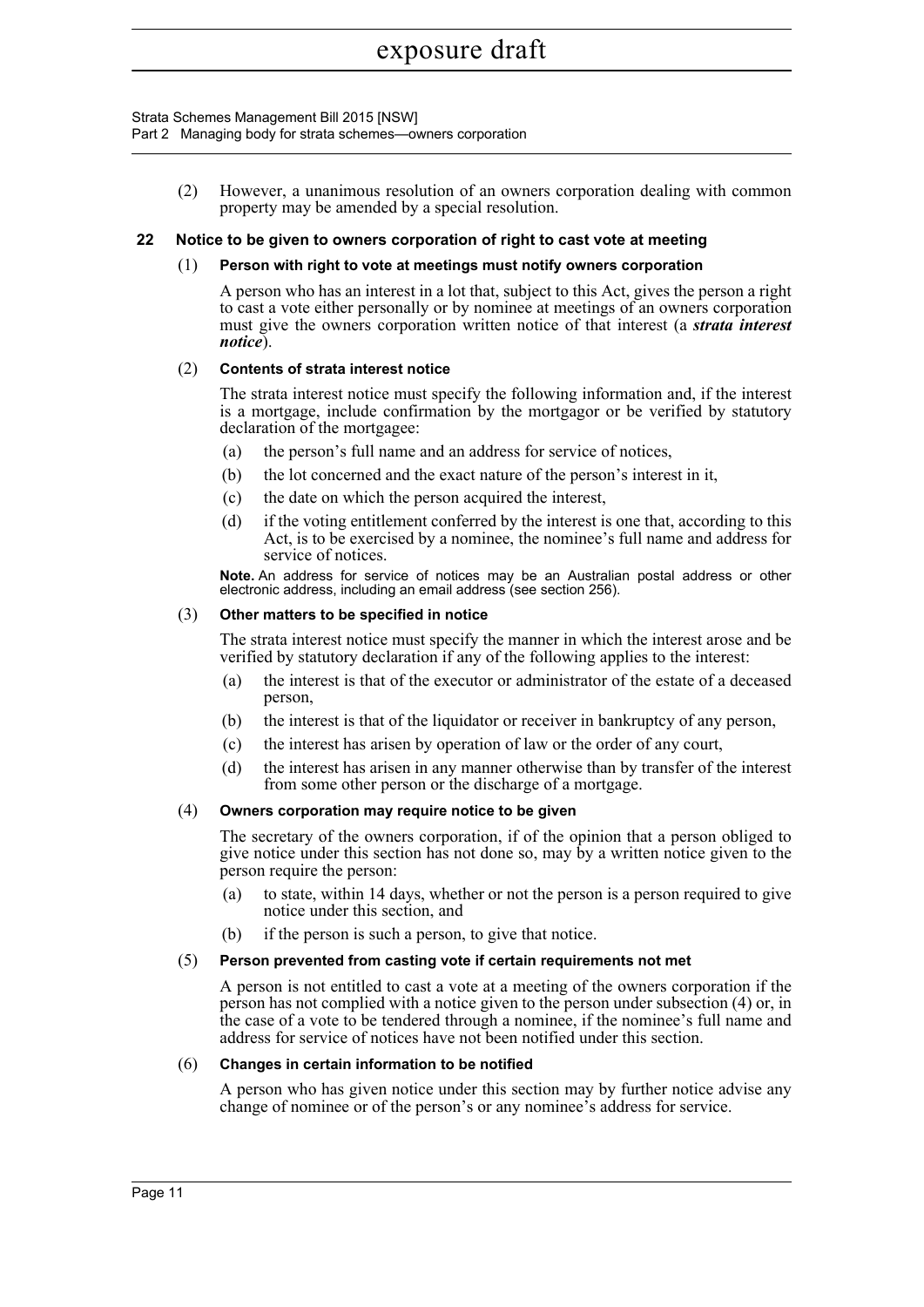Part 2 Managing body for strata schemes—owners corporation

#### <span id="page-28-0"></span>**23 Meeting procedures and voting**

Other procedures for general meetings of the owners corporation and voting at those meetings are set out in Schedule 1.

#### <span id="page-28-1"></span>**24 Order invalidating resolution of owners corporation**

- (1) The Tribunal may, on application by an owner or first mortgagee of a lot in a strata scheme, make an order invalidating any resolution of, or election held by, the persons present at a meeting of the owners corporation if the Tribunal considers that the provisions of this Act or the regulations have not been complied with in relation to the meeting.
- (2) The Tribunal may, on application by an owner or first mortgagee of a lot in a strata scheme, make an order invalidating any resolution of, or election held by, the persons present at a meeting of the owners corporation if the Tribunal considers that the provisions of Part 10 (other than Division 6 or 7) of the *Strata Schemes Development Act 2015* have not been complied with in relation to the meeting.
- (3) The Tribunal may refuse to make an order under this section only if it considers:
	- (a) that the failure to comply with the provisions of this Act or the regulations, or of the *Strata Schemes Development Act 2015*, did not adversely affect any person, and
	- (b) that compliance with the provisions would not have resulted in a failure to pass the resolution or affected the result of the election.
- (4) The Tribunal may not make an order invalidating a resolution under subsection (2) if an application for an order has been made under Division 6 of Part 10 of the *Strata Schemes Development Act 2015* in relation to the same or a related matter.

#### <span id="page-28-2"></span>**25 Order where voting rights denied or due notice of item of business not given**

- (1) The Tribunal may, on application by a person entitled to vote on a motion for a resolution of an owners corporation at a general meeting, order that a resolution passed at the general meeting be treated as a nullity on and from the date of the order.
- (2) The Tribunal must not make the order unless the Tribunal is satisfied that the resolution would not have been passed but for the fact that the applicant for the order:
	- (a) was improperly denied a vote on the motion for the resolution, or
	- (b) was not given due notice of the item of business in relation to which the resolution was passed.
- (3) An application for an order may not be made later than 28 days after the date of the meeting at which the resolution was passed.
- (4) If a resolution that is to be treated as a nullity by an order changes the by-laws and the order has been recorded in the Register under this Act, the by-laws have force and effect on and from the date the order is so recorded to the same extent as they would have had if the change had not been made.
- (5) Subsection (4) is subject to the by-laws having been or being changed in accordance with this Act and to any relevant order made by a superior court.
- (6) The Tribunal may not make an order under this section if an application for an order has been made under Division 6 of Part 10 of the *Strata Schemes Development Act 2015* in relation to the same or a related matter.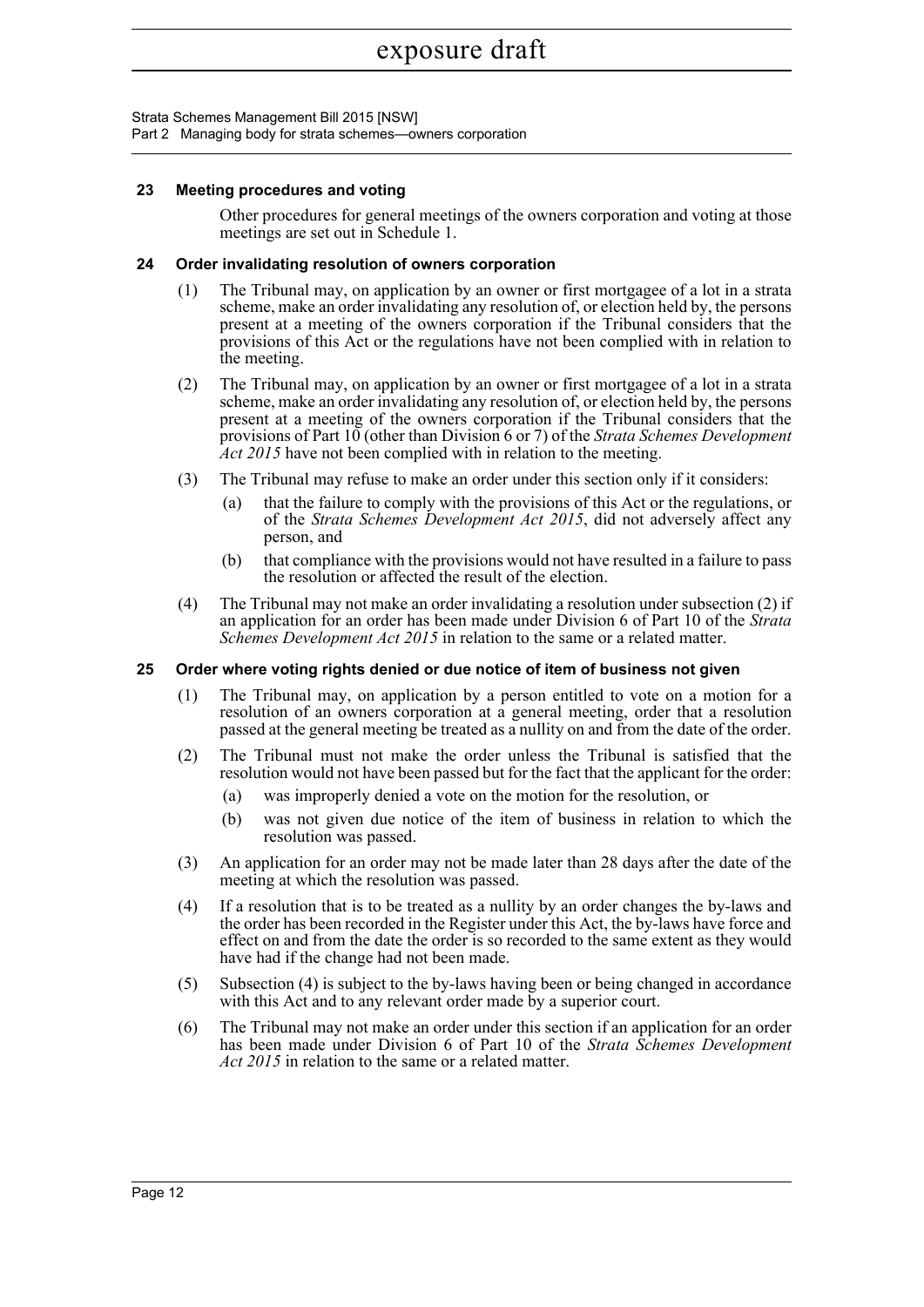Strata Schemes Management Bill 2015 [NSW] Part 2 Managing body for strata schemes—owners corporation

### <span id="page-29-0"></span>**Division 4 Limitation on functions during initial period**

#### <span id="page-29-1"></span>**26 Restrictions on powers of owners corporation during initial period**

- (1) An owners corporation for a strata scheme must not, during the initial period, do any of the following things unless the owners corporation is authorised to do so by an order of the Tribunal under this Division:
	- (a) alter any common property or erect any structure on the common property otherwise than in accordance with a strata development contract,
	- (b) incur a debt for an amount that exceeds the amount then available for repayment of the debt from its administrative fund or its capital works fund,
	- (c) appoint a strata managing agent or a building manager or other person to assist it in the management or control of use of the common property, or the maintenance or repair of the common property, for a period extending beyond the holding of the first annual general meeting of the owners corporation,
	- (d) borrow money or give securities.
- (2) An owners corporation may recover from the original owner:
	- (a) as a debt, any amount for which the owners corporation is liable because of a contravention of subsection (1) (b), together with the expenses of the owners corporation incurred in recovering that amount, and
	- (b) as damages for breach of statutory duty, any loss suffered by the owners corporation as a result of any other contravention of this section.
- (3) An owner may recover, as damages for breach of statutory duty, any loss that has been suffered by the owner as a result of a contravention of this section (other than subsection  $(1)$   $(b)$ ).
- (4) It is a defence to an action under this section in debt or for damages if it is proved that the original owner:
	- (a) did not know of the contravention on which the action is based, or
	- (b) was not in a position to influence the conduct of the owners corporation in relation to the contravention, or
	- (c) used due diligence to prevent the contravention.
- (5) A remedy available under this section does not affect any other remedy. **Note.** Section 140 places restrictions on the making, amendment and repeal of by-laws during the initial period.

#### <span id="page-29-2"></span>**27 Order to authorise certain acts during initial period**

- (1) The Tribunal may, on application, make an order:
	- (a) waiving, varying or extinguishing a restriction relating to the initial period of an owners corporation (whether or not imposed by this Act or the *Strata Schemes Development Act 2015*), and
	- (b) authorising any matter to be done in relation to the waiving, varying or extinguishing of that restriction.
- (2) The application may be made by the owners corporation, the original owner or an owner of a lot in the strata scheme or a proposed strata scheme.
- (3) Written notice of an application must be given to:
	- (a) the owners corporation and each owner of a lot in the strata scheme to which the application relates, unless the owners corporation or the owner is the applicant, and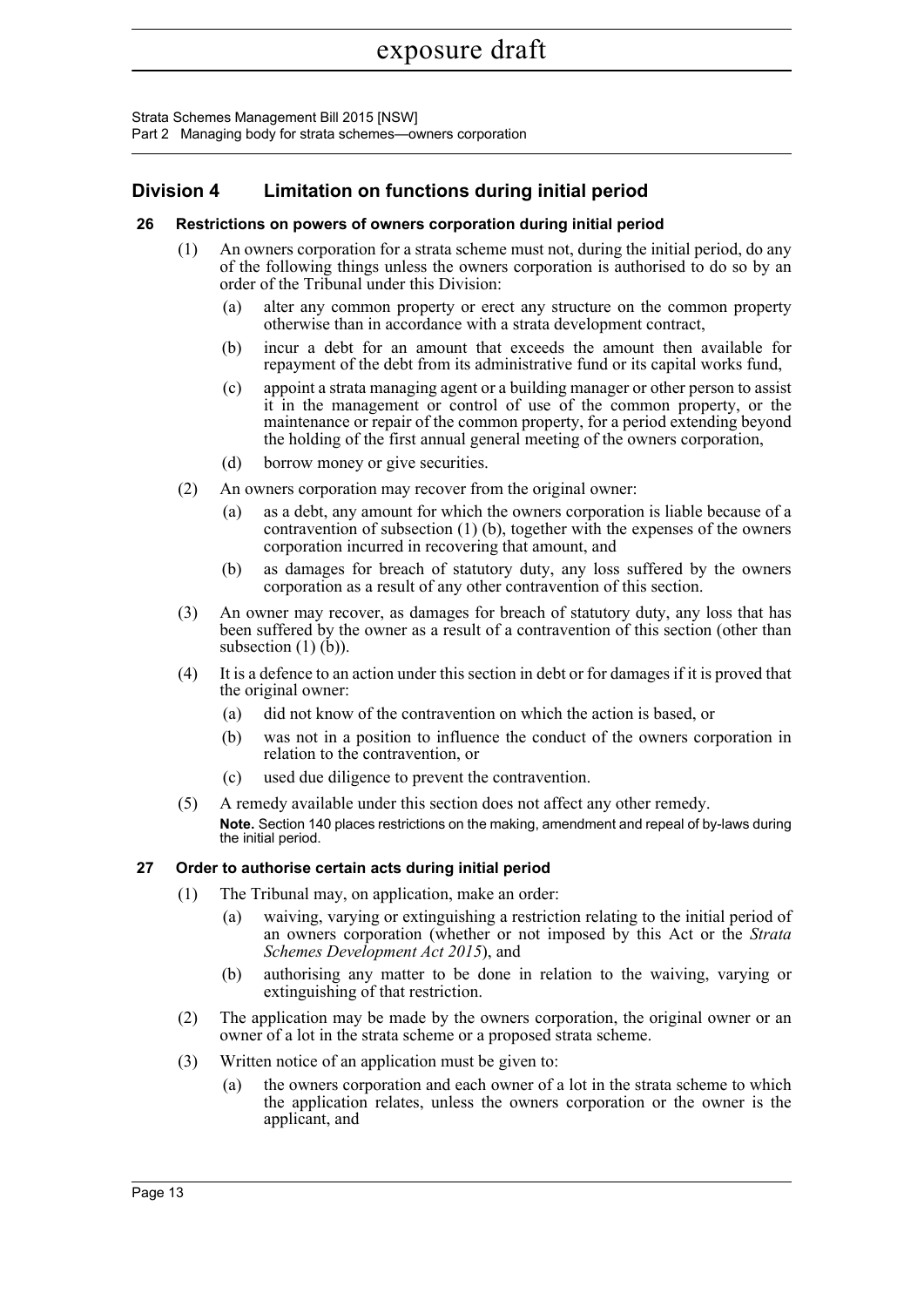Strata Schemes Management Bill 2015 [NSW] Part 2 Managing body for strata schemes—owners corporation

- (b) each registered mortgagee of a lot in the strata scheme and any mortgagee specified on the strata roll for the lot and any covenant chargee having the benefit of a covenant charge affecting a lot, and
- (c) any other persons that the Tribunal directs.
- (4) The Tribunal may order that notice of an application be dispensed with if the Tribunal considers it appropriate in the circumstances of the case. Any person to whom notice is given is entitled to appear and be heard on the hearing of the application.
- (5) Notice of an application is not required to be given to a mortgagee specified on the strata roll for a lot if the rights of the person as a mortgagee:
	- (a) are suspended for the time being because of a sub-mortgage, particulars of which are specified on the strata roll, or
	- (b) have been terminated because of an instrument, particulars of which are specified on the strata roll.

#### <span id="page-30-0"></span>**Division 5 Effect of termination order on owners corporation**

#### <span id="page-30-1"></span>**28 Termination of strata scheme**

- (1) An owners corporation for a strata scheme that is subject to an order under the *Strata Schemes Development Act 2015* for its termination continues in existence until it is wound up in accordance with the order.
- (2) While it so continues in existence, the owners corporation is constituted of persons who the order specifies are liable to contribute money required for the discharge of the liabilities of the owners corporation and persons who the order specifies are entitled to share in a distribution of assets of the owners corporation.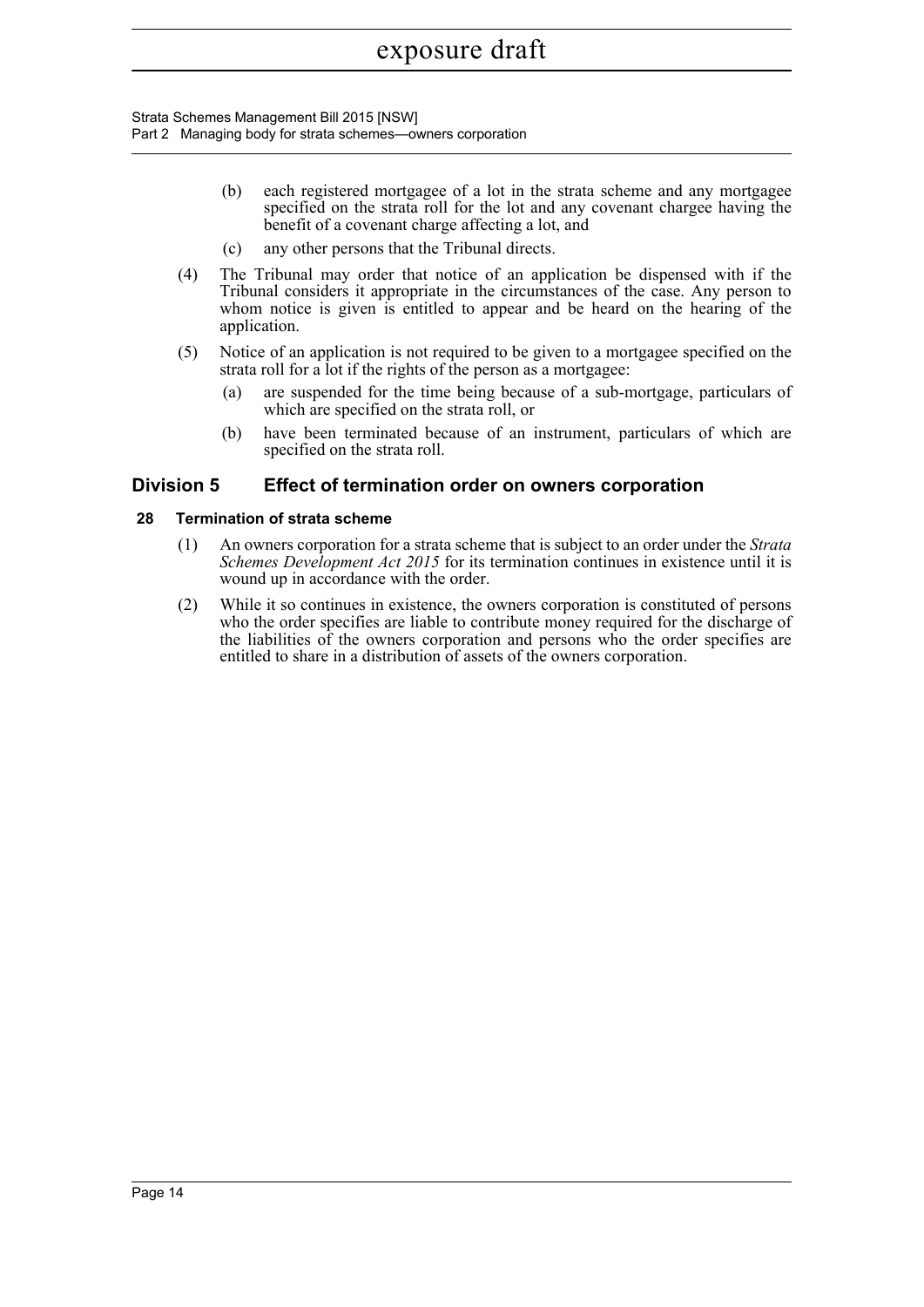Strata Schemes Management Bill 2015 [NSW] Part 3 Strata committee of owners corporation

### <span id="page-31-0"></span>**Part 3 Strata committee of owners corporation**

#### <span id="page-31-1"></span>**Division 1 Constitution of strata committee**

#### <span id="page-31-2"></span>**29 Owners corporation to appoint strata committee**

- (1) An owners corporation must appoint a strata committee of the owners corporation in accordance with this Act.
- (2) The owners corporation may appoint the strata committee before the first annual general meeting of the owners corporation.
- (3) The members of the strata committee must be elected at the first annual general meeting of the owners corporation whether or not members were appointed before that meeting.
- (4) If there is no strata committee of an owners corporation, the strata scheme must be administered by the owners corporation, but nothing in this subsection prevents a strata managing agent appointed under this Act from exercising any functions conferred on the agent.

#### <span id="page-31-3"></span>**30 Members of strata committee**

- (1) The strata committee of an owners corporation is to consist of the number of persons determined by the owners corporation (not being more than 9).
- (2) The strata committee of a large strata scheme must consist of at least 3 members.
- (3) A strata committee for a strata scheme comprising 2 lots is to consist of the following persons:
	- (a) the owner of each lot who is a sole owner or the company nominee of a lot if the sole owner is a corporation,
	- (b) for each lot that is owned by co-owners, the co-owner nominated by the other co-owners or (if the co-owner nominated is a corporation) the company nominee of that co-owner, or if there is no such nomination, the co-owner first named on the strata roll.
- (4) The elected members of a strata committee must be elected at each annual general meeting of the owners corporation.
- (5) Nomination for election as a member of a strata committee (other than a tenant representative) may be made before or at the meeting at which the election is held.
- (6) The regulations may provide for the procedures for nomination of members of the strata committee.

#### <span id="page-31-4"></span>**31 Persons who are eligible to be elected to strata committee**

- (1) The following persons are eligible for appointment or election to the strata committee of an owners corporation:
	- (a) an individual who is a sole owner of a lot in the strata scheme,
	- (b) a company nominee of a corporation that is a sole owner,
	- (c) an individual who is a co-owner of a lot or a company nominee of a corporation that is a co-owner of a lot in the strata scheme, if the person is nominated for election by an owner who is not a co-owner of the lot or by a co-owner of the lot who is not a candidate for election as a member,
	- (d) an individual who is not an owner of a lot, if the person is nominated for election by an owner of a lot who is not a member, or is not seeking election as a member, of the strata committee.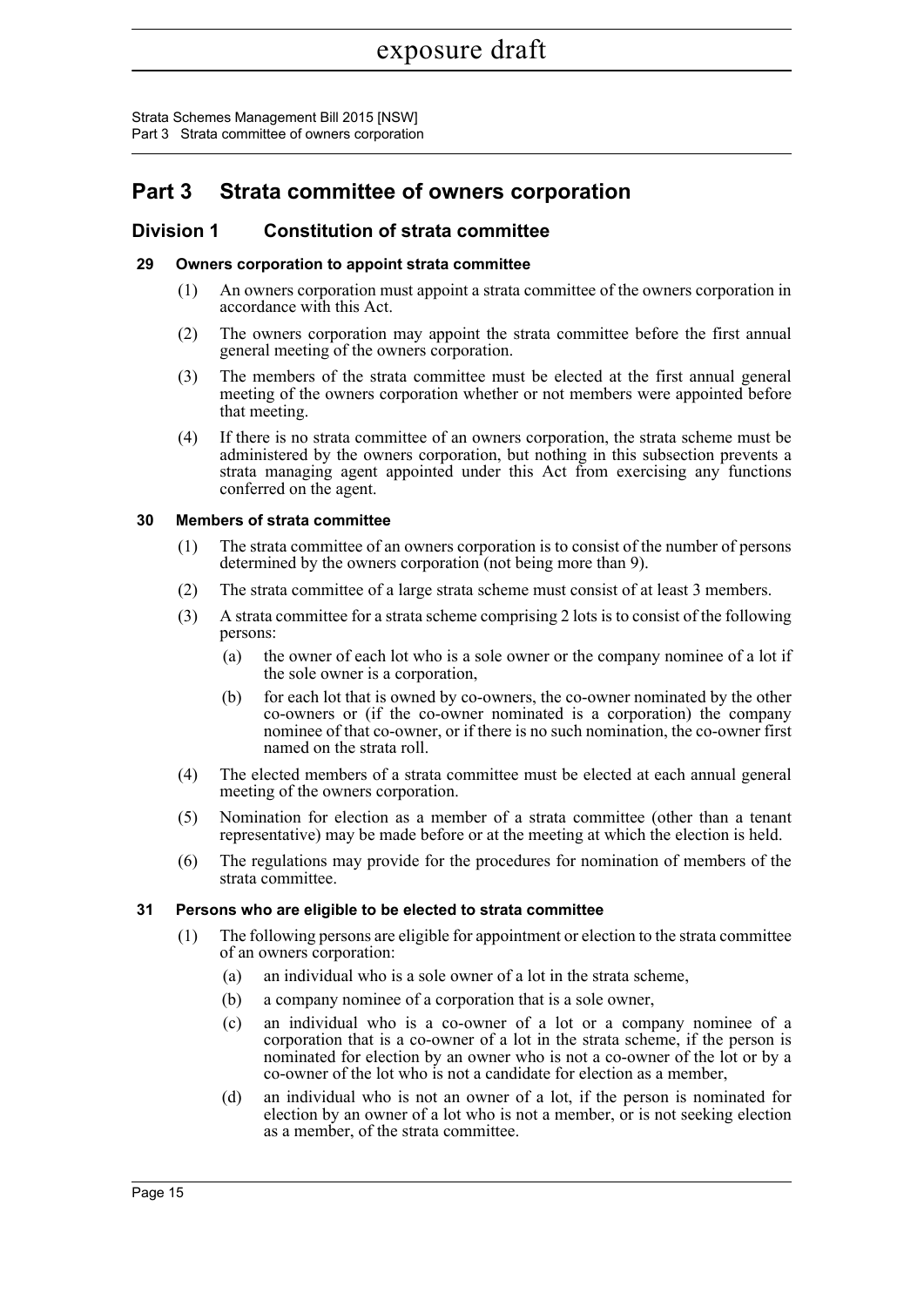#### Strata Schemes Management Bill 2015 [NSW] Part 3 Strata committee of owners corporation

- (2) To avoid doubt, a sole owner of a lot may nominate himself or herself for election as a member of the strata committee.
- (3) Only one co-owner of the same lot may be a member of a strata committee at the same time.

#### <span id="page-32-0"></span>**32 Persons who are not eligible to be elected to strata committee**

- (1) The following persons are not eligible for appointment or election to a strata committee or to act as members of a strata committee unless they are also the owners of lots in the strata scheme:
	- (a) the strata managing agent for the strata scheme,
	- (b) the building manager for the strata scheme,
	- (c) a person who acts as an agent for the leasing of a lot or lots in the strata scheme to tenants,
	- (d) a person who is connected with the original owner of the strata scheme or the building manager for the scheme, unless the person discloses that connection at the meeting at which the election is held and before the election is held or before the person is appointed to act as a member,
	- (e) any other person prescribed by the regulations for the purposes of this section.
- (2) An owner of a lot in a strata scheme who was an unfinancial owner at the date notice was given of the meeting at which the election of a strata committee is to be held and who did not pay the amounts owing by the owner before the meeting is not eligible for appointment or election to the strata committee.
- (3) A person who becomes ineligible for appointment or election to a strata committee after being appointed or elected to the strata committee must disclose that fact to the secretary or chairperson of the owners corporation as soon as possible after becoming aware of that fact.
- (4) A disclosure by a person under this section, other than a disclosure that is made at a meeting of an owners corporation or strata committee, is to be made by written notice given to the secretary or chairperson.

#### <span id="page-32-1"></span>**33 Tenant representatives**

- (1) This section applies to a strata scheme if there are tenants (being tenants notified in a tenancy notice given in accordance with this Act) for at least half of the lots in the scheme.
- (2) The tenants of lots in a strata scheme (being tenants notified in a tenancy notice given in accordance with this Act) may nominate a tenant representative for the strata committee.
- (3) The tenant representative on a strata committee is, in that capacity:
	- (a) not entitled to vote on decisions of the committee or to put a motion or nominate a person for office, and
	- (b) not entitled to act as an officer of the owners corporation for committee purposes, and
	- (c) cannot be counted in determining whether there is a quorum of the committee.
- (4) The strata committee, at any meeting or for the purpose of all meetings, may determine that a tenant representative is not entitled to be present when the following matters are being discussed or determined:
	- (a) financial statements and auditor's reports,
	- (b) levying of contributions,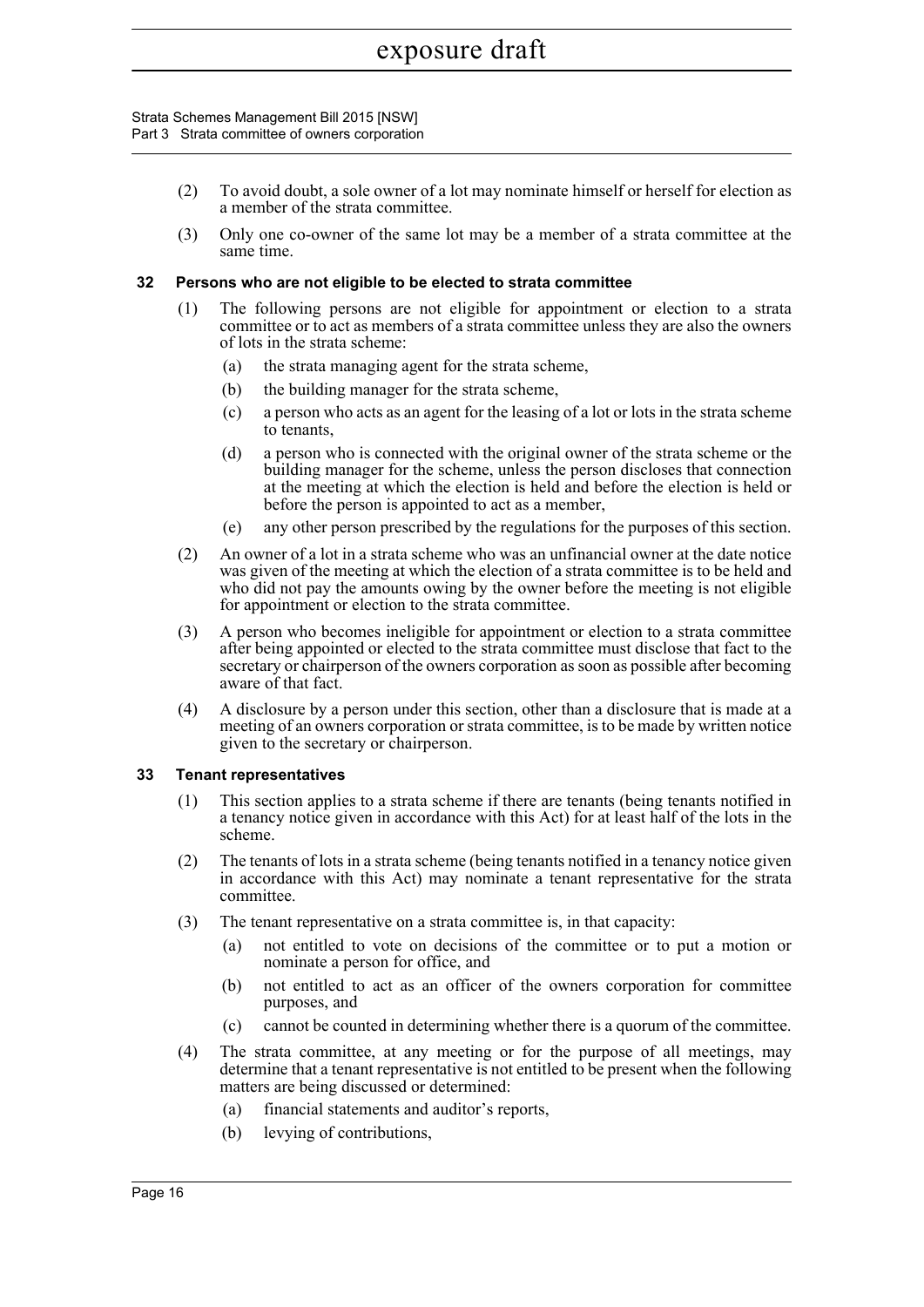Strata Schemes Management Bill 2015 [NSW] Part 3 Strata committee of owners corporation

- (c) recovery of unpaid contributions,
- (d) a strata renewal proposal under Part 10 of the *Strata Schemes Development Act 2015* or any related matter,
- (e) any other financial matter specified by the strata committee.
- (5) The regulations may provide for the procedures for nomination of a tenant representative, including the term for which a tenant representative is appointed and the notification of an appointment.

#### <span id="page-33-0"></span>**34 Acting members of strata committee**

- (1) A member of a strata committee may, with the consent of the strata committee, appoint an owner or company nominee of a corporation that is an owner who is eligible to be a member to act in his or her place as a member at any meeting of the strata committee.
- (2) The owner or company nominee appointed is, while so acting as a member, taken to be a member.
- (3) An owner or company nominee of a corporation may be appointed whether or not he or she is already a member of the strata committee.
- (4) If a person so appointed is a member of the strata committee, the person may, at any meeting of the strata committee, separately vote in the person's capacity as such a member and on behalf of the member in whose place the person has been appointed to act.

#### <span id="page-33-1"></span>**35 Vacation of office of elected member of strata committee**

- (1) An elected member of a strata committee vacates office as a member:
	- (a) if the person was eligible to be a member at the time of appointment or election and the person ceases to be so eligible (other than because the person is an unfinancial owner), or
	- (b) if the person was not an owner at the time of appointment or election or was a company nominee and the individual who nominated the person for election or the corporation for which the person is a company nominee ceases to be an owner or gives written notice to the owners corporation that the person's office is vacated, or
	- (c) on the receipt by the owners corporation from the person of notice in writing of the person's resignation as a member, or
	- (d) at the end of the next meeting at which a new strata committee is elected by the owners corporation, or
	- (e) if the owners corporation, in accordance with a special resolution, determines that the person's office as a member is vacated.
- (2) A strata committee may appoint a person eligible for election as a member to fill a vacancy in the office of a member of the strata committee, other than a vacancy arising under subsection (1) (d) or a vacancy in the office of an officer of the owners corporation. Any person so appointed holds office, subject to this section, for the balance of his or her predecessor's term of office.

**Note.** Section 45 (2) provides for the filling of vacancies in the office of members who are officers of the owners corporation.

(3) A special resolution that determines that the office of a member is vacated may relate to more than one member of a strata committee or to all members of a strata committee.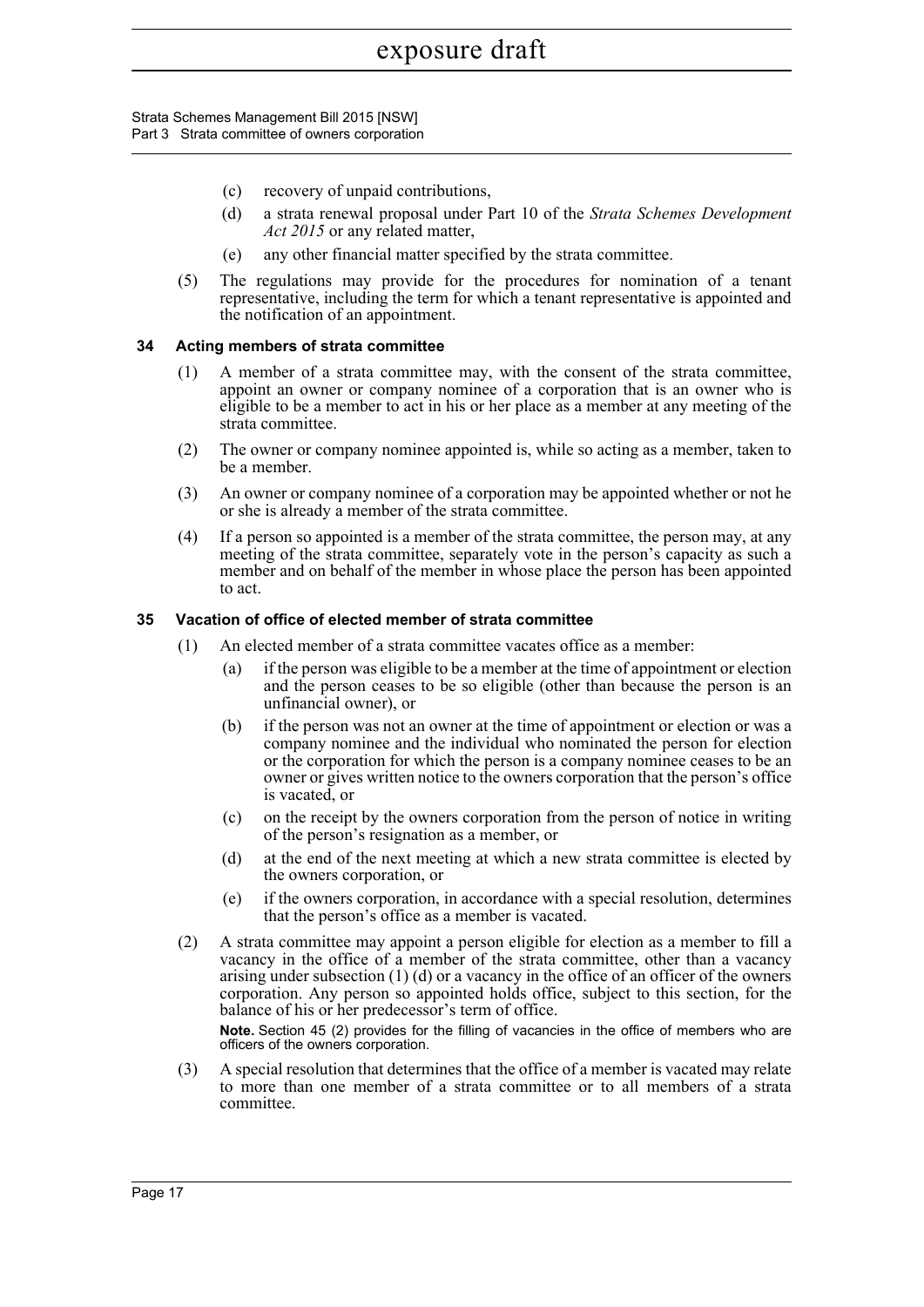Strata Schemes Management Bill 2015 [NSW] Part 3 Strata committee of owners corporation

### <span id="page-34-0"></span>**Division 2 Functions of strata committee**

#### <span id="page-34-1"></span>**36 Functions of strata committee**

- (1) A strata committee has the functions conferred on it by or under this or any other Act.
- (2) A decision of a strata committee is taken to be the decision of the owners corporation. However, in the event of a disagreement between the owners corporation and the strata committee, the decision of the owners corporation prevails.
- (3) The following decisions cannot be made by the strata committee:
	- (a) a decision that is required by or under any Act to be made by the owners corporation by unanimous resolution or special resolution or in general meeting,
	- (b) a decision on any matter or type of matter that the owners corporation has determined in general meeting is to be decided only by the owners corporation in general meeting.
- (4) An owners corporation may in general meeting continue to exercise all or any of the functions conferred on it by this Act or the by-laws even though a strata committee holds office.

#### <span id="page-34-2"></span>**37 Duty of members of strata committee**

It is the duty of each member of a strata committee of an owners corporation to carry out his or her functions for the benefit, so far as practicable, of the owners corporation and with due care and diligence.

**Note.** Section 255 provides protection from personal liability for members of strata committees who act in good faith.

#### <span id="page-34-3"></span>**38 Acts and proceedings of strata committee valid despite vacancies or defects**

- (1) This section applies if, when any act or proceeding of a strata committee was done, taken or commenced there was:
	- (a) a vacancy in the office of an officer of the owners corporation or any other member of the strata committee, or
	- (b) any defect in the appointment, or any disqualification, of any such officer or member.
- (2) Any act or proceeding of a strata committee done in good faith is as valid as if the vacancy, defect or disqualification did not exist and the strata committee were fully and properly constituted.

#### <span id="page-34-4"></span>**Division 3 Meetings of strata committee**

#### <span id="page-34-5"></span>**39 Meetings must be convened on certain requests**

- (1) The secretary of the owners corporation, or any other member of the strata committee, must convene a meeting of the committee if requested to do so by at least one-third of the members of the committee.
- (2) The meeting must be held within the period, if any, specified in the request, subject to the requirements for notice of meetings.

#### <span id="page-34-6"></span>**40 Meeting procedures and voting**

Other procedures for meetings of a strata committee and voting at those meetings are set out in Schedule 2.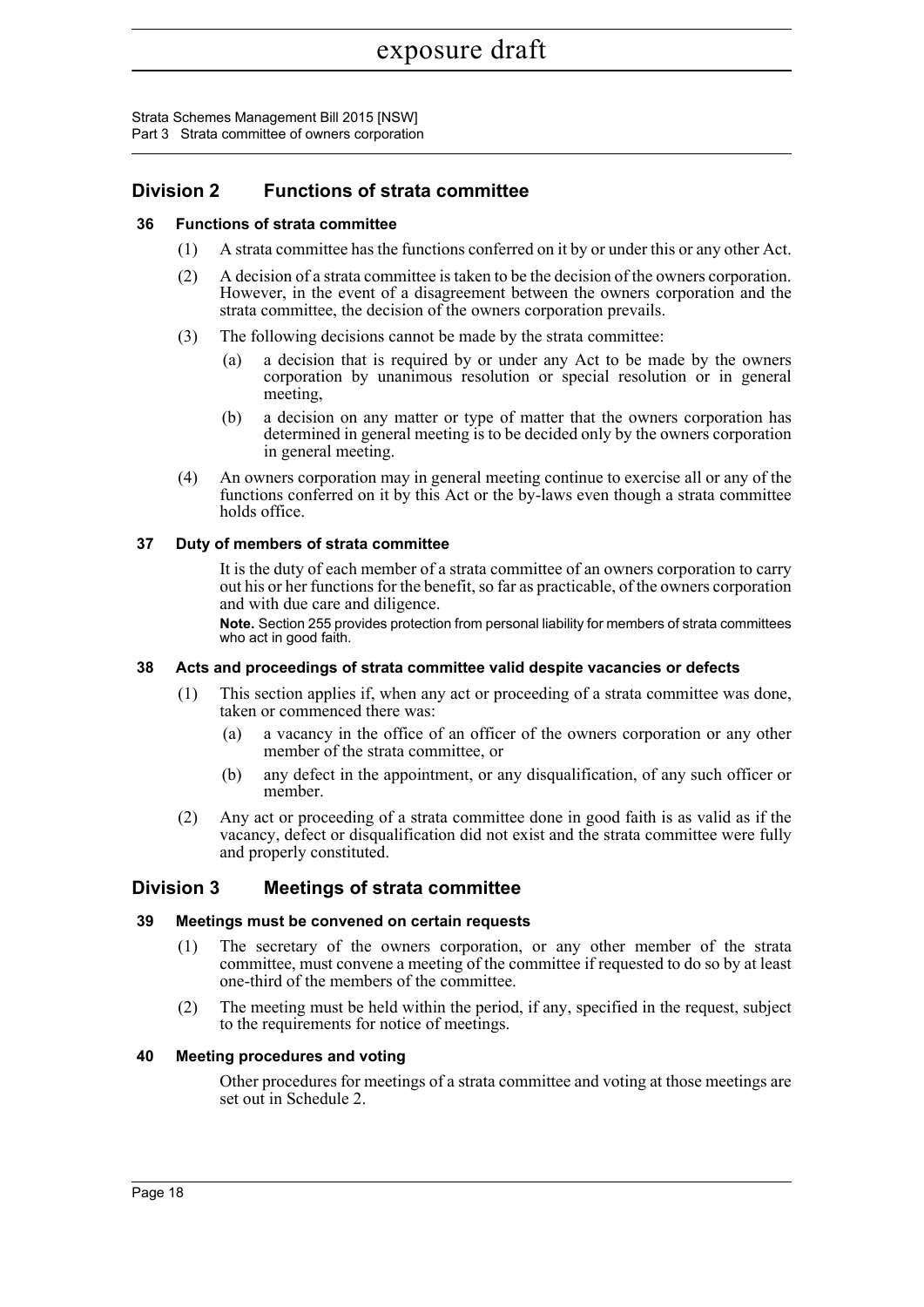Strata Schemes Management Bill 2015 [NSW] Part 3 Strata committee of owners corporation

#### <span id="page-35-0"></span>**Division 4 Office holders**

#### <span id="page-35-1"></span>**41 Strata committee to appoint officers**

- (1) The members of a strata committee must, at the first meeting of the strata committee after they assume office as members, appoint a chairperson, secretary and treasurer of the strata committee in accordance with this Act.
- (2) The chairperson, secretary and treasurer of the strata committee are also, respectively, the chairperson, secretary and treasurer of the owners corporation.
- (3) A person may be appointed to one or more of the offices of chairperson, secretary and treasurer.
- (4) Nomination for election as an officer of the owners corporation may be made before or at the meeting at which the election is held.
- (5) The regulations may provide for the procedures for nomination of officers of the strata committee.

#### <span id="page-35-2"></span>**42 Functions of chairperson of owners corporation**

The functions of the chairperson of an owners corporation include the following:

- (a) to preside at meetings of the owners corporation and the strata committee of the owners corporation,
- (b) to make determinations as to quorums and procedural matters at meetings of the owners corporation and the strata committee of the owners corporation.

#### <span id="page-35-3"></span>**43 Functions of secretary of owners corporation**

The functions of a secretary of an owners corporation include the following:

- (a) to prepare and distribute minutes of meetings of the owners corporation and submit a motion for confirmation of the minutes of any meeting of the owners corporation at the next such meeting,
- (b) to give on behalf of the owners corporation and the strata committee of the owners corporation notices required to be given under this Act,
- (c) to maintain the strata roll,
- (d) to enable the inspection of documents on behalf of the owners corporation in accordance with this Act,
- (e) to answer communications addressed to the owners corporation,
- (f) to convene meetings of the strata committee and (apart from its first annual general meeting) of the owners corporation,
- (g) to attend to matters of an administrative or secretarial nature in connection with the exercise of functions by the owners corporation or the strata committee of the owners corporation,
- (h) any other functions conferred on the secretary under any other Act or law.

#### <span id="page-35-4"></span>**44 Functions of treasurer of owners corporation**

#### (1) **General functions**

The functions of a treasurer of an owners corporation include the following:

- (a) to notify owners of any contributions levied in accordance with this Act,
- (b) to receive, acknowledge, bank and account for any money paid to the owners corporation,
- (c) to prepare any strata information certificate,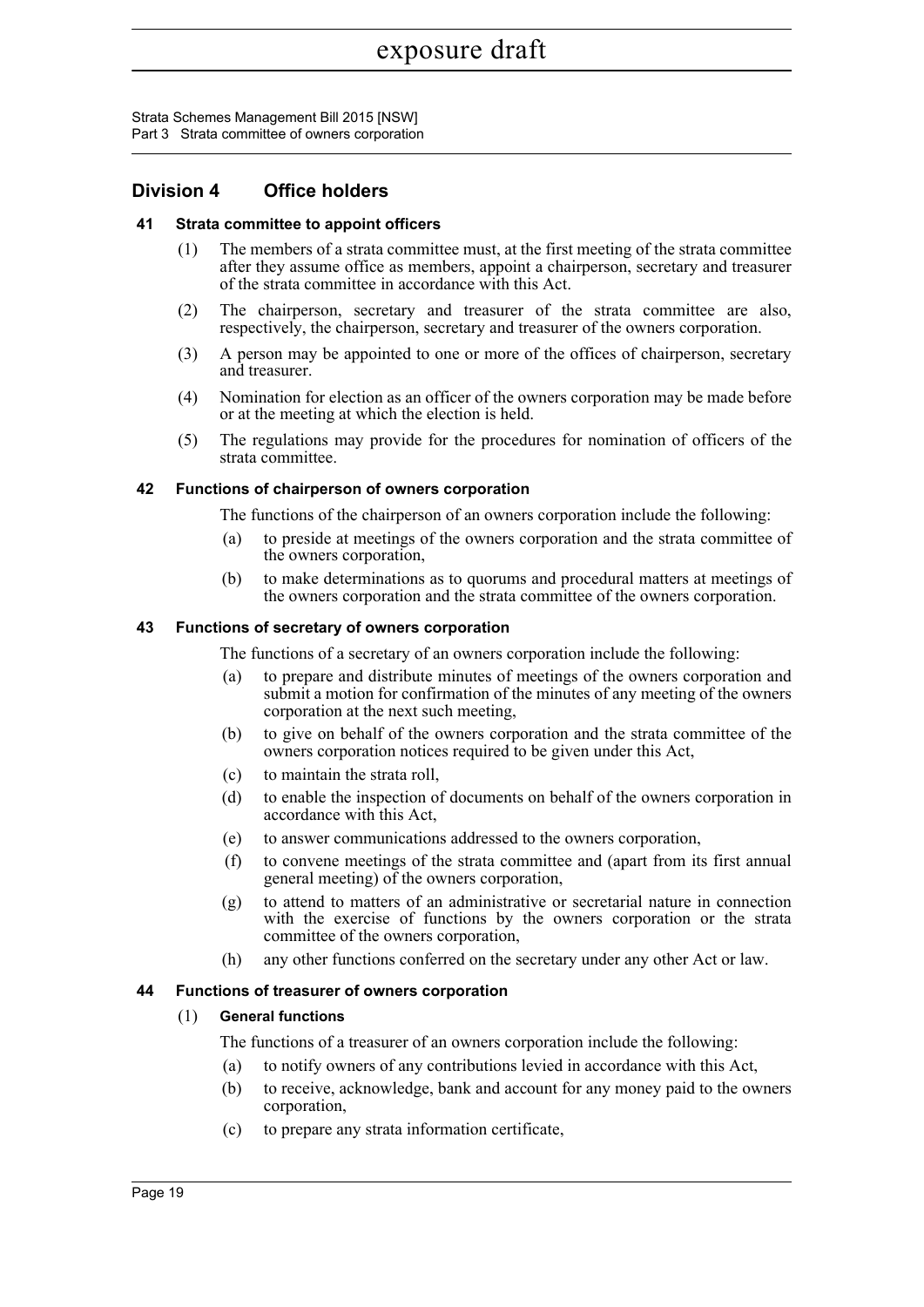#### Strata Schemes Management Bill 2015 [NSW] Part 3 Strata committee of owners corporation

(d) to keep the accounting records and prepare the financial statements.

## (2) **Delegation by treasurer of functions**

The treasurer of an owners corporation may delegate the exercise of any of the treasurer's functions (other than this power of delegation) to another member of the strata committee of the owners corporation if:

- (a) the delegation is specifically approved by the strata committee, and
- (b) the strata committee specifically approves of the function being delegated to that member, and
- (c) the delegation is subject to any limitations as to time or otherwise that the strata committee requires.
- (3) While a delegate is acting in accordance with the terms of the delegation, the delegate is taken to be the treasurer of the owners corporation.

#### (4) **Strata committee may require treasurer to exercise functions jointly**

The strata committee of an owners corporation may, by a written notice given to the treasurer of the owners corporation, order the treasurer not to exercise any of the treasurer's functions that are specified in the notice unless the treasurer does so jointly with another person so specified.

## **45 Vacation of office by officer**

- (1) An officer of an owners corporation vacates office as an officer:
	- (a) if the person ceases to be a member of the strata committee, or
	- (b) on the receipt by the owners corporation from the person of written notice of the person's resignation as an officer, or
	- (c) if another person is appointed by the strata committee to hold that office.
- (2) A strata committee is to appoint a person who is a member of the strata committee, or who is eligible to be a member of the strata committee, to fill a vacancy in the office of an officer of an owners corporation, other than a vacancy referred to in section 35 (1) (d). Any person so appointed holds office, subject to this section, for the balance of his or her predecessor's term of office.

#### **46 Payment of officers of owners corporation**

An owners corporation may pay to a person who is an officer of the owners corporation or another member of the strata committee of the owners corporation an amount determined by the owners corporation at an annual general meeting in recognition of services performed by the person for the owners corporation in the period since the last annual general meeting.

#### **47 Original owner to exercise officers' functions before appointment of officers**

The functions of the chairperson, secretary and treasurer of an owners corporation are to be exercised by the original owner of the strata scheme, or an agent of the original owner authorised in writing, until the offices are filled or until the end of the first annual general meeting of the owners corporation, whichever first occurs.

#### **48 Tribunal may order meeting if no officers or strata committee**

(1) The Tribunal may, on application by an owner, mortgagee or covenant chargee of a lot in a strata scheme, make an order appointing a person to convene and hold a meeting of the owners corporation if there is not a chairperson, secretary and treasurer of the owners corporation, or if no strata committee exists, after the first annual general meeting of the owners corporation has been held.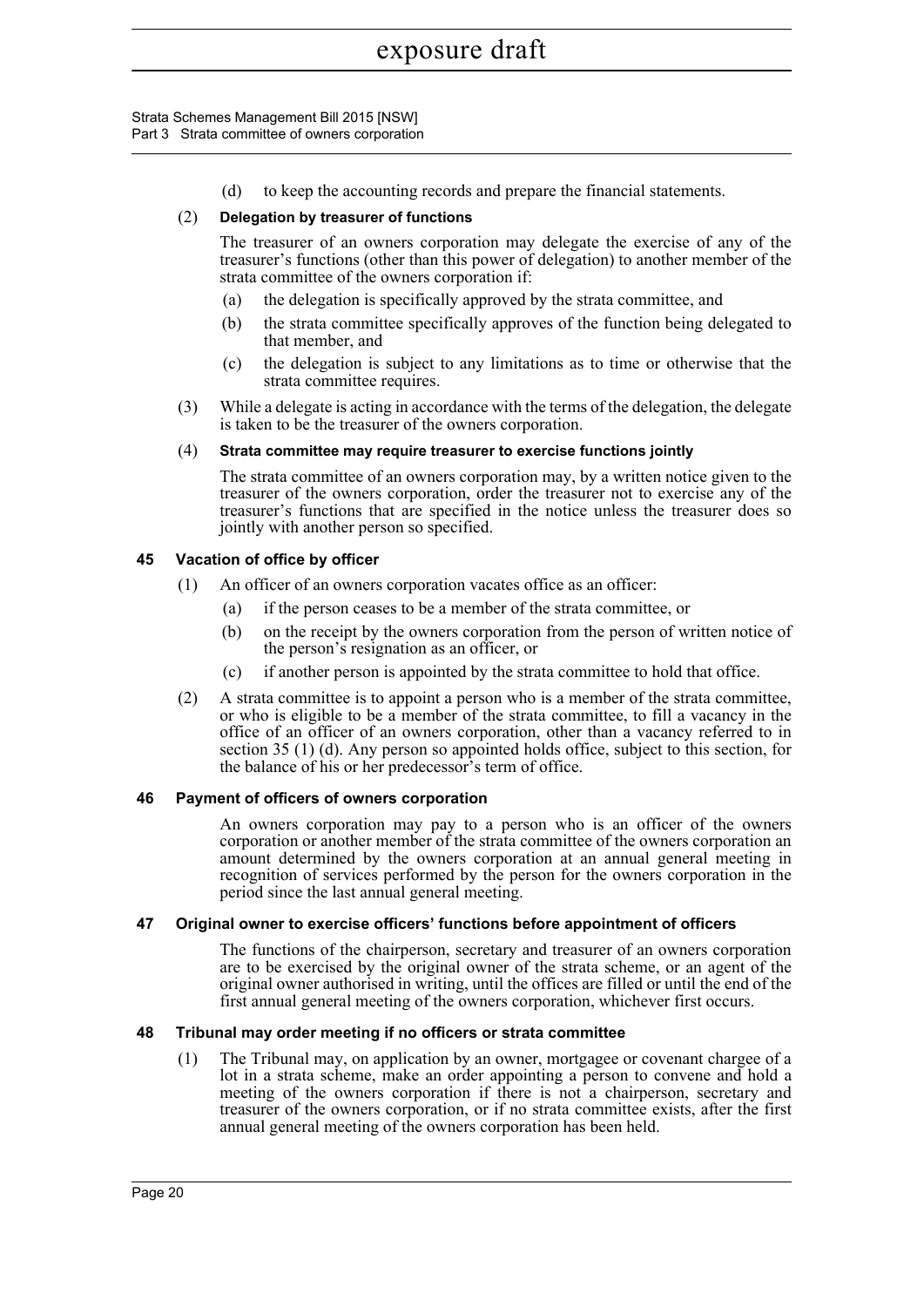#### Strata Schemes Management Bill 2015 [NSW] Part 3 Strata committee of owners corporation

- (2) The Tribunal may make any other ancillary orders it thinks fit, including the following orders:
	- (a) orders relating to giving notice of the meeting,
	- (b) orders relating to the person who is to preside at the meeting.
- (3) The person who is to convene and hold the meeting is to be a person nominated by the applicant, or appointed by the Tribunal, who has consented to the nomination or appointment.
- (4) The meeting is to be convened and held within the time (if any) specified in the order.
- (5) A person appointed by an order under this section to preside at a meeting is taken, while so presiding, to be the chairperson of the owners corporation.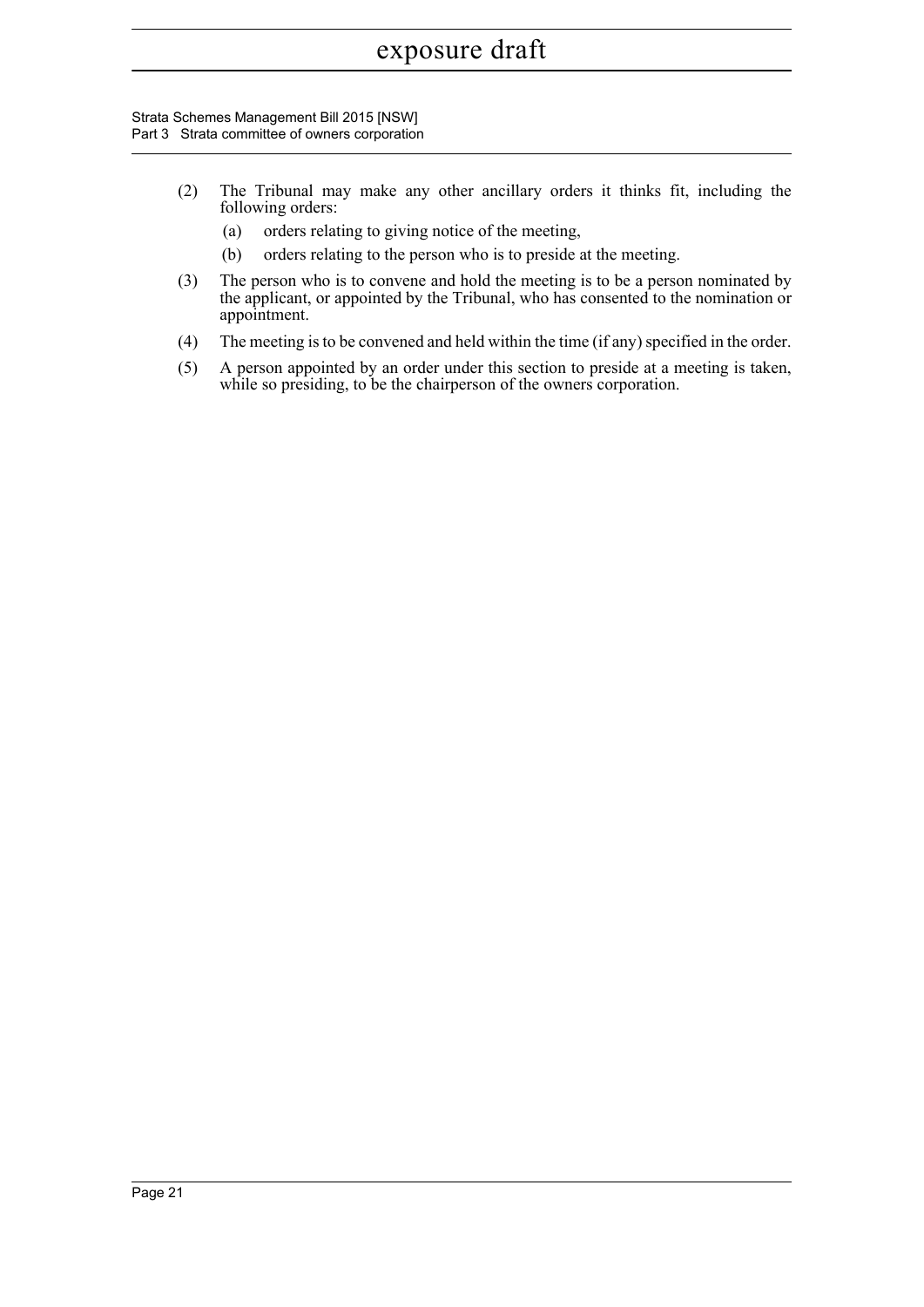Strata Schemes Management Bill 2015 [NSW] Part 4 Strata managing agents and building managers

# **Part 4 Strata managing agents and building managers**

# **Division 1 Appointment of strata managing agent**

# **49 Appointment of strata managing agents**

- (1) An owners corporation for a strata scheme may appoint a person who is the holder of a strata managing agent's licence under the *Property, Stock and Business Agents Act 2002* to be the strata managing agent of the scheme.
- (2) The appointment is to be made by instrument in writing authorised by a resolution at a general meeting of the owners corporation.
- (3) A reference in this section to a strata managing agent's licence under the *Property, Stock and Business Agents Act 2002* includes a reference to a corporation licence under that Act that authorises the holder to act as, or carry on the business of, a strata managing agent.
- (4) An owner who is seeking appointment as a strata managing agent is not entitled to vote or cast a proxy vote on the appointment at a meeting of the owners corporation.

## **50 Term of appointment of strata managing agents**

- (1) The term of appointment (including any additional term under an option to renew) of a strata managing agent for a strata scheme expires (if the appointment is not ended earlier for any other reason):
	- (a) if the strata managing agent is appointed by the owners corporation at the first annual general meeting, at the end of the period of 12 months following that appointment, or
	- (b) in any other case, at the end of the period of 3 years following the appointment.
- (2) A person may be reappointed as the strata managing agent for a strata scheme at the end of the person's term of appointment.
- (3) The appointment of a strata managing agent may be terminated in accordance with the instrument of appointment if authorised by a resolution at a general meeting of the owners corporation.
- (4) The term of appointment of a strata managing agent may be extended by the strata committee for successive periods of up to  $1 \text{ month}$  after it would otherwise expire pending a decision as to the reappointment of the strata managing agent.
- (5) A strata managing agent must give the owners corporation written notice of the end of a term of appointment:
	- (a) at least 3 months before the end of the term of appointment, other than an extension of a term permitted by this section, and
	- (b) at least 7 days before the end of each extension of a term permitted by this section.
- (6) In this section, a reference to the *appointment* of a strata managing agent includes a reference to the reappointment of a strata managing agent.

# **51 Transfer of functions of strata managing agent**

- (1) A strata managing agent may transfer his or her functions as a strata managing agent, but only if the transfer is authorised by a resolution at a general meeting of the owners corporation for the strata scheme.
- (2) A person to whom the functions are transferred is taken to be appointed under this Division as a strata managing agent for the strata scheme.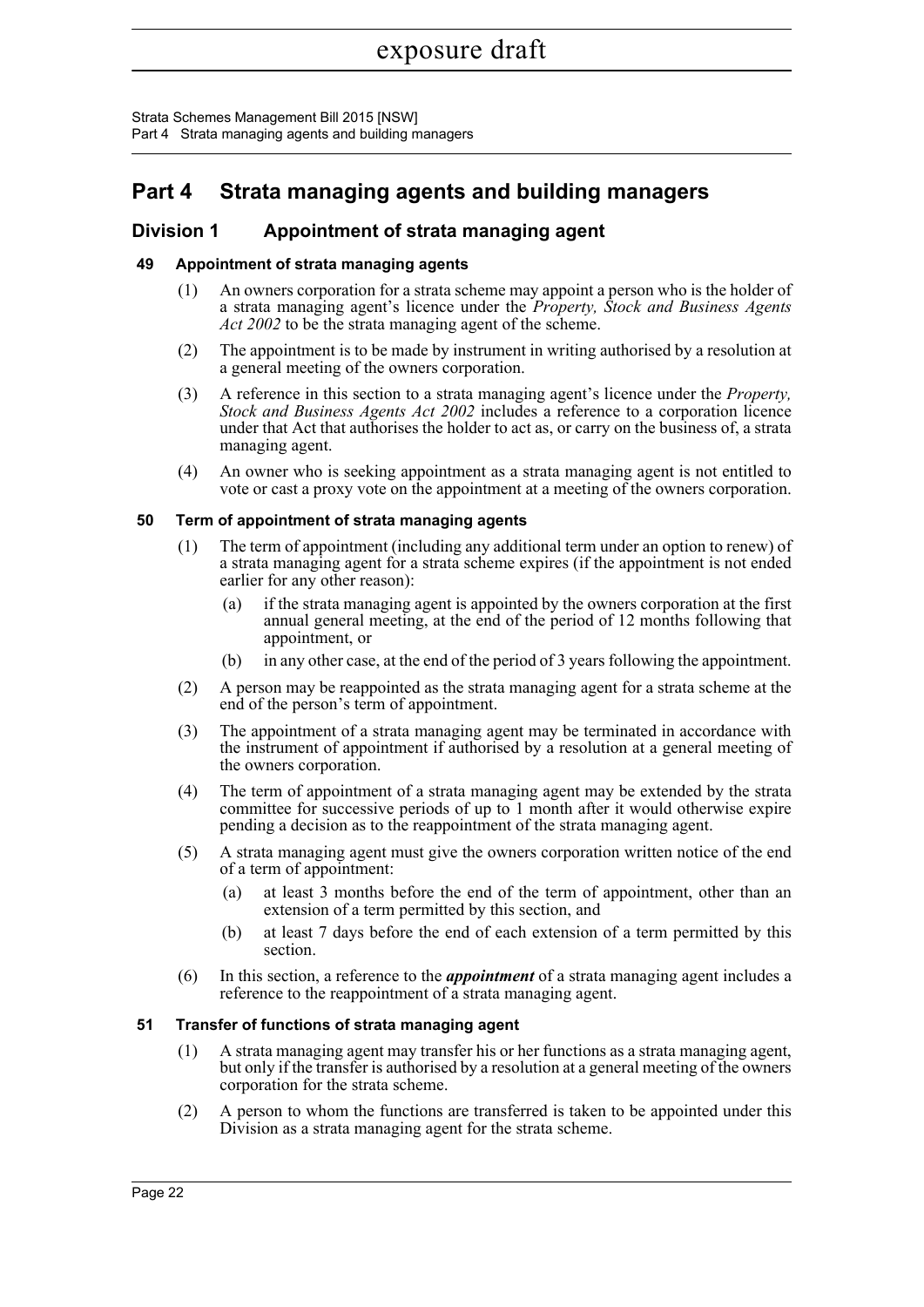#### Strata Schemes Management Bill 2015 [NSW] Part 4 Strata managing agents and building managers

(3) The term of appointment as a strata managing agent of the person to whom the functions are transferred ends on the same day as the term of the person by whom the functions were transferred would have ended if the transfer had not taken place.

# **Division 2 Functions of strata managing agent**

# **52 Owners corporation may delegate functions to strata managing agent**

- (1) An owners corporation may, by the instrument appointing a strata managing agent or some other instrument, delegate to the strata managing agent:
	- (a) all of its functions, or
	- (b) any one or more of its functions specified in the instrument, or
	- (c) all of its functions except those specified in the instrument.
- (2) An owners corporation must not delegate to a strata managing agent its power to make:
	- (a) a delegation under this section, or
	- (b) a decision on a matter that is required to be decided by the owners corporation, or
	- (c) a determination relating to the levying or payment of contributions.
- (3) A delegation may be made subject to the conditions or limitations as to the exercise of all or any of the functions, or as to time or circumstances, that may be specified in the instrument of delegation.
- (4) An owners corporation may delegate the functions only if authorised to do so by a resolution at a general meeting.
- (5) An owners corporation may, if authorised to do so by a resolution at a general meeting, revoke or vary a delegation under this section.

# **53 Exercise of delegated functions by strata managing agent**

- (1) A function delegated under this Division may, while the delegation remains unrevoked, be exercised from time to time in accordance with the delegation.
- (2) Despite any delegation made under this Division, the owners corporation may continue to exercise all or any of the functions delegated.
- (3) Any act or thing done or suffered by a strata managing agent while acting in the exercise of a delegation under this Division:
	- (a) has the same effect as if it had been done or suffered by the owners corporation, and
	- (b) is taken to have been done or suffered by the owners corporation.
- (4) This section is subject to section 56.

#### **54 Functions of officers and strata committee may be given to strata managing agent**

- (1) The instrument of appointment of a strata managing agent may provide that the strata managing agent has and may exercise all the functions of the chairperson, secretary, treasurer or strata committee of an owners corporation or the functions of those officers or the strata committee specified in the instrument.
- (2) However, the chairperson, secretary, treasurer and strata committee of an owners corporation may continue to exercise all or any of the functions that the strata managing agent is authorised to exercise.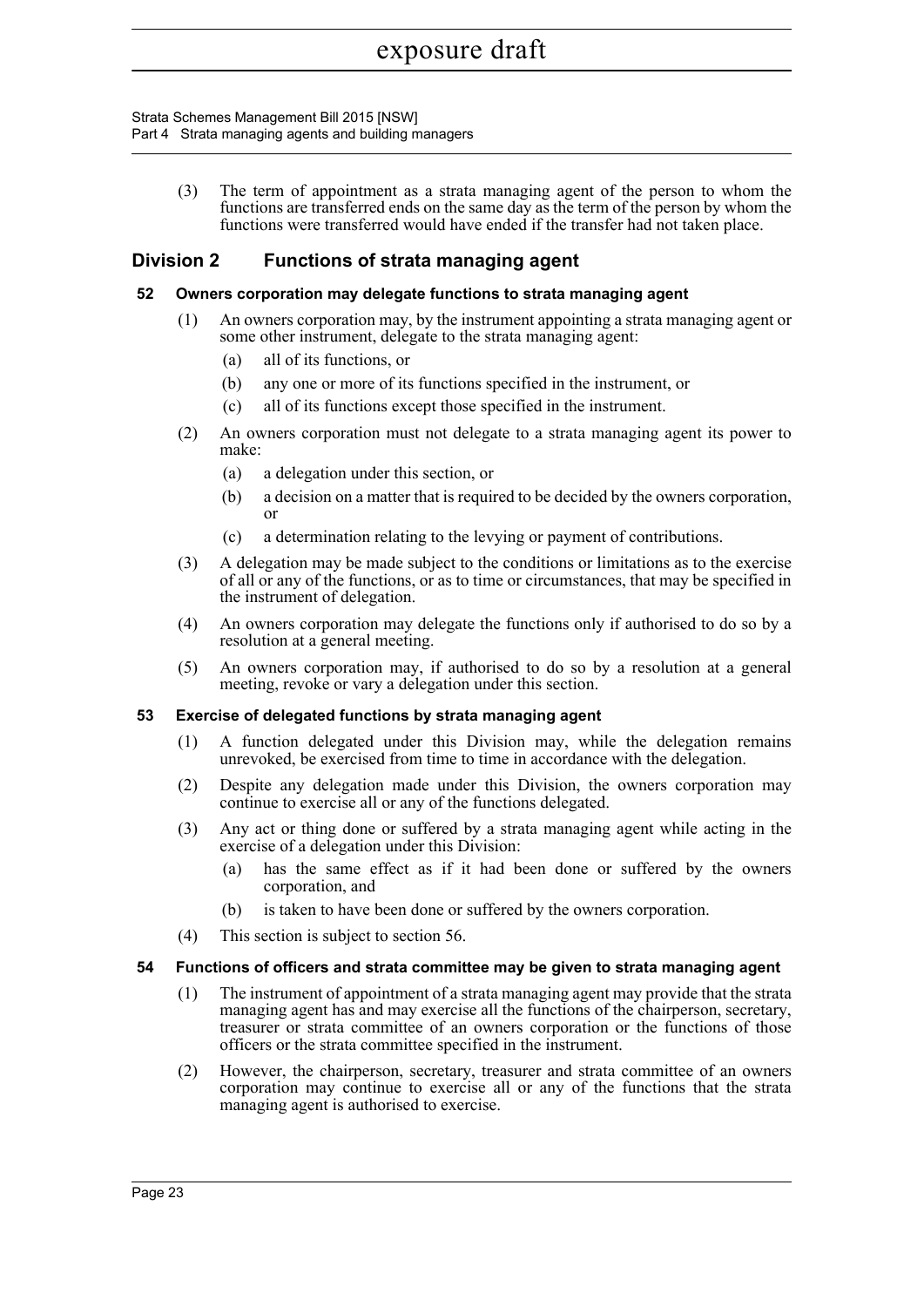#### Strata Schemes Management Bill 2015 [NSW] Part 4 Strata managing agents and building managers

- (3) Any act or thing done or suffered by a strata managing agent in the exercise of any function of the chairperson, secretary, treasurer or strata committee conferred on the strata managing agent in accordance with this section:
	- (a) has the same effect as if it had been done or suffered by the chairperson, secretary, treasurer or strata committee, and
	- (b) is taken to have been done or suffered by the chairperson, secretary, treasurer or strata committee.
- (4) This section is subject to section 56.

# **55 Strata managing agent to record exercise of functions**

- (1) A strata managing agent who exercises a function of the owners corporation or of an officer of the owners corporation must, immediately after its exercise, make a record specifying the function and the manner in which it was exercised.
- (2) The strata managing agent must give a copy of the records kept for the preceding 12 months to the owners corporation at least once each year.

## **56 Exercise of functions of strata managing agent appointed by Tribunal**

If a strata managing agent is appointed by the Tribunal, or by an owners corporation on an order of the Tribunal, to exercise a function:

- (a) the function cannot, while the strata managing agent holds office, be exercised by any other person, and
- (b) anything done or suffered by the strata managing agent in the exercise of the function has the same effect as it would have if it had been done or suffered by the person who, but for paragraph (a), could have exercised it.

# **57 Breaches by strata managing agent**

- (1) If a strata managing agent has been delegated a duty by an owners corporation and a breach of the duty by the owners corporation would constitute an offence under a provision of this Act, the agent is guilty of an offence under that provision (instead of the owners corporation) for any breach of the duty by the agent occurring while the delegation remains in force.
- (2) A strata managing agent must not, in connection with the provision of services as a strata managing agent or the exercise of functions as a strata managing agent, request or accept a gift or other benefit from another person for himself or herself or for another person.

Maximum penalty: 20 penalty units.

- (3) Subsection (2) does not apply to:
	- (a) remuneration paid to a strata managing agent or an employee or contractor of a strata managing agent by an owners corporation, or
	- (b) a monetary commission paid to a strata managing agent, if the payment of such a commission is in accordance with the terms of appointment of the strata managing agent by the owners corporation or has been otherwise approved by the owners corporation, or
	- (c) a gift or other benefit that has a value that is less than the amount prescribed by the regulations for the purposes of this subsection.
- (4) In this section:

*gift* has the same meaning as it has in Part 6 of the *Election Funding, Expenditure and Disclosures Act 1981*.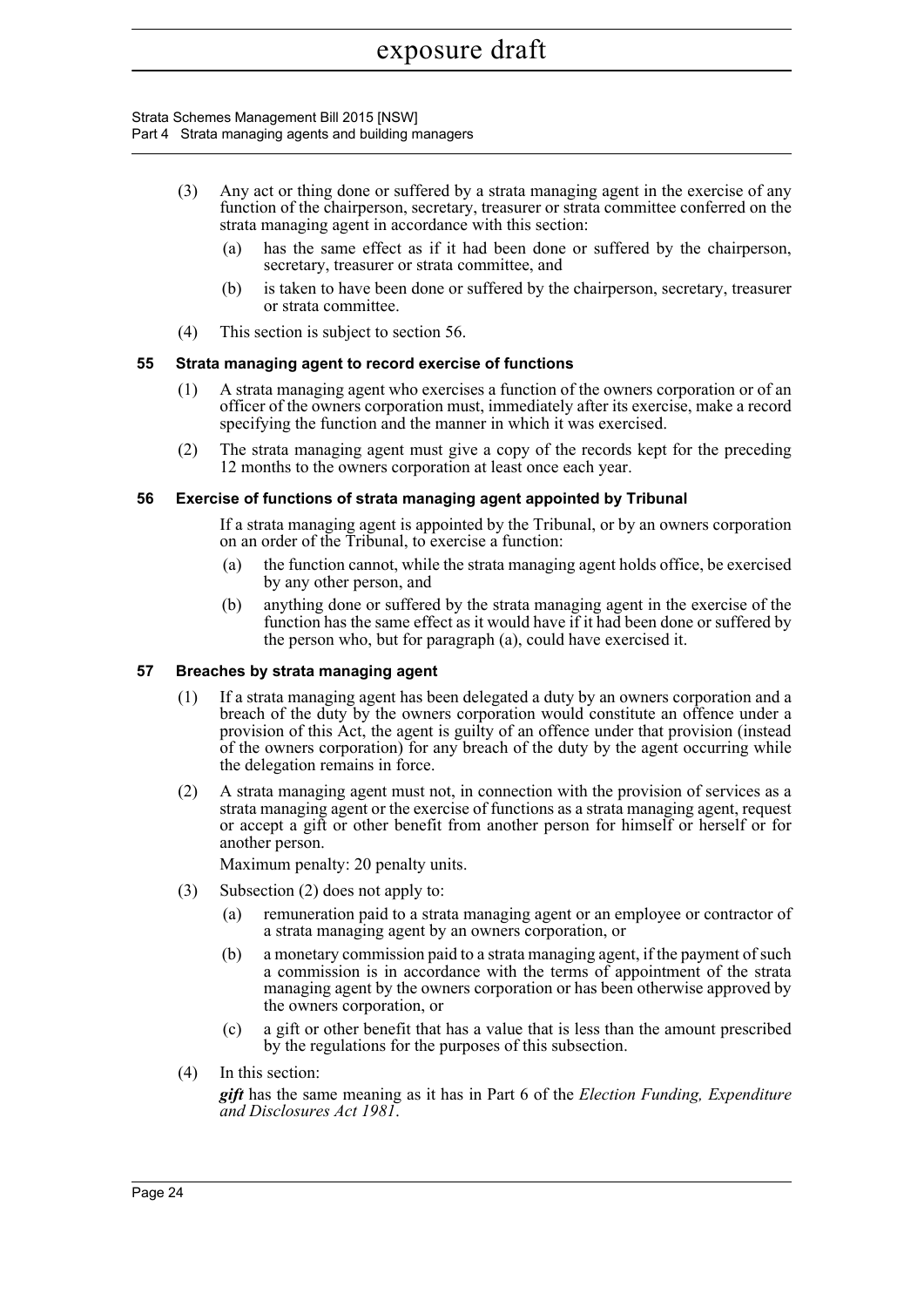Strata Schemes Management Bill 2015 [NSW] Part 4 Strata managing agents and building managers

# **Division 3 Accountability of strata managing agent**

#### **58 Strata managing agent may be required to provide information about trust account and other accounts**

- (1) An owners corporation may require a strata managing agent to provide the following information relating to the trust account that the agent is required to operate under the *Property, Stock and Business Agents Act 2002*:
	- (a) the name and number of the account,
	- (b) the name of the authorised deposit-taking institution in which the account is current,
	- (c) the balance in the account standing to the credit of the owners corporation on a specified date,
	- (d) particulars of all cheques drawn on the account on behalf of the owners corporation as at that date and not presented and duly paid.
- (2) An owners corporation may require a strata managing agent to provide the following information relating to any other accounts on which the agent operates in the exercise of functions of the owners corporation:
	- (a) the names and numbers of the accounts,
	- (b) the names of the authorised deposit-taking institutions in which the accounts are current,
	- (c) the balance in each of the accounts standing to the credit of the owners corporation on a specified date,
	- (d) particulars of all cheques drawn on each of the accounts as at that date and not presented and duly paid.

# **59 Provision of information about money received and other transactions**

- (1) An owners corporation may require a strata managing agent to provide:
	- (a) full particulars relating to the payment of money to, or the receipt of money by, the agent on behalf of the owners corporation, and
	- (b) if the money is not still held by the agent, the manner and time of disposal of the money.
- (2) An owners corporation may require a strata managing agent to provide full particulars of any specified transaction that has been entered into by the agent on behalf of the owners corporation.

# **60 Disclosure of commissions**

- (1) A strata managing agent for a strata scheme must report the following at the annual general meeting of the owners corporation for the scheme:
	- (a) whether any commissions have been paid to the agent (other than by the owners corporation) in connection with the exercise by the agent of functions for the scheme during the preceding 12 months and particulars of any such commissions,
	- (b) any such commissions and the estimated amount of any such commissions that the agent believes are likely to be received by the agent in the following 12 months.

Maximum penalty: 20 penalty units.

**Note.** It will be an offence for an agent to receive commissions that are not of a kind permitted by the agent's terms of appointment or approved by the owners corporation (see section 57).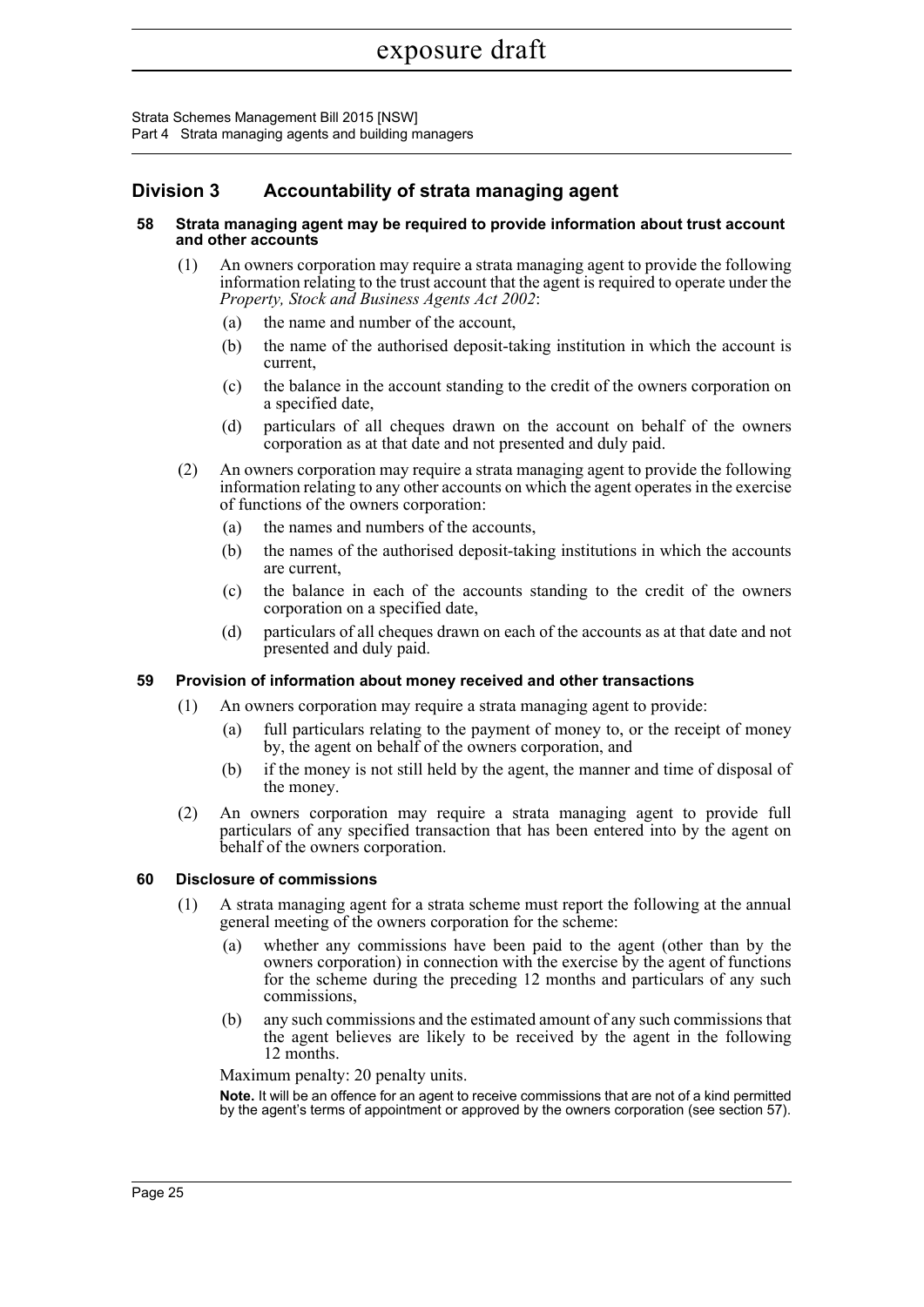#### Strata Schemes Management Bill 2015 [NSW] Part 4 Strata managing agents and building managers

(2) A strata managing agent must, as soon as practicable after becoming aware that commissions paid to the agent (other than by the owners corporation) differ from the commissions or any estimate of commissions disclosed at the annual general meeting, disclose to the strata committee the variation and give an explanation for the variation.

Maximum penalty: 20 penalty units.

- (3) The Tribunal may, on application by an owners corporation, order a strata managing agent to pay to the owners corporation:
	- (a) the whole or part of the amount of any commissions paid to the agent and not disclosed in accordance with this section, or
	- (b) the whole or part of the amount of any commissions paid to the agent that are not of a kind or an amount disclosed by the agent under this section, if the Tribunal is satisfied that the disclosure of commissions at the previous annual general meeting was not made in good faith.

# **61 Procedure for requiring information from strata managing agent**

- (1) An owners corporation is to require information from a strata managing agent under this Division by written notice given to the strata managing agent.
- (2) The notice must specify a member of the strata committee to whom the information is to be delivered.

# **62 Offences**

(1) A strata managing agent must comply with a notice to provide information under this Division by giving a written statement, containing the information required, within 7 days after the notice is given.

Maximum penalty: 20 penalty units.

- (2) A person is not guilty of failing to comply with the notice if reasonable cause for the failure is shown.
- (3) A strata managing agent must not knowingly provide information that is false or misleading in a material particular in a statement given in response to a notice to provide information under this Division.

Maximum penalty: 20 penalty units.

#### **63 Responsibility for providing information if a strata managing agent ceases to hold a licence or dies**

If a strata managing agent ceases to hold a licence under the *Property, Stock and Business Agents Act 2002* to carry on business as a strata managing agent or dies:

- (a) this Division (except section 59) applies to any person who is required by that Act to maintain a trust account in connection with the business of the former licensee, and
- (b) this Division (except section 58 (1)) and section 189 apply to any person who is required by that Act to preserve records kept by the former licensee,

and so apply as if the person concerned were the strata managing agent.

# **64 Exemption for information relating to certain transactions**

A strata managing agent or other person is not required to provide information under this Division in relation to a transaction that took place more than 5 years before notice requiring the information was given.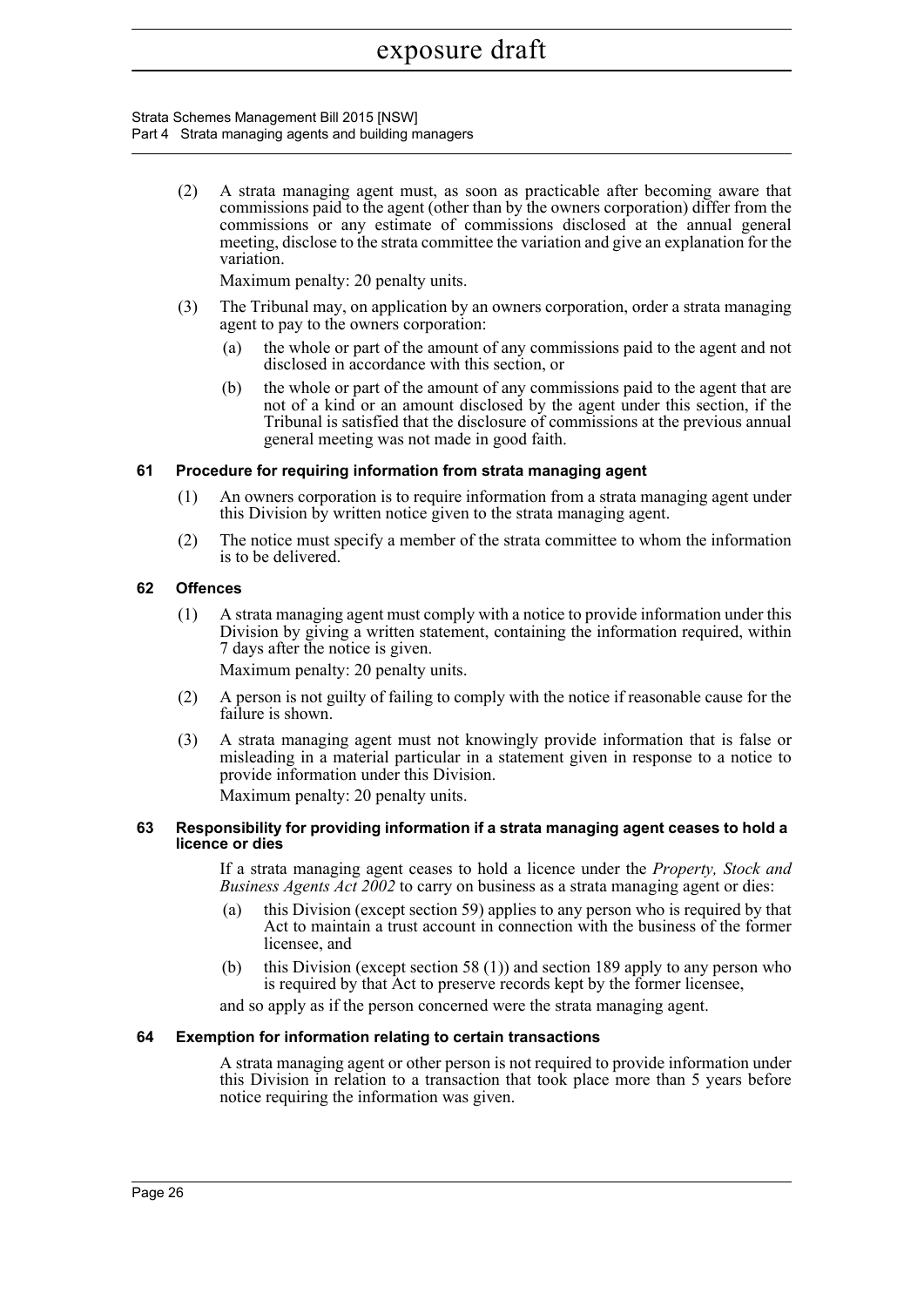Strata Schemes Management Bill 2015 [NSW] Part 4 Strata managing agents and building managers

#### **65 Provision of other Act requiring agents to provide information not to apply to affairs of owners corporation**

Section 101 of the *Property, Stock and Business Agents Act 2002* does not apply to or in respect of a transaction if information about the transaction may be required to be provided to an owners corporation under this Division.

**Note.** Section 101 of the *Property, Stock and Business Agents Act 2002* enables a person directly concerned in a transaction with a licensee under that Act to require an itemised account of the transaction from the licensee.

# **Division 4 Building managers**

# **66 Building managers**

- (1) A *building manager* is a person who assists in exercising any one or more of the following functions of the owners corporation:
	- (a) managing common property,
	- (b) controlling the use of common property by persons other than the owners and occupiers of lots,
	- (c) maintaining and repairing common property.
- (2) However, a person is not a building manager if the person exercises those functions only on a voluntary or casual basis or as a member of the strata committee.
- (3) A person may be both a building manager and an on-site residential property manager.
- (4) A building manager may be a person who is entitled to exclusive possession (whether or not jointly with any other person) of a lot or common property in a strata scheme.
- (5) For the purposes of this Act, a person is taken to be a building manager for a strata scheme if the person meets the description of a building manager set out in this section, regardless of whether the title given to the person's position is building manager, caretaker, resident manager or any other title.

# **67 Appointment of building managers**

- (1) A building manager may be appointed for a strata scheme.
- (2) The appointment is to be made by instrument in writing (a *building manager agreement*) executed before or after the strata scheme commenced by the building manager and:
	- (a) by the original owner, if executed before the strata scheme commenced, or
	- (b) under the authority of a resolution passed at a general meeting of the owners corporation of the strata scheme, if executed after the strata scheme commenced.

# **68 Term of appointment of building managers**

- (1) A building manager agreement (including any additional term under any option to renew it) expires (if the appointment is not ended for any other reason):
	- (a) at the conclusion of the first annual general meeting of the owners corporation, if the agreement was executed before the meeting, or
	- (b) when 10 years have expired after it commenced to authorise the building manager to act under it, in any other case.
- (2) A person may be reappointed as building manager for a strata scheme at the end of the person's building manager agreement.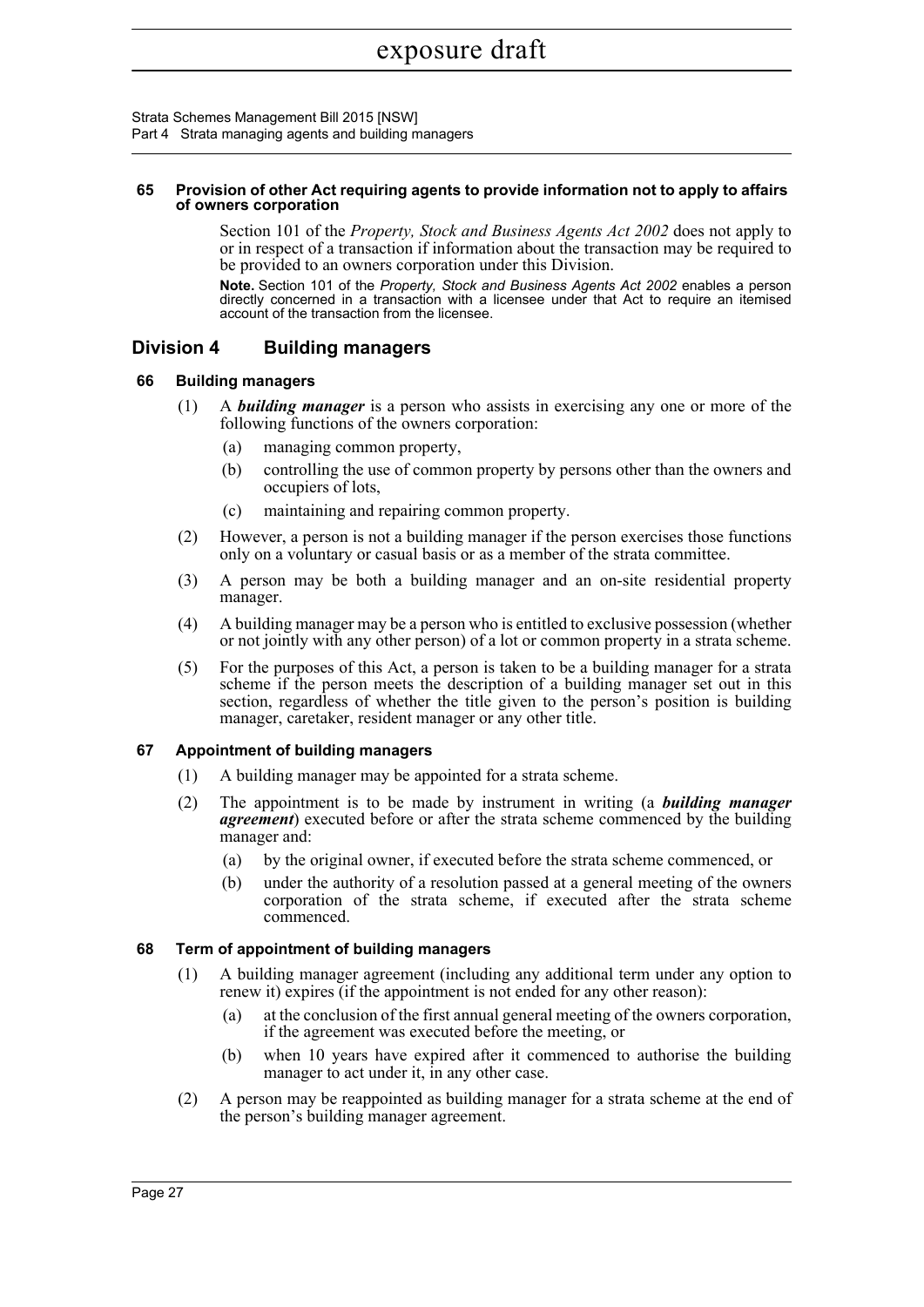Strata Schemes Management Bill 2015 [NSW] Part 4 Strata managing agents and building managers

> (3) The appointment of a building manager may be terminated in accordance with the building manager agreement, if authorised by a resolution at a general meeting of the owners corporation.

# **69 Transfer of functions of building manager**

- (1) A building manager may transfer his or her functions as a building manager to another person, but only if the transfer is authorised by a resolution at a general meeting of the owners corporation.
- (2) A person to whom those functions are transferred is taken to be appointed as a building manager by the building manager agreement.
- (3) The term of appointment as a building manager of the person to whom the functions are transferred ends on the same day as the term of the person by whom the functions were transferred would have ended if the transfer had not taken place.

# **70 Functions of building manager**

- (1) A building manager may, in accordance with the building manager agreement appointing the building manager, assist in exercising one or more of the functions of the owners corporation of managing and controlling the use of common property (otherwise than by the owners or occupiers of lots) and of maintaining and repairing common property.
- (2) However, the owners corporation may continue to exercise all or any of those functions, subject to the building manager agreement.
- (3) A person is not a strata managing agent for the purposes of this or any other Act only because the person is a building manager acting in accordance with a building manager agreement.

# **Division 5 General**

## **71 Interests must be disclosed by potential strata managing agents or building managers**

- (1) A person appointed as the strata managing agent or building manager for a strata scheme who has an interest that must be disclosed under this section must disclose the interest to the owners corporation before the appointment of the person. Maximum penalty: 50 penalty units.
- (2) The following are interests that must be disclosed to the owners corporation by a person:
	- (a) that the person is connected with the original owner,
	- (b) any direct or indirect pecuniary interest in the strata scheme (other than an interest arising only from the prospective appointment).

#### **72 Strata managing agent and building manager agreements may be terminated or varied by Tribunal**

- (1) The Tribunal may, on application by an owners corporation for a strata scheme, make any of the following orders in respect of an agreement for the appointment of a strata managing agent or building manager for the scheme:
	- (a) an order terminating the agreement,
	- (b) an order requiring the payment of compensation to a party to the agreement,
	- (c) an order varying the term, or varying or declaring void any of the conditions, of the agreement,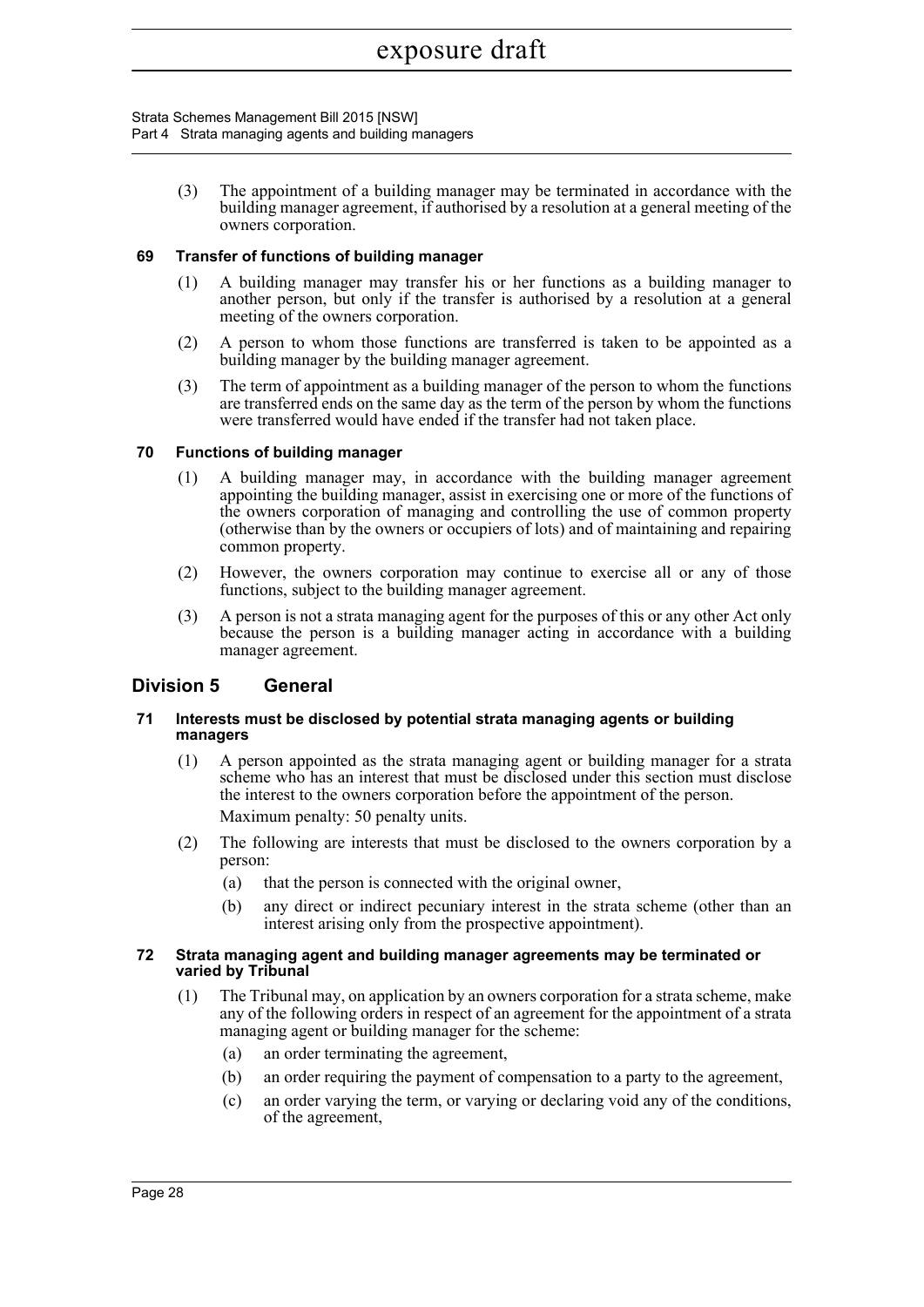Strata Schemes Management Bill 2015 [NSW] Part 4 Strata managing agents and building managers

- (d) an order that a party to the agreement take any action or not take any action under the agreement,
- (e) an order dismissing the application.
- (2) The Tribunal may make an order under this section on any of the following grounds:
	- (a) that the strata managing agent or building manager has refused or failed to perform the agreement or has performed it unsatisfactorily,
	- (b) that charges payable by the owners corporation under the agreement are unfair,
	- (c) that the strata managing agent has contravened section 58 (2),
	- (d) that the strata managing agent has failed to disclose commissions (including estimated commissions or variations and explanations for variations) in accordance with section 60 or has failed to make the disclosures in good faith,
	- (e) that the strata managing agent or building manager has failed to disclose an interest under section 71,
	- (f) that the agreement is, in the circumstances of the case, otherwise harsh, oppressive, unconscionable or unreasonable.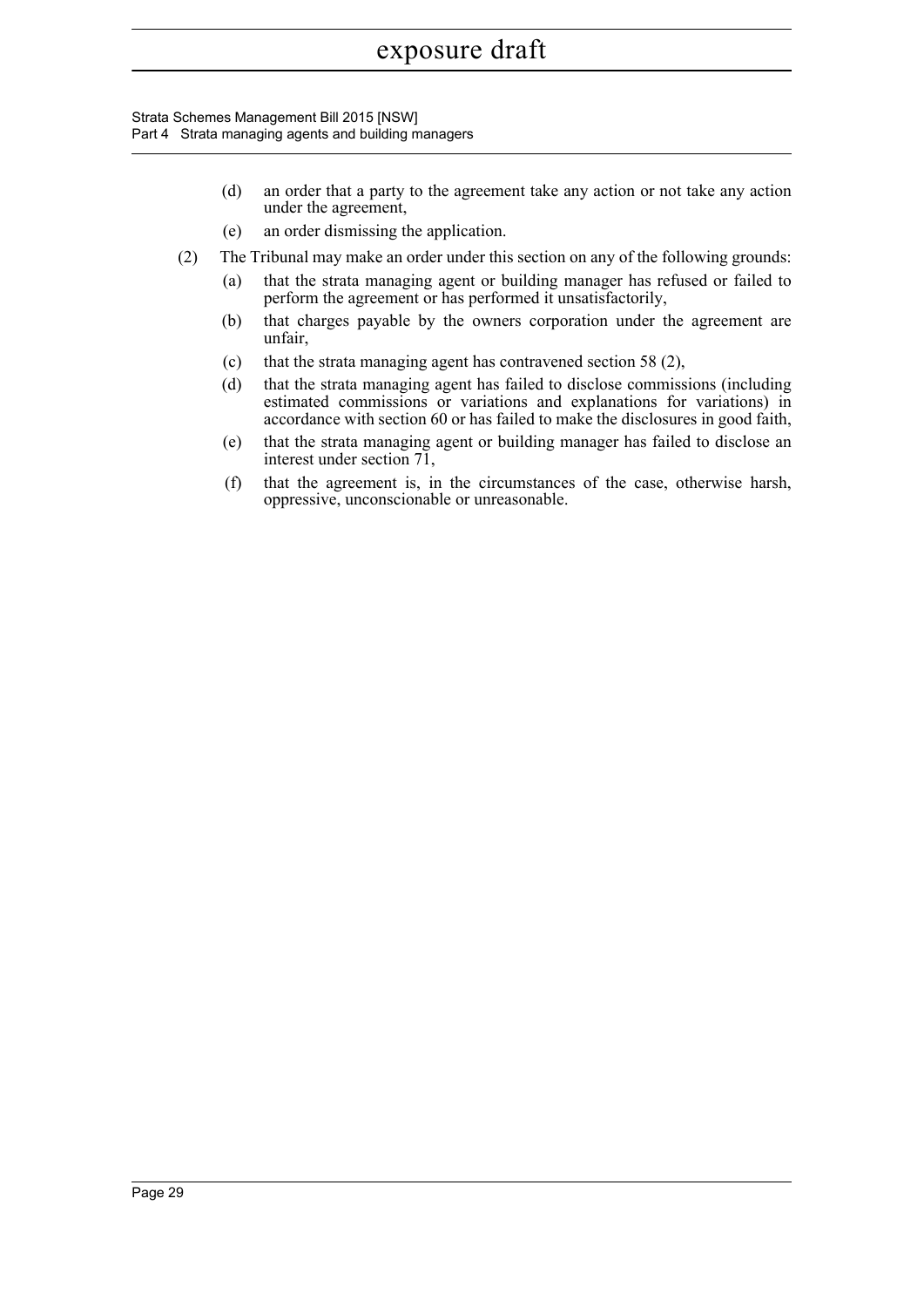Strata Schemes Management Bill 2015 [NSW] Part 5 Financial management

# **Part 5 Financial management**

# **Division 1 Funds and accounts of owners corporation**

# **73 Administrative fund**

(1) **Establishment of fund**

An owners corporation must establish an administrative fund.

# (2) **Amounts payable to fund**

An owners corporation must pay the following amounts into the administrative fund:

- (a) the contributions levied on, and paid by, owners for payment into the fund,
- (b) the proceeds of the disposal of any personal property of the owners corporation,
- (c) any fees paid to the owners corporation for inspection of its records and the provision of information and certificates relating to its records,
- (d) any monetary penalty payable to the owners corporation under this Act,
- (e) the proceeds of any investment of the fund.
- (3) An owners corporation may also pay the following amounts into the administrative fund:
	- (a) any amounts paid to the owners corporation by way of discharge of insurance claims,
	- (b) any income of the owners corporation (other than proceeds of any investment of the capital works fund),
	- (c) any amount that may be, but is not required to be, paid into the fund under this Act.

# (4) **Amounts payable from fund**

An owners corporation may pay money from its administrative fund only for the following purposes:

- (a) payments of the kind for which estimates have been made under section 79 (1),
- (b) payments made in accordance with this Division on a distribution of a surplus in the fund,
- (c) payments to a member of the strata committee of the owners corporation in accordance with this Act,
- (d) other payments in connection with exercising its functions under this Act or the by-laws, or the *Strata Schemes Development Act 2015*, except payments that are permitted to be made from the capital works fund,
- (e) any monetary penalty payable by the owners corporation under this Act,
- (f) the transfer of money to the capital works fund or to pay expenditure that should have been paid from the capital works fund.

# **74 Capital works fund**

# (1) **Establishment of fund**

An owners corporation must establish a capital works fund.

# (2) **Amounts payable to fund**

- An owners corporation must pay the following amounts into the capital works fund:
- (a) the contributions levied on, and paid by, owners for payment into the fund,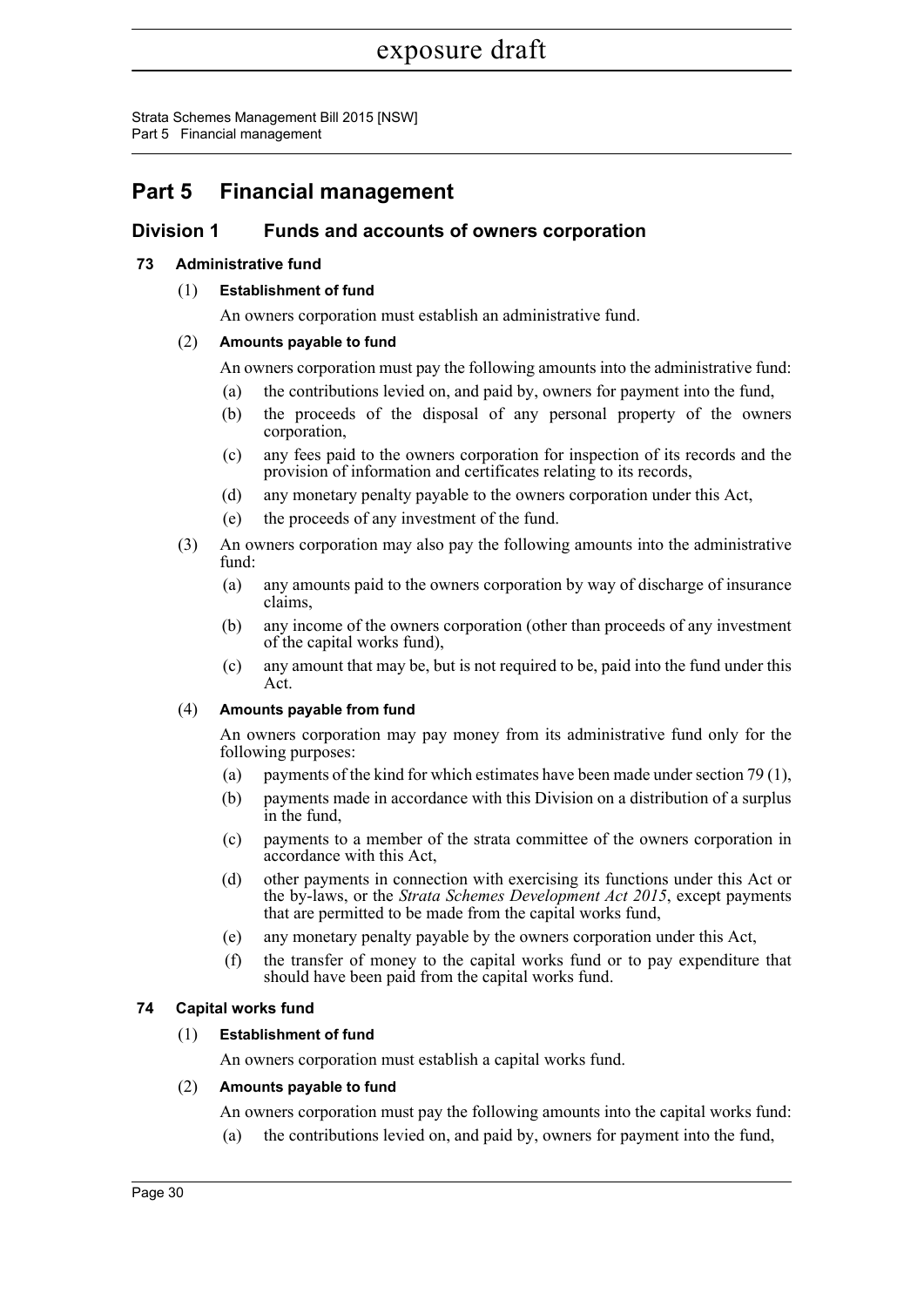#### Strata Schemes Management Bill 2015 [NSW] Part 5 Financial management

- (b) any amounts paid to the owners corporation by way of discharge of insurance claims, unless paid into the administrative fund,
- (c) any amounts paid to the owners corporation under Part 11,
- (d) any amount received by the owners corporation that is not required or permitted to be paid into the administrative fund,
- (e) the proceeds of any investment of the fund.
- (3) An owners corporation may also pay the following amounts into the capital works fund:
	- (a) any income of the owners corporation,
	- (b) any amount that may be, but is not required to be, paid into the fund under this Act.

# (4) **Amounts payable from fund**

An owners corporation may pay money from its capital works fund only for the following purposes:

- (a) payments of the kind for which estimates have been made under section 79 (2),
- (b) payments made in accordance with this Division on a distribution of a surplus in the fund,
- (c) payments of amounts for the purposes of Part 11,
- (d) the transfer of money to the administrative fund or to pay expenditure that should have been paid from the administrative fund.

# (5) **Exemption**

An owners corporation for a strata scheme comprising 2 lots need not establish a capital works fund if:

- (a) the owners corporation so determines by unanimous resolution, and
- (b) the buildings comprised in one of those lots are physically detached from the buildings comprised in the other lot, and
- (c) no building or part of a building in the strata scheme is situated outside those lots.

# **75 Investment of money in administrative fund or capital works fund**

- (1) An owners corporation may invest any money in its administrative fund or capital works fund in any manner permitted by law for the investment of trust funds or in any investment prescribed by the regulations.
- (2) Any interest received on an investment made under this section forms part of the fund to which the investment belongs.

# **76 Use of administrative fund or capital works fund for purposes of other fund**

- (1) This section applies if the owners corporation for a strata scheme having more than 2 lots:
	- (a) transfers money from the administrative fund to the capital works fund or uses the administrative fund to meet expenditure that should have been met from the capital works fund, or
	- (b) transfers money from the capital works fund to the administrative fund or uses the capital works fund to reimburse expenditure that should have been met from the administrative fund.
- (2) The owners corporation must, not later than 3 months after the transfer or use, determine the amount to be levied as a contribution to the fund from which the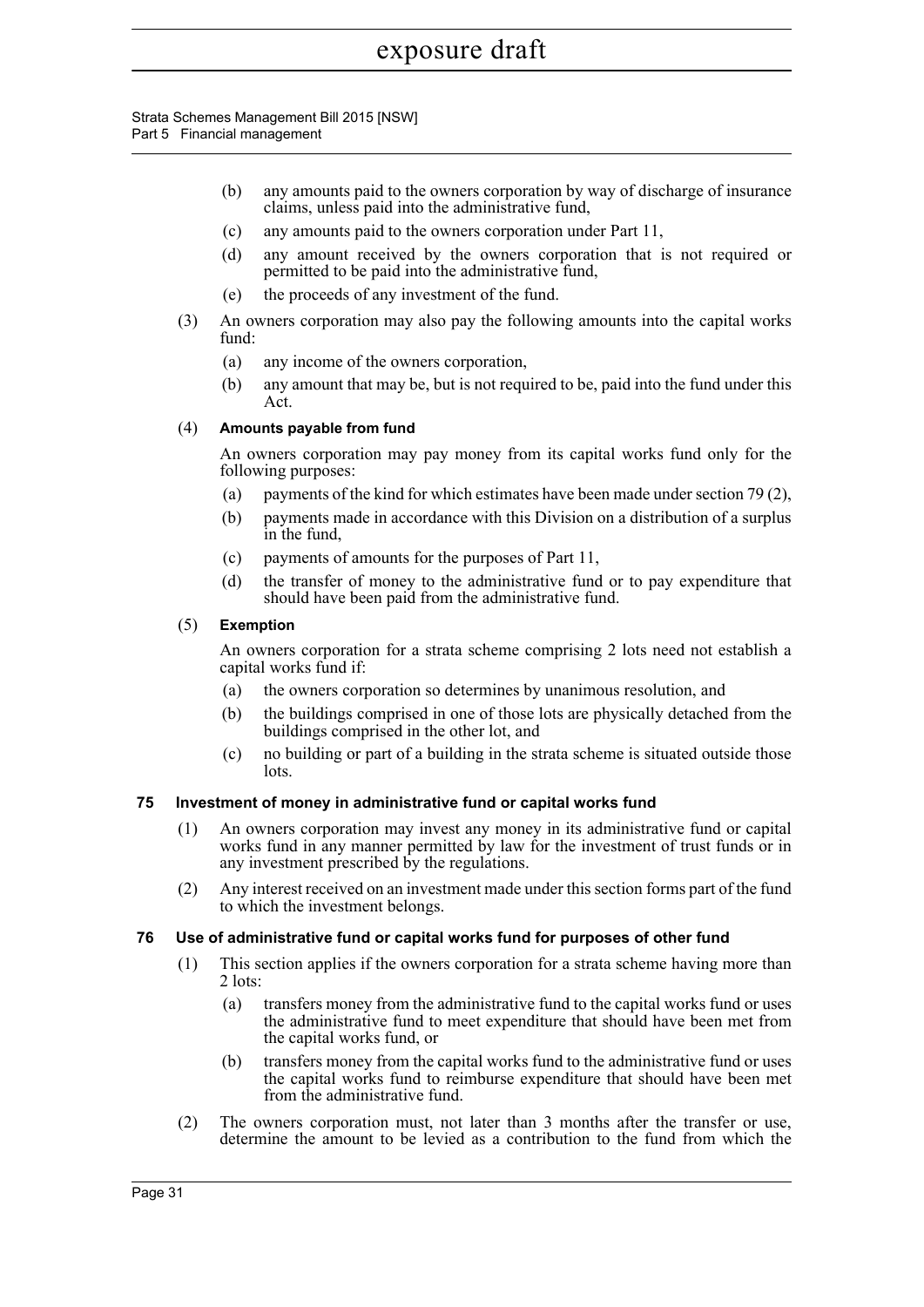Strata Schemes Management Bill 2015 [NSW] Part 5 Financial management

> transfer was made to reimburse the amounts paid from the fund. Section 81 (3) and (5) apply to a contribution determined under this subsection.

#### **77 Distribution of surplus money in administrative fund or capital works fund**

- (1) An owners corporation for a strata scheme may, in accordance with a unanimous resolution, distribute between the owners any money in its administrative fund or capital works fund that is not, in the opinion of the owners corporation, required for the purposes of either fund.
- (2) A distribution to an owner of a lot or other person entitled to receive it under this section must be made in the same proportion that the unit entitlement of the lot bears to the aggregate unit entitlement.
- (3) Any money distributed under this section in relation to a lot that is subject to a mortgage or covenant charge shown on the strata roll is to be paid:
	- (a) in accordance with the joint directions of the owner of the lot and the mortgagee or covenant chargee, or
	- (b) if they cannot agree—in accordance with an order of a court under this section.
- (4) The Tribunal may, on application by an owners corporation, an owner of a lot that is subject to a mortgage or covenant charge, or the mortgagee or covenant chargee concerned, make an order as to the payment of money under subsection (3).
- (5) An application under this section is to be made to, and determined by, the Supreme Court (and not the Tribunal) if:
	- (a) the title to land is in question otherwise than incidentally, or
	- (b) the matter is incidental to other proceedings being dealt with by the Court.

#### **78 Accounts of owners corporation**

- (1) An owners corporation must pay any amounts that are received by it and are not otherwise invested in accordance with this Act into an account established in an authorised deposit-taking institution in the name of the owners corporation.
- (2) This section does not apply to an owners corporation that has appointed a strata managing agent to whom the duty of the owners corporation under this section is delegated in accordance with this Act.

# **Division 2 Contributions by owners**

#### **79 Estimates to be prepared of contributions to administrative and capital works funds**

- (1) An owners corporation must, not later than 14 days after the constitution of the owners corporation and at each annual general meeting after that, estimate how much money it will need to credit to its administrative fund for actual and expected expenditure:
	- (a) to maintain in good condition on a day-to-day basis the common property and any personal property vested in the owners corporation, and
	- (b) to provide for insurance premiums, and
	- (c) to meet other recurrent expenses.

**Note.** Recurrent expenses would include such regular expenses as insurance, water charges, electricity charges, carpet cleaning, lawn mowing services and the like and minor expenses relating to maintenance of the common property.

(2) An owners corporation must, at each annual general meeting, estimate how much money it will need to credit to its capital works fund for actual and expected expenditure: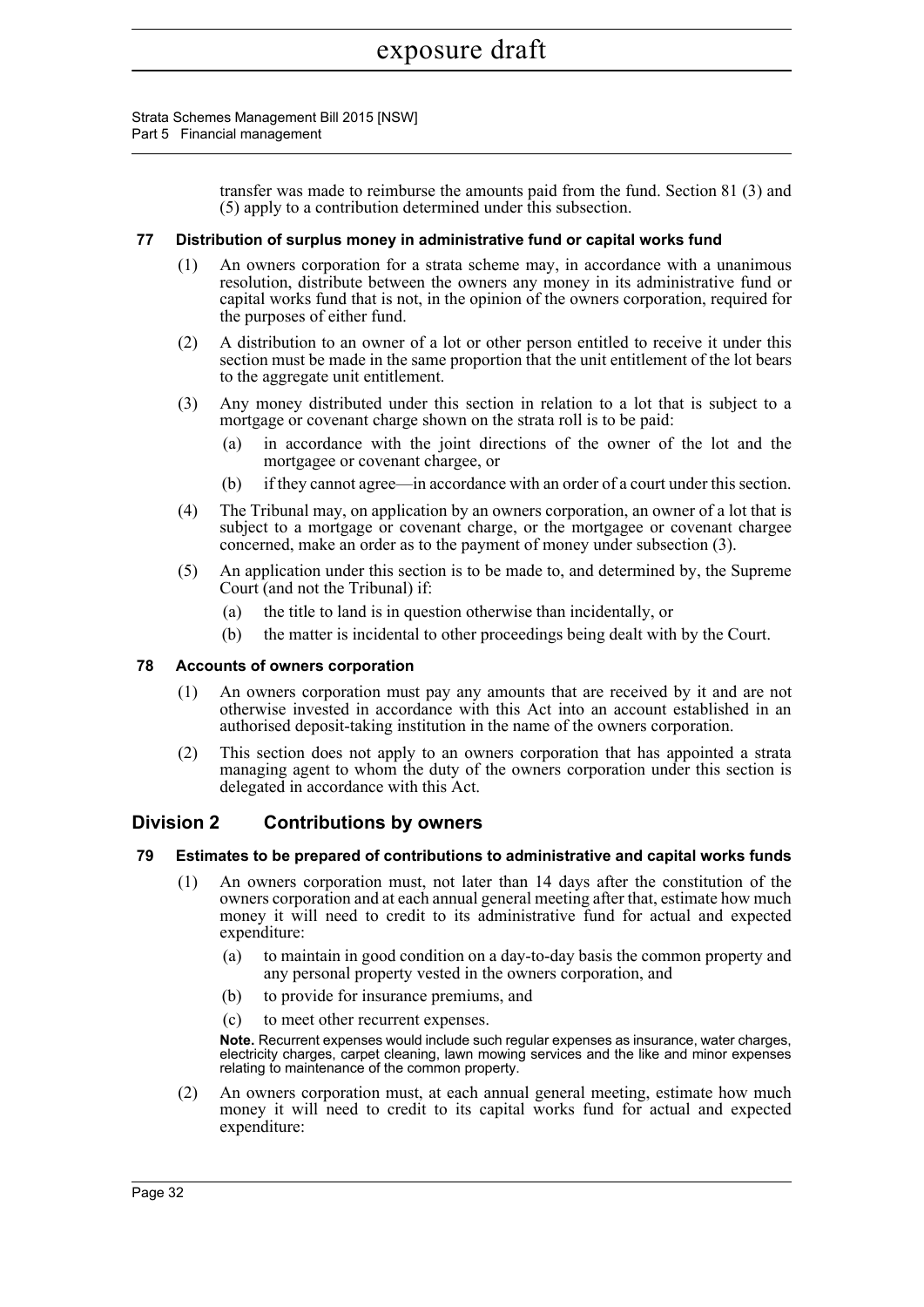Strata Schemes Management Bill 2015 [NSW] Part 5 Financial management

- (a) for painting or repainting any part of the common property which is a building or other structure, and
- (b) to acquire personal property, and
- (c) to renew or replace personal property, and
- (d) to renew or replace fixtures and fittings that are part of the common property, and
- (e) to replace or repair the common property, and
- (f) to meet other expenses of a capital nature.

**Note.** Expenses of a capital nature would include expenses in relation to major repairs or improvements to the common property or personal property of the owners corporation, such as painting of a building or replacement of roofing, guttering or fences and the like.

- (3) When estimating amounts needed to be credited to the administrative fund or the capital works fund, the owners corporation must have before it, and take into account, a statement of the existing financial situation of the strata scheme and an estimate of receipts and payments.
- (4) An estimate prepared before the first annual general meeting of an owners corporation is to take into account the initial maintenance schedule provided by the original owner for that meeting.
- (5) In estimating amounts to be credited to the capital works fund, an owners corporation is to take into account anticipated major expenditure identified in the 10-year plan for the capital works fund under this Division.
- (6) An owners corporation of a large strata scheme must include in the estimates prepared at an annual general meeting:
	- (a) specific amounts in relation to each item or matter on which the owners corporation intends to spend money, or on which the owners corporation is aware money will be likely to be spent, in the period until the next annual general meeting, and
	- (b) a note as to any difference between the estimates and the 10-year plan prepared under this Division and the reasons for the difference.

# **80 Owners corporation to prepare 10-year capital works fund plan**

- (1) An owners corporation is to prepare a plan of anticipated major expenditure to be met from the capital works fund for a 10-year period commencing on the first annual general meeting of the owners corporation.
- (2) An owners corporation is to prepare a plan for each 10-year period following the 10-year period to which the first plan applied. The plan is to be prepared for the annual general meeting at which the period covered by the previous plan expires.
- (3) An owners corporation may, by resolution at a general meeting, review, revise or replace a 10-year plan prepared under this section and must review the plan at least once every 5 years.
- (4) A plan under this section is to include the following:
	- (a) details of proposed work or maintenance,
	- (b) the timing and anticipated costs of any proposed work,
	- (c) the source of funding for any proposed work,
	- (d) any other matter the owners corporation thinks fit.
- (5) A plan under this section is to be finalised by the end of the next annual general meeting of the owners corporation after the annual general meeting for which the plan is prepared.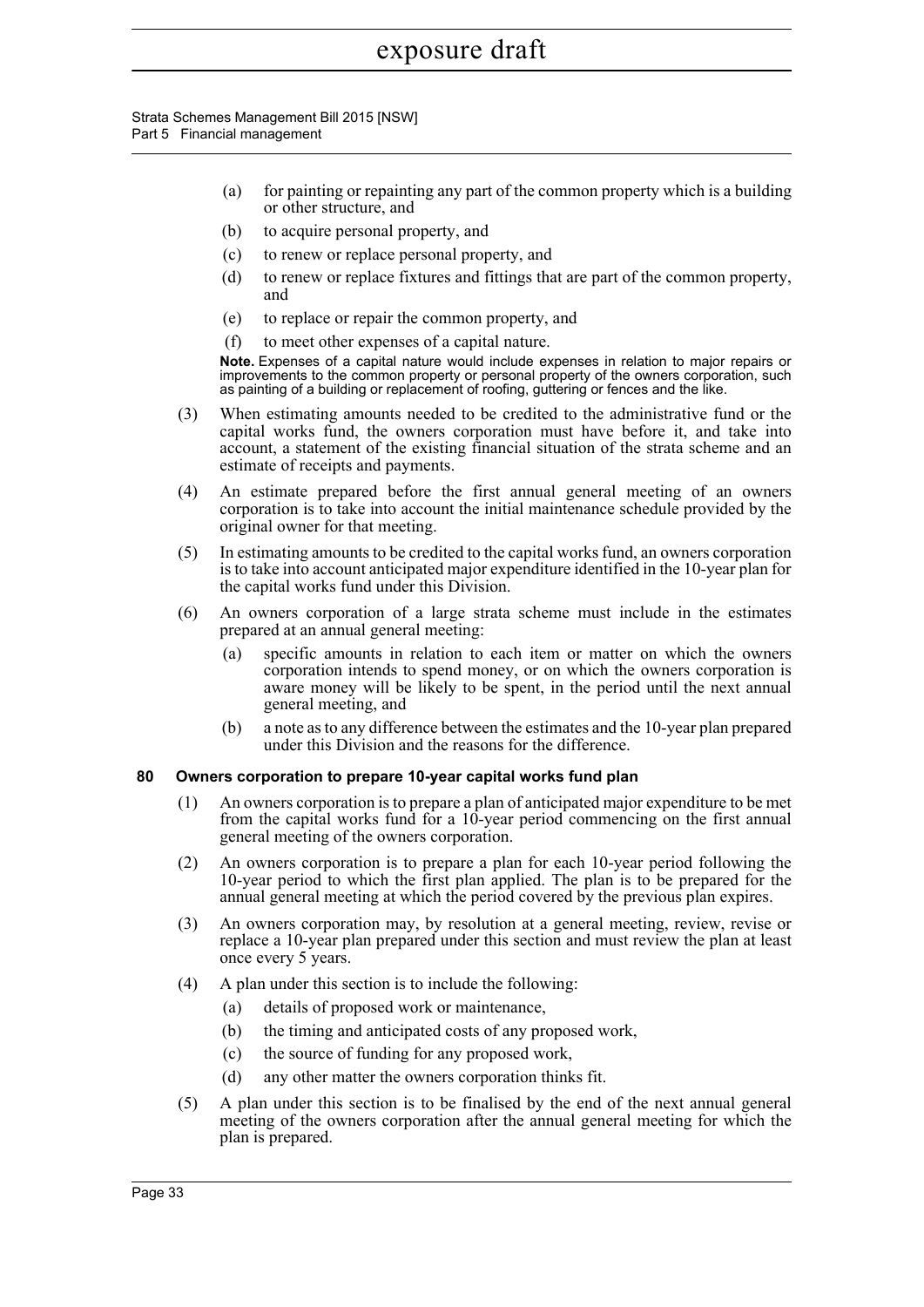#### Strata Schemes Management Bill 2015 [NSW] Part 5 Financial management

- (6) An owners corporation may engage expert assistance in the preparation of a plan under this section.
- (7) An owners corporation is, so far as practicable (and subject to any adjustment under this section), to implement each plan prepared under this section.

#### **81 Owners corporation to set contributions to administrative and capital works funds**

- (1) The owners corporation must determine the amounts to be levied as a contribution to the administrative fund and the capital works fund to raise the amounts estimated as needing to be credited to those funds.
- (2) That determination must be made at the same meeting at which those estimated amounts are determined.
- (3) The owners corporation must levy on each person liable for it such a contribution.
- (4) If the owners corporation is subsequently faced with other expenses it cannot at once meet from either fund, it must levy on each owner of a lot in the strata scheme a contribution to the administrative fund or capital works fund, determined at a general meeting of the owners corporation, in order to meet the expenses.
- (5) A contribution is, if an owners corporation so determines, payable by the regular periodic instalments specified in the determination setting the amount of the contribution.

#### **82 Individual contributions may be larger if greater insurance costs**

- (1) If the use to which a lot in a strata scheme is put causes an insurance premium for the strata scheme to be greater than it would be if it were not put to that use, so much of a contribution payable by the owner of the lot as is attributable to insurance premiums may, with the consent of the owner, be increased to reflect the extra amount of the premium.
- (2) The Tribunal may, on application, make an order for payment of contributions of a different amount to one or more contributions levied or proposed by an owners corporation on an owner if the Tribunal is of the opinion that the owner's consent has been unreasonably refused under this section.
- (3) An application for an order under this section may be made by the lessor of a leasehold strata scheme, an owners corporation, an owner of a lot or a mortgagee in possession.

#### **83 Levying of contributions**

- (1) An owners corporation levies a contribution required to be paid to the administrative fund or capital works fund by an owner of a lot by giving the owner written notice of the contribution payable.
- (2) Contributions levied by an owners corporation must be levied in respect of each lot and are payable (subject to this section and section 82) by the owners in shares proportional to the unit entitlements of their respective lots.
- (3) Any contribution levied by an owners corporation becomes due and payable to the owners corporation on the date set out in the notice of the contribution. The date must be at least 30 days after the notice is given.
- (4) Regular periodic contributions to the administrative fund and capital works fund of an owners corporation are taken to have been duly levied on an owner of a lot even though notice levying the contributions was not given to the owner.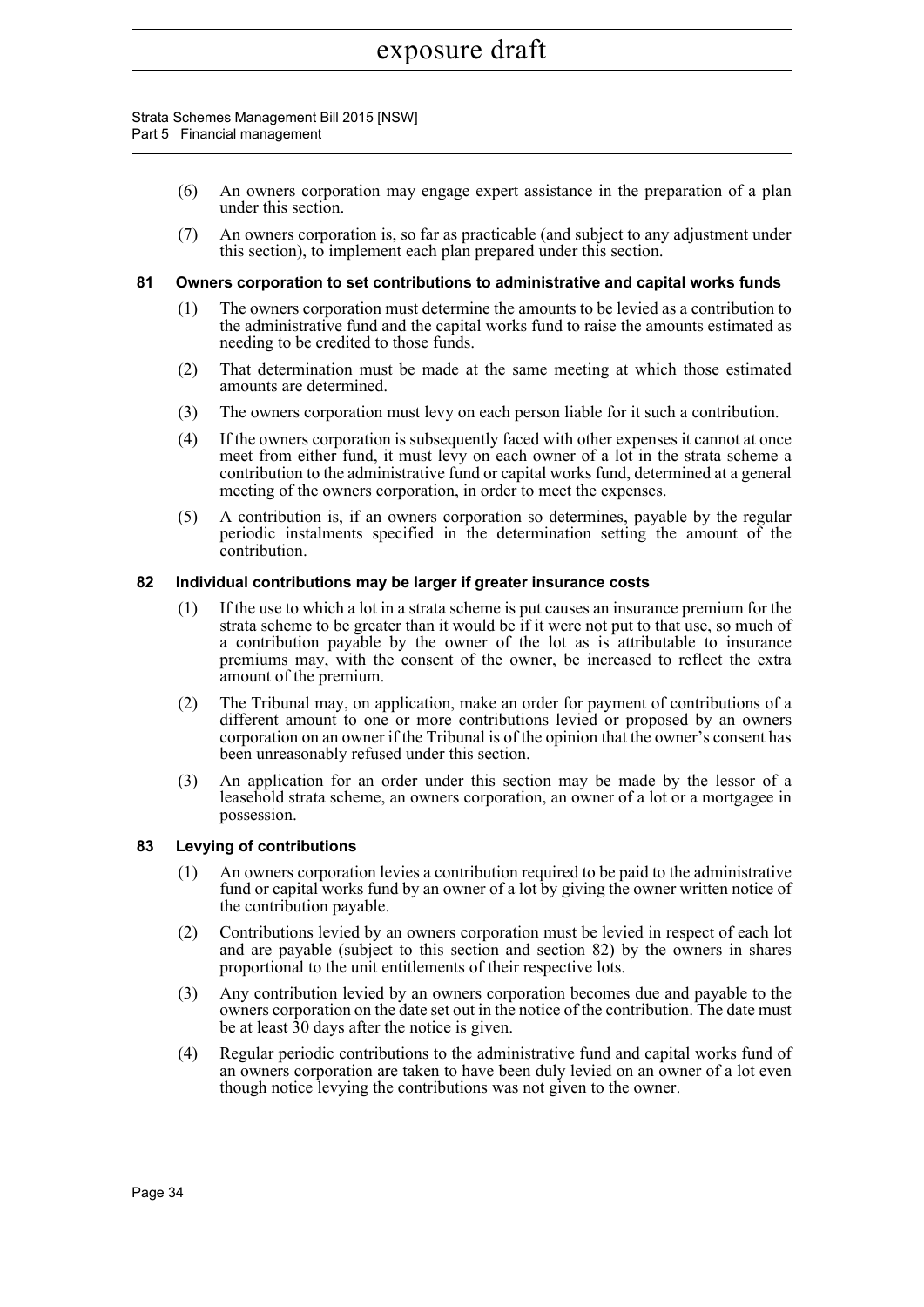Strata Schemes Management Bill 2015 [NSW] Part 5 Financial management

## **84 Liability of persons other than owners for contributions**

- (1) If, at the time a person becomes the owner of a lot, another person is liable to pay a contribution in respect of the lot, the owner is jointly and severally liable with the other person for the payment of the contribution and any interest on the contribution.
- (2) A mortgagee or covenant chargee in possession of a lot is jointly and severally liable with the owner of the lot:
	- (a) for any regular periodic contributions to the administrative fund or capital works fund together with any interest on those contributions, and
	- (b) for any other contribution together with interest on that contribution, taken to recover unpaid contributions, if the mortgagee or covenant chargee has been given written notice of the levy of the contribution, and
	- (c) for any costs payable as a debtor in respect of enforcement action to recover unpaid contributions.
- (3) Subsection (2) does not affect the liability of an owner of a lot for any contribution levied under this section.

#### **85 Interest, discounts on contributions and payment plans**

- (1) A contribution, if not paid when it becomes due and payable, bears until paid simple interest at an annual rate of 10% or, if the regulations provide for another rate, that other rate.
- (2) Interest is not payable if the contribution is paid not later than one month after it becomes due and payable.
- (3) However, an owners corporation may by resolution determine (either generally or in a particular case) that a contribution is to bear no interest.
- (4) An owners corporation may, by resolution, determine (either generally or in a particular case) that a person may pay 10% less of a contribution levied if the person pays the contribution before the date on which it becomes due and payable.
- (5) An owners corporation may, by resolution, agree to enter into payment plans, either generally or in particular cases, for the payment of overdue contributions.
- (6) The regulations may prescribe requirements for payment plans.
- (7) The existence of a payment plan does not limit any right of the owners corporation to take action to recover the amount of unpaid contributions.
- (8) The Tribunal may, on application by an owner, order that no interest is chargeable on a specified contribution if the Tribunal is satisfied that the owners corporation should reasonably have made a determination not to charge interest for the late contribution.

#### **86 Recovery of unpaid contributions and interest**

- (1) The Tribunal may, on application by an owners corporation, order an owner of a lot in the strata scheme, or other person, to pay any of the following that are payable by the owner or other person under this Act:
	- (a) a contribution not paid at the end of one month after it becomes due and payable,
	- (b) any interest payable on an unpaid contribution,
	- (c) the expenses of the owners corporation incurred in recovering any such amounts.

**Note.** Section 78 of the *Civil and Administrative Tribunal Act 2013* provides for the recovery as a judgment debt of amounts ordered to be paid by the Tribunal.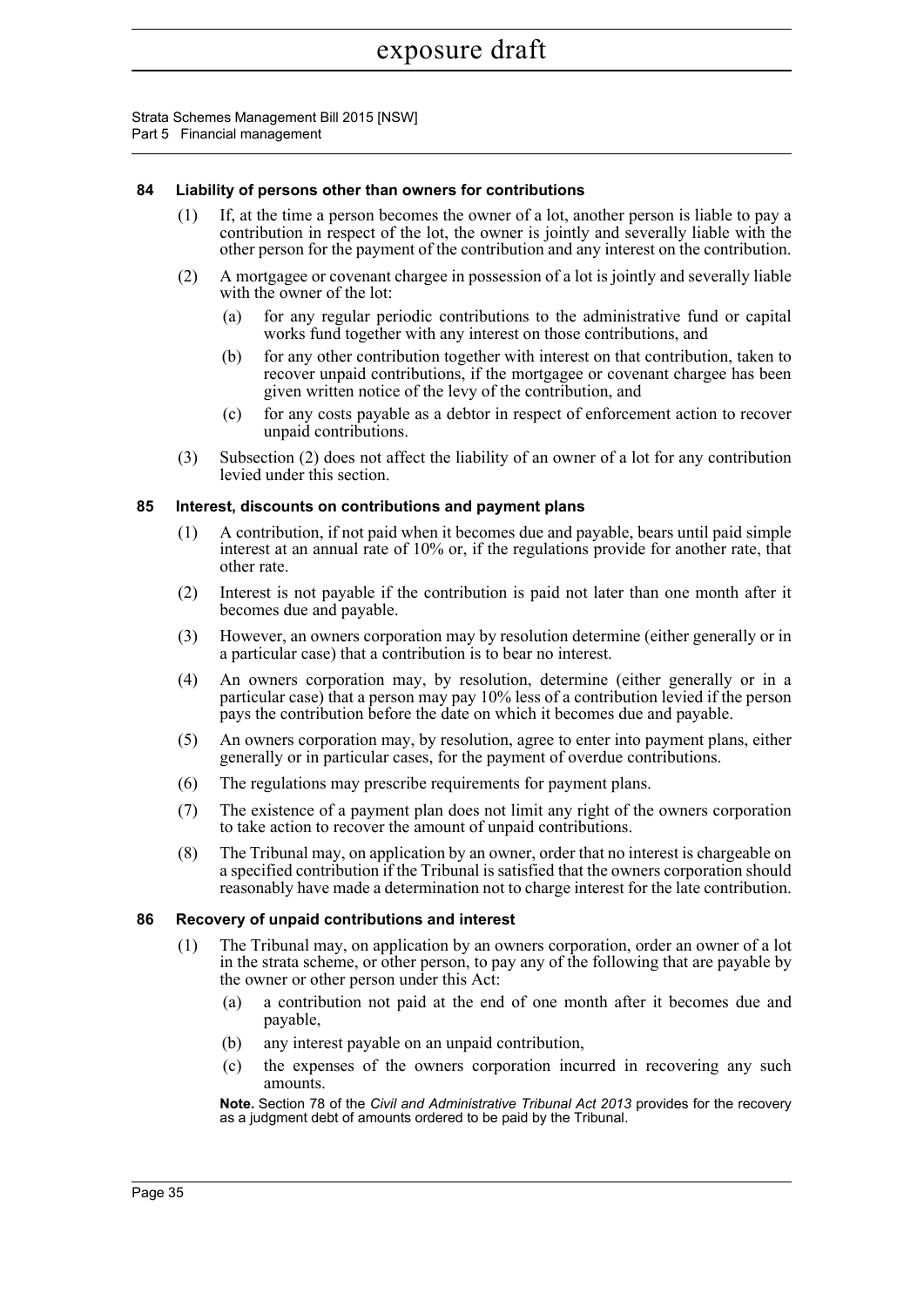Strata Schemes Management Bill 2015 [NSW] Part 5 Financial management

- (2) An owners corporation may, without obtaining an order under this section, recover as a debt in a court of competent jurisdiction any of the following:
	- (a) a contribution not paid at the end of one month after it becomes due and payable,
	- (b) any interest payable on an unpaid contribution,
	- (c) the expenses of the owners corporation incurred in recovering any such amounts.
- (3) Interest paid or recovered forms part of the fund to which the relevant contribution belongs.

## **87 Orders varying contributions or payment methods**

- (1) The Tribunal may, on application, make either or both of the following orders if the Tribunal considers that any amount levied or proposed to be levied by way of contributions is inadequate or excessive or that the manner of payment of contributions is unreasonable:
	- (a) an order for payment of contributions of a different amount,
	- (b) an order for payment of contributions in a different manner.
- (2) An application for an order may be made by the lessor of a leasehold strata scheme, an owners corporation, an owner or a mortgagee in possession.

#### **88 Effect of order varying contributions where payments have been made**

If a contribution that is the subject of an order by the Tribunal under this Division has been wholly or partly paid:

- (a) an order to pay more has effect as if the owners corporation had decided to levy a contribution equal to the difference, and
- (b) an order to pay less imposes a duty on the owners corporation to refund the difference.

#### **89 Order requiring original owner to pay compensation for inadequate estimates and levies**

- (1) The Tribunal may, on application by the owners corporation or an owner of a lot in the strata scheme, order the original owner of the strata scheme to pay compensation to the owners corporation if the Tribunal determines that the estimates and levies determined during the initial period for the purposes of determining and meeting expenditures relating to the scheme were inadequate to meet the actual or expected expenditures of the owners corporation.
- (2) The Tribunal must not make an order under this section if the original owner satisfies the Tribunal that the original owner used due care and diligence in determining the estimates and levies.
- (3) An application under this section must be made not later than 3 years after the end of the initial period.

#### **90 Contributions for legal costs awarded in proceedings between owners and owners corporation**

- (1) This section applies to proceedings brought by one or more owners of lots against an owners corporation or by an owners corporation against one or more owners of lots (including one or more owners joined in third party proceedings).
- (2) The court may order in the proceedings that any money (including costs) payable by an owners corporation under an order made in the proceedings must be paid from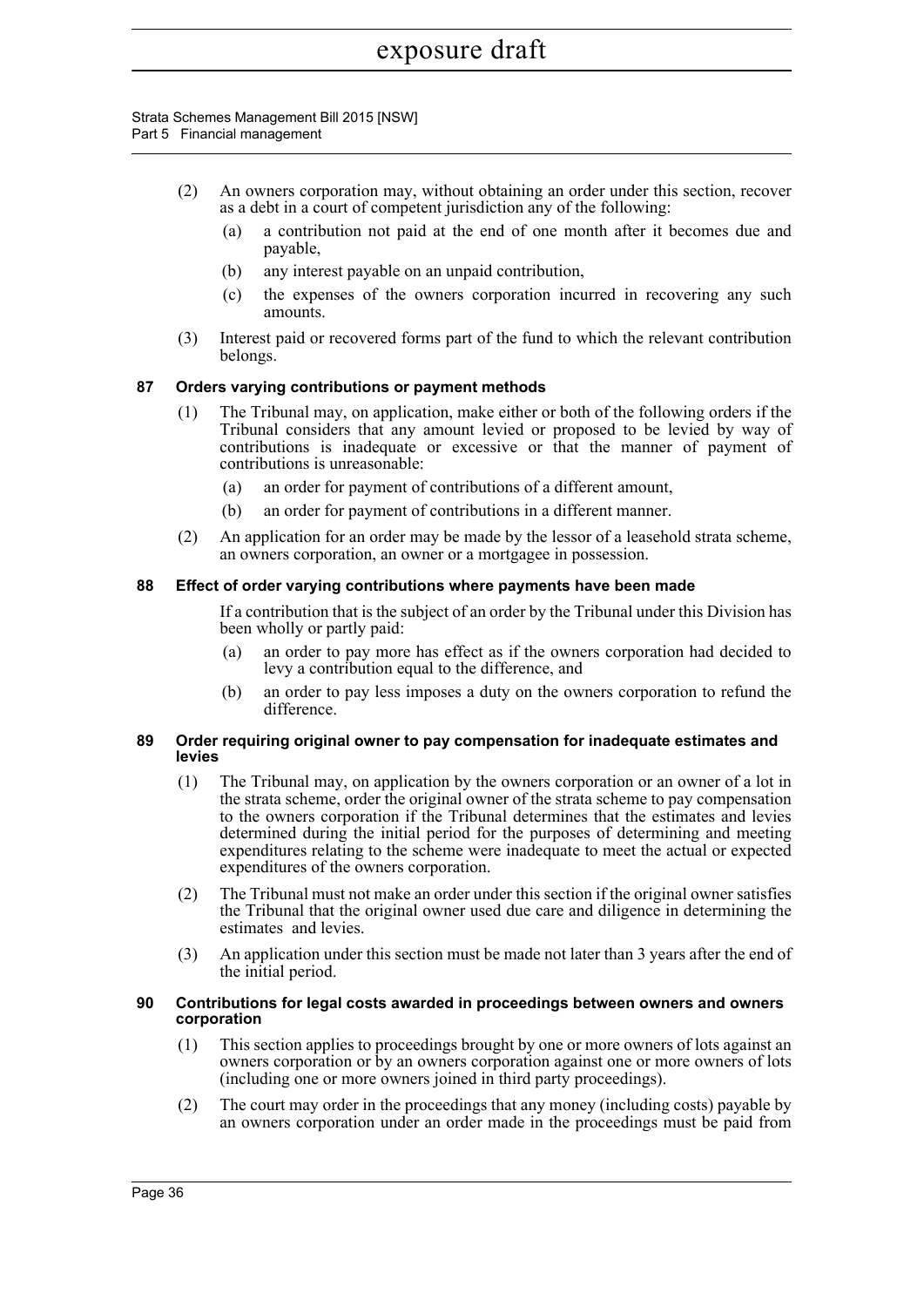Strata Schemes Management Bill 2015 [NSW] Part 5 Financial management

> contributions levied only in relation to the lots and in the proportions that are specified in the order.

- (3) The owners corporation must, for the purpose of paying the money ordered to be paid by it, levy contributions in accordance with the terms of the order and must pay the money out of the contributions paid in accordance with that levy.
- (4) This Division (other than provisions relating to the amount of contributions) applies to and in respect of contributions levied under this section in the same way as it applies to other contributions levied under this Division.

## **91 Information about contributions payable for retirement village**

An owners corporation of a strata scheme for a retirement village (within the meaning of the *Retirement Villages Act 1999*) must, if requested by the operator of the retirement village, give a statement in writing specifying the amount of current contributions levied on a particular lot in the strata scheme.

# **Division 3 Financial statements and accounting records of owners corporation**

#### **92 Owners corporation must prepare financial statements and statements of key financial information**

- (1) An owners corporation must cause financial statements, and a statement of key financial information, to be prepared for each reporting period for the administrative fund and the capital works fund.
- (2) The *reporting period* for financial statements or a statement of key financial information prepared under this Division is:
	- (a) the period that commences on the date of registration of the strata plan and ends on a date that is not earlier than 2 months before the date of the first annual general meeting, and
	- (b) each period that commences on the date up to which those statements were last prepared under this Division and ends on a date that is not earlier than 2 months before the next succeeding annual general meeting.

#### **93 Requirements for financial statements**

- (1) The financial statements are to be prepared on a cash or accrual basis and to comprise only the following matters:
	- (a) a statement of income and expenditure for the administrative fund,
	- (b) a statement of income and expenditure for the capital works fund.
- (2) The financial statement for a fund must specify the following:
	- (a) the fund, and the reporting period, for which it is prepared,
	- (b) the balance carried forward in the fund from the previous period,
	- (c) the particulars and amount of each item of income of the fund received during the current period,
	- (d) the particulars and amount of each item of expenditure from the fund during the current period,
	- (e) the amount of the contribution to the fund determined for each person liable to make such a contribution,
	- (f) the balance outstanding for each such contribution,
	- (g) the cash in the fund at the end of the current period,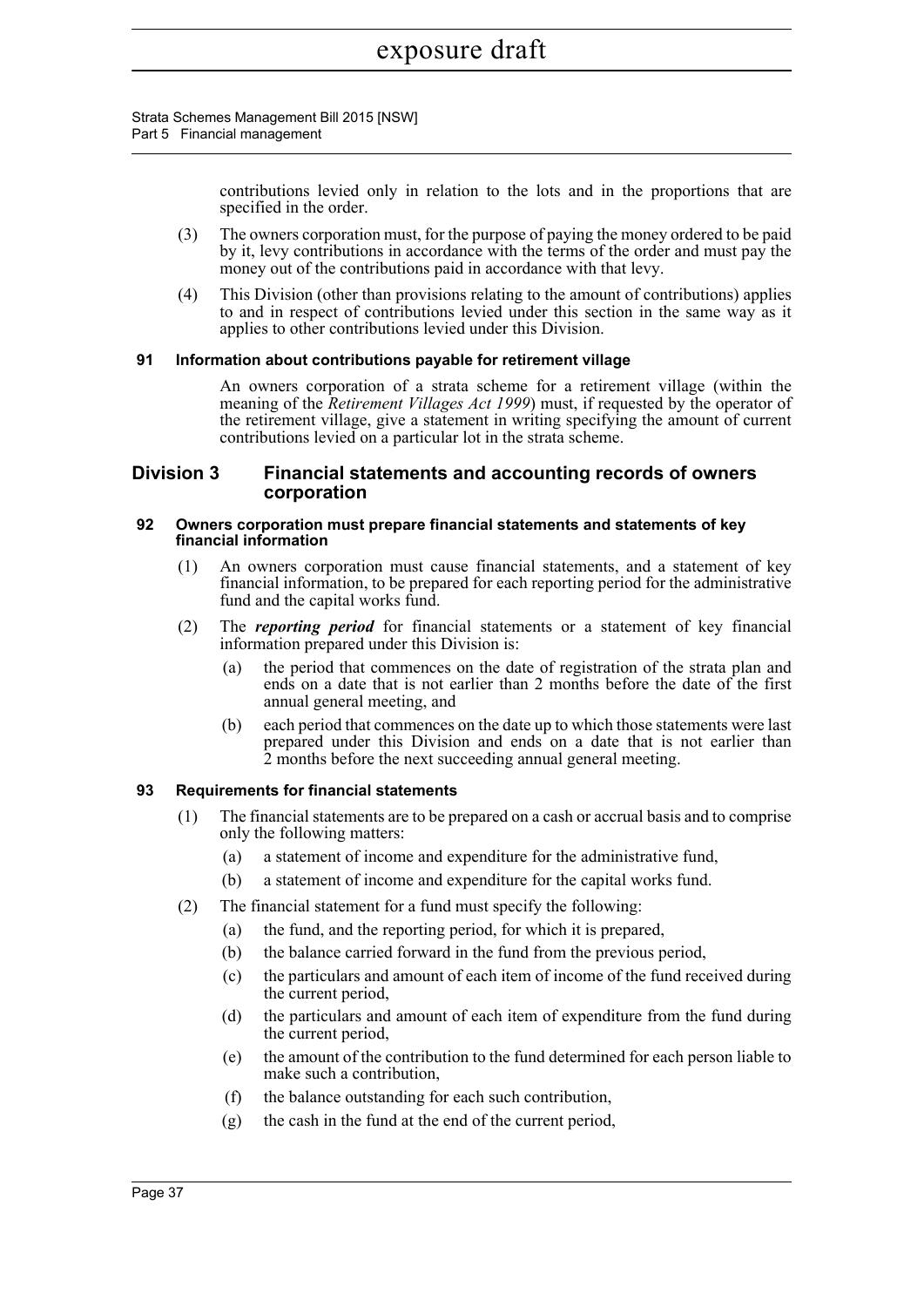Strata Schemes Management Bill 2015 [NSW] Part 5 Financial management

- (h) the balance of the fund,
- (i) in respect of each liability to contribute to the fund—any unpaid arrears and any balance outstanding,
- (j) the extent to which, at the end of the current period, the fund is in debit or credit.

**Note.** The financial statements of an owners corporation prepared under this section can deal only with income and expenditure from the administrative and capital works funds and are therefore separate from any other financial statements that might be prepared in relation to the strata scheme, for example, financial statements in relation to the provision of services for a retirement village.

## **94 Statement of key financial information**

The statement of key financial information for an administrative or capital works fund must be in the form prescribed by the regulations and specify the following matters:

- (a) the fund, and the reporting period, for which it is prepared,
- (b) the balance carried forward in the fund from the previous period,
- (c) the total income of the fund received during the period,
- (d) the total interest earned by the fund during the period,
- (e) the total contributions paid to the fund during the period and the total of all arrears in contributions payable to the fund,
- (f) the total expenditure for maintenance from the fund during the period,
- (g) the total expenditure for administration costs from the fund during the period,
- (h) the balance of the fund and the balance of the fund shown in the statement for the previous period,
- (i) the principal items of expenditure for maintenance proposed during the next year.

# **95 Auditing of accounts and financial statements**

- (1) The owners corporation for a large strata scheme, or a strata scheme for which the annual budget exceeds \$250,000, must ensure that the accounts and financial statements of the owners corporation are audited before presentation to the annual general meeting.
- (2) The owners corporation for any other strata scheme may determine that the accounts and financial statements of the owners corporation are to be audited.
- (3) An audit of the accounts and financial statements of an owners corporation under this section must be carried out in accordance with the Australian Auditing Standards.
- (4) The regulations may specify the manner in which the annual budget of a strata scheme is to be determined for the purposes of this section.

# **Division 4 Accounting records**

# **96 Accounting records must be kept by owners corporation**

(1) An owners corporation must keep accounting records in accordance with this Division.

Maximum penalty: 5 penalty units.

(2) The accounting records may be made and stored in the form determined by the owners corporation.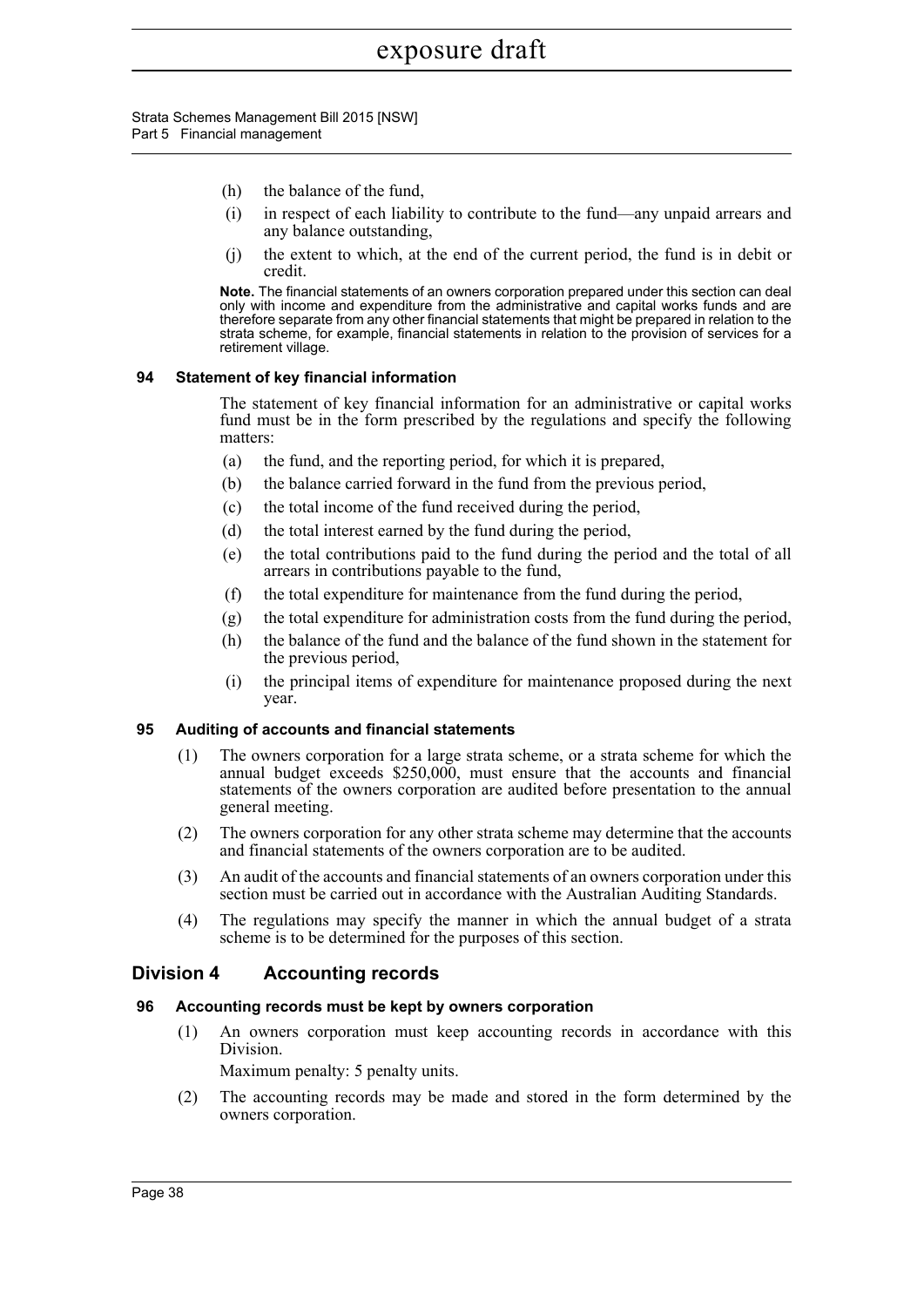Strata Schemes Management Bill 2015 [NSW] Part 5 Financial management

- (3) Separate accounting records must be kept for the administrative fund and the capital works fund.
- (4) The regulations may prescribe accounting records that are required to be kept by an owners corporation.

## **97 Receipts**

- (1) The treasurer of an owners corporation must, if requested to do so, issue a receipt for each payment received by the treasurer for the owners corporation and must cause a record to be kept of the details of such receipts.
- (2) Each receipt must contain the information prescribed by the regulations for the purposes of this section.

## **98 Transaction records**

- (1) The treasurer of an owners corporation must record particulars of money received or money disbursed by the owners corporation as soon as practicable after each transaction occurs.
- (2) The treasurer must balance the records of transactions and carry the balance forward at the end of each prescribed period.
- (3) At the end of each prescribed period, the treasurer must compare the entries in the records of transactions with the banking records for the account of the owners corporation and enter in the records of transactions:
	- (a) the amounts credited to the account and appearing in the banking records for which no receipt had been given, and
	- (b) the amounts debited to the account and appearing in the banking records for which no cheque had been drawn.
- (4) Any necessary reconciliation (showing the balance in the account of the owners corporation as indicated in the banking records, and adding any money received but not banked and deducting any cheques drawn but not presented for payment) must be entered by the treasurer in the record of transactions at the end of the entries for the relevant prescribed period.
- (5) In this section:

*prescribed period* means 12 months or, if an annual general meeting of the owners corporation determines a shorter period, that shorter period.

#### **99 Levy register**

The treasurer of an owners corporation must keep a levy register that includes, for each lot in the strata scheme (other than a utility lot), the following particulars in relation to contributions payable:

- (a) the date on which the contribution is due and payable,
- (b) the type of contribution and the period in respect of which it is to be made,
- (c) the amount of the contribution levied shown as a debit,
- (d) the amount of each payment shown as a credit,
- (e) the date on which each payment relating to the contribution is made,
- (f) whether a payment made was made in cash or in some other specified manner,
- (g) whether an amount paid comprised full payment or part payment,
- (h) details of any discount given for early payment,
- (i) the balance of the account.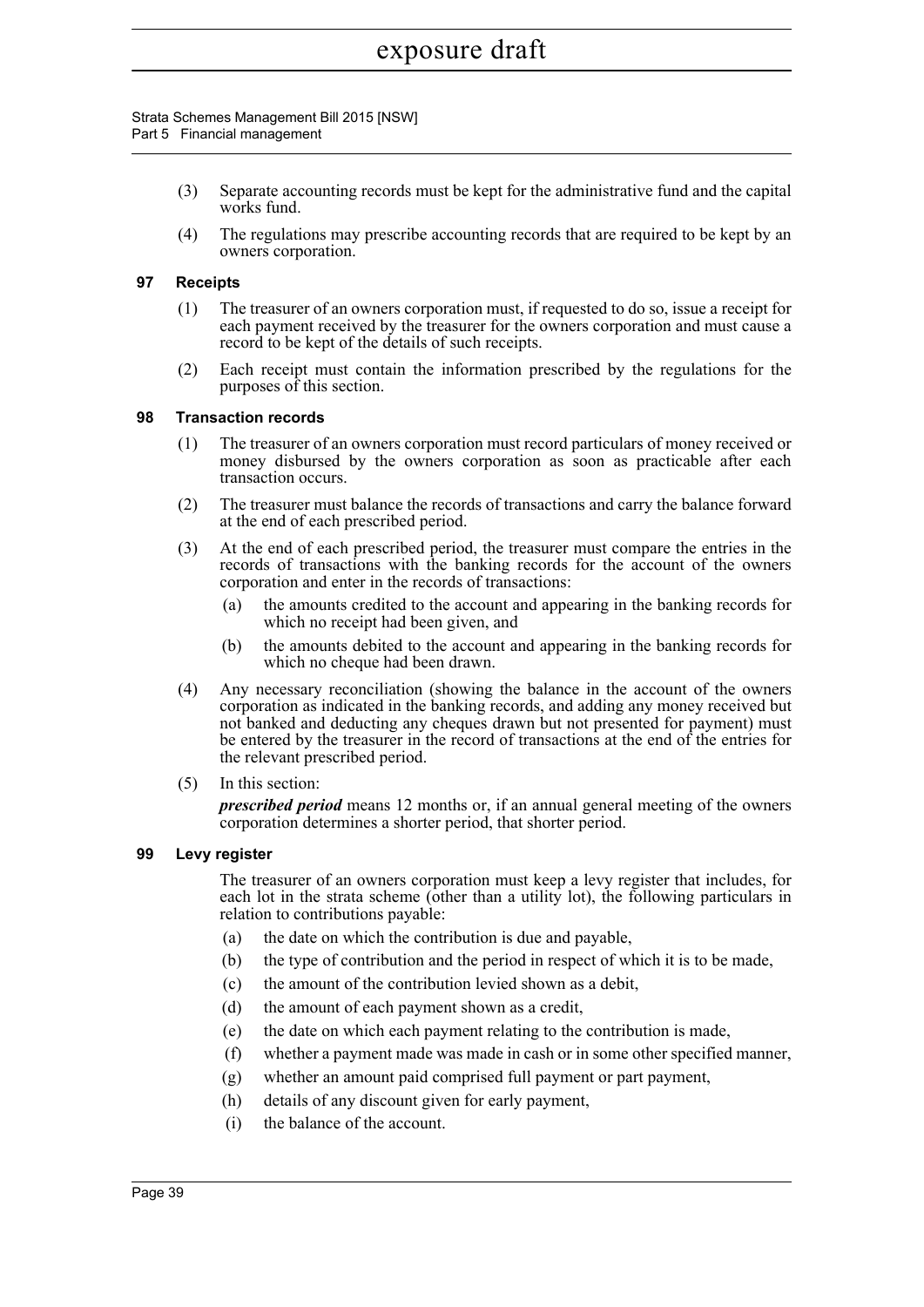Strata Schemes Management Bill 2015 [NSW] Part 5 Financial management

# **Division 5 Financial functions generally**

## **100 Power to borrow money**

An owners corporation may borrow money and secure the repayment of money and of any interest in any manner agreed between the owners corporation and the lender, otherwise than by charging the repayment on the common property.

#### **101 Persons who can exercise functions relating to the finances and accounts of the owners corporation**

A person must not exercise any of the functions of an owners corporation or the treasurer of an owners corporation relating to the receipt or expenditure of, or accounting for, money of the owners corporation or the keeping of the books of account of the owners corporation unless the person is:

- (a) the treasurer of the owners corporation, or
- (b) a strata managing agent who is empowered to exercise that function, or
- (c) a person with whom the treasurer of the owners corporation is required by an order of the strata committee to exercise that function jointly, and who is enabling the treasurer to comply with the order, or
- (d) a member of CPA Australia, or a member of the Institute of Chartered Accountants in Australia, authorised by the owners corporation to exercise the function, or
- (e) a member of the Institute of Public Accountants authorised by the owners corporation to exercise the function, or
- (f) during the initial period only—a person authorised by the owners corporation to exercise the function.

Maximum penalty: 5 penalty units.

## **102 Limits on spending by large strata schemes**

- (1) An owners corporation for a large strata scheme must obtain at least 2 quotations in relation to proposed expenditure in respect of any one item or matter if the proposed expenditure will exceed the amount prescribed by the regulations.
- (2) An owners corporation for a large strata scheme must not spend on an item or matter an amount greater than the amount specified for the item or matter (plus 10%) in estimates provided for that item or matter at an annual general meeting.
- (3) The owners corporation may by resolution at a general meeting remove the limitation imposed by subsection (2) generally or in relation to any particular item or matter.
- (4) This section does not apply to expenditure for emergency purposes, including (but not limited to) the following:
	- (a) burst or blocked water or sewerage pipes,
	- (b) serious damage caused by fire or storm or any other natural disaster,
	- (c) unexpected electrical or security system failure,
	- (d) glass breakages that affect the security of any building in the strata scheme or could result in damage to the inside of any such building.

## **103 Legal services to be approved by general meeting**

(1) An owners corporation or strata committee of an owners corporation must not obtain legal services for which any payment may be required unless a resolution approving the obtaining of those services is passed at a general meeting of the owners corporation.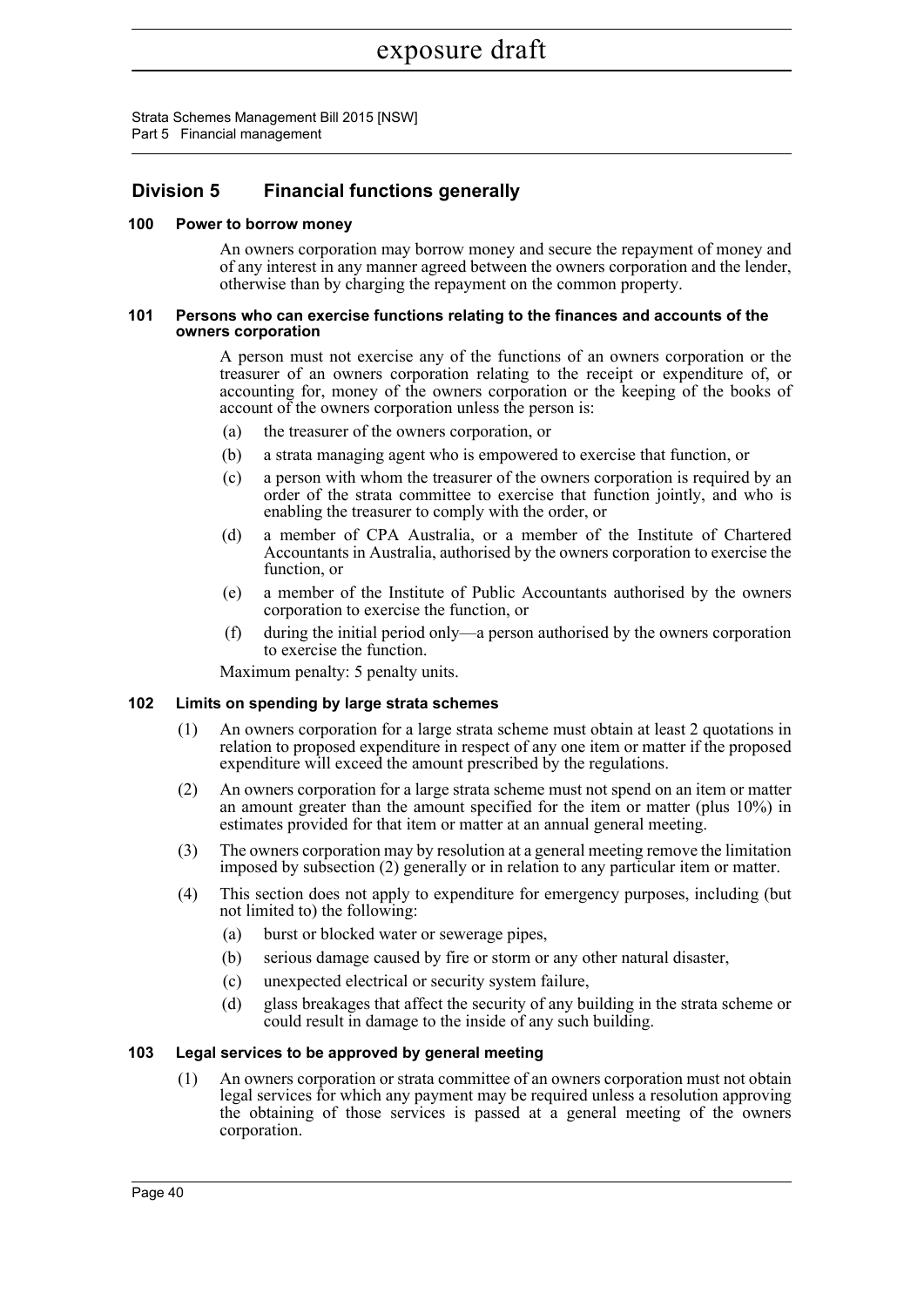#### Strata Schemes Management Bill 2015 [NSW] Part 5 Financial management

- (2) An owners corporation or strata committee may obtain legal services without obtaining approval under subsection (1) if:
	- (a) it is of the opinion that urgent action is necessary to protect the interests of the owners corporation, and
	- (b) a resolution is passed by the owners corporation approving obtaining the legal services at a general meeting held within 30 days, or another period prescribed by the regulations, after the legal services are first obtained.
- (3) Approval under this section is not required for the following:
	- (a) to obtain legal advice before commencing legal action,
	- (b) to take legal action to recover unpaid contributions, interest on unpaid contributions or related expenses,
	- (c) to take any other legal action prescribed by the regulations.
- (4) A failure by an owners corporation or the strata committee of an owners corporation to obtain an approval under this section does not affect the validity of any proceedings or other legal action taken by the owners corporation.
- (5) In this Division:

*legal services* includes obtaining legal advice and taking legal action.

## **104 Restrictions on payment of expenses incurred in Tribunal proceedings**

- (1) An owners corporation cannot, in respect of its costs and expenses in proceedings brought by or against it for an order by the Tribunal, levy a contribution on another party who is successful in the proceedings.
- (2) An owners corporation that is unsuccessful in proceedings brought by or against it for an order by the Tribunal cannot pay any part of its costs and expenses in the proceedings from its administrative fund or capital works fund, but may make a levy for the purpose.
- (3) In this section, a reference to *proceedings* includes a reference to proceedings on appeal from the Tribunal.

#### **105 Disclosure of matters relating to legal costs**

If a disclosure under another Act is made to an owners corporation in respect of the costs of legal services to be provided to the owners corporation and the legal services are services for which approval is required under section 103, the owners corporation must give a copy of the disclosure to each owner and strata committee member within 7 days of the disclosure being made.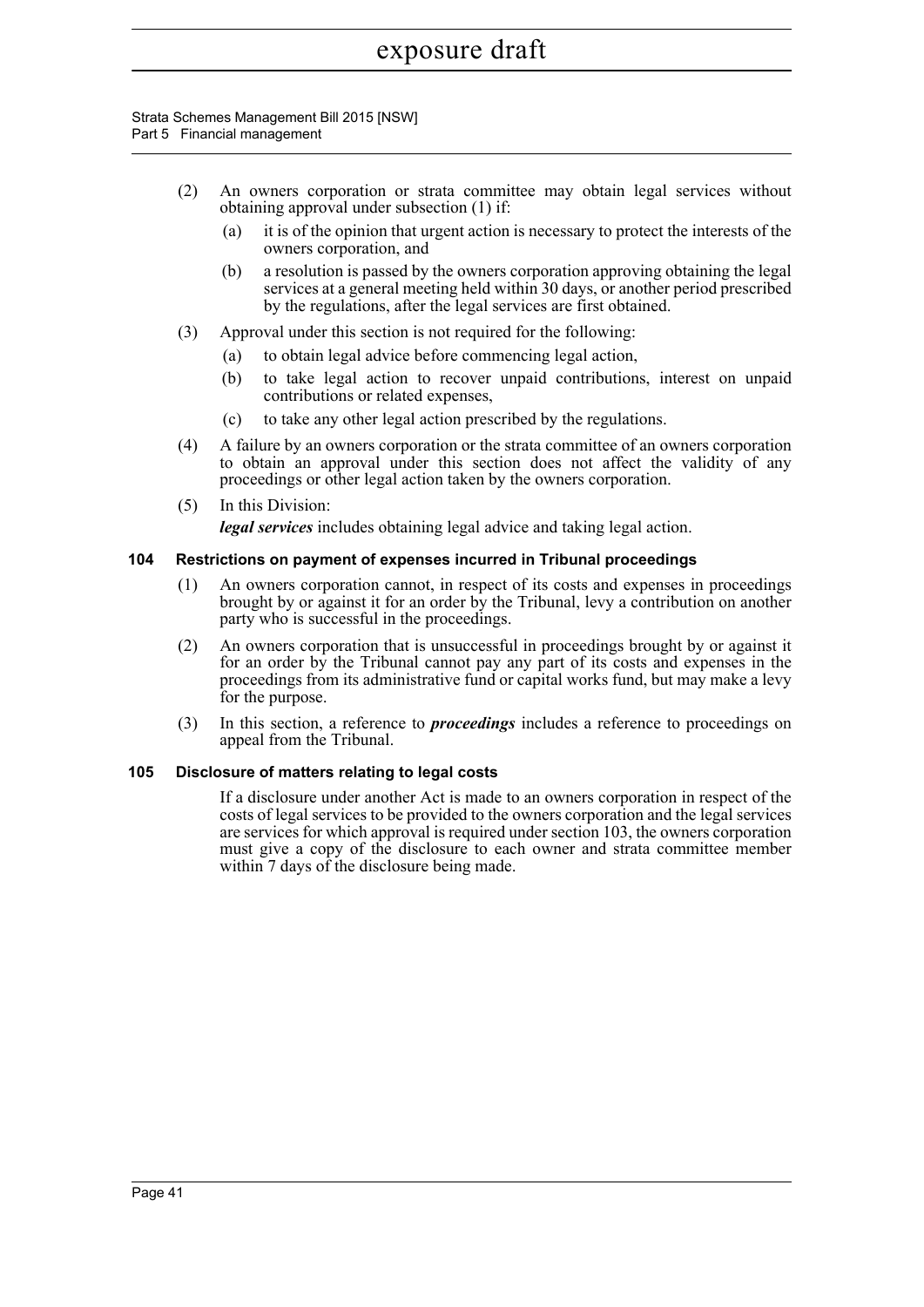Strata Schemes Management Bill 2015 [NSW] Part 6 Property management

# **Part 6 Property management**

# **Division 1 Common property**

# **106 Duty of owners corporation to maintain and repair property**

- (1) An owners corporation for a strata scheme must properly maintain and keep in a state of good and serviceable repair the common property and any personal property vested in the owners corporation.
- (2) An owners corporation must renew or replace any fixtures or fittings comprised in the common property and any personal property vested in the owners corporation.
- (3) This section does not apply to a particular item of property if the owners corporation determines by special resolution that:
	- (a) it is inappropriate to maintain, renew, replace or repair the property, and
	- (b) its decision will not affect the safety of any building, structure or common property in the strata scheme or detract from the appearance of any property in the strata scheme.
- (4) If an owners corporation has taken action against an owner or other person in respect of damage to the common property, it may defer compliance with subsection (1) or (2) in relation to the damage to the property until the completion of the action if the failure to comply will not affect the safety of any building, structure or common property in the strata scheme.
- (5) An owner of a lot in a strata scheme may recover from the owners corporation, as damages for breach of statutory duty, any loss suffered by the owner as a result of a contravention of this section by the owners corporation.
- (6) This section is subject to the provisions of any common property memorandum adopted by the by-laws for the strata scheme under this Division, any common property rights by-law or any by-law made under section 108.
- (7) This section does not affect any duty or right of the owners corporation under any other law.

# **107 Common property memorandum**

- (1) The by-laws for a strata scheme may adopt a common property memorandum prescribed by the regulations for the purposes of this section.
- (2) The common property memorandum is to specify whether an owner of a lot or the owners corporation is responsible for the maintenance, repair or replacement of any part of the common property.
- (3) The by-laws may modify the common property memorandum only to provide that it does not apply to specified items, being items that are not common property for the purposes of the particular strata scheme or that are the subject of a common property rights by-law or a by-law made under section 108.
- (4) The provisions of a common property rights by-law or a by-law made under section 108 for a strata scheme prevail, to the extent of any inconsistency, over the provisions of a common property memorandum adopted by the by-laws.

# **108 Changes to common property**

#### (1) **Procedure for authorising changes to common property**

An owners corporation or an owner of a lot in a strata scheme may add to the common property, alter the common property or erect a new structure on common property for the purpose of improving or enhancing the common property.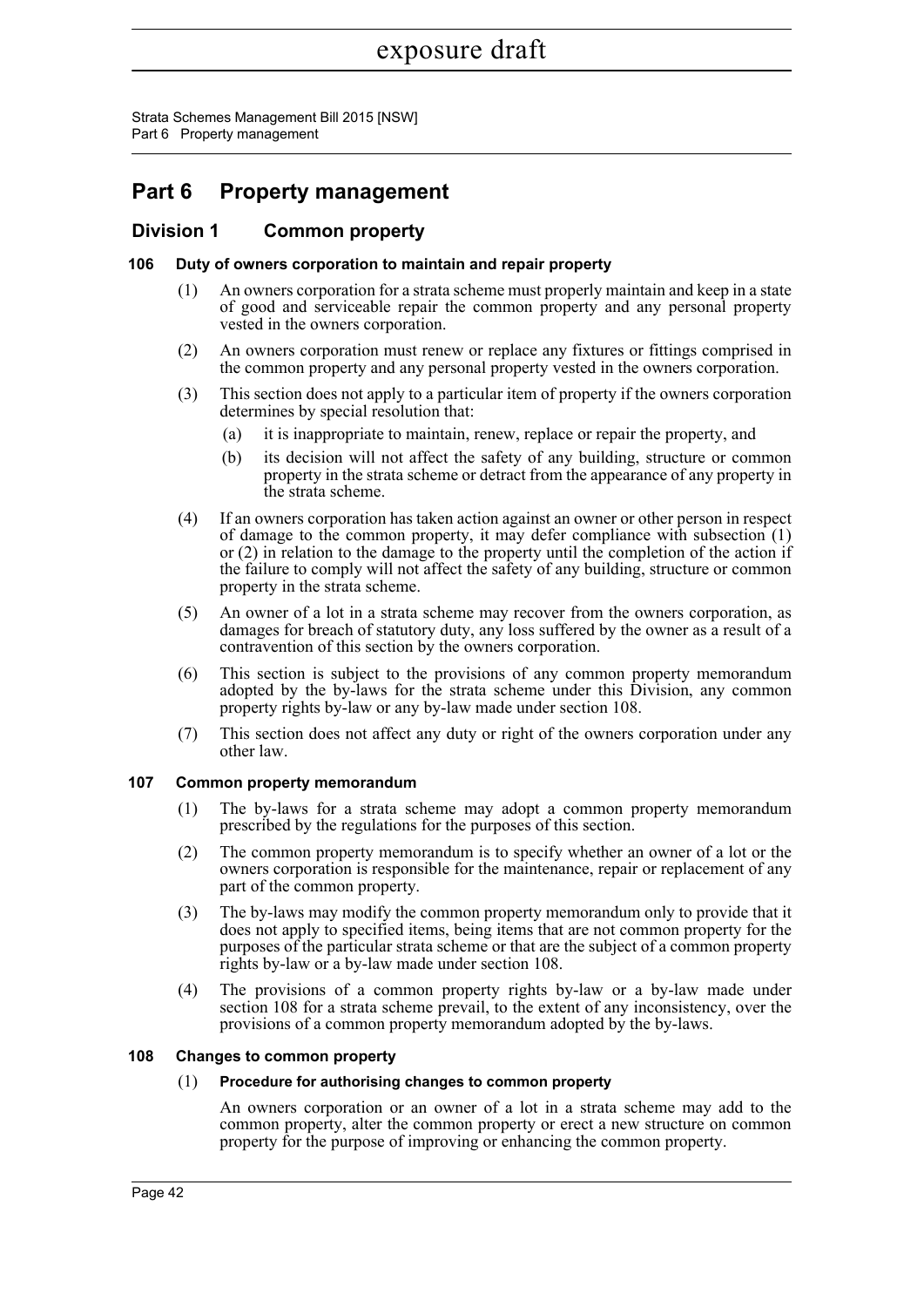#### Strata Schemes Management Bill 2015 [NSW] Part 6 Property management

(2) Any such action may be taken by the owners corporation or owner only if a special resolution has first been passed by the owners corporation that specifically authorises the taking of the particular action proposed.

# (3) **Ongoing maintenance**

A special resolution under this section that authorises action to be taken in relation to the common property by an owner of a lot may specify whether the ongoing maintenance of the common property once the action has been taken is the responsibility of the owners corporation or the owner.

- (4) If a special resolution under this section does not specify who has the ongoing maintenance of the common property concerned, the owners corporation has the responsibility for the ongoing maintenance.
- (5) A special resolution under this section that allows an owner of a lot to take action in relation to certain common property and provides that the ongoing maintenance of that common property after the action is taken is the responsibility of the owner has no effect unless:
	- (a) the owners corporation obtains the written consent of the owner to the making of a by-law to provide for the maintenance of the common property by the owner, and
	- (b) the owners corporation makes the by-law.
- (6) The by-law:
	- (a) may require, for the maintenance of the common property, the payment of money by the owner at specified times or as determined by the owners corporation, and
	- (b) must not be amended or repealed unless the owners corporation has obtained the written consent of the owner concerned.
- (7) Sections 143 (2), 144 (2) and (3) and 145 apply to a by-law made for the purposes of this section in the same way as they apply to a common property rights by-law. **Note.** A new by-law or other changes to the by-laws for a strata scheme must be approved by a special resolution of the owners corporation (see section 141).

# **109 Cosmetic work by owners**

- (1) The owner of a lot in a strata scheme may carry out cosmetic work to common property in connection with the owner's lot without the approval of the owners corporation.
- (2) *Cosmetic work* includes but is not limited to work for the following purposes:
	- (a) installing or replacing hooks, nails or screws for hanging paintings and other things on walls,
	- (b) installing or replacing handrails,
	- (c) painting,
	- (d) filling minor holes and cracks in internal walls,
	- (e) laying carpet,
	- (f) installing or replacing built-in wardrobes,
	- (g) installing or replacing blinds and curtains.
- (3) An owner of a lot must ensure that:
	- (a) any damage caused to any part of the common property by the carrying out of cosmetic work by or on behalf of the owner is repaired, and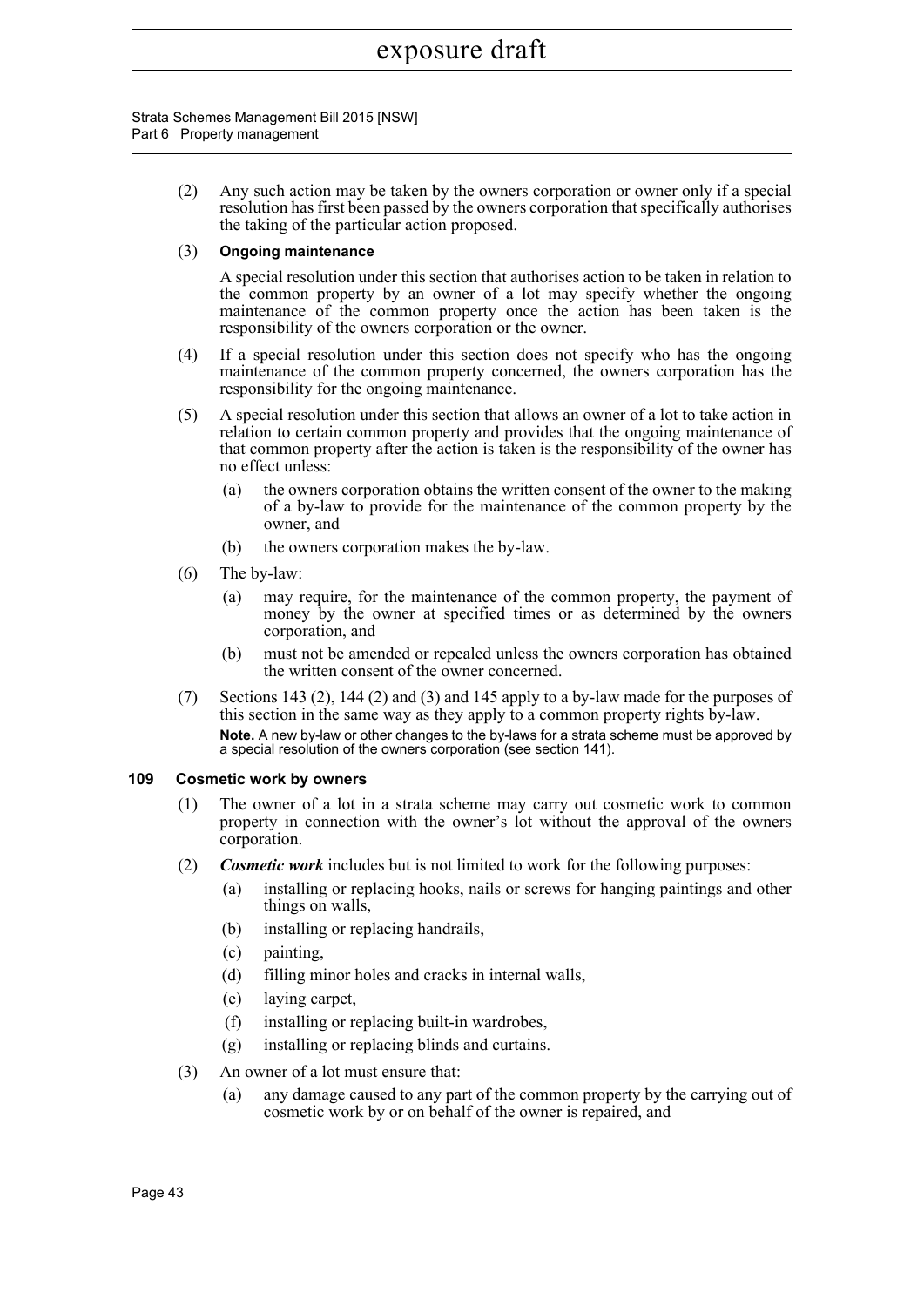#### Strata Schemes Management Bill 2015 [NSW] Part 6 Property management

- (b) the cosmetic work and any repairs are carried out in a competent and proper manner.
- (4) The by-laws of a strata scheme may specify additional work that is to be cosmetic work for the purposes of this section.
- (5) This section does not apply to the following work:
	- (a) work that consists of minor renovations for the purposes of section 110,
	- (b) work involving structural changes,
	- (c) work that changes the external appearance of a lot, including the installation of an external access ramp,
	- (d) work that detrimentally affects the safety of a lot or common property, including fire safety systems,
	- (e) work involving waterproofing or the plumbing or exhaust system of a building in a strata scheme,
	- (f) work for which consent or another approval is required under any other Act,
	- (g) any other work prescribed by the regulations for the purposes of this subsection.
- (6) Section 108 does not apply to cosmetic work carried out in accordance with this section.

# **110 Minor renovations by owners**

- (1) The owner of a lot in a strata scheme may carry out work for the purposes of minor renovations to common property in connection with the owner's lot with the approval of the owners corporation given by resolution at a general meeting. A special resolution authorising the work is not required.
- (2) The approval may be subject to reasonable conditions imposed by the owners corporation and cannot be unreasonably withheld by the owners corporation.
- (3) *Minor renovations* include but are not limited to work for the purposes of renovating a kitchen or bathroom, changing recessed light fittings, installing or replacing wood or other hard floors and installing or replacing wiring or cabling or power or access points.
- (4) Before obtaining the approval of the owners corporation, an owner of a lot must give written notice of proposed minor renovations to the owners corporation, including the following:
	- (a) details of the work, including copies of any plans,
	- (b) duration and times of the work,
	- (c) details of the persons carrying out the work, including qualifications to carry out the work,
	- (d) arrangements to manage any resulting rubbish or debris.
- (5) An owner of a lot must ensure that:
	- (a) any damage caused to any part of the common property by the carrying out of minor renovations by or on behalf of the owner is repaired, and
	- (b) the minor renovations and any repairs are carried out in a competent and proper manner.
- (6) The by-laws of a strata scheme may provide for the following:
	- (a) additional work that is to be a minor renovation for the purposes of this section,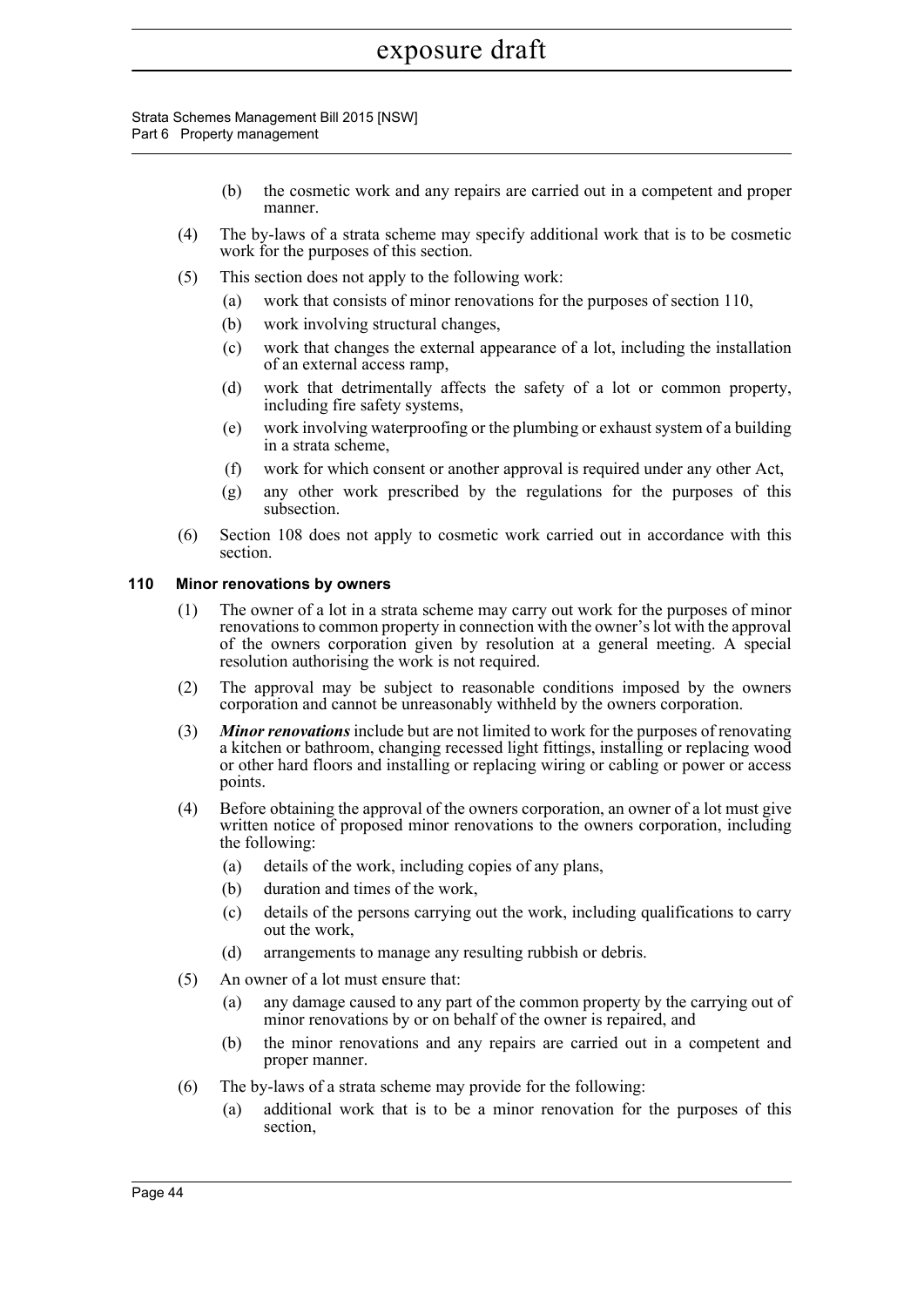#### Strata Schemes Management Bill 2015 [NSW] Part 6 Property management

- (b) permit the owners corporation to delegate its functions under this section to the strata committee.
- (7) This section does not apply to the following work:
	- (a) work that consists of cosmetic work for the purposes of section 109,
	- (b) work involving structural changes,
	- (c) work that changes the external appearance of a lot, including the installation of an external access ramp,
	- (d) work involving waterproofing,
	- (e) work for which consent or another approval is required under any other Act,
	- (f) work that is authorised by a by-law made under this Part or a common property rights by-law,
	- (g) any other work prescribed by the regulations for the purposes of this subsection.
- (8) Section 108 does not apply to minor renovations carried out in accordance with this section.

**Note.** Section 132 enables rectification orders to be made against owners of lots for damage caused by work done by owners.

## **111 Work by owners of lots affecting common property**

An owner of a lot in a strata scheme must not carry out work on the common property unless the owner is authorised to do so:

- (a) under this Part, or
- (b) under a by-law made under this Part or a common property rights by-law, or
- (c) by an approval of the owners corporation given by special resolution or in any other manner authorised by the by-laws.

# **112 Owners corporation may grant licence to use common property**

- (1) An owners corporation may grant a licence to an owner or occupier of a lot in the strata scheme to use common property in a particular manner or for particular purposes if the owners corporation has approved the granting of the licence by special resolution passed at a general meeting of the owners corporation.
- (2) A licence may be granted subject to terms and conditions. **Note.** Division 3 of Part 7 enables owners corporations to make common property rights by-laws granting exclusive use rights and special privileges (including licences) in relation to common property.
- (3) Without limiting this section, a licence may be granted under an agreement with the local council for a strata parking area under section 650A of the *Local Government Act 1993*.

#### **113 Agreement for payment to owner of consideration on transfer or lease of common property**

An owners corporation may, in accordance with a special resolution, make an agreement with an owner for the payment to the owner of:

- (a) the whole or any part of the consideration under any transaction proposed to be entered into by the owners corporation under Division 6 of Part 2 of the *Strata Schemes Development Act 2015*, or
- (b) any money payable to the owners corporation under a common property rights by-law.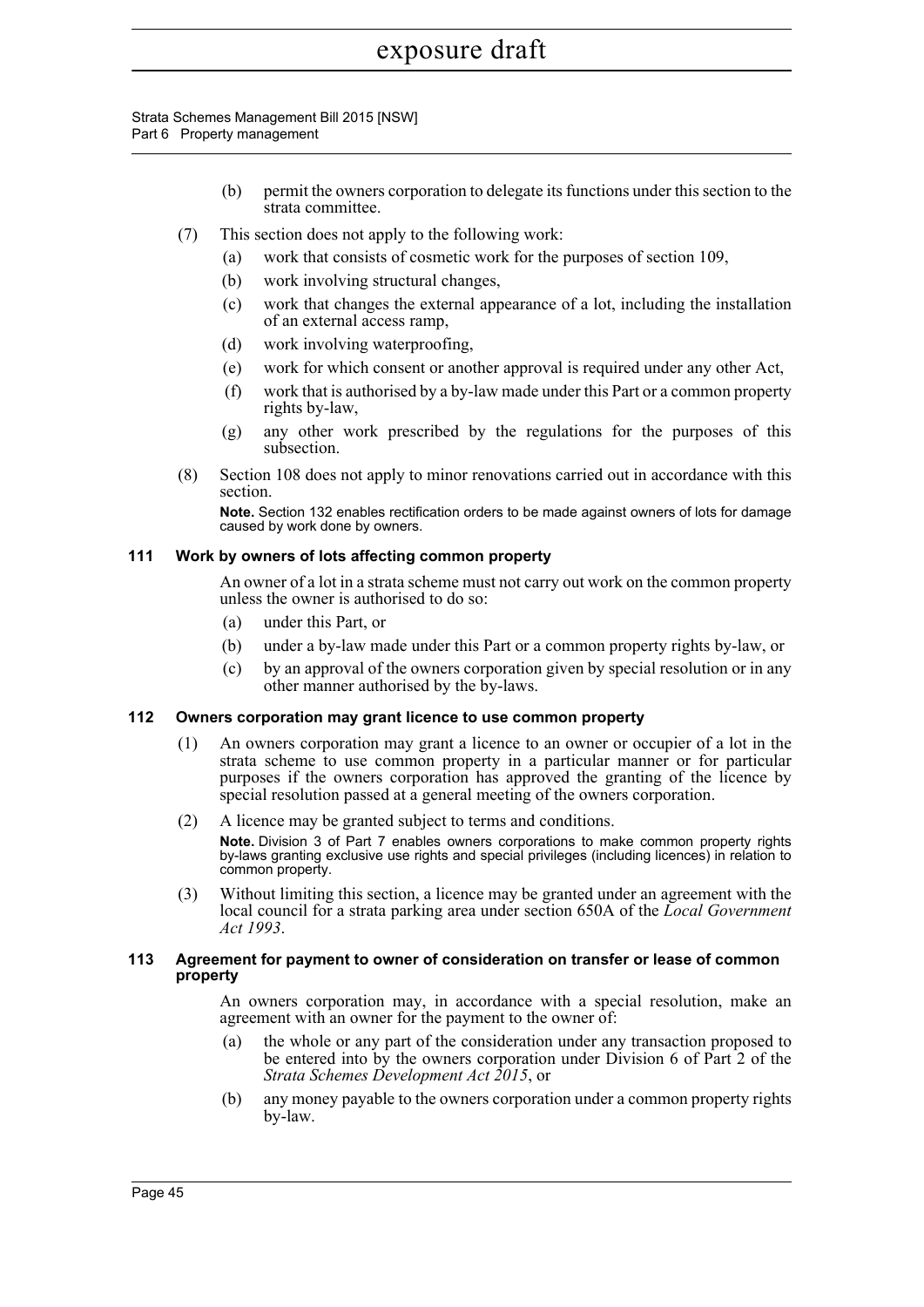Strata Schemes Management Bill 2015 [NSW] Part 6 Property management

## **114 Functions subject to strata development contract**

The exercise by an owners corporation of functions under this Act is subject to the provisions of any strata development contract affecting common property for the strata scheme concerned and to the operation of this Act and the *Strata Schemes Development Act 2015* in relation to the strata development contract.

## **115 Initial maintenance schedule must be prepared**

- (1) The original owner must prepare an initial maintenance schedule for the maintenance of the common property of a strata scheme setting out the matters prescribed by the regulations for the purposes of this section. **Note.** The purpose of the initial maintenance schedule is to provide information to the owners corporation about obligations and costs relating to the maintenance of common property.
- (2) An owners corporation is not required by this Act to comply with the initial maintenance schedule for the maintenance of common property vested in it.
- (3) The initial maintenance schedule may be considered in any proceedings for the purpose of determining whether or not a defect in or damage to a building could have been avoided by the taking of specified action.

# **Division 2 Dealings with property**

## **116 Powers to deal with property**

- (1) An owners corporation may dispose of or otherwise deal with any lot vested in the owners corporation as a result of a subdivision effected under section 13 of the *Strata Schemes Development Act 2015*.
- (2) The owners corporation may acquire or dispose of personal property or otherwise deal with personal property of the owners corporation.
- (3) Section 50 (1) (d) of the *Interpretation Act 1987* does not apply to an owners corporation.

**Note.** Section 50 (1) (d) of the *Interpretation Act 1987* provides that a statutory corporation may, for the purpose of enabling it to exercise its functions, purchase, exchange, take on lease, hold, dispose of and otherwise deal with property.

# **Division 3 Work carried out by owners corporation**

#### **117 Provision of amenities and services to lot**

An owners corporation may enter into an agreement with an owner or occupier of a lot to provide amenities or services to the lot or to the owner or occupier of the lot.

#### **118 Window safety devices—child safety**

(1) An owners corporation for a strata scheme to which this section applies must ensure that there are complying window safety devices for all windows of each building in the strata scheme that are windows to which this section applies.

Maximum penalty: 5 penalty units.

- (2) An owners corporation is to carry out work related to its functions under this section at its own expense and may, for the purposes of this section, carry out work on any part of the parcel.
- (3) An owner of a lot in a strata scheme to which this section applies may install a complying window safety device on a window to which this section applies (other than a window on another owner's lot).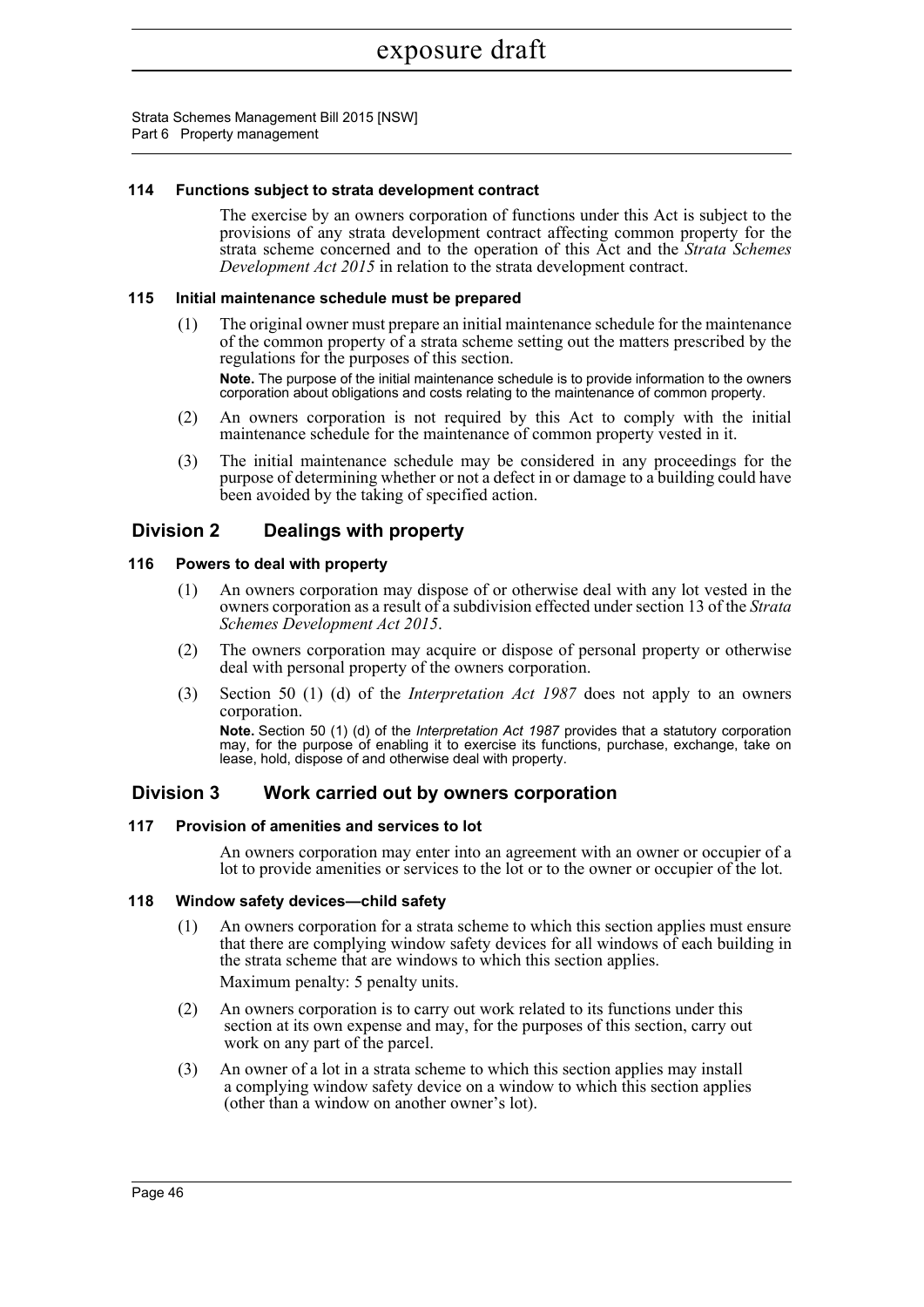Strata Schemes Management Bill 2015 [NSW] Part 6 Property management

- (4) An owner of a lot who installs a window safety device under this section must:
	- (a) repair any damage caused to any part of the common property by the installation of the device, and
	- (b) ensure that the device is installed in a competent and proper manner and has an appearance, after it has been installed, in keeping with the appearance of the building.
- (5) An owners corporation or an owner of a lot may carry out work authorised by this section despite any other provision of this Act, the regulations or any by-law of the scheme.
- (6) The regulations may make provision for or with respect to the following:
	- (a) the strata schemes and windows to which this section applies,
	- (b) the devices or other things that are complying window safety devices for the purposes of this section,
	- (c) notification to the owners corporation by owners who install window safety devices.
- (7) A regulation may apply this section to a window located on any part of a parcel.

# **119 Work to rectify certain defects**

- (1) An owners corporation for a strata scheme may carry out work that is necessary to rectify any of the following defects:
	- (a) any structural defect in any part of a building comprised in a lot in the scheme that affects or is likely to affect the support or shelter provided by that lot for another lot in the building or the common property,
	- (b) any defect in any pipe, wire, cable or duct that provides, or through which passes, any water, sewage, drainage, gas, electricity, garbage, artificially heated or cooled air, heating oil or other service (including telephone, internet, radio or television services) within a lot.
- (2) An owners corporation may carry out the work at its own expense if the cost of the work cannot be recovered from some other person.

# **120 Owners corporation may carry out work required to be carried out by others**

# (1) **Work required by public authority**

If an owner of a lot in a strata scheme fails to carry out work that is required to be carried out under a notice given to the owner by a public authority, the owners corporation may carry out the work and recover the cost of carrying out the work from the owner or any person who, after the work is carried out, becomes the owner.

# (2) **Work required to be carried out under term or condition of by-law**

If a person who is the owner, mortgagee or covenant chargee in possession, tenant or occupier of a lot in the strata scheme fails to carry out work that is required to be carried out by the person under a term or condition of a by-law of the scheme, the owners corporation may carry out the work and recover the cost of carrying out the work from that person, the owner of the lot (if the person is not the owner) or any person who, after the work is carried out, becomes the owner of that lot.

# (3) **Work that is duty of owner or occupier to carry out**

If a person who is the owner, mortgagee or covenant chargee in possession, tenant or occupier of a lot in the strata scheme fails to carry out work in order to remedy a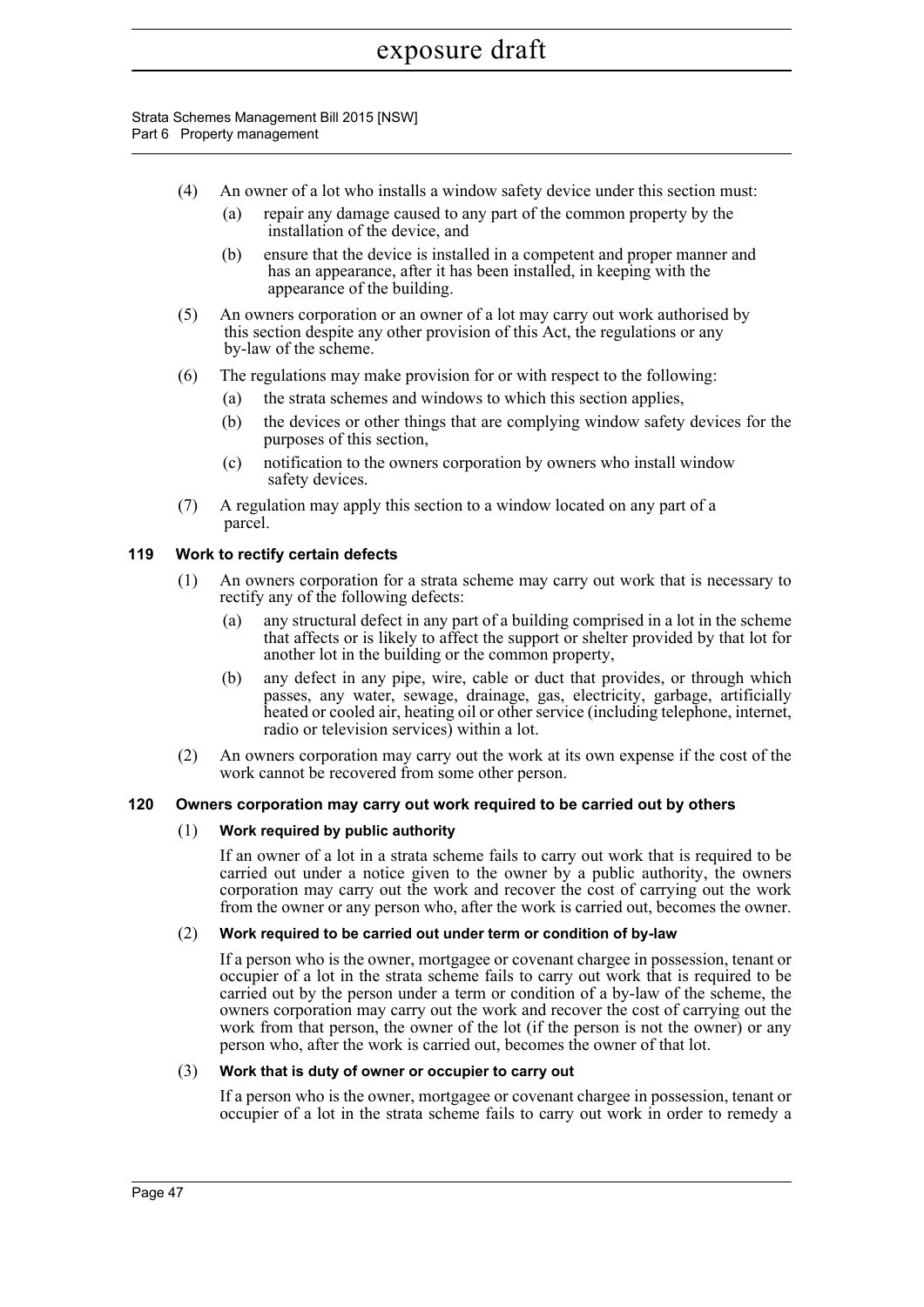Strata Schemes Management Bill 2015 [NSW] Part 6 Property management

> breach of a duty imposed by Part 8, the owners corporation may carry out the work and recover the cost of the work from that person.

## (4) **Work required to be carried out under order**

If a person fails to carry out work required to be carried out under an order made under this Act, the owners corporation may carry out the work and recover the cost of carrying out the work from the person against whom the order was made.

## (5) **Recovery of costs as a debt**

The costs incurred by an owners corporation in carrying out any work referred to in this section may be recovered by the owners corporation as a debt.

## **121 Provision of letterbox**

- (1) An owners corporation must construct and maintain at or near the street alignment of the parcel a letterbox suitable to receive mail and other documents.
- (2) The name of the owners corporation is to be clearly shown on the letterbox.

# **Division 4 Powers to enter premises and carry out work**

## **122 Power of owners corporation to enter property in order to carry out work**

- (1) An owners corporation for a strata scheme may, by its agents, employees or contractors, enter on any part of the parcel of the scheme for the purpose of carrying out the following work:
	- (a) work required or authorised to be carried out by the owners corporation in accordance with this Act (including work relating to window safety devices),
	- (b) work required to be carried out by the owners corporation by a notice given to it by a public authority,
	- (c) work required or authorised to be carried out by the owners corporation by an order under this Act.
- (2) An owners corporation for a strata scheme may, by its agents, employees or contractors, enter on any part of the parcel for the purpose of determining whether any work is required to be carried out by the owners corporation in accordance with this Act.
- (3) In an emergency, the owners corporation may enter any part of the parcel for those purposes at any time.
- (4) In a case that is not an emergency, the owners corporation may enter any part of the parcel for those purposes with the consent of any occupier of that part of the parcel or, if the occupier does not consent, in accordance with an order of the Tribunal under this Division.
- (5) A person must not obstruct or hinder an owners corporation in the exercise of its functions under this section.

Maximum penalty: 5 penalty units.

(6) An owners corporation is liable for any damage to a lot or any of its contents caused by or arising out of the carrying out of any work, or the exercise of a power of entry, referred to in this section unless the damage arose because the owners corporation was obstructed or hindered.

#### **123 Access for fire safety inspections**

(1) A person authorised to carry out an inspection under the *Environmental Planning and Assessment Act 1979* of a building or premises that is part of a strata scheme for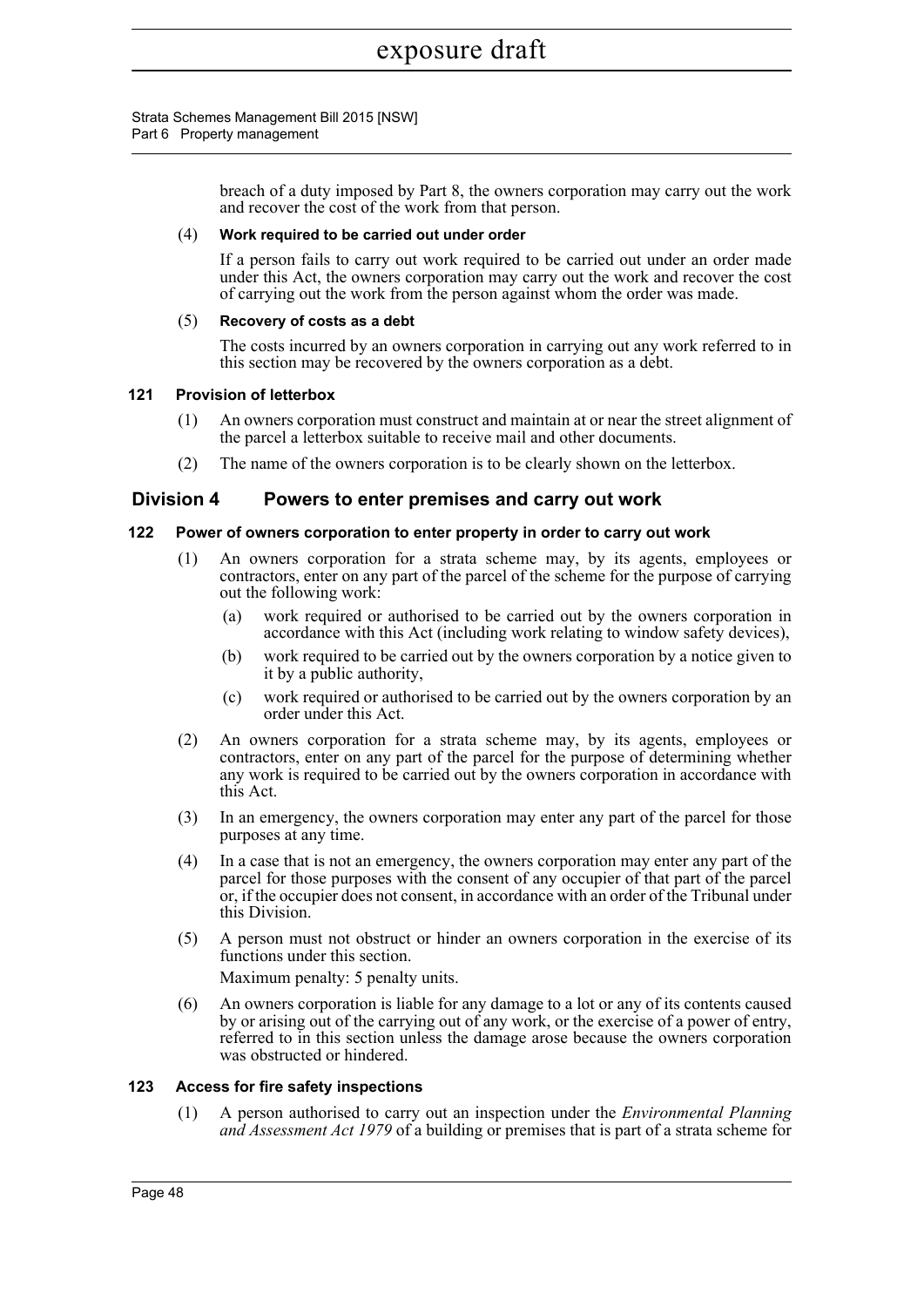Strata Schemes Management Bill 2015 [NSW] Part 6 Property management

> purposes relating to fire safety may give a written notice to the owners corporation requiring the owners corporation to ensure that access is provided, within a period or at a time specified in the notice, to the common property of the strata scheme and, if so specified, some or all of the lots in the strata scheme.

(2) An owners corporation must comply with a requirement of a notice given to the owners corporation under this section.

Maximum penalty: 20 penalty units.

(3) It is a defence to a prosecution for an offence against this section consisting of a failure to ensure that access is provided to a lot in a strata scheme if the owners corporation establishes that the owner or occupier of the lot refused to allow the access or could not be contacted by the owners corporation.

# **124 Orders by Tribunal relating to entry to carry out work or inspections**

- (1) The Tribunal may, on application by an owners corporation for a strata scheme, make an order requiring the occupier of a lot or part of a lot in the scheme to allow access to the lot for any of the following purposes:
	- (a) to enable the owners corporation to carry out work referred to in section 118, 119, 120 or 122 or to determine whether such work needs to be carried out,
	- (b) to enable an entry or inspection referred to in section 122 or 123 to be carried out.
- (2) This section does not limit the power of an owners corporation to enter a lot under this Division in an emergency without applying for an order.

# **Division 5 Goods left on common property**

# **125 Disposal of abandoned goods on common property**

The regulations may make provision for or with respect to the following matters:

- (a) conferring power on an owners corporation to store or dispose of, or authorise the disposal of, goods left on common property,
- (b) notices to owners and other persons as to disposal or proposed disposal of goods by an owners corporation,
- (c) the passing of title to any goods on disposal by an owners corporation,
- (d) the payment of the proceeds of disposal of goods by an owners corporation,
- (e) conferring jurisdiction on the Tribunal to make directions and orders relating to the disposal of goods, including orders for the payment of compensation and as to the payment of the costs of disposing of goods.

# **Division 6 Orders about property**

#### **126 Orders relating to alterations and repairs to common property and other property**

#### (1) **Order requiring owners corporation to carry out work on common property**

The Tribunal may, on application by a lessor of a leasehold strata scheme or an owner of a lot in a strata scheme, order the owners corporation to consent to work proposed to be carried out by an owner of a lot if the Tribunal considers that the owners corporation has unreasonably refused its consent and the work relates to any of the following:

(a) minor renovations or other alterations to common property directly affecting the owner's lot,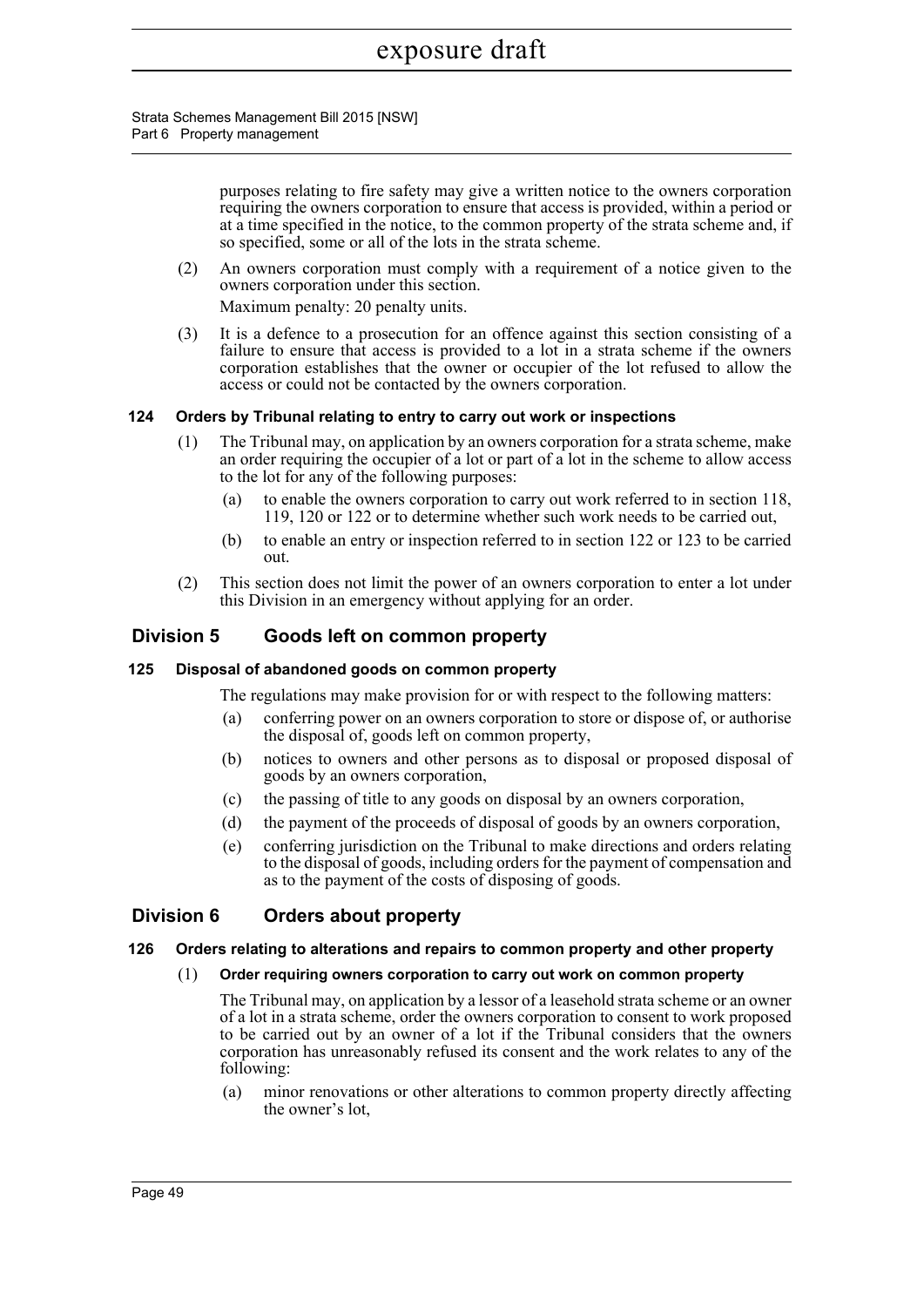#### Strata Schemes Management Bill 2015 [NSW] Part 6 Property management

(b) carrying out repairs to common property or any other property of the owners corporation directly affecting the owner's lot.

#### (2) **Order consenting to owner's work on owners corporation property**

The Tribunal may, on application by a lessor of a leasehold strata scheme or an owner of a lot in a strata scheme, make an order (a *work approval order*) approving of minor renovations or alterations or repairs already made by an owner to common property or any other property of the owners corporation directly affecting the owner's lot if the Tribunal considers that the owners corporation unreasonably refused its consent to the minor renovations or alterations or repairs.

- (3) A work approval order is taken to be the consent of the owners corporation to the renovations, alterations or repairs and may provide that it has effect from a day specified in the order that occurred before the order was made.
- (4) In deciding whether to grant a work approval order or to provide for the order to have effect from a day that occurred before the date of the order, the Tribunal may take into account the conduct of the parties in the proceedings, for example, if an owner did not first seek the consent of the owners corporation before carrying out the renovations, alterations or repairs.

## (5) **Responsibility for ongoing repair and maintenance of affected property**

The Tribunal may specify in an order under this section whether the owners corporation or the owner of the lot has the ongoing responsibility for the repair and maintenance of any additional property arising out of a minor renovation or alteration or repair to common property approved under the order.

- (6) If an order provides for the owner of a lot to have the ongoing responsibility for the repair and maintenance of any such additional property, the order also has effect in relation to any subsequent owner of the lot.
- (7) In this section, *minor renovations* has the same meaning as it has in section 110.

# **127 Order relating to cosmetic work or minor renovations**

The Tribunal may, on application by an owner of a lot in a strata scheme, make an order declaring that specified work is cosmetic work for the purposes of section 109 or a minor renovation for the purposes of section 110.

# **128 Order consequent on alteration of building**

- (1) The Tribunal may, on application by a lessor of a leasehold strata scheme, an owners corporation or an owner of a lot in a strata scheme, make an order directing an owner to lodge in the office of the Registrar-General the plan and certificate referred to in section 19 of the *Strata Schemes Development Act 2015* if the Tribunal is satisfied that the owner has failed to comply with that provision.
- (2) The order must specify the time within which the plan and certificate must be lodged.

# **129 Orders relating to window safety devices**

- (1) The Tribunal may, on application by an interested person (other than an owners corporation), order an owners corporation to exercise a function under section 118 if the Tribunal considers that the owners corporation has failed to do so.
- (2) For the purposes of this section, an owners corporation is taken to have failed to exercise a function if application is made to it to exercise the function and it fails for 2 months after the making of the application to exercise the function.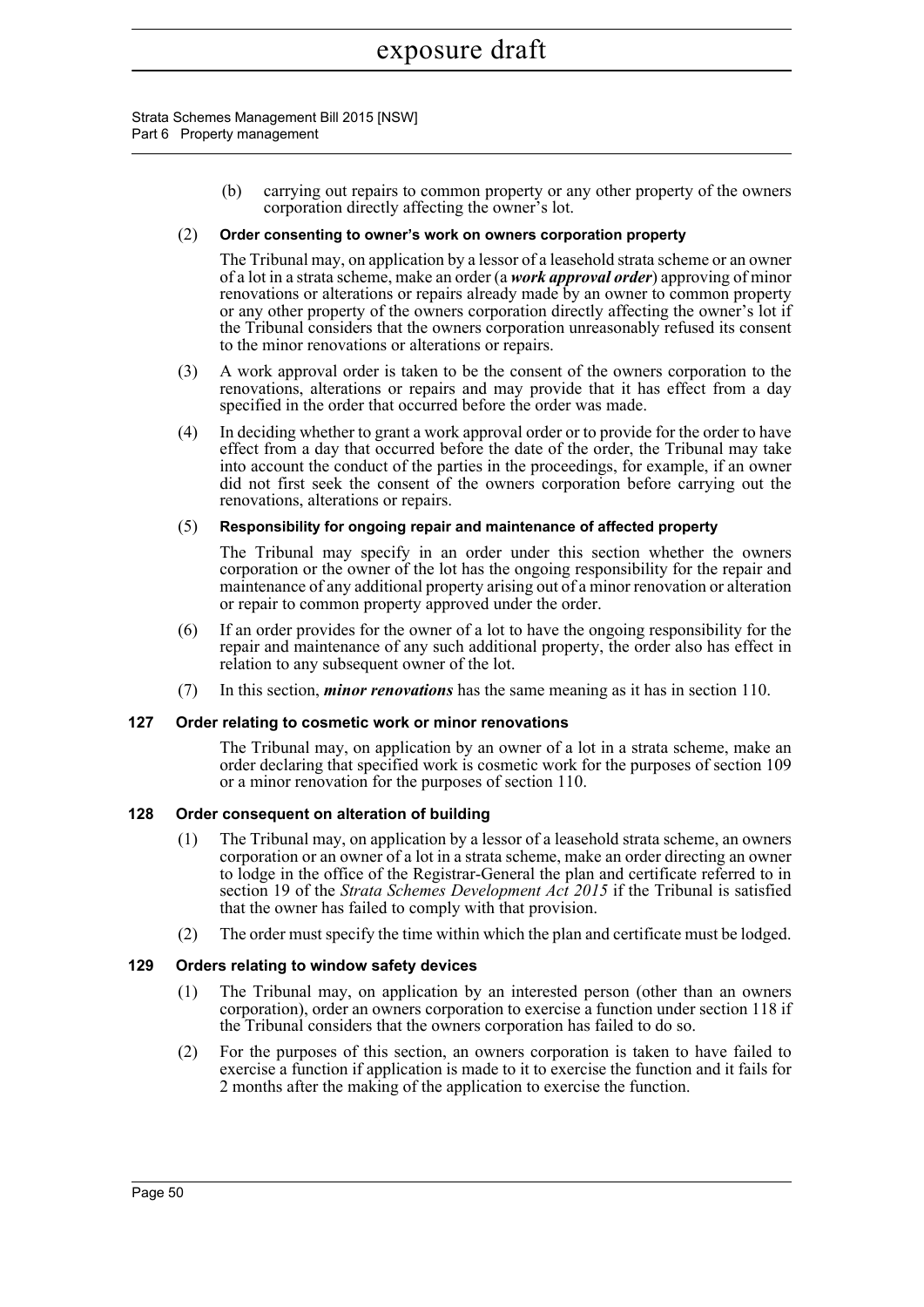Strata Schemes Management Bill 2015 [NSW] Part 6 Property management

> (3) The Tribunal may, on application by an owners corporation, order an owner of a lot in the strata scheme to comply with section 118 (4) if the Tribunal considers that the owner has failed to do so.

## **130 Orders relating to personal property**

- (1) The Tribunal may, on application by an owner of a lot in a strata scheme, make one of the following orders if the Tribunal considers that an acquisition, or a proposed acquisition, by the owners corporation of personal property is unreasonable:
	- (a) that the personal property acquired be sold or otherwise disposed of by the owners corporation within a specified time,
	- (b) that the personal property not be acquired.
- (2) The Tribunal may, on application by an owner of a lot in a strata scheme, order the owners corporation to acquire personal property if the Tribunal considers that the owners corporation has unreasonably refused to acquire the personal property.

## **131 Order granting certain licences**

- (1) The Tribunal may, on application by an owner of a lot in a strata scheme, order that the owner and any occupier of the lot may use specified common property in the manner, for the purposes, and on the terms and conditions (if any), that are specified in the order.
- (2) The Tribunal must not make the order unless satisfied:
	- (a) that the lot would otherwise be incapable of reasonable use and enjoyment by the current owner or occupier of the lot or generally by an owner or occupier of the lot, and
	- (b) that the owners corporation has refused to grant a licence to use common property in a manner, for purposes, and on terms and conditions that would enable the current owner or occupier, or generally any owner or occupier, reasonably to use and enjoy that lot, and
	- (c) in the case of a leasehold strata scheme, that the lessor of the scheme has, before the making of the order, been given an opportunity to make representations to the Tribunal with respect to the application for the order.
- (3) An order under this section, when recorded under section 242, has effect as if its terms were a by-law (but subject to any relevant order made by a superior court).

# **132 Rectification where work done by owner**

- (1) The Tribunal may, on application by an owners corporation for a strata scheme, make either of the following orders if the Tribunal is satisfied that work carried out by or for an owner or occupier on any part of the parcel of the scheme has caused damage to common property or another lot:
	- (a) an order that the owner or occupier performs the work or takes other steps as specified in the order to repair the damage,
	- (b) an order that the owner or occupier pay to the owners corporation or the owner of the lot a specified amount for the cost of repairs of the damage and any associated costs, including insurance and legal costs.
- (2) An amount payable by an owner or occupier to an owners corporation under this section is payable, and may be recovered, under this Act as if it were an amount of unpaid contributions.

**Note.** Section 86 provides for the recovery of unpaid contributions.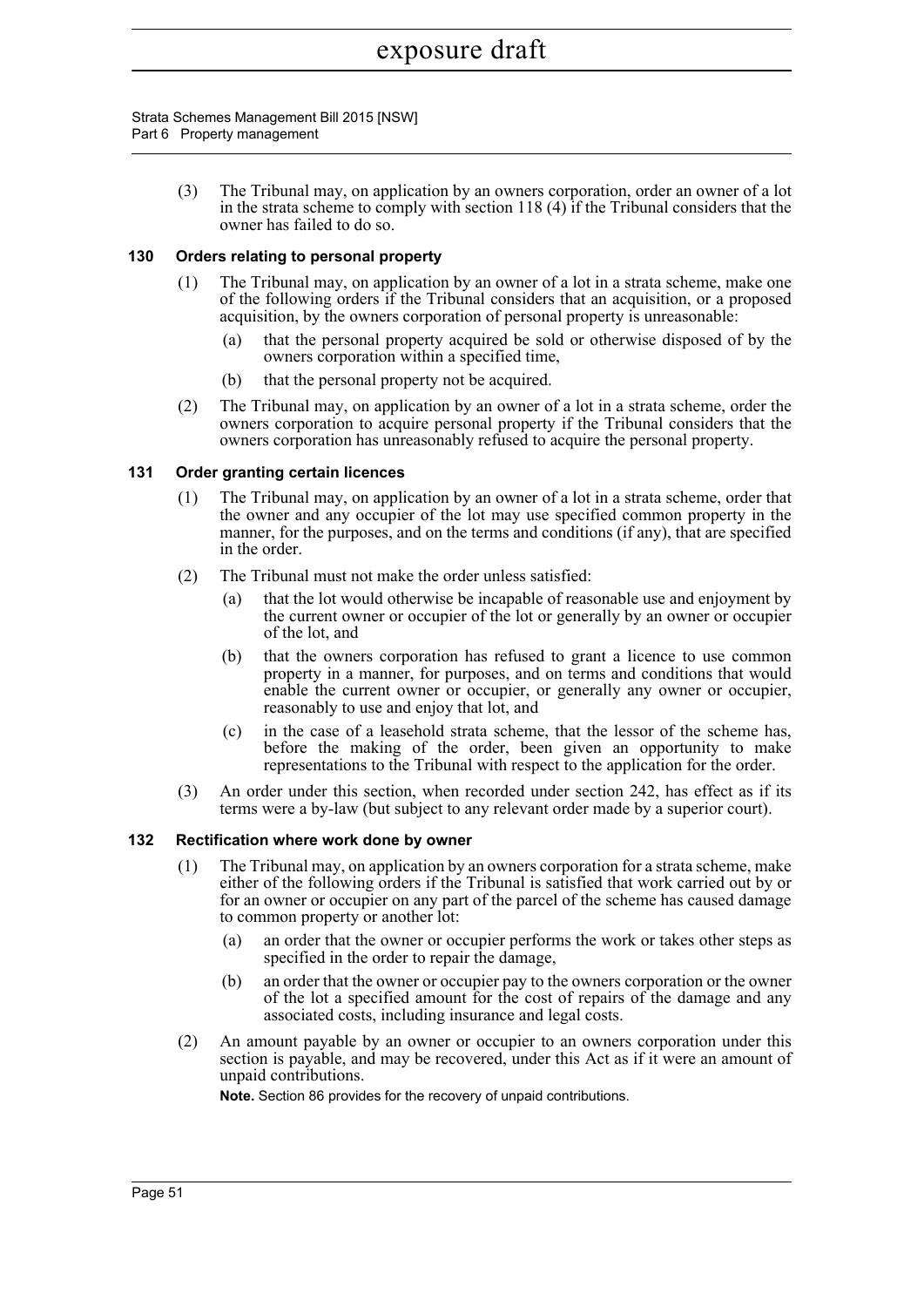Strata Schemes Management Bill 2015 [NSW] Part 7 By-laws for strata schemes

# **Part 7 By-laws for strata schemes**

# **Division 1 Interpretation**

# **133 Definitions**

In this Part:

*change* the by-laws for a strata scheme means amend or repeal the by-laws or add to the by-laws.

*previous law* means:

- (a) Division 3 of Part 5 of Chapter 2 of the *Strata Schemes Management Act 1996*, as in force immediately before its repeal, or
- (b) Division 1 of Part 2 of the *Strata Schemes (Freehold Development) Act 1973*, as in force immediately before its repeal, or
- (c) Division 1 of Part 2 of the *Strata Schemes (Leasehold Development) Act 1986*, as in force immediately before its repeal.

# **Division 2 Establishment and effect of by-laws**

# **134 By-laws that apply to strata schemes**

# (1) **New strata schemes**

The by-laws in force for a strata scheme that came into existence after the commencement of this section are the by-laws adopted by or lodged with the strata plan registered by the Registrar-General for the strata scheme, as changed in accordance with this Act.

# (2) **Strata schemes 1996–2014**

The by-laws in force for a strata scheme that came into existence after the commencement of the *Strata Schemes Management Act 1996* and before the commencement of this section are the by-laws adopted by or lodged with the strata plan registered by the Registrar-General for the strata scheme, including any changes to the by-laws made in accordance with that Act or in accordance with this Act. **Note.** The *Strata Schemes Management Act 1996* commenced on 1 July 1997.

#### (3) **Strata schemes before 1996**

The by-laws in force for a strata scheme that was in existence before the commencement of the *Strata Schemes Management Act 1996* are the by-laws set out in the regulations for the purposes of this section, including any changes to the by-laws made in accordance with a previous law or in accordance with this Act.

# **135 Requirement to comply with by-laws**

- (1) The by-laws for a strata scheme bind the owners corporation and the owners of lots in the strata scheme and any mortgagee or covenant chargee in possession, or tenant or occupier, of a lot to the same extent as if the by-laws:
	- (a) had been signed and sealed by the owners corporation and each owner and each such mortgagee, covenant chargee, tenant and occupier, and
	- (b) contained mutual covenants to observe and perform all the provisions of the by-laws.
- (2) There is an implied covenant by the tenant of a lot or common property to comply with the by-laws for the strata scheme.

**Note.** The effect of having been taken to have signed and sealed a by-law is that the person is always taken to have known about it.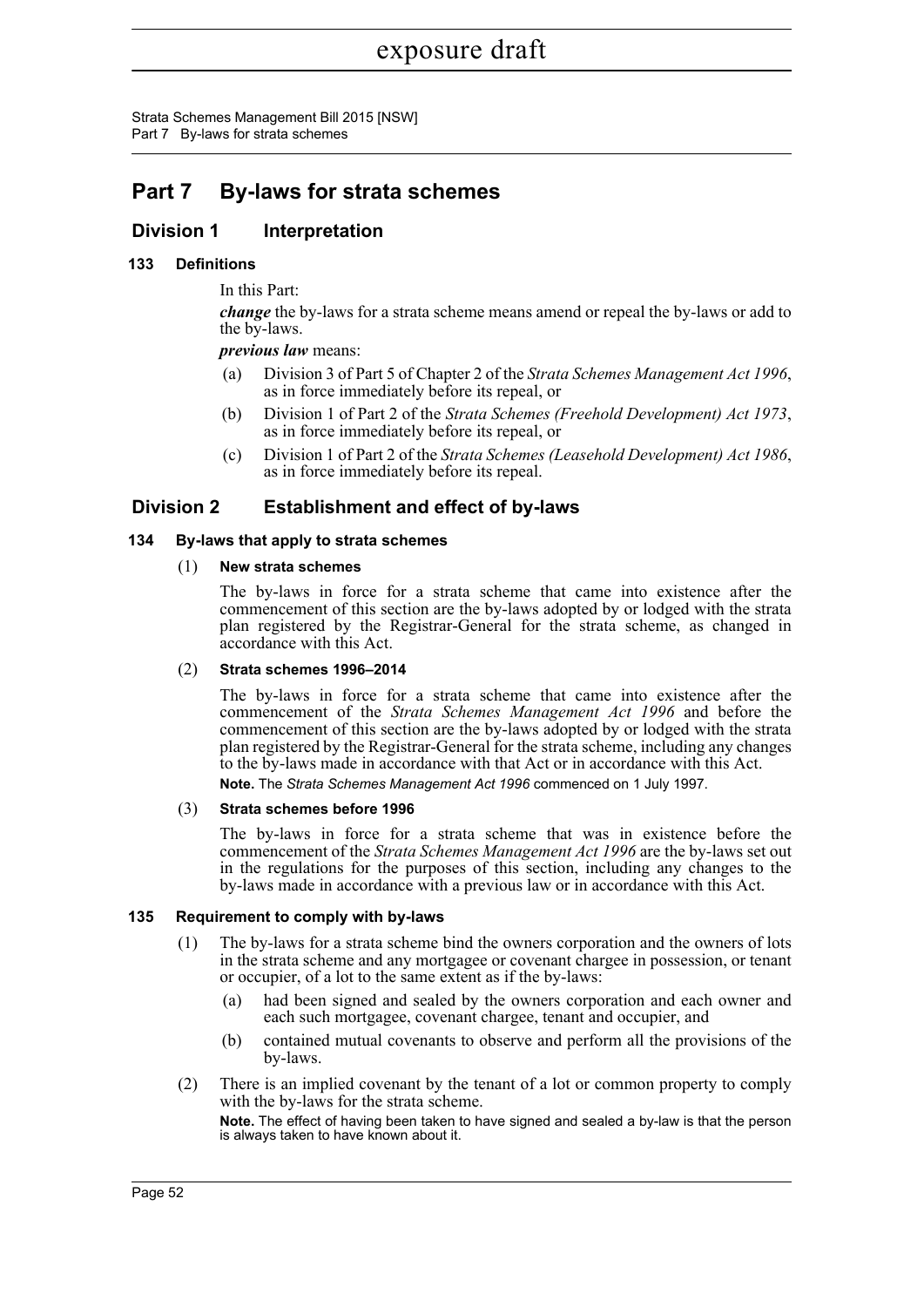Strata Schemes Management Bill 2015 [NSW] Part 7 By-laws for strata schemes

#### **136 Matters by-laws can provide for**

- (1) By-laws may be made in relation to the management, administration, control, use or enjoyment of the lots or the common property and lots of a strata scheme.
- (2) A by-law has no force or effect to the extent that it is inconsistent with this or any other Act or law.

#### **137 Occupancy limits**

- (1) A by-law may limit the number of adults who may reside in a lot by reference to the number of bedrooms of the residence.
- (2) The limit may not be fewer than 2 adults per bedroom.
- (3) The by-law has no effect:
	- (a) to the extent to which it is inconsistent with any planning approval or other law applicable to the lot, or
	- (b) in any other circumstances prescribed by the regulations for the purposes of this section.
- (4) To avoid doubt, the Tribunal may make an order under Division 5 about a by-law made under this section.
- (5) The regulations may provide for the circumstances when a person is a resident of a lot for the purposes of a by-law made under this section.
- (6) For the purposes of this section, a *bedroom* is a room approved for use as a bedroom under, or indicated as a bedroom in any plans the subject of, a planning approval and includes any other room prescribed by the regulations as a bedroom for the purposes of this section.

### **138 Model by-laws**

The regulations may prescribe model by-laws that may be adopted as the by-laws for a strata scheme.

#### **139 Restrictions on by-laws**

#### (1) **By-law cannot be unjust**

A by-law must not be harsh, unconscionable or oppressive. **Note.** Any such by-law may be invalidated by the Tribunal (see section 150).

#### (2) **By-law cannot prevent dealing relating to lot**

No by-law is capable of operating to prohibit or restrict the devolution of a lot or a transfer, lease, mortgage or other dealing relating to a lot.

#### (3) **By-law resulting from order cannot be changed**

If an order made by the Tribunal under this Act has effect as if its terms were a by-law, that by-law is not capable of being amended or repealed except by a by-law made in accordance with a unanimous resolution and, in the case of a leasehold strata scheme, with the consent of the lessor of the scheme.

#### (4) **By-law cannot restrict children**

A by-law for a residential strata scheme has no force or effect to the extent to which it purports to prohibit or restrict persons under 18 years of age occupying a lot. This subsection does not apply to a by-law for a strata scheme for a retirement village or housing exclusively for aged persons.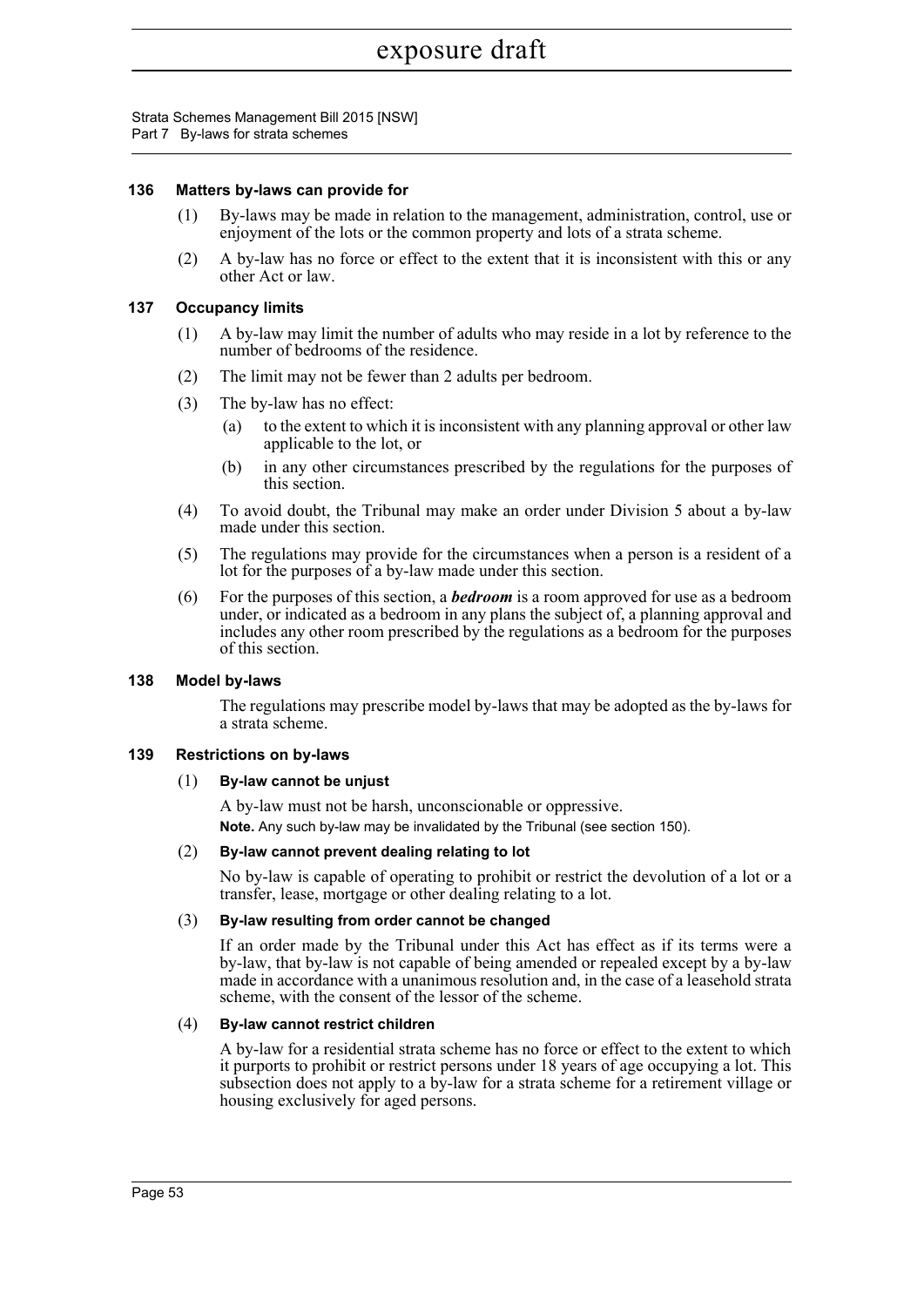Strata Schemes Management Bill 2015 [NSW] Part 7 By-laws for strata schemes

## (5) **By-law cannot prevent keeping of assistance animal**

A by-law has no force or effect to the extent to which it purports to prohibit or restrict the keeping on a lot of an assistance animal (as referred to in section 9 of the *Disability Discrimination Act 1992* of the Commonwealth) used by an owner or occupier of the lot as an assistance animal or the use of an assistance animal for that purpose by a person on a lot or common property.

#### (6) **Community management and precinct management statements prevail over by-laws**

A community management statement or a precinct management statement prevails to the extent of any inconsistency with a by-law for a strata scheme that is also part of a community scheme or precinct scheme.

## **140 Restrictions on by-laws during initial period**

- (1) An owners corporation for a strata scheme must not, during the initial period, change the by-laws so that a right is conferred or an obligation is imposed on one or more, but not all, owners or in respect of one or more, but not all, lots in the scheme.
- (2) An owners corporation may recover from the original owner of the strata scheme, as damages for breach of statutory duty, any loss suffered by the owners corporation as a result of a contravention of this section.
- (3) An owner of a lot in a strata scheme may recover, as damages for breach of statutory duty, any loss suffered by the owner as a result of a contravention of this section.
- (4) It is a defence to an action under this section for damages if it is proved that the original owner:
	- (a) did not know of the contravention on which the action is based, or
	- (b) was not in a position to influence the conduct of the owners corporation in relation to the contravention, or
	- (c) used due diligence to prevent the contravention.
- (5) A remedy available under this section does not affect any other remedy.

#### **141 Procedure for changes to by-laws**

- (1) An owners corporation may, in accordance with a special resolution, change the by-laws of the strata scheme.
- (2) A change to the by-laws of a strata scheme has no effect until:
	- (a) the owners corporation has lodged a notification with the Registrar-General in the manner approved by the Registrar-General, and
	- (b) the Registrar-General has made an appropriate recording of the notification in the folio of the Register for the common property.
- (3) The secretary of the owners corporation must keep a consolidated up to date copy of the by-laws for the strata scheme.
- (4) A notification cannot be lodged in the Registrar-General's office more than 6 months after the passing of the resolution to make the by-law.

# **Division 3 By-laws conferring rights or privileges over common property**

#### **142 Common property rights by-law**

For the purposes of this Act, a *common property rights by-law* is a by-law that confers on the owner or owners of a specified lot or lots in the strata scheme: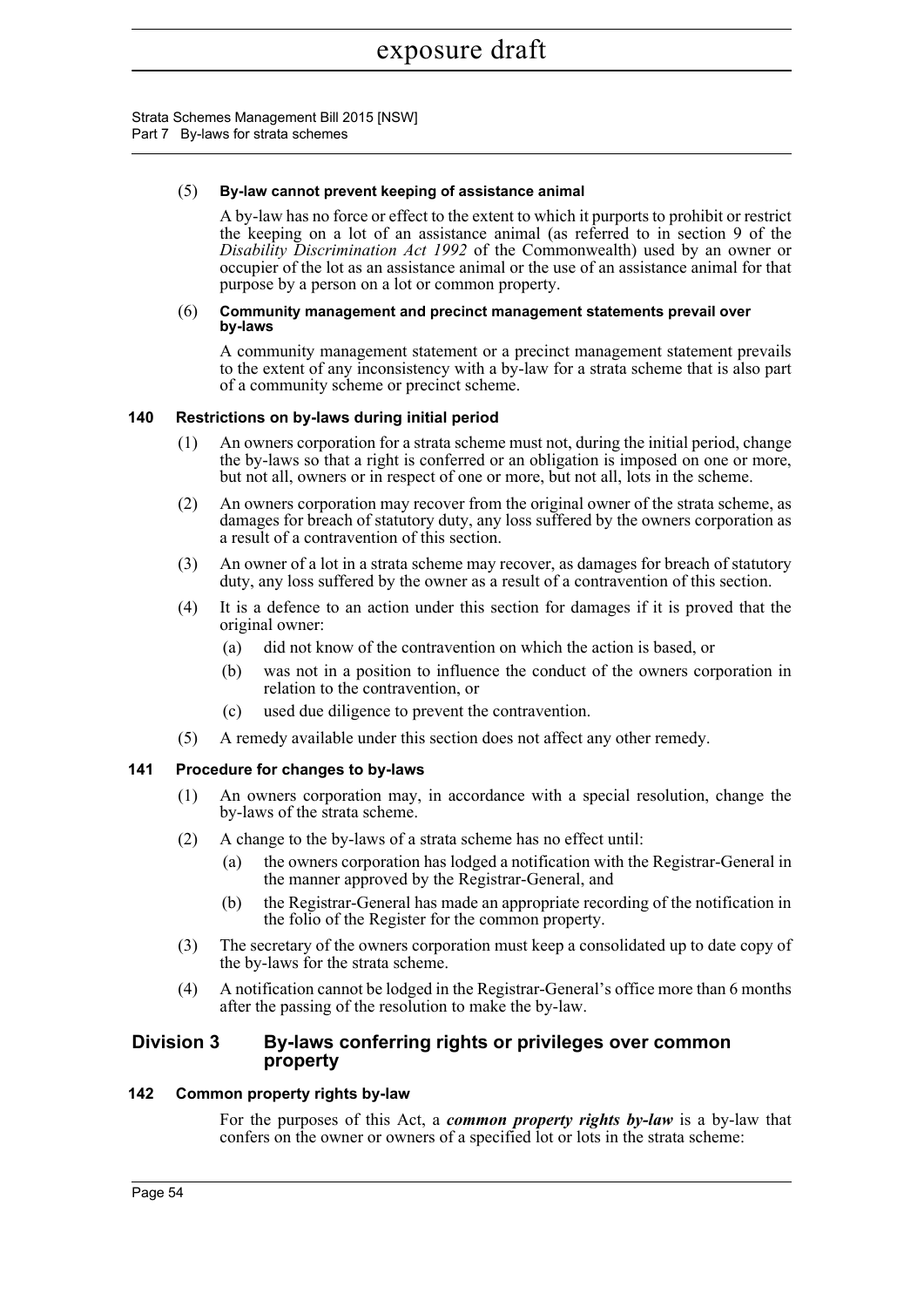Strata Schemes Management Bill 2015 [NSW] Part 7 By-laws for strata schemes

- (a) a right of exclusive use and enjoyment of the whole or any specified part of the common property, or
- (b) special privileges in respect of the whole or any specified part of the common property (including, for example, a licence to use the whole or any specified part of the common property in a particular manner or for particular purposes),

or that changes such a by-law.

## **143 Requirements and effect of common property rights by-laws**

(1) An owners corporation may make a common property rights by-law only with the written consent of each owner on whom the by-law confers rights or special privileges.

**Note.** Any addition to the by-laws will require a special resolution (see section 141).

- (2) A common property rights by-law may confer rights or special privileges subject to conditions specified in the by-law (such as a condition requiring the payment of money by the owner or owners concerned, at specified times or as determined by the owners corporation).
- (3) A common property rights by-law may be made even though the person on whom the right of exclusive use and enjoyment or the special privileges are to be conferred had that exclusive use or enjoyment or enjoyed those special privileges before the making of the by-law.
- (4) After 2 years from the making, or purported making, of a common property rights by-law, it is conclusively presumed that all conditions and preliminary steps precedent to the making of the by-law were complied with and performed.

#### **144 Common property rights by-law must provide for maintenance of property**

- (1) A common property rights by-law must:
	- (a) provide that the owners corporation is to continue to be responsible for the proper maintenance of, and keeping in a state of good and serviceable repair, the common property or the relevant part of it, or
	- (b) impose on the owner or owners of the lots the responsibility for that maintenance and upkeep.
- (2) Any money payable under a common property rights by-law by more than one owner to the owners corporation or to any person for or towards the maintenance or upkeep of any common property is payable by those owners proportionately according to the relative proportions of their respective unit entitlements of their lots unless the by-law otherwise provides.
- (3) To the extent to which a common property rights by-law makes a person directly responsible for the proper maintenance of, and keeping in a state of good and serviceable repair, any common property, it discharges the owners corporation from its obligations to maintain and repair the property under this Act.

#### **145 Common property rights by-law binding on owners for time being**

- (1) A common property rights by-law, while it remains in force, continues to operate for the benefit of, and is binding on, the owner or owners for the time being of the lot or lots specified in the by-law.
- (2) If a person becomes the owner of a lot when, under a by-law or under this subsection, a former owner is liable to pay money to the owners corporation, the person who becomes the owner is jointly and severally liable with the former owner to pay the money to the owners corporation.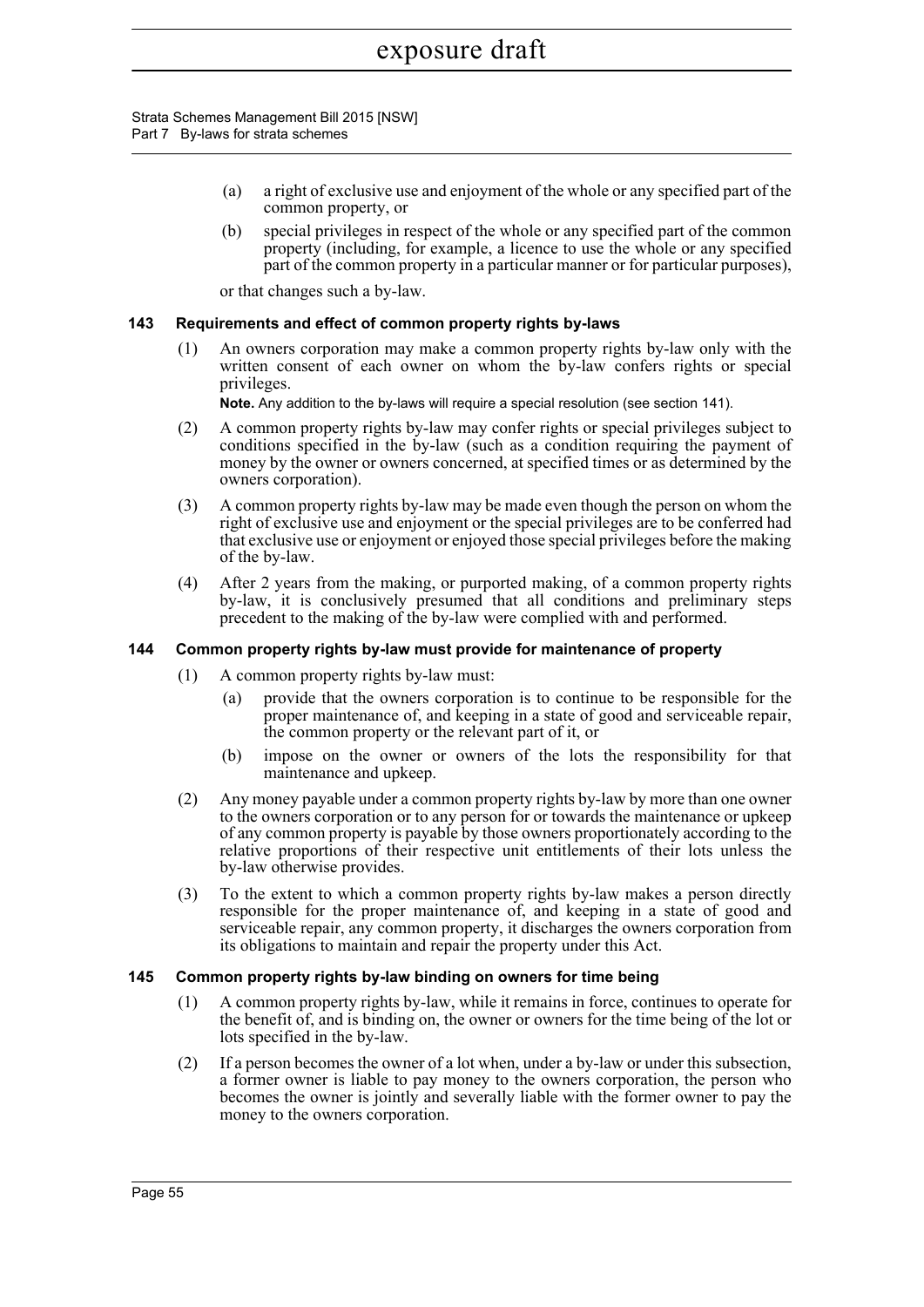Strata Schemes Management Bill 2015 [NSW] Part 7 By-laws for strata schemes

> (3) Any money payable by an owner to the owners corporation under a common property rights by-law or under subsection (2) may be recovered, as a debt in a court of competent jurisdiction, by the owners corporation.

## **Division 4 Enforcement of by-laws**

#### **146 Notice by owners corporation to owner or occupier**

- (1) An owners corporation for a strata scheme may give a notice, in a form approved by the Chief Executive, to the owner or occupier of a lot in the scheme requiring the owner or occupier to comply with a specified by-law if the owners corporation is satisfied that the owner or occupier has contravened that by-law.
- (2) The notice must contain a copy of the specified by-law.
- (3) A notice must not be given unless a resolution approving the issue of the notice, or the issue of notices for the type of contravention concerned, has first been passed by the owners corporation at a general meeting or by the strata committee of the owners corporation.
- (4) Subsection (3) does not apply to the giving of a notice by a strata managing agent if that function has been delegated to the strata managing agent in accordance with this Act.

### **147 Civil penalty for breach of by-laws**

- (1) The Tribunal may, on application by an owners corporation, order a person to pay a monetary penalty of up to 10 penalty units if the Tribunal is satisfied that:
	- (a) the owners corporation gave a notice under this Division to the person requiring the person to comply with a by-law, and
	- (b) the person has since contravened the by-law.
- (2) The Tribunal may, on application by an owners corporation, order a person to pay a monetary penalty of up to 20 penalty units if the Tribunal is satisfied that the person has contravened a by-law within 12 months after the Tribunal had imposed a monetary penalty on the person for a previous breach of the by-law.
- (3) Despite subsections (1) and (2), the Tribunal may, in dealing with a contravention of a by-law made under section 137, impose a monetary penalty of up to 50 penalty units under subsection (1) and a monetary penalty of up to 100 penalty units under subsection (2).
- (4) An application for an order under subsection (1) must be made not later than 12 months after the notice was given.
- (5) A monetary penalty is payable to the owners corporation, unless the Tribunal otherwise orders.

**Note.** The penalty may be registered as a judgment debt and will be enforceable accordingly (see section 78 of the *Civil and Administrative Tribunal Act 2013*).

## **Division 5 Orders about by-laws**

#### **148 Order revoking amendment of by-law or reviving repealed by-law**

- (1) The Tribunal may, on application by a person entitled to vote on the amendment or repeal of a by-law or addition of a new by-law or the lessor of a leasehold strata scheme, make one of the following orders:
	- (a) an order that the amendment be revoked,
	- (b) an order that the repealed by-law be revived,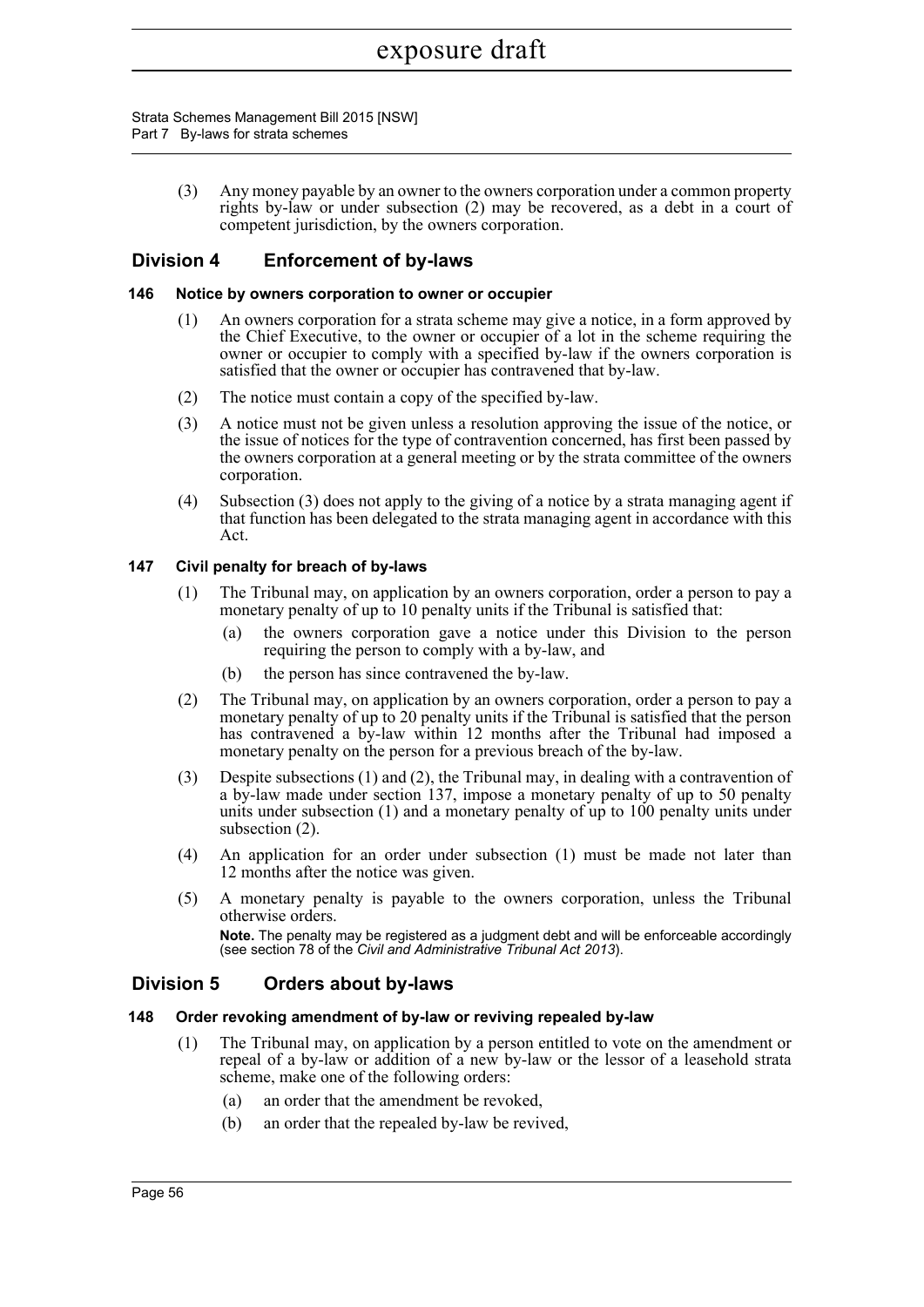Strata Schemes Management Bill 2015 [NSW] Part 7 By-laws for strata schemes

- (c) an order that the additional by-law be repealed.
- (2) The Tribunal may make an order only if the Tribunal considers that, having regard to the interest of all owners of lots in a strata scheme in the use and enjoyment of their lots or the common property, the change to the by-laws should not have been made or effected by the owners corporation.
- (3) An order under this section, when recorded under section 242, has effect as if its terms were a by-law (but subject to any relevant order made by a superior court).
- (4) When making an order under this section in relation to a common property rights by-law, the Tribunal may direct the payment by the owners corporation of compensation to the owner of the lot, or owners of the lots, referred to in the by-law. **Note.** Section 78 of the *Civil and Administrative Tribunal Act 2013* provides for the recovery as a judgment debt of amounts ordered to be paid by the Tribunal.
- (5) An order under this section operates on and from the date on which it is so recorded or from an earlier date specified in the order.

### **149 Order with respect to common property rights by-laws**

- (1) The Tribunal may make an order prescribing a change to a by-law if the Tribunal finds:
	- (a) on application made by an owner of a lot in a strata scheme, that the owners corporation has unreasonably refused to make a common property rights by-law, or
	- (b) on application made by an owner or owners corporation, that an owner of a lot, or the lessor of a leasehold strata scheme, has unreasonably refused to consent to the terms of a proposed common property rights by-law, or to the proposed amendment or repeal of a common property rights by-law, or
	- (c) on application made by any interested person, that the conditions of a common property rights by-law relating to the maintenance or upkeep of any common property are unjust.
- (2) In considering whether to make an order, the Tribunal must have regard to:
	- (a) the interests of all owners in the use and enjoyment of their lots and common property, and
	- (b) the rights and reasonable expectations of any owner deriving or anticipating a benefit under a common property rights by-law.
- (3) The Tribunal must not determine an application by an owner on the ground that the owners corporation has unreasonably refused to make a common property rights by-law by an order prescribing the making of a by-law in terms to which the applicant or, in the case of a leasehold strata scheme, the lessor of the scheme is not prepared to consent.
- (4) The Tribunal may determine that an owner has unreasonably refused consent even though the owner already has the exclusive use or privileges that are the subject of the proposed by-law.
- (5) An order under this section, when recorded under section 242, has effect as if its terms were a by-law (but subject to any relevant order made by a superior court).
- (6) An order under this section operates on and from the date on which it is so recorded or from an earlier date specified in the order.

### **150 Order invalidating by-law**

(1) The Tribunal may, on the application of a person entitled to vote on the motion to make a by-law or the lessor of a leasehold strata scheme, make an order declaring a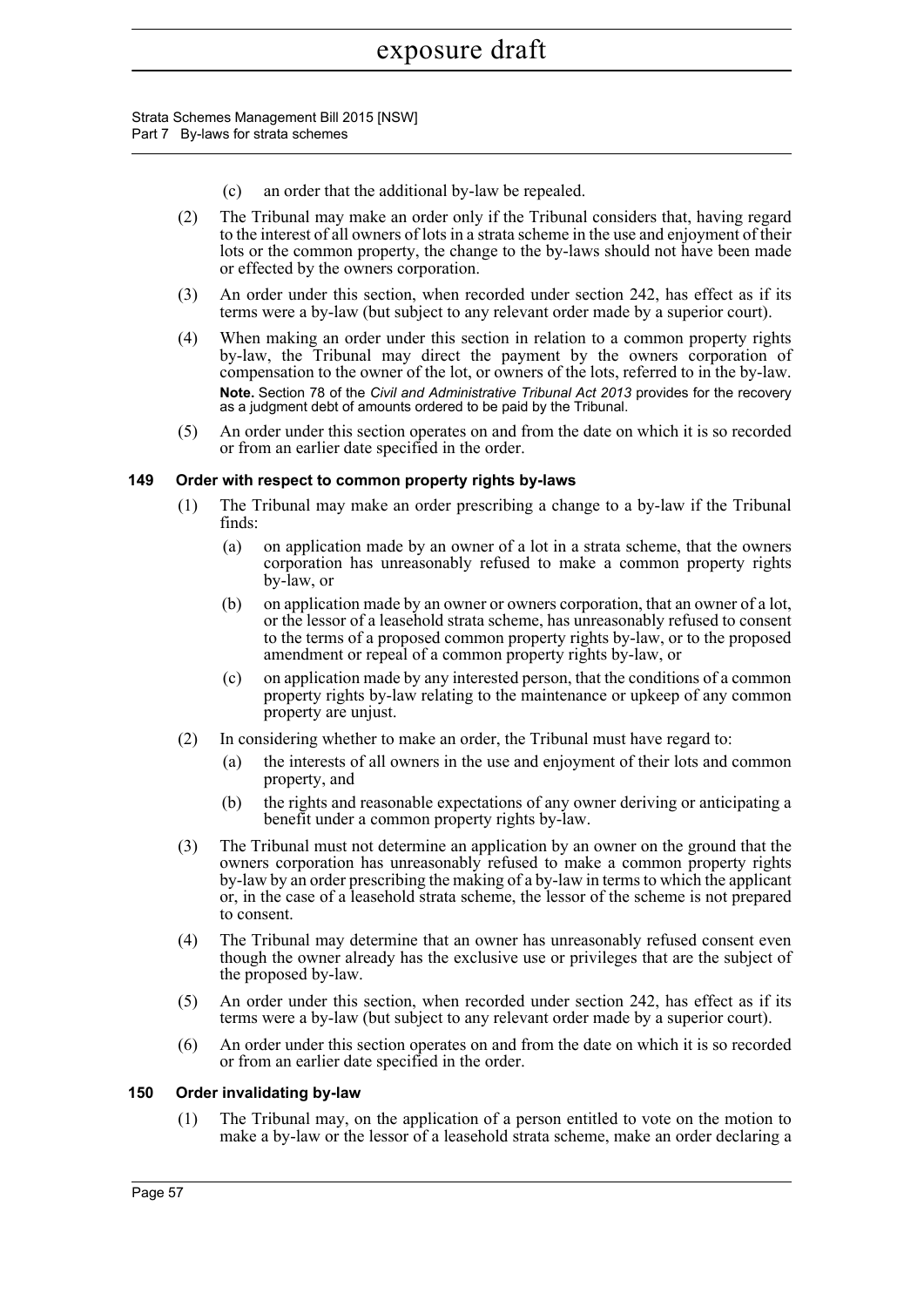Strata Schemes Management Bill 2015 [NSW] Part 7 By-laws for strata schemes

> by-law to be invalid if the Tribunal considers that an owners corporation did not have the power to make the by-law.

- (2) Without limiting subsection (1), the Tribunal may declare a by-law to be invalid if the Tribunal is of the opinion that the by-law is harsh, unconscionable or oppressive.
- (3) The order, when recorded under section 242, has effect as if its terms were a by-law repealing the by-law declared invalid by the order (but subject to any relevant order made by a superior court).
- (4) An order under this section operates on and from the date on which it is so recorded or from an earlier date specified in the order.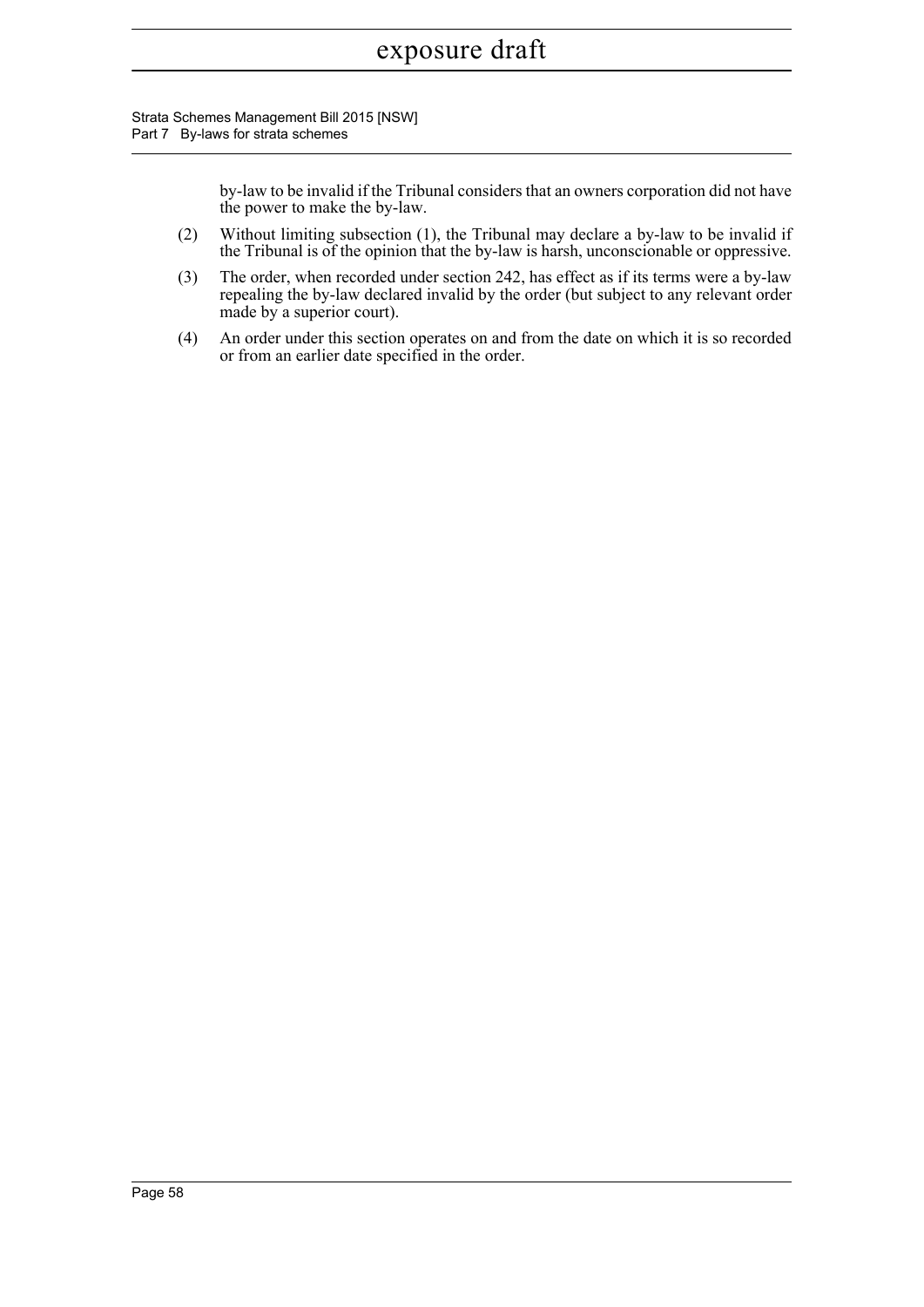Strata Schemes Management Bill 2015 [NSW] Part 8 Obligations of owners, occupiers and others relating to lots

## **Part 8 Obligations of owners, occupiers and others relating to lots**

## **Division 1 Obligations relating to lots**

#### **151 Owners, occupiers and other persons not to interfere with support or shelter provided by lot or with services**

An owner, mortgagee or covenant chargee in possession, tenant or occupier of a lot in a strata scheme must not do anything or permit anything to be done on or in relation to that lot so that:

- (a) any support or shelter provided by that lot for another lot or common property is interfered with, or
- (b) the passage or provision of water, sewage, drainage, gas, electricity, garbage, artificially heated or cooled air, heating oil and other services (including telephone, internet, radio and television services) through or by means of any pipes, wires, cables or ducts for the time being in the lot is interfered with.

### **152 Owner must notify owners corporation of alteration to lot structure**

The owner of a lot in a strata scheme must not alter the structure of a lot without giving to the owners corporation, at least 14 days before commencement of the alteration, a written notice describing the proposed alteration.

**Note.** The right of an owner to alter the structure of a lot is also subject to other provisions of this Act relating to approvals that are required to carry out work affecting the common property.

#### **153 Owners, occupiers and other persons not to create nuisance**

- (1) An owner, mortgagee or covenant chargee in possession, tenant or occupier of a lot in a strata scheme must not:
	- (a) use or enjoy the lot, or permit the lot to be used or enjoyed, in a manner or for a purpose that causes a nuisance or hazard to the occupier of any other lot (whether that person is an owner or not), or
	- (b) use or enjoy the common property in a manner or for a purpose that interferes unreasonably with the use or enjoyment of the common property by the occupier of any other lot (whether that person is an owner or not) or by any other person entitled to the use and enjoyment of the common property, or
	- (c) use or enjoy the common property in a manner or for a purpose that interferes unreasonably with the use or enjoyment of any other lot by the occupier of the lot (whether that person is an owner or not) or by any other person entitled to the use and enjoyment of the lot.

**Note.** Depending on the circumstances in which it occurs, the penetration of smoke from smoking into a lot or common property may cause a nuisance or hazard and may interfere unreasonably with the use or enjoyment of the common property or another lot.

(2) This section does not operate to prevent the due exercise of rights conferred on a developer by the operation of section 82 of the *Strata Schemes Development Act 2015*.

**Note.** Division 1 of Part 6 contains provisions about the circumstances in which owners of lots may carry out work that affects common property.

## **Division 2 Agents for owners**

#### **154 Appointment of agents by corporations to exercise functions in relation to lots**

(1) A corporation may authorise an individual (a *company nominee*) to exercise on its behalf any function conferred by or under this Act on the corporation as owner or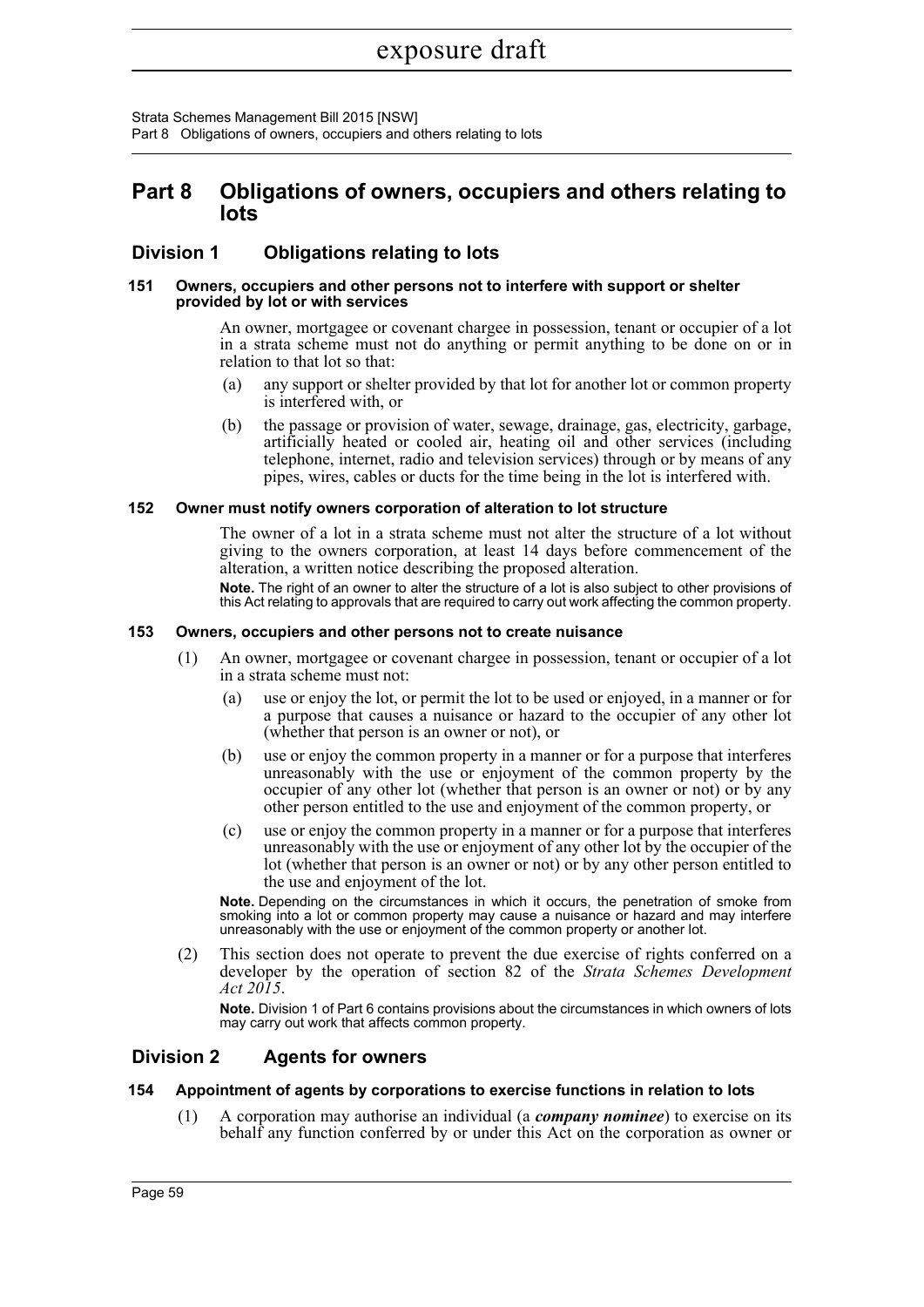Strata Schemes Management Bill 2015 [NSW] Part 8 Obligations of owners, occupiers and others relating to lots

> mortgagee of a lot or as a covenant chargee having the benefit of a covenant charge affecting a lot. The corporation may revoke the authority of any individual so authorised.

- (2) A function exercised with respect to a lot by a company nominee of an owner, mortgagee or covenant chargee is taken to have been exercised with respect to the lot by the owner, mortgagee or covenant chargee.
- (3) This section does not affect any liability or obligation imposed by or under this Act on a corporation which is an owner or mortgagee of a lot or a covenant chargee.
- (4) A document under the seal of a corporation purporting to be an authorisation under this section or to be a revocation of an authorisation is admissible in evidence and is, unless the contrary is proved, taken to be an authorisation or revocation.

### **155 Owner may appoint agent if not able to deal with notices**

- (1) An owner of a lot in a strata scheme may appoint an agent to receive notices and other documents under this Act if the owner is unable to deal with those notices because of intellectual impairment or physical impairment, illiteracy or an inability to read or write English sufficiently well or absence from the lot.
- (2) A person must not be appointed as an agent unless the person is a resident of Australia.
- (3) An appointment of an agent may be made at any time and may be revoked at any time.
- (4) However, the appointment or revocation has no effect until communicated to the owners corporation and recorded in the strata roll.
- (5) If an agent for an owner has been so appointed and the name and address for service of the agent is recorded on the strata roll, notices or other documents required to be given to the owner under this Act are to be given to the agent.

## **Division 3 Keeping of animals on lots**

#### **156 Order for removal of an animal not permitted under by-laws**

- (1) The Tribunal may, on application by an interested person, order a person to cause an animal to be removed from a parcel within a specified time, and to be kept away from the parcel, if the Tribunal considers that the person is keeping an animal on a lot or common property in contravention of the by-laws.
- (2) An order under this section ceases to have effect if the keeping of the animal is subsequently authorised in accordance with the by-laws.

## **157 Order permitting keeping of animal**

- (1) The Tribunal may, on application by the owner or occupier (with the consent of the owner) of a lot in a strata scheme, make an order declaring that the applicant may keep an animal on the lot or common property.
- (2) The Tribunal must not make the order unless it is satisfied that:
	- (a) the by-laws permit the keeping of an animal with the approval of the owners corporation and provide that the owners corporation cannot unreasonably withhold consent to the keeping of an animal, and
	- (b) the owners corporation has unreasonably withheld its approval to the keeping of the animal on the lot or common property.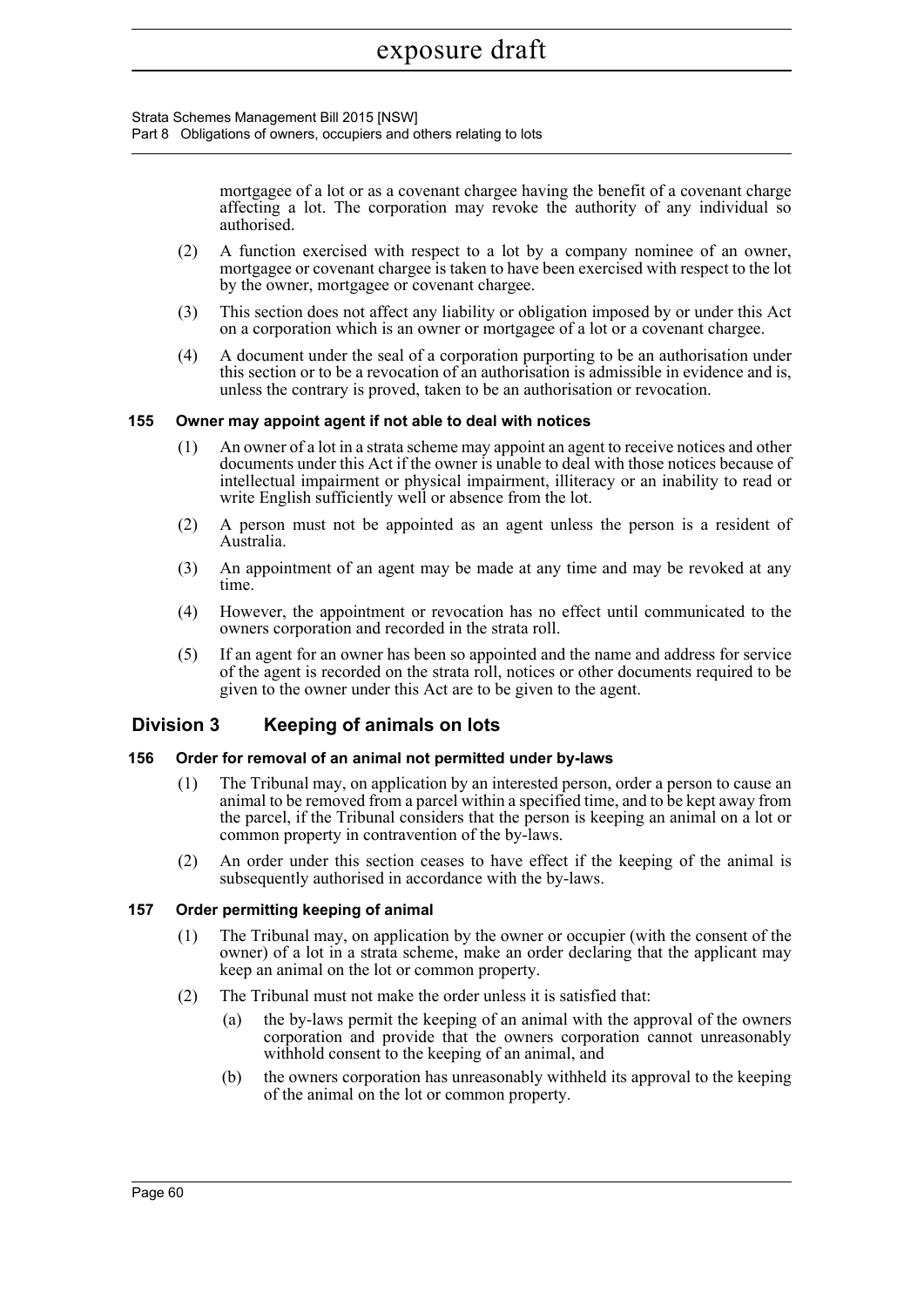Strata Schemes Management Bill 2015 [NSW] Part 8 Obligations of owners, occupiers and others relating to lots

## **158 Order for removal of an animal permitted under by-laws**

- (1) The Tribunal may, on application by an interested person, make an order against a person who is keeping an animal on a lot or common property in accordance with the by-laws for a strata scheme, if the Tribunal considers that the animal causes a nuisance or hazard to the owner or occupier of another lot or unreasonably interferes with the use or enjoyment of another lot or of the common property.
- (2) The Tribunal may order that the person:
	- (a) cause the animal to be removed from the parcel within a specified time, and be kept away from the parcel, or
	- (b) within a time specified in the order, take such action as, in the opinion of the Tribunal, will terminate the nuisance or hazard or unreasonable interference.

## **159 Effect of orders**

An order under this Division binds the following persons, despite any by-law of the strata scheme:

- (a) each owner and occupier of a lot in the strata scheme and the owners corporation of the strata scheme,
- (b) each person who is bound by the strata management statement for the building and its site,
- (c) in the case of a leasehold strata scheme, the lessor of the scheme.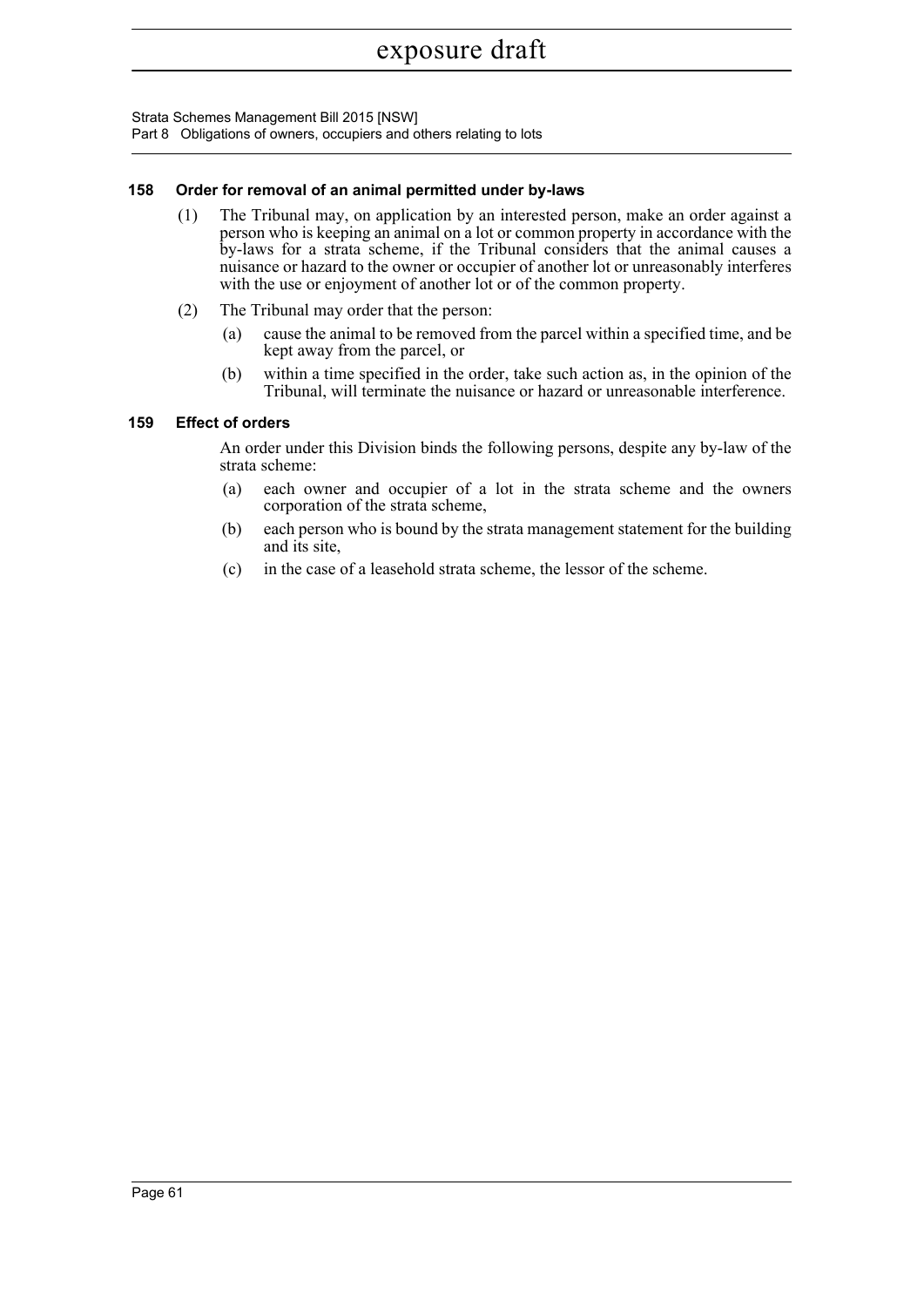Strata Schemes Management Bill 2015 [NSW] Part 9 Insurance

## **Part 9 Insurance**

## **Division 1 Owners corporation insurance obligations**

## **160 Owners corporation to insure building**

(1) The owners corporation for a strata scheme for the whole of a building must insure the building and keep the building insured under a contract of insurance, in accordance with this Division, that insures the building if it is destroyed or damaged by fire, lightning, explosion or any other occurrence specified in the policy (a *damage policy*).

Maximum penalty: 5 penalty units.

(2) The owners corporation for each strata scheme for part of a building and any other person in whom is vested an estate in fee simple in part of the building that is not included in the parcel of the strata scheme must insure the building and keep the building insured under a damage policy.

Maximum penalty: 5 penalty units.

- (3) In any proceedings for an offence under subsection (2), it is a defence to establish that the defendant was willing to join in the insurance of a building under a damage policy but that the policy could not be taken out because another person specified in that subsection was unwilling to join in the application for that policy.
- (4) This section does not apply to an owners corporation for a strata scheme comprising 2 lots if:
	- (a) the owners corporation so determines by unanimous resolution, and
	- (b) the buildings comprised in one of those lots are physically detached from the buildings comprised in the other lot, and
	- (c) no building or part of a building in the strata scheme is situated outside those lots.

## **161 Requirements for damage policy**

## (1) **General requirements**

The damage policy for a building must be with an approved insurer, be in the name of the owners corporation, and any other person required to insure under section 160 and provide for the following:

- (a) the building is to be insured for at least the value of the building indicated by the last valuation obtained for the building in accordance with this Division,
- (b) if the building is destroyed, the building is to be rebuilt or replaced so that the condition of every part of the rebuilt or replacement building is not worse or less extensive than that part when new,
- (c) if the building is damaged but not destroyed, the damaged part of the building is to be repaired or restored so that the condition of the repaired or restored part is not worse or less extensive than that part when new,
- (d) expenses incurred in removing debris are payable,
- (e) the remuneration of architects and other persons whose services are necessary as an incident to the rebuilding, replacement, repair or restoration is payable.

## (2) **Limited sum liability**

Instead of providing for work and payments being made if a building is destroyed or damaged, the damage policy may limit the liability of the insurer in that event to an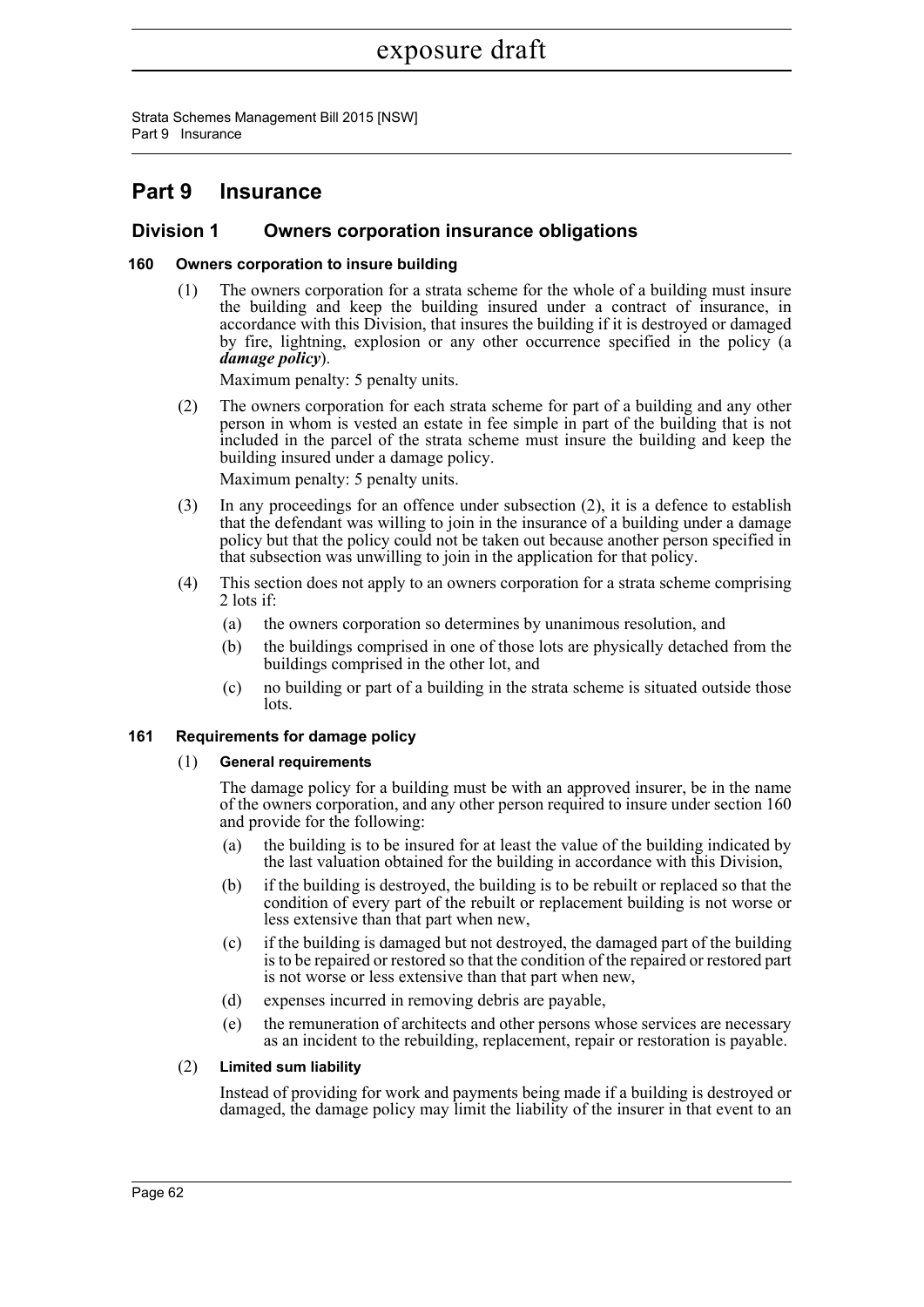> amount specified in the policy. The amount must not be less than an amount calculated in accordance with the regulations.

## (3) **Parts of building to be covered**

The parts of a building to be covered by a damage policy include the following:

- (a) owners' improvements and owners' fixtures forming part of the building,
- (b) a building consisting entirely of common property,
- (c) anything prescribed by the regulations as forming part of a building for the purposes of this definition.

#### (4) **Parts of building not required to be covered**

The following parts of a building are not required to be covered by a damage policy:

- (a) fixtures removable by a tenant at the expiration of a tenancy,
- (b) owners' improvements and fixtures comprising paint, wallpaper and temporary wall, floor and ceiling coverings,
- (c) anything prescribed by the regulations as not forming part of a building for the purposes of this section.

#### **162 Insurance premiums where strata scheme is for part only of building**

- (1) This section applies if a requirement is imposed on an owners corporation for a strata scheme for part of a building and any other person to insure the building under a damage policy.
- (2) The premium for a damage policy is to be paid by the owners corporation or other person according to the proportion that the replacement value of the part (or parts) of the building subject to the strata scheme or held in fee simple by the other person bears to the replacement value of the whole building.
- (3) The Tribunal may, on application by an owners corporation or other person liable to pay a proportion of a premium, determine the replacement value and proportion payable. The determination is binding on each person liable to pay a proportion.
- (4) The Tribunal may, on application by any person liable under this section to pay a proportion of a premium, make an order adjusting the proportion payable by a person to reflect that the use to which a part of a building in which that person has the fee simple is put causes an insurance premium under this section to be greater than it would be if it were not put to that use.

#### **163 Valuations to be obtained for the purposes of insurance**

- (1) A valuation of a building that is required to be insured under this Division must be obtained at least once every 5 years by the person or persons required to take out a damage policy for the building.
- (2) The valuation must be carried out by a person who has the qualifications prescribed by the regulations.
- (3) The proportion of the cost of a valuation that is payable by an owners corporation or other person is the same as the proportion of the premium for the damage policy that is payable by the owners corporation or person in respect of the building concerned.

#### **164 Use of insurance money by owners corporation**

(1) An owners corporation that receives money from an insurer for the destruction of or damage to a building must immediately apply that money in rebuilding, replacing, repairing or restoring the building.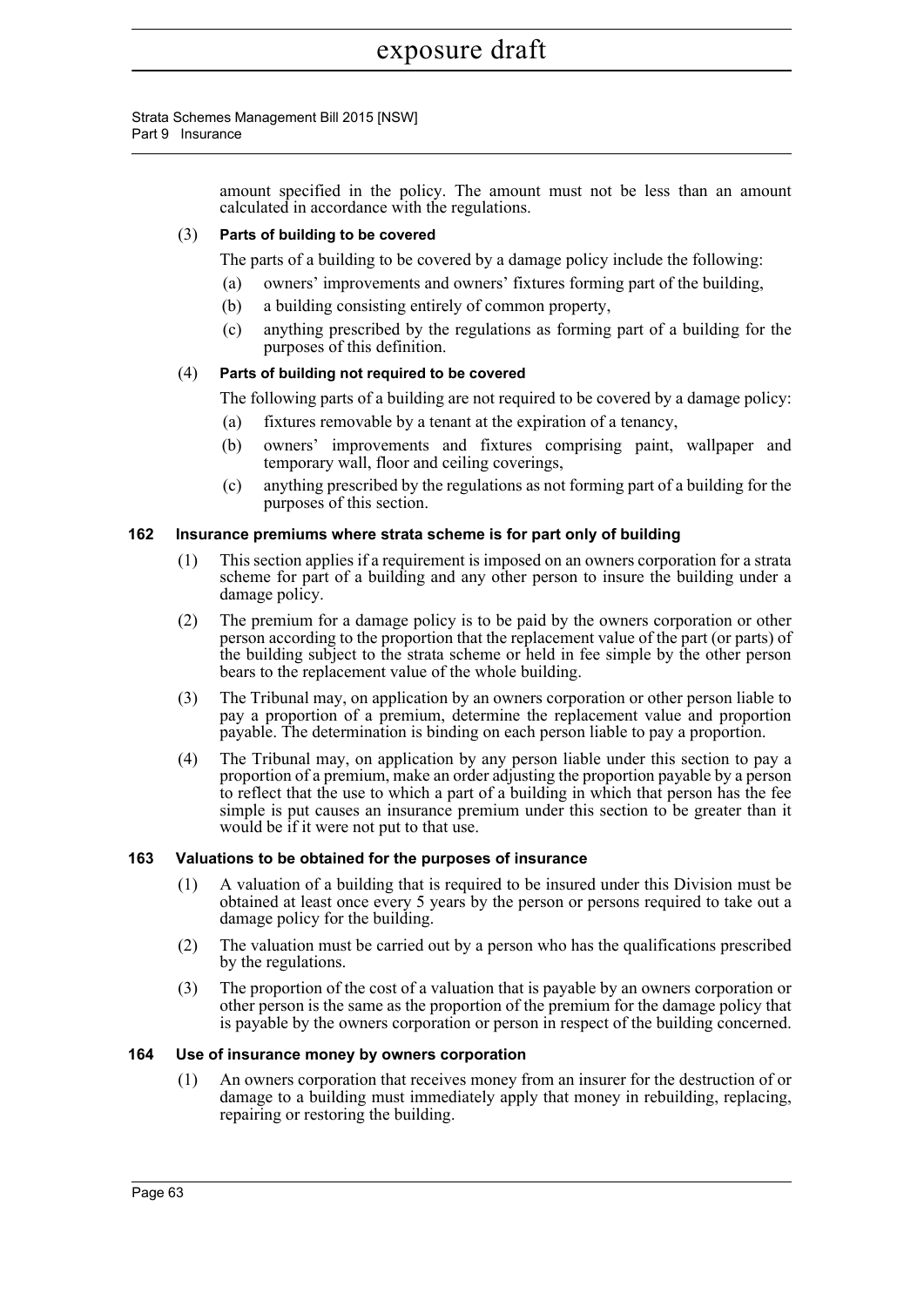- (2) This section does not apply to an owners corporation if the owners corporation determines, by unanimous resolution, that the money is not to be so applied.
- (3) This section is subject to any order made under the *Strata Schemes Development Act 2015*.

#### **165 Other mandatory insurance requirements for owners corporation**

- (1) An owners corporation must take out the following insurance with an approved insurer, in addition to any other requirements of this Part:
	- (a) insurance in respect of any occurrence against which it is required by law to insure, including any insurance required by the *Workers Compensation Act 1987* and the *Workplace Injury Management and Workers Compensation Act 1998* to be taken out,
	- (b) insurance in respect of damage to property, death or bodily injury for which the owners corporation could become liable in damages,
	- (c) insurance against the possibility of the owners becoming jointly liable because of a claim arising in respect of any other occurrence against which the owners corporation, in accordance with a special resolution, decides to insure,
	- (d) insurance against any damages for which the owners corporation could become liable because, without fee or reward or any expectation of fee or reward, a person acting on behalf of the owners corporation does work in a building or on the common property in the strata scheme,
	- (e) insurance of any other class prescribed by the regulations for the purposes of this subsection.

Maximum penalty: 5 penalty units.

- (2) Insurance taken out in accordance with subsection (1) (b) must be for a cover of not less than \$10,000,000 for each event for which any claim or claims may be made or, if the regulations provide for another amount, that other amount.
- (3) The regulations may provide that the amount is to be calculated or determined in the manner prescribed by the regulations.

#### **166 Owners corporation may take out other insurance**

- (1) An owners corporation may insure any property that it is not required to insure by this Part and in which it has an insurable interest.
- (2) An owners corporation may take out insurance, at its own expense, in respect of any of the following:
	- (a) damage to property, death or bodily injury for which a person holding the office of chairperson, secretary or treasurer of the owners corporation or of a member of the strata committee of the owners corporation could become liable in damages because of an act or omission, committed or omitted in good faith, in performing the functions of that office,
	- (b) misappropriation of money or other property of the owners corporation.
- (3) Any insurance taken out under this section must be taken out with an approved insurer.

#### **167 Strata managing agent to obtain insurance quotations**

A strata managing agent must provide the owners corporation with not less than 3 quotations from different providers for each type of insurance proposed by the agent to the owners corporation or provide written reasons to the owners corporation if less than 3 quotations are provided.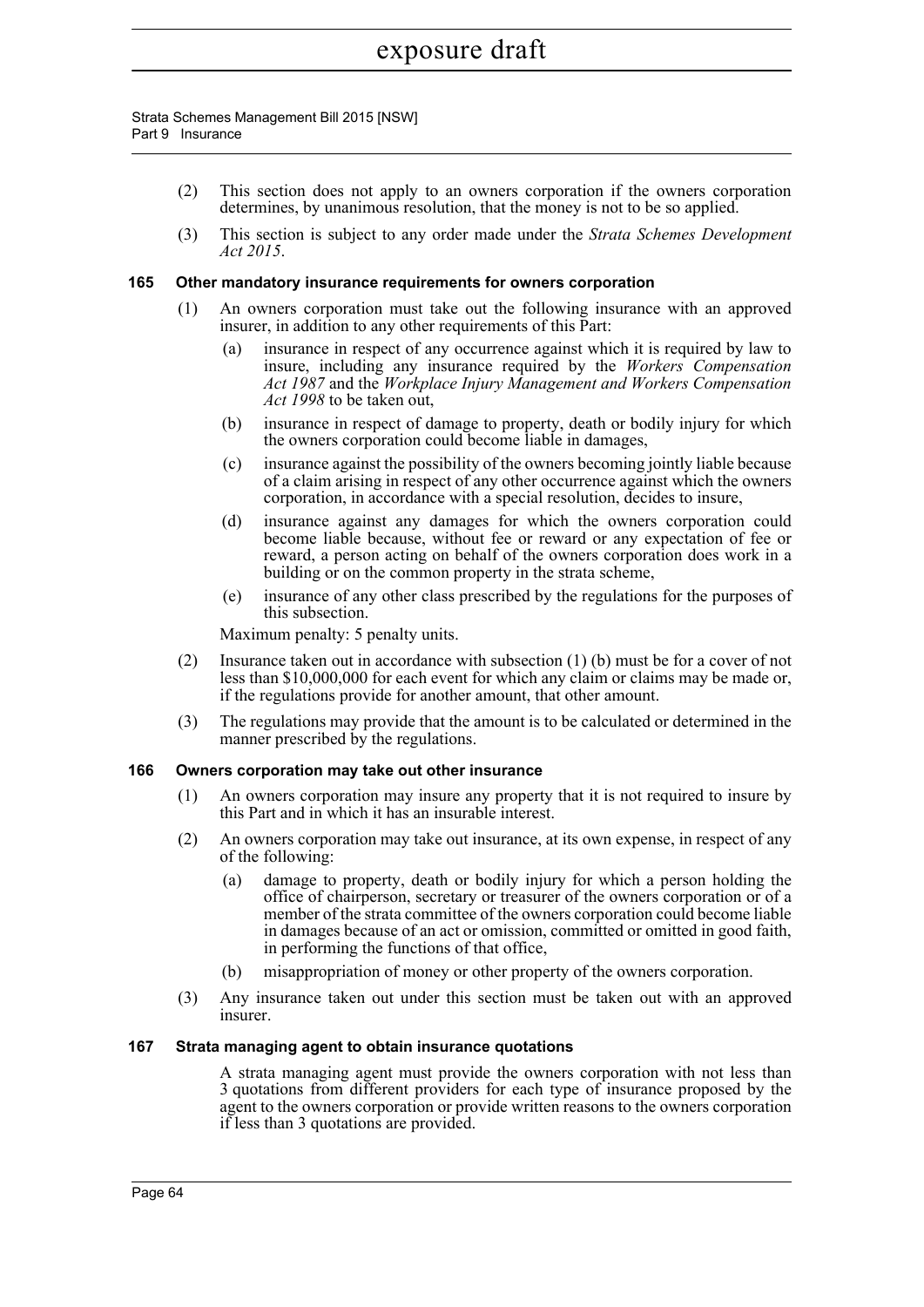## **Division 2 Insurance claims and other matters affecting insurance**

### **168 Part does not limit owner's insurance rights**

- (1) This Part does not limit any right of an owner of a lot in a strata scheme to take out insurance.
- (2) Insurance taken out by an owner of a lot in a strata scheme does not affect, and is not to be taken into consideration in determining, the amount payable to an owners corporation under a contract of insurance entered into between it and an insurer in accordance with this Part. This subsection has effect despite anything contained in the relevant contract of insurance.

### **169 Insurable interests**

- (1) A person (including an owners corporation) is taken to have an insurable interest in the subject-matter of a contract of insurance entered into by the person in accordance with this Part.
- (2) The owner of a lot is taken to have an insurable interest in a building comprised in the lot while the building is subject to a determination referred to in section 160 (4).
- (3) This section applies despite the provisions of section 23 of the *Imperial Acts Application Act 1969* or any other law relating to insurance.

#### **170 Insurance of mortgaged lot**

- (1) An owner of a lot in a strata scheme may take out insurance in respect of damage to the lot for an amount equal to the amount secured at the date of the contract of insurance by mortgages of and any covenant charges affecting the lot.
- (2) The following provisions apply to the payment of an amount under the contract (subject to the terms of the contract):
	- (a) any payment to be made by the insurer in respect of damage must be made to the mortgagees and any covenant chargees whose interests are noted in the contract in order of their respective priorities,
	- (b) the amount must be the amount stated in the contract, the amount of the loss, or an amount sufficient, at the date of the loss, to discharge mortgages of and any covenant charges affecting the lot, whichever is the least amount,
	- (c) if the amount paid by the insurer equals the amount necessary to discharge a mortgage of the lot, the insurer is entitled to an assignment of that mortgage,
	- (d) if the amount paid by the insurer is less than the amount necessary to discharge a mortgage of the lot, the insurer is entitled to a sub-mortgage of that mortgage to secure the amount paid on terms and conditions agreed on as provided by subsection (3) or, failing agreement, on the same terms and conditions as those contained in the mortgage by the owner.
- (3) For the purposes of subsection (2) (d), any insurer and mortgagee may at any time, whether before or after a contract of insurance referred to in subsection (1) has been entered into by an owner of a lot, agree on the terms and conditions of the sub-mortgage.
- (4) The contract of insurance is not liable to be brought into contribution with any other such contract of insurance except another contract of insurance that is in respect of damage to the same lot and relates to the same debt.

#### **171 Insurance claim where owner at fault**

If an insurer of an owners corporation accepts a claim by the owners corporation based on an act or omission by an owner of a lot in the strata scheme, the insurer has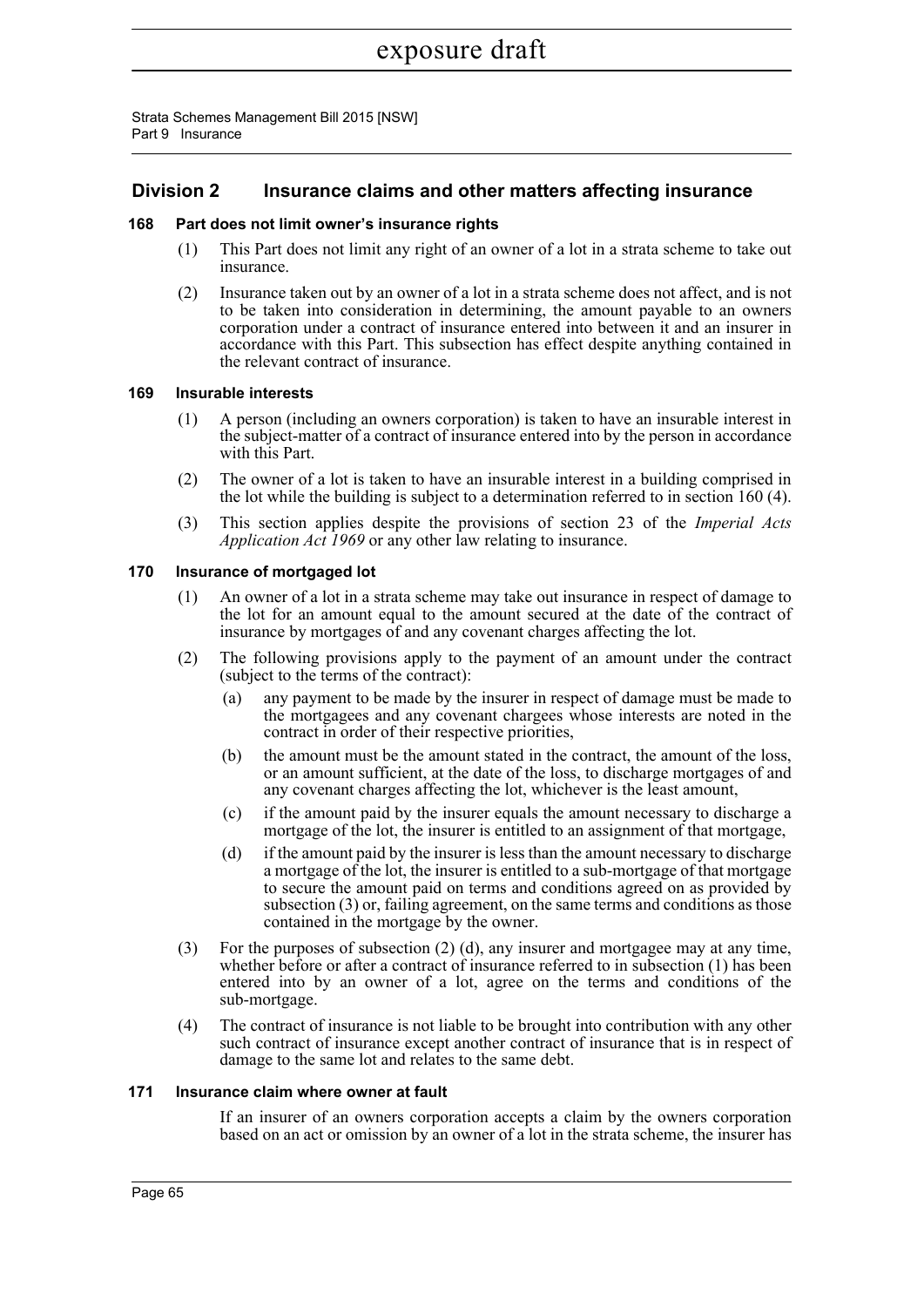no right of subrogation in relation to the owner based on that act or omission unless it is proved that the act or omission was wilful.

## **172 Action against owners corporation by owner**

An owner of a lot may bring any action against the owners corporation of which the owner is a member that the owner might have brought against the owners corporation if the owner had not been such a member.

## **Division 3 Orders about insurance**

### **173 Exemption by Tribunal from building insurance requirements**

- (1) The Tribunal may, on application by a person required by this Part to insure a building, by order exempt the applicant:
	- (a) from compliance with the requirements to insure unconditionally, or
	- (b) with the written consent of the applicant, from compliance with those requirements subject to a condition that the applicant takes out insurance for the building that is specified in the order.
- (2) The Tribunal must not make an order unless:
	- (a) it is of the opinion that compliance with the requirements to insure is unnecessary or impracticable, and
	- (b) each other person required to insure the building has consented in writing to the making of the order or has, before the making of the order, been given an opportunity to make representations to the Tribunal with respect to the application for the order.
- (3) An owners corporation may apply for an order, or give a consent for the purposes of this section, only in accordance with a unanimous resolution.
- (4) If an owners corporation is required by a positive covenant to insure the building, an order must not be made until:
	- (a) at least 21 days after the Tribunal has given notice to the authority having the benefit of the covenant of the intention to make the order, and
	- (b) the Tribunal has considered any representations made during the 21-day period to the Tribunal by the authority in relation to the intended order.

#### **174 Effect of exemption from building insurance requirements**

- (1) A person exempted by the Tribunal from the requirement to insure a building is not under a duty to comply with the requirement or any corresponding requirement of a positive covenant.
- (2) However, if the exemption was granted subject to a condition, the person is under the duty, if in breach of that condition.

#### **175 Order to make or pursue insurance claim**

- (1) The Tribunal may, on application, order any person who is entitled to the benefit of insurance taken out under this Act to make or pursue an insurance claim in relation to damage to the building or any other property to which the insurance relates, if the Tribunal considers the person has unreasonably refused to make or pursue the claim.
- (2) An application for an order may be made by any of the following:
	- (a) an owner or tenant of a lot in the strata scheme for the building or part of the building,
	- (b) the lessor of a leasehold strata scheme for the building or part of the building,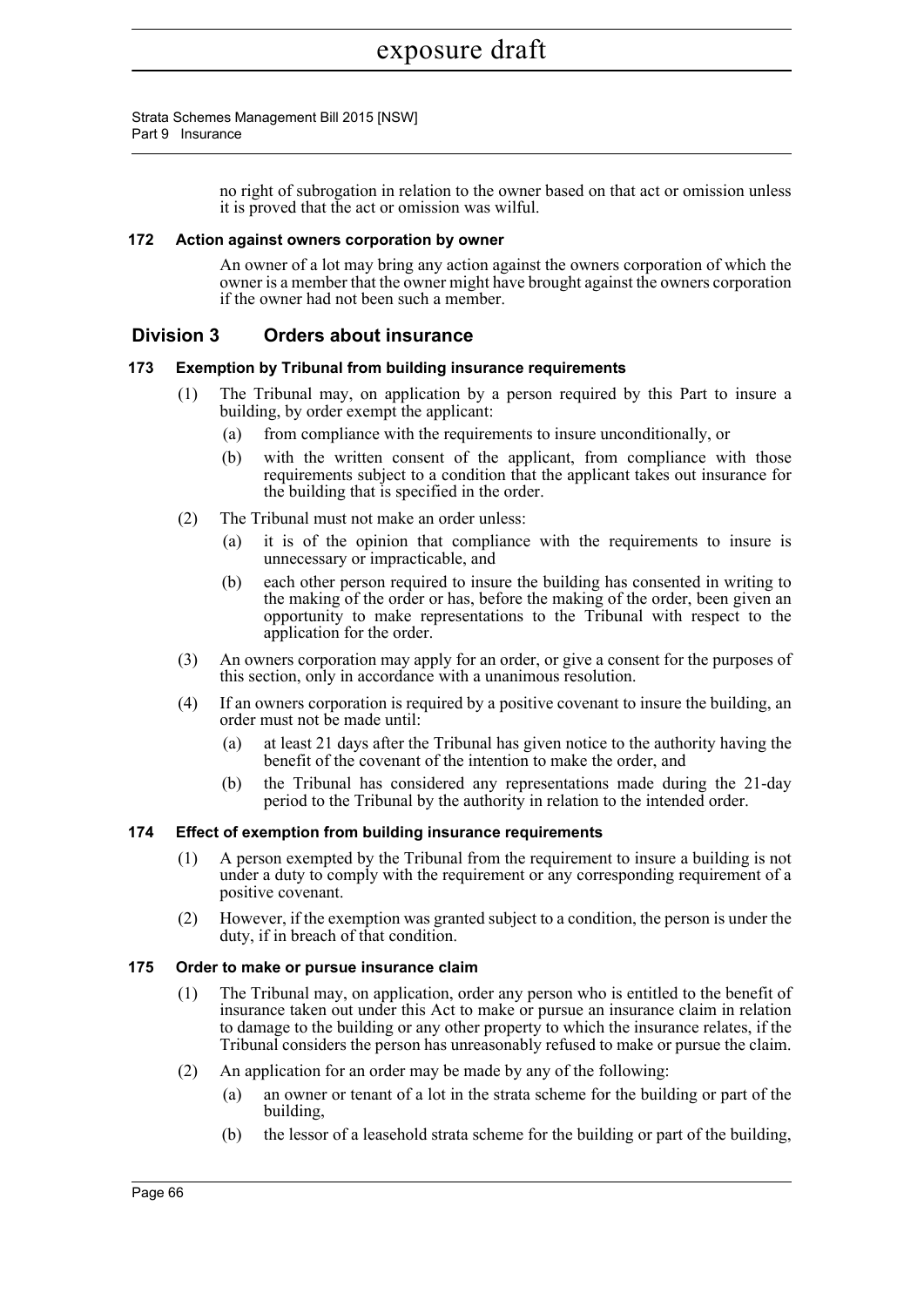> (c) if part of the building is included in a part strata parcel, any person in whom is vested an estate in fee simple or a leasehold estate, registered under the *Real Property Act 1900* in any part of the building or its site that is not included in a part strata parcel.

## **176 Orders requiring damage policy**

- (1) The Tribunal may, on application, order that a damage policy must be taken out for a specified amount, if the Tribunal is satisfied that there is a dispute about the amount for which any such insurance should be taken out or the proportions in which the premium should be paid.
- (2) The order may require insurance to be taken out in accordance with the order for a period of up to 90 days, but does not affect the requirement made by this Act to keep the building insured after that period.
- (3) The Tribunal may, on application, order that the amount of any insurance taken out for a damage policy or under section 165 (1) (c) must be varied to a specified amount, if the Tribunal considers that the amount of the current insurance is unreasonable.
- (4) An order must specify by whom the insurance is to be taken out or varied and (if the building is included in a part strata parcel) the proportions in which the premium is to be paid.
- (5) An application for an order under this section may be made by any of the following:
	- (a) an owner or a mortgagee of a lot shown on the strata roll, or a person having an interest in a lot, in a strata scheme for the whole or any part of the building concerned,
	- (b) the lessor of a leasehold strata scheme for the building or any part of the building concerned or by any owner or sublessee of the common property,
	- (c) if part of the building is included in a part strata parcel, any person in whom is vested (or who has an interest in) an estate in fee simple in any part of the building or its site that is not included in a part strata parcel or any mortgagee under a mortgage registered under the *Real Property Act 1900* of any such estate or interest,
	- (d) an authority having the benefit of a positive covenant affecting the building or its site.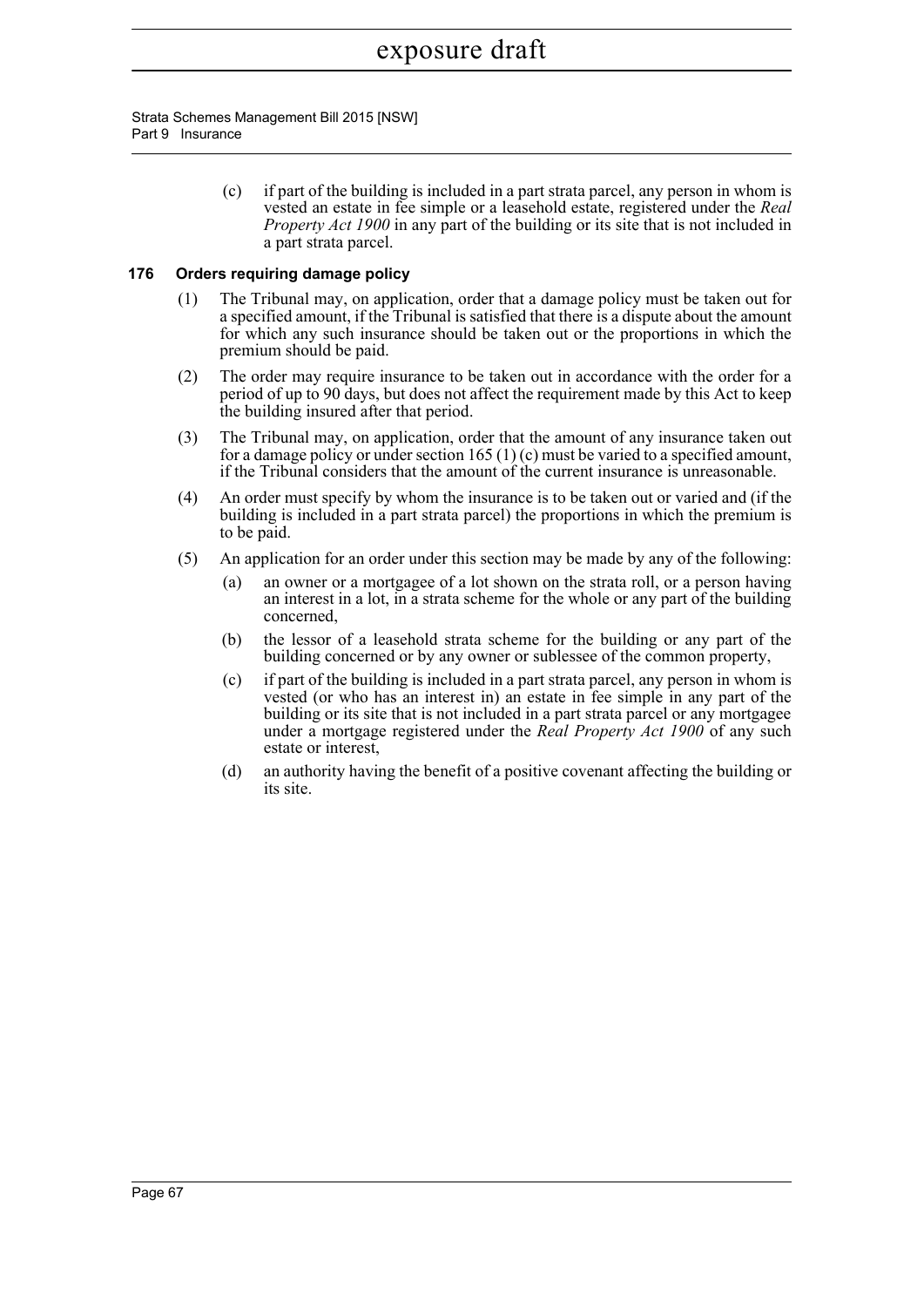Strata Schemes Management Bill 2015 [NSW] Part 10 Records and information about strata schemes

## **Part 10 Records and information about strata schemes**

## **Division 1 Strata roll and other records**

## **177 Form of records**

A strata roll or any other record required to be made or stored by an owners corporation may be made or stored in the form determined by the owners corporation.

## **178 Owners corporation must prepare strata roll**

An owners corporation must prepare and maintain a strata roll in accordance with this Division.

Maximum penalty: 5 penalty units.

## **179 Content of strata roll**

## (1) **Information about lots**

The following information must be recorded in the strata roll in relation to a particular lot in the strata scheme:

- (a) the name of the holder of the estate in fee simple in the lot (in the case of a freehold strata scheme) or the holder of the leasehold estate in the lot (in the case of a leasehold strata scheme),
- (b) the postal address of the holder and an address for service of notices,
- (c) the name of the holder's agent (if any) appointed in accordance with this Act and the agent's address for service of notices,
- (d) information obtained from a strata interest notice,
- (e) information obtained from a tenancy notice.

## (2) **Information about common property and strata scheme**

The following information must be recorded in the strata roll in relation to the common property of the strata scheme and the scheme in general:

- (a) the strata plan number and the address of the strata scheme building,
- (b) the names of the original owner and any strata managing agent of the owners corporation and their addresses for service of notices,
- (c) the aggregate unit entitlement of the scheme and the unit entitlement of each lot,
- (d) particulars of insurance taken out by the owners corporation, including the following:
	- (i) the name of the insurance company,
	- (ii) the number of the insurance policy,
	- (iii) the nature of the risk insured,
	- (iv) the amount of the insurance,
	- (v) the due date for payment of the premium,
	- (vi) the date on which the premium was last paid,
- (e) the by-laws for the time being in force for the strata scheme,
- (f) if the scheme was registered before the commencement of Part 10 of the *Strata Schemes Development Act 2015*, whether that Part applies to the scheme.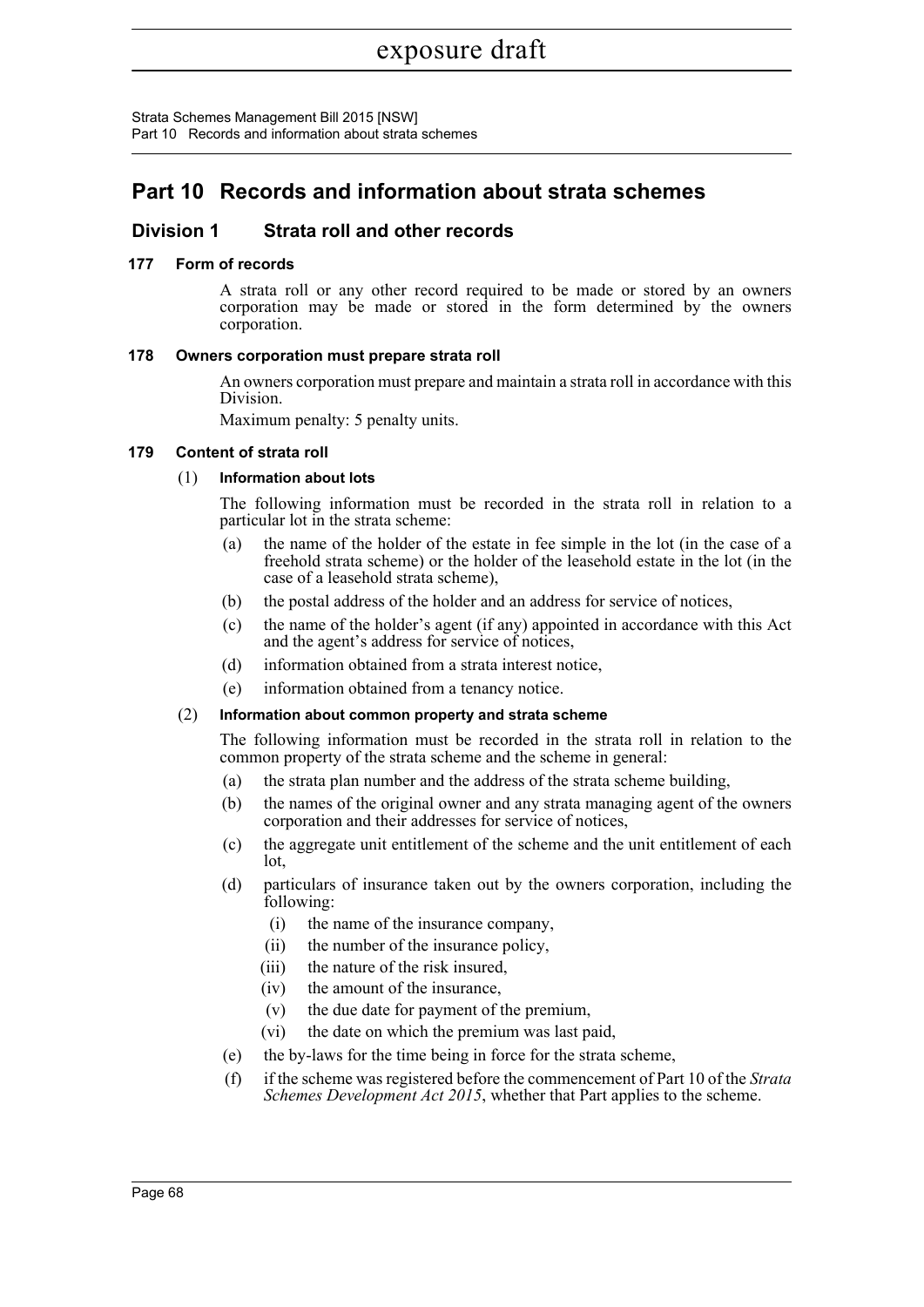Strata Schemes Management Bill 2015 [NSW] Part 10 Records and information about strata schemes

## (3) **Sources of information for strata roll**

The owners corporation may make or amend entries in the strata roll on the basis of information contained in the Register or provided under a strata interest notice or a tenancy notice (to the extent that information so provided is not inconsistent with information contained in the Register). Information provided under any such notice may be presumed to be consistent with information contained in the Register until the contrary is evident.

## **180 Notices and orders to be kept**

An owners corporation must cause the following to be recorded:

- (a) particulars of any notice given to the owners corporation under this or any other Act, any order under this Act given to the owners corporation and any order made by a court or tribunal and given to the owners corporation,
- (b) the date on which it was given and the manner in which it was given,
- (c) the part of the parcel to which it relates,
- (d) the date by which compliance is required,
- (e) the date on which it is complied with.

Maximum penalty: 5 penalty units.

### **181 Certain records to be retained for prescribed period**

An owners corporation must cause the following to be retained for 5 years or another period prescribed by the regulations:

- (a) the records, notices and orders required to be kept under this Division or Part 10 of the *Strata Schemes Development Act 2015*,
- (b) minutes of meetings required to be kept under Schedule 1 or Schedule 2,
- (c) its financial statements and accounting records,
- (d) copies of correspondence received and sent by the owners corporation,
- (e) notices of meetings of the owners corporation and its strata committee,
- (f) proxies delivered to the owners corporation,
- (g) voting papers relating to motions for resolutions by the owners corporation and to the election of officers or the establishment of a strata renewal committee,
- (h) records given to the owners corporation by the strata managing agent relating to the exercise of functions by the agent,
- (i) any other documents prescribed by the regulations for the purposes of this section.

Maximum penalty: 5 penalty units.

#### **182 Owners corporation may require certain persons to produce records, accounts and property of the owners corporation**

(1) If the strata committee of an owners corporation gives a notice to a person who has possession or control of property (including records) of the owners corporation requiring the person to deliver the property to the strata committee, the person must, within 7 days after the notice is given, deliver that property to a member of the strata committee specified in the notice.

Maximum penalty: 20 penalty units.

(2) If the strata committee of an owners corporation gives a notice to a person who has possession or control of property (including records) of the owners corporation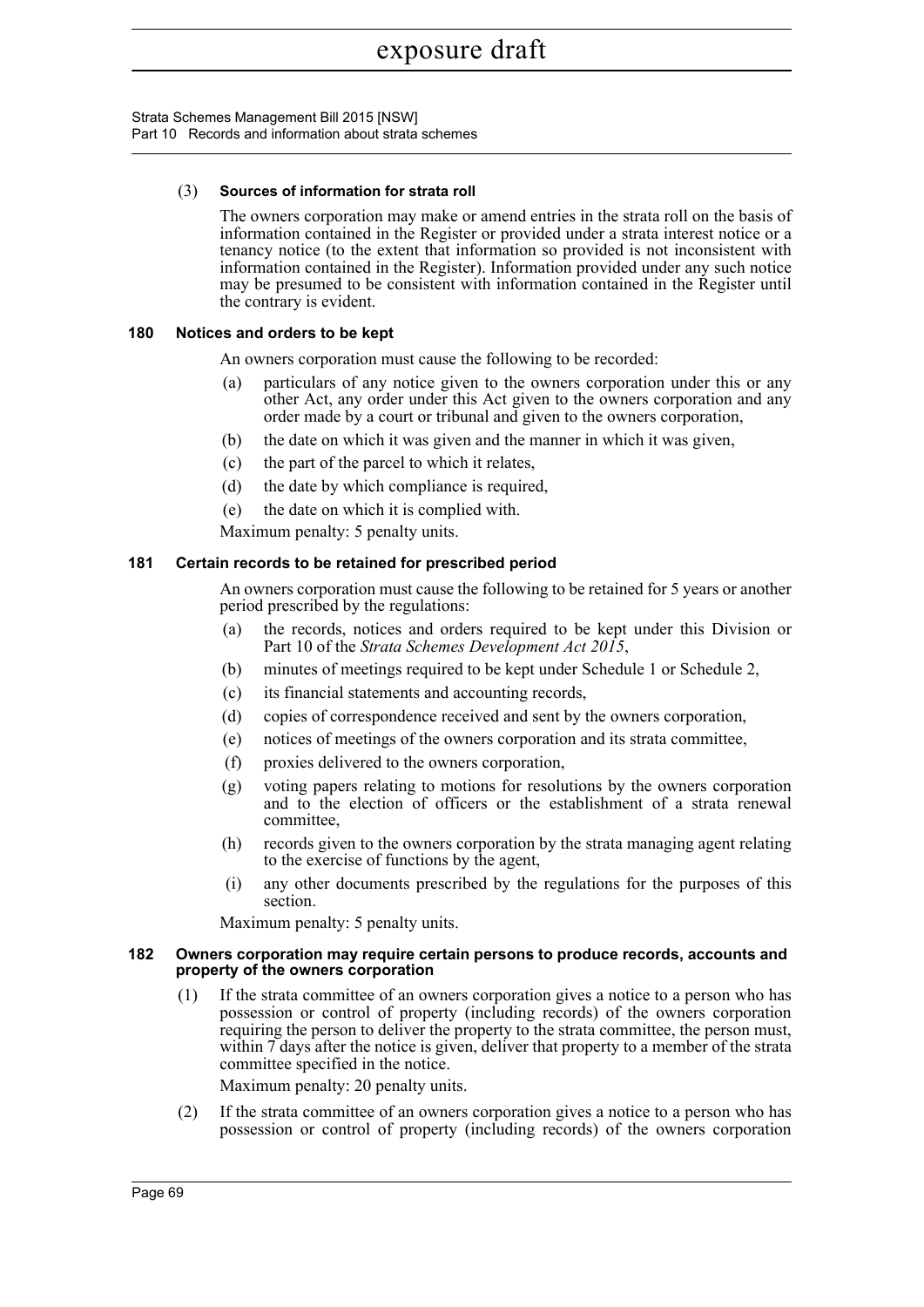Strata Schemes Management Bill 2015 [NSW] Part 10 Records and information about strata schemes

> advising of the decision of the owners corporation to terminate the person's appointment as strata managing agent, the person must, within 7 days after the notice is given, deliver that property to a member of the strata committee specified in the notice.

Maximum penalty: 20 penalty units.

- (3) This section does not take away or affect any just claim or lien which a strata managing agent may have against or on any records or other property of an owners corporation.
- (4) This section does not affect the operation of the *Property, Stock and Business Agents Act 2002*.

**Note.** The *Property, Stock and Business Agents Act 2002* contains requirements relating to the keeping of records under that Act.

## **Division 2 Provision of information about strata schemes**

### **183 Requests for inspection of records of owners corporation**

#### (1) **Persons who may inspect**

An owner, mortgagee or covenant chargee of a lot in a strata scheme, or a person authorised by the owner, mortgagee or covenant chargee, may request the owners corporation to allow an inspection to be carried out under this section.

### (2) **Form of request**

The request must be made by written notice given to the owners corporation and be accompanied by the fee prescribed by the regulations.

#### (3) **Items to be made available for inspection**

The owners corporation must make the following items available for inspection by the person who makes the request or the person's agent:

- (a) the strata roll,
- (b) any other records or documents required to be kept under this Part,
- (c) the plans, specifications, certificates, diagrams and other documents required to be delivered to the owners corporation at its first annual general meeting by the original owner or the lessor of a leasehold strata scheme,
- (d) if in its custody or under its control, the certificate of title comprising the common property or, in the case of a leasehold strata scheme, the certificate of title for the lease of the common property,
- (e) any applicable 10-year capital works fund plan,
- (f) the last financial statements prepared,
- (g) every current policy of insurance taken out by the owners corporation and the receipt for the premium last paid for each such policy,
- (h) if a strata managing agent has been appointed, a copy of the instrument of appointment,
- (i) if a strata renewal plan has been given to owners for their consideration under Part 10 of the *Strata Schemes Development Act 2015*, a copy of the plan,
- (j) any other record or document in the custody or under the control of the owners corporation,
- (k) if the duties of the owners corporation under this subsection have been delegated to a strata managing agent, any other records (including records of the strata managing agent) relating to the strata scheme that are prescribed by the regulations,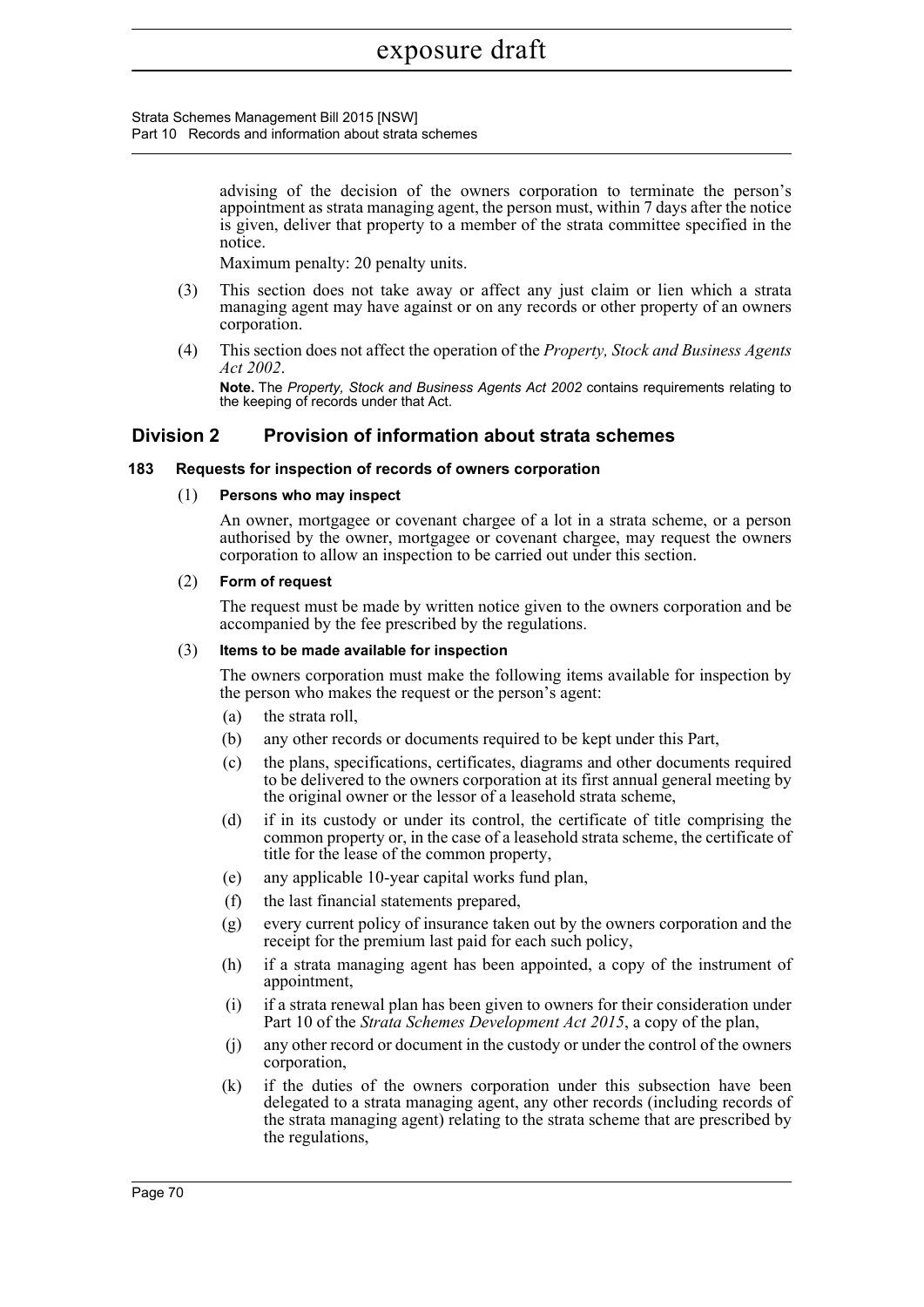Strata Schemes Management Bill 2015 [NSW] Part 10 Records and information about strata schemes

- (l) if a building manager agreement is in force or has been entered into but has not yet commenced, a copy of the building manager agreement,
- (m) particulars of any service agreement entered into by the owners corporation,
- (n) particulars of any agreement entered into with a local council for a strata parking area,
- (o) if the request is made within 5 years after the end of the initial period, particulars of any orders made under section 27 and copies of any related contracts or other documents.

Maximum penalty: 5 penalty units.

### (4) **Meeting inspections**

For the purpose of complying with requirements for the giving of notice of a meeting of the owners corporation, the original owner (whether or not having ceased to be an owner) or an agent authorised in writing by the original owner is entitled to inspect the strata roll without payment on making a written application.

## **184 Inspection of owners corporation documents**

- (1) An inspection under section 183 is to take place at the time and place, or by the means, agreed on and, failing agreement, at the parcel at a time and on a date, or by the means, fixed by the owners corporation under this section.
- (2) If an applicant and the owners corporation fail to reach an agreement within 3 days after the owners corporation receives the application, the owners corporation must immediately give the applicant a written notice fixing a specified time (between 9 am and 8 pm) on a specified date (not later than 10 days after the owners corporation receives the application), or a specified means, for the inspection to take place.
- (3) The means for inspecting documents may be in person or through electronic access to the documents or any other means agreed on or fixed under this section.
- (4) A person entitled to inspect a document may take extracts from, or make a copy of, the document but must not, without the consent of the owners corporation, remove the document from the custody of the owners corporation.

## **185 Certificate by owners corporation as to financial and other matters relating to lot**

## (1) **Persons who may request certificate**

An owner, mortgagee or covenant chargee of a lot in a strata scheme, or a person authorised by the owner, mortgagee or covenant chargee, may request the owners corporation for the strata scheme to give a certificate under this section (a *strata information certificate*) in relation to a particular lot.

#### (2) **Form of request**

The request must be made by written notice given to the owners corporation and be accompanied by the fee prescribed by the regulations.

#### (3) **Information relating to lot to be included in strata information certificate**

The strata information certificate must specify the following information in respect of the lot and the strata scheme:

- (a) the amount of any regular periodic contributions for the lot determined by the owners corporation under this Act, the periods for which those contributions are payable and any discounts applicable for early payment,
- (b) whether there is any amount unpaid of any contributions determined for the lot and, if so, the amount unpaid and, in the case of a contribution levied for the capital works fund, the date on which the contribution was levied,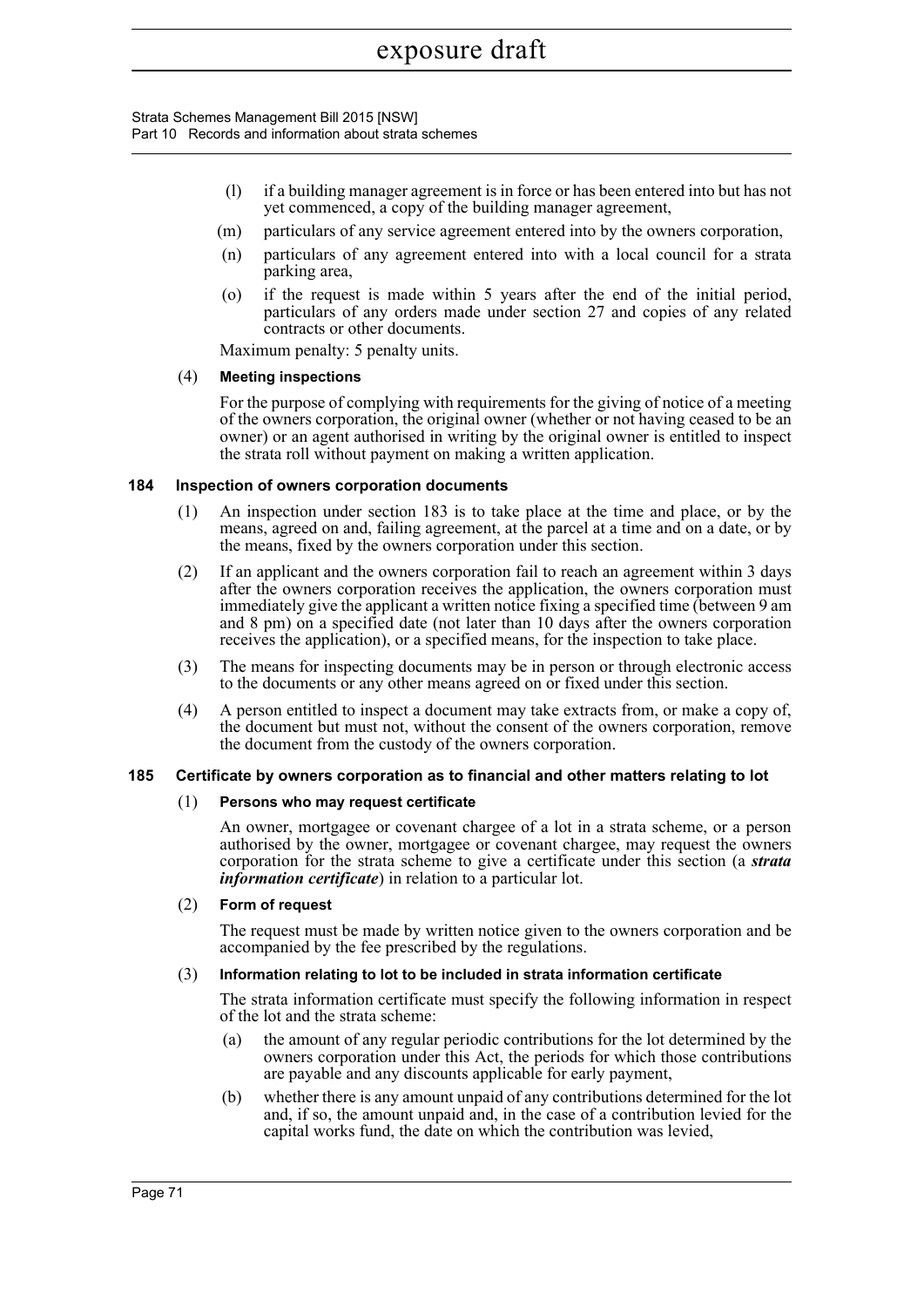#### Strata Schemes Management Bill 2015 [NSW] Part 10 Records and information about strata schemes

- (c) whether there is any amount unpaid by an owner under a common property rights by-law or a by-law made under section 108,
- (d) whether there is any amount unpaid of any contribution levied under section 81 (4) for the lot and, if so, the amount unpaid and the date on which it was levied,
- (e) any amount and rate of interest payable in relation to any unpaid contribution referred to in this subsection,
- (f) whether there is any amount recoverable from the owner of that lot for work carried out by the owners corporation,
- (g) the proposals for funding the matters set out in the 10-year capital works fund plan,
- (h) whether or not a strata renewal committee has been established in relation to the strata scheme under the *Strata Schemes Development Act 2015*,
- (i) any other information that is required to complete the certificate.

#### (4) **Information relating to management of strata scheme to be included in strata information certificate**

The strata information certificate must state, as at the date of the certificate, the name and address of each member of the strata committee and of any strata managing agent and building manager appointed under this Act for the strata scheme.

### (5) **Extra information required in relation to community schemes**

If the strata scheme is part of a community scheme, the strata information certificate must also include the following information:

- (a) the amount of any regular periodic contributions required to be made to the administrative fund and the sinking fund of the community association and the respective periods to which they relate,
- (b) the amount of any such contribution that has not been paid,
- (c) the date on which any regular periodic contribution to the administrative fund, and the sinking fund, of the association was levied,
- (d) if the strata scheme is also part of a precinct scheme—the same information in relation to the precinct scheme as is required by this section in relation to the community scheme.

## (6) **Form of strata information certificate**

The strata information certificate must be in the form prescribed by the regulations.

#### (7) **When strata information certificate must be given**

An owners corporation must give a strata information certificate under this section not later than 14 days after receipt by it of an application for the certificate. Maximum penalty: 5 penalty units.

#### **186 Strata information certificate is evidence of matters stated in it**

A strata information certificate is conclusive evidence, as at the date of the certificate, of the matters stated in it in favour of a person (whether or not the applicant for the certificate or a person referred to in the certificate) taking for valuable consideration:

- (a) an estate or interest in a lot in a freehold strata scheme to which the certificate relates, or
- (b) an estate or interest in a lease of a lot in a leasehold strata scheme to which the certificate relates.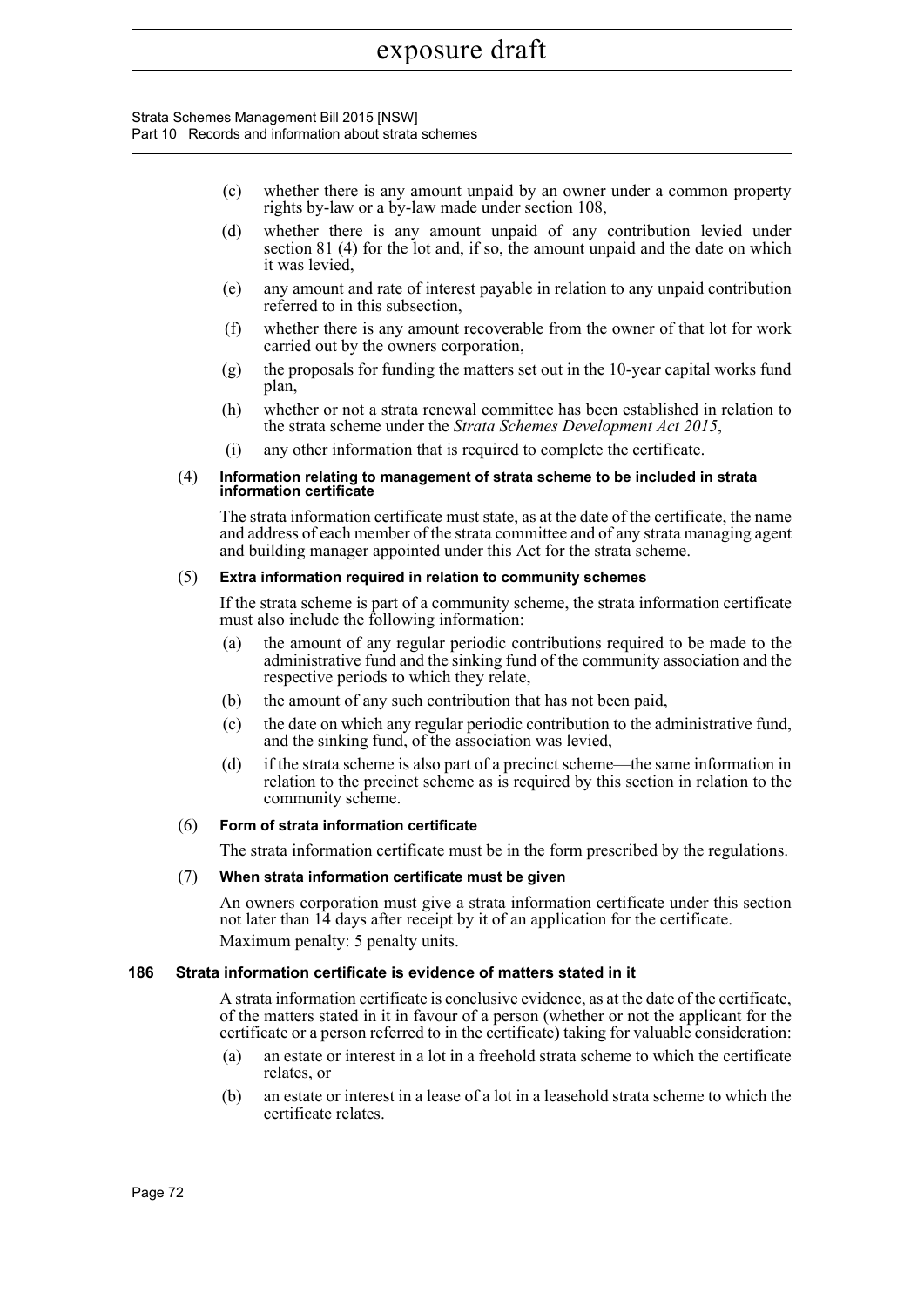Strata Schemes Management Bill 2015 [NSW] Part 10 Records and information about strata schemes

### **187 Provision of strata scheme information to tenants**

(1) The lessor or sub-lessor of a lot or common property in a strata scheme must give the tenant of the lot or common property a copy of the by-laws and any strata management statement affecting the lot or common property, not later than 14 days after the tenant becomes entitled to possession of the lot.

Maximum penalty: 5 penalty units.

- (2) The lessor or sub-lessor of a lot or common property in a strata scheme must, if the by-laws of the strata scheme are, or any strata management statement affecting the lot or common property is, changed, give the tenant of the lot or common property a copy of the changed by-laws not more than 14 days after the change takes effect. Maximum penalty: 5 penalty units.
- (3) This section does not apply to a strata scheme that is part of a community scheme.

## **Division 3 Orders about strata roll and records**

### **188 Order confirming information for strata roll**

- (1) The Tribunal may, on application by an owners corporation, strata managing agent, owner or other person having or acquiring an estate or interest in a lot in a strata scheme, order an owners corporation to enter information contained in a strata interest notice in the strata roll if a person fails to provide the required written confirmation of the notice.
- (2) In making the order, the Tribunal may amend the information in the strata interest notice to which the order relates in any manner the Tribunal thinks fit.
- (3) The Tribunal must dismiss an application for an order if the Tribunal considers that the rights of any person would be prejudiced if the order were made.
- (4) A copy of an order under this section given to an owners corporation is taken to be a strata interest notice given to the owners corporation and information entered on a strata roll in accordance with the order is taken to have been entered from a notice with any written confirmation required.

#### **189 Order to supply information or documents**

- (1) The Tribunal may, on application by a person, order an owners corporation, strata managing agent, officer or former strata managing agent of an owners corporation to supply to the applicant information that the Tribunal considers that the owners corporation, strata managing agent, officer or former strata managing agent has wrongfully withheld from the applicant and to which the applicant is entitled under this Act.
- (2) The Tribunal may, on application by a person, order an owners corporation, strata managing agent, officer or former strata managing agent of an owners corporation to supply or make available to the applicant a record or document if:
	- (a) the Tribunal considers that the owners corporation, strata managing agent, officer or former strata managing agent has wrongfully failed to make the record or document available for inspection by the applicant or the applicant's agent, and
	- (b) the applicant is entitled under this Act to inspect the record or document.
- (3) The order may specify the manner in which information is to be supplied or made available.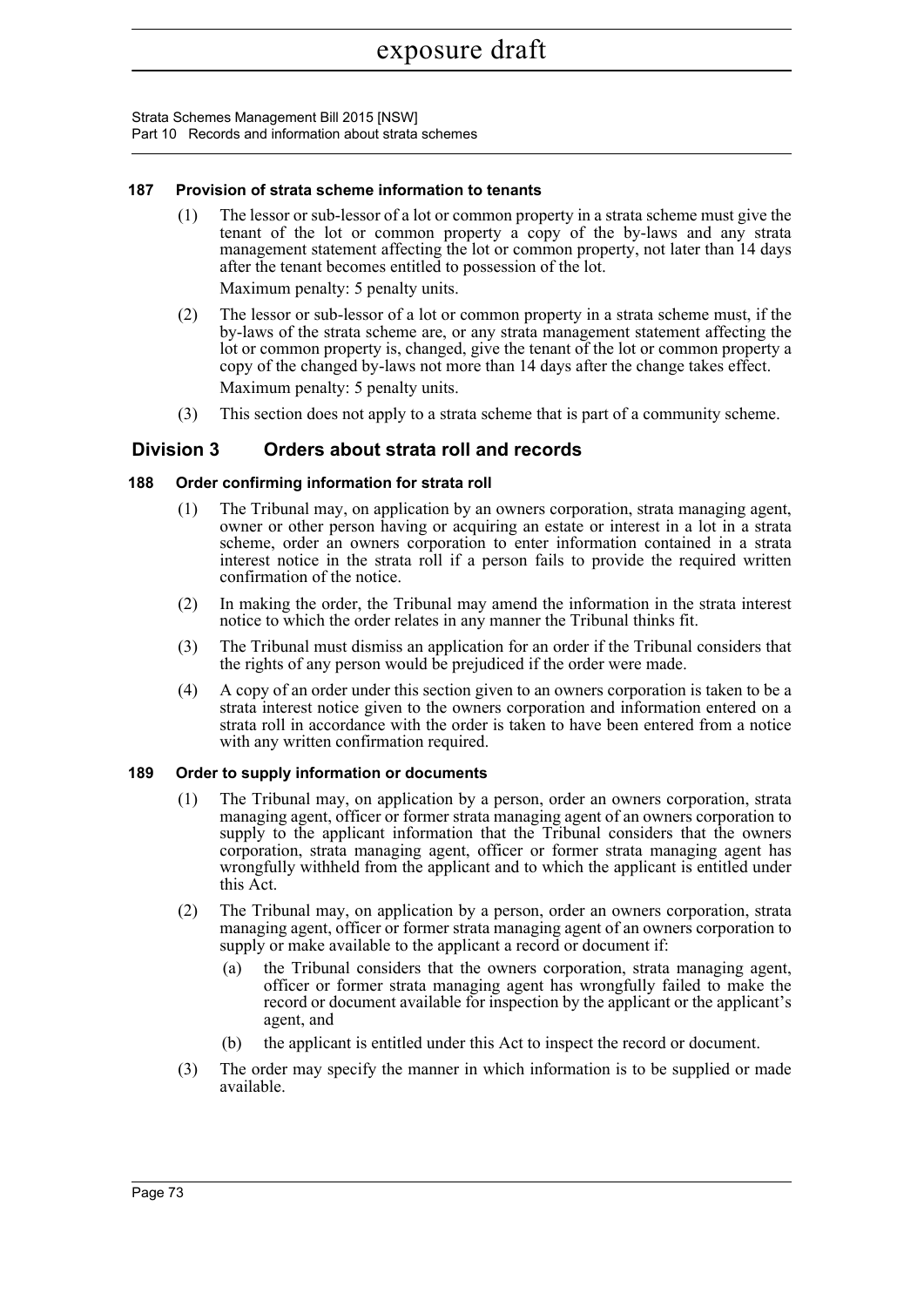Strata Schemes Management Bill 2015 [NSW] Part 11 Building defects

## **Part 11 Building defects**

## **Division 1 Preliminary**

## **190 Definitions**

In this Part:

*building bond*—see section 207 (1).

*Building Bond Account* means the account established under section 208.

*building inspector*—see section 195 (1).

*building work* means any work involved in, or involved in co-ordinating or supervising any work involved in:

- (a) the construction of a building, or
- (b) the making of alterations or additions to a building, or
- (c) the repairing, renovation, decoration or protective treatment of a building.

*contract price* means the price determined as the contract price in accordance with the regulations.

*developer* means the developer of the strata scheme by whom or on whose behalf work to which this Part applies was carried out.

*final report* means a report prepared under section 201.

*home building compensation insurance* means insurance under a contract of insurance required to be entered into by or under Part 6 of the *Home Building Act 1989*.

*interim report* means a report prepared under section 199.

*residential building work* has the same meaning as it has in the *Home Building Act 1989*.

## **191 Defective building work**

Building work is *defective building work* for the purposes of this Act if:

- (a) it is residential building work done in such a way that constitutes a breach of a statutory warranty applicable to the work under Part 2C of the *Home Building Act 1989*, or
- (b) it is building work done in such a way that it would constitute such a breach if the building work were residential building work.

## **192 Date of completion of building work**

In this Part, the *completion of building work* to which this Part applies occurs on the date specified for the completion of residential building work for the construction of a new building for a strata scheme in the *Home Building Act 1989*, whether or not the work is residential building work and whether or not a construction certificate is required for the work.

## **193 Building work to which this Part applies**

- (1) This Part applies to building work carried out on a building, or a part of a building, that is part of the parcel of a strata scheme, being work that is:
	- (a) residential building work, or
	- (b) carried out on a building, or a part of a building, used or proposed to be used for mixed use purposes that include residential purposes.

**Note.** The parcel of a strata scheme includes common property and lots in a strata scheme.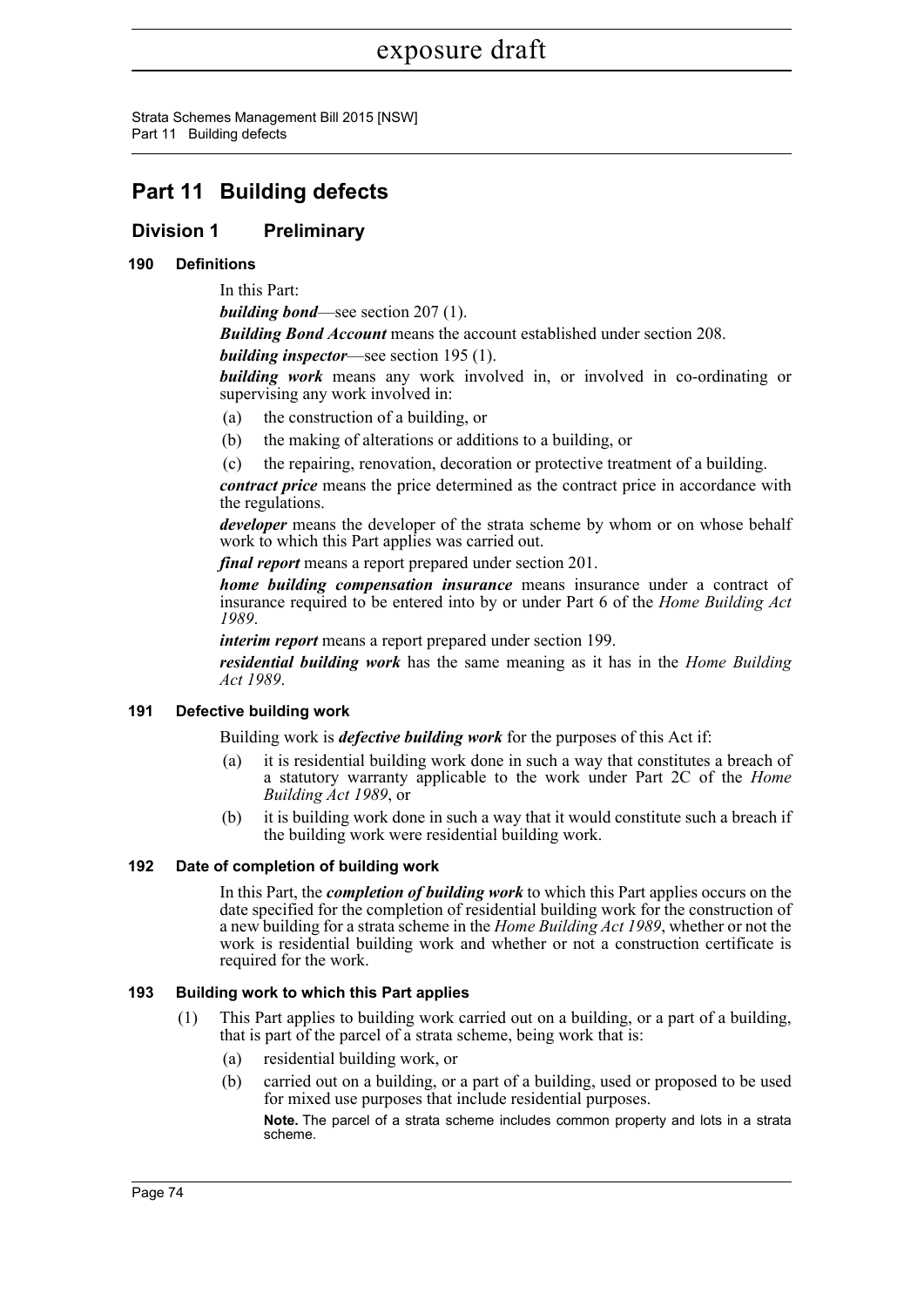Strata Schemes Management Bill 2015 [NSW] Part 11 Building defects

- (2) This Part applies to building work only if:
	- (a) the building work was carried out by or on behalf of the developer of a strata scheme, and
	- (b) the building work was carried out for the purposes of, or contemporaneously with, the registration of the strata plan or a strata plan of subdivision of a development lot.

**Note.** The developer of a strata scheme is the original owner or, in the case of a strata subdivision of a development lot, any other person who is the owner of the development lot.

- (3) This Part does not apply to building work if the work is subject to the requirement to obtain home building compensation insurance in relation to the work or is not subject to that requirement only because the contract price does not exceed the amount referred to in section 92 (3) of the *Home Building Act 1989*.
- (4) The regulations may prescribe additional building work to which this Part does not apply.

### **194 Owners corporation decisions**

The approval or consent of an owners corporation under this Part is to be given by resolution at a general meeting notified in writing to the developer.

**Note.** A resolution at a meeting is to be determined by a simple majority (see Schedule 1, clause 14 (1)). A developer, or lessor of a leasehold strata scheme, is not entitled to vote, or exercise a proxy vote, on a matter concerning building defects (see Schedule 1, clause 15).

## **Division 2 Inspection reports**

#### **195 Building inspectors**

- (1) In this Part, *building inspector* means a person appointed for the purposes of this Part as a building inspector for work to which this Part applies.
- (2) A person is qualified to be appointed as a building inspector only if the person is a member of a class of persons prescribed by the regulations for the purposes of this section.

#### **196 Obligation of developer to appoint building inspector to obtain building inspection report**

- (1) The developer of a strata scheme must, not later than 12 months after building work to which this Part applies is completed, if the initial period for the strata scheme ends within that period:
	- (a) in accordance with this Division, appoint a qualified person as a building inspector to carry out an inspection of, and to report on, the building work, or
	- (b) if the developer fails for any reason to appoint a building inspector, give the Chief Executive written notice of the fact.

Maximum penalty: 200 penalty units.

- (2) If the initial period for a strata scheme does not end within 12 months after building work to which this Part applies is completed, the developer of the strata scheme must give the Chief Executive written notice of that fact. Maximum penalty: 200 penalty units.
- (3) On notification by the developer under this section or if the Chief Executive otherwise becomes aware that a developer has not complied with subsection (1) or (2), the Chief Executive is to arrange for the appointment of a qualified person as a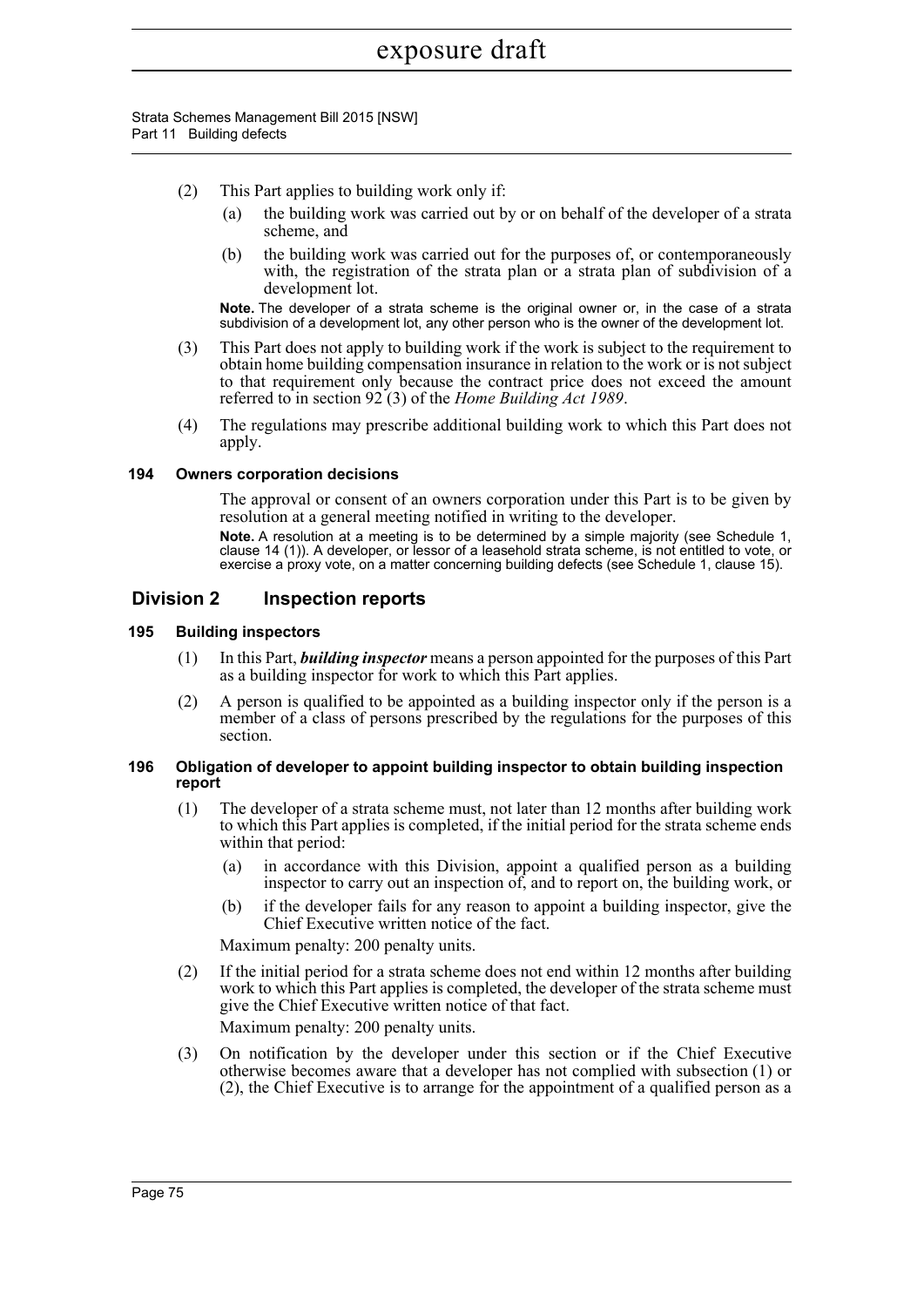#### Strata Schemes Management Bill 2015 [NSW] Part 11 Building defects

building inspector to carry out an inspection of, and to report on, the building work in accordance with this Division.

**Note.** The regulations may provide for a fee for an appointment by the Chief Executive, see section 204.

#### **197 Approval of building inspector by owners corporation**

- (1) The developer must not appoint a building inspector unless the appointment is approved by the owners corporation.
- (2) An owners corporation may refuse to approve the appointment of a building inspector on any grounds.
- (3) If a building inspector proposed to be appointed by a developer has been employed by, or a contractor of, the developer at any time within the prescribed period preceding the proposed appointment, the developer must disclose that fact to the owners corporation before the owners corporation approves the appointment.

## **198 Building inspector must not be connected with developer**

- (1) The developer must not appoint a building inspector who is connected with the developer.
- (2) In addition to the circumstances set out in section 7, a building inspector is *connected* with a developer if the inspector:
	- (a) has been involved in the design or any aspect of the construction or certification of the building work or any part of the building work to be reported on, or
	- (b) is connected with any person who has been so involved, or
	- (c) has a pecuniary interest in any aspect of the building work.
- (3) A building inspector is not connected with a developer merely because the inspector has been or is appointed by the developer to carry out a report under this Part on other building work.

## **199 Interim report**

- (1) A building inspector appointed under this Division is to carry out an inspection of the building work, and provide an interim report, not earlier than 12 months and not later than 18 months after the completion of the building work.
- (2) The interim report must:
	- (a) be in the form and contain the matters prescribed by the regulations for the purposes of this section, and
	- (b) without limiting paragraph (a), identify any defective building work of a kind required by the regulations to be reported on, and
	- (c) if reasonably practicable, identify the cause of that defective building work.

## **200 Obligation to arrange final report**

- (1) The developer of a strata scheme must, not later than 18 months after building work to which this Part applies is completed:
	- (a) arrange for the building inspector who prepared the interim report on the building work to carry out a final inspection of, and provide a final report on, the building work, or
	- (b) if the original building inspector is not available, give the Chief Executive written notice of that fact.

Maximum penalty: 200 penalty units.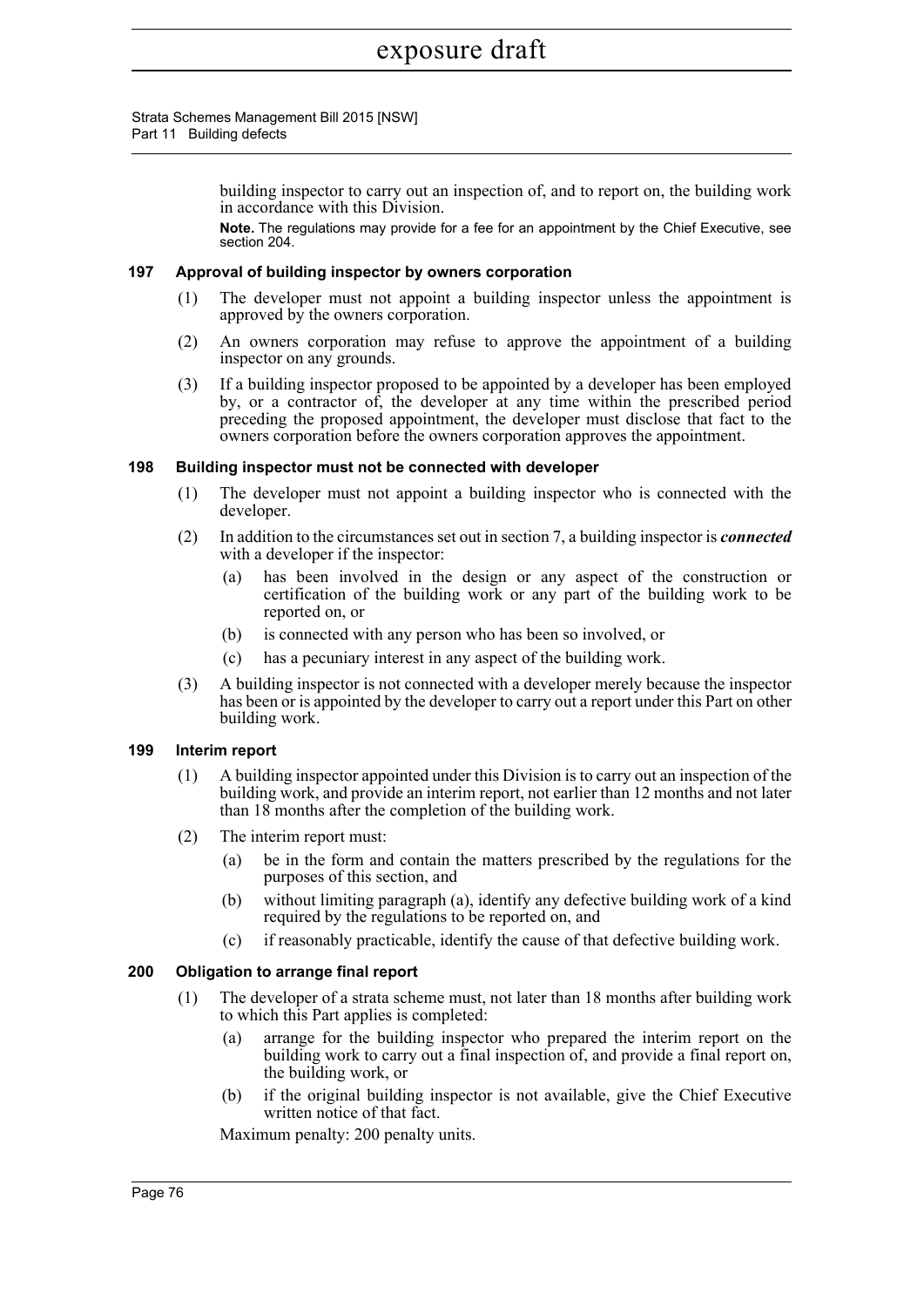#### Strata Schemes Management Bill 2015 [NSW] Part 11 Building defects

- (2) On notification under this section or if the Chief Executive becomes aware that a developer has not complied with subsection (1), the Chief Executive is to arrange for the appointment of a qualified person as a building inspector to carry out the inspection of, and provide the final report on, the building work.
- (3) A developer or the Chief Executive is not required to arrange for a report under this section if the interim report did not identify any defective building work.

## **201 Final report**

- (1) A building inspector appointed to carry out a final inspection is to carry out a final inspection of the building work, and provide a final report, not earlier than 18 months and not later than 2 years after the completion of the building work.
- (2) The final report must:
	- (a) be in the form and contain the matters prescribed by the regulations for the purposes of this section, and
	- (b) without limiting paragraph (a), identify defective building work identified in the interim report that has not been rectified, and
	- (c) identify any defective building work arising from rectification of defective building work previously identified in the interim report, and
	- (d) specify how the defective building work identified in the report should be rectified and the estimated costs of rectification.
- (3) The report must not contain matter that relates to defective building work not identified in the interim report, other than work arising from rectification of defective building work identified in the interim report.

## **202 Persons who are to be provided with copies of reports**

- (1) A building inspector must give a copy of an interim report and a final report to the following persons:
	- (a) the developer,
	- (b) the owners corporation, if the initial period has ended,
	- (c) the Chief Executive.
- (2) The developer must, immediately after being given a copy of an interim or final report, provide a copy of the report to any person on whose behalf work identified in the report as defective building work was carried out, if the work was not carried out on behalf of the developer.

#### **203 Powers of inspector**

- (1) A building inspector appointed to prepare a report under this Division may enter and inspect any part of the parcel of the strata scheme.
- (2) The building inspector must give at least 7 days written notice to the owners corporation and the owner of any affected lot of an intention to enter any part of the parcel of the strata scheme.
- (3) The owners corporation, any person who has exclusive use of common property, a strata managing agent, any building manager or manager of the common property and any owner or occupier of a lot must provide any assistance that is reasonable to enable an inspection to be carried out in accordance with this Division. Maximum penalty: 5 penalty units.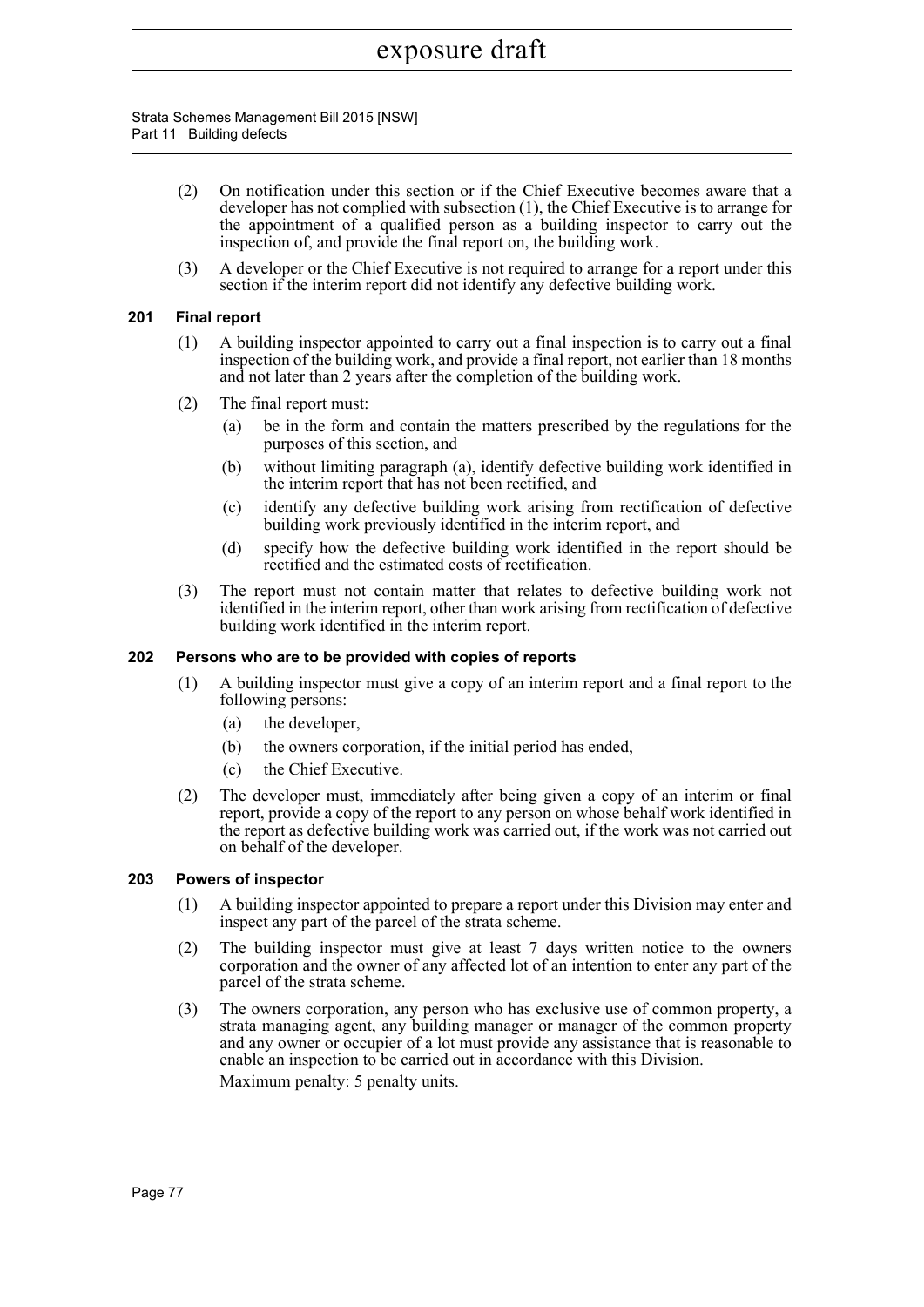Strata Schemes Management Bill 2015 [NSW] Part 11 Building defects

> (4) A person must not, without reasonable excuse, refuse access to or obstruct or hinder a building inspector in the exercise of the inspector's functions under this Act. Maximum penalty: 10 penalty units.

## **204 Costs of reports and appointment**

- (1) The costs of obtaining an inspection and report under this Division are to be borne by the developer.
- (2) The regulations may provide for the fees that may be charged for an inspection under this Division.
- (3) The regulations may provide for a fee for the appointment by the Chief Executive of a building inspector to carry out an inspection under this Division.

## **205 Effect of inspection report**

- (1) A report prepared under this Division must be considered by the Tribunal for the purposes of determining a building claim under Part 3A of the *Home Building Act 1989* and by any other court in proceedings relating to the building work the subject of the report, if the report is brought to the attention of the Tribunal or the court in the proceedings.
- (2) The report does not bind the Tribunal or court.

### **206 Rectification of defects**

- (1) A person who carried out defective building work, or on whose behalf defective building work was carried out, or an employee, agent or contractor of any such person, (the *builder*) may, at any time before a building inspector completes a final inspection of the building work under this Division, enter any part of the parcel of the strata plan that the person may reasonably require for the purpose of or in connection with rectifying the work.
- (2) The builder must give at least 7 days written notice to the owners corporation and the owner of any affected lot of an intention to enter any part of the strata parcel for the purpose of or in connection with rectifying defective building work.
- (3) A builder who enters a lot after giving notice in accordance with this section may enter the lot only at a time that is reasonable in the circumstances or at a time agreed with the owner.
- (4) The builder is not bound by any provision of a report under this Division for the purpose of or in connection with rectifying defective building work.
- (5) A person must not, without reasonable excuse, refuse access to a builder to any part of the parcel of the strata plan if that access is permitted by this section. Maximum penalty: 10 penalty units.

## **Division 3 Building bonds**

## **207 Bond to be given**

- (1) The developer of a strata scheme must give the Chief Executive a security (a *building bond*) for building work to which this Part applies before the completion of the building work.
- (2) The amount secured by a building bond is to be 2% of the contract price for the building work.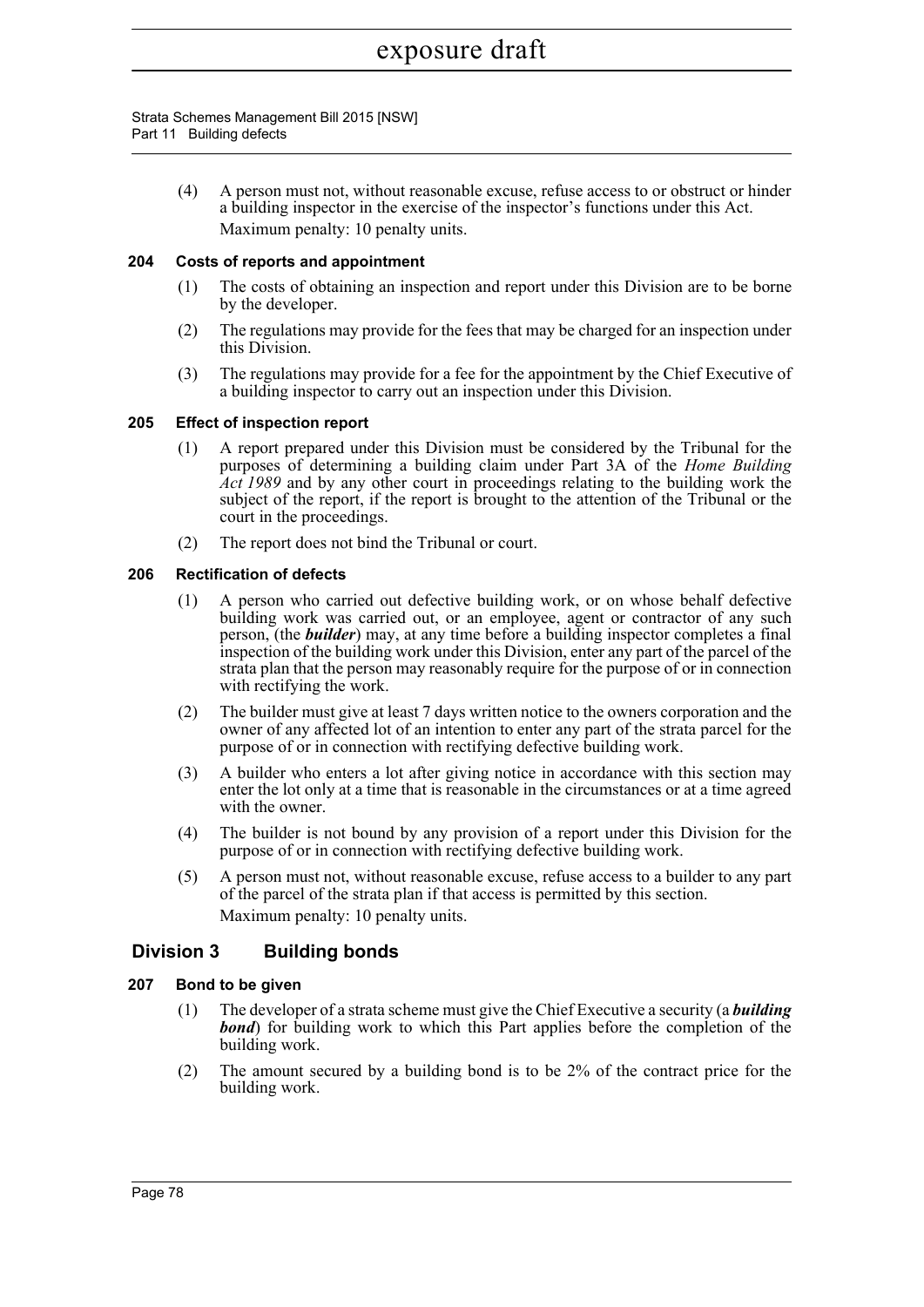#### Strata Schemes Management Bill 2015 [NSW] Part 11 Building defects

- (3) The purpose of the building bond is to secure funding for the payment (up to the amount of the bond) of the costs of rectifying defective building work identified in a final report under this Part.
- (4) If the building work to which this Part applies comprises only part of the building work to which a contract price applies, the amount secured is to be 2% of the part of the contract price applicable to the building work to which this Part applies.
- (5) A developer must not fail to comply with this section. Maximum penalty: 200 penalty units.
- (6) An occupation certificate must not be issued for the use or occupation of a building or a part of a building on which building work to which this Part applies is carried out unless the building bond payable for the building work has been provided in accordance with this Division.

## **208 Building Bond Account**

- (1) There is to be established a Building Bond Account, to be administered by the Chief Executive, into which is to be paid:
	- (a) any building bond amounts paid to the Chief Executive, and
	- (b) any income from the investment of the Account, and
	- (c) any other money payable to the Account under this or any other Act.
- (2) There is to be paid from the Building Bond Account:
	- (a) any amount of a building bond paid to the Account that is payable under this Division, and
	- (b) money for the purpose of the investment of the Account, and
	- (c) any other money that is payable from the Account under this or any other Act.

## **209 When building bond payable**

- (1) The whole or part of the amount of a building bond is payable as follows:
	- (a) to the owners corporation to meet the estimated costs of rectifying defective building work identified in the final report on the work, if the report identifies the defective work and the estimated costs,
	- (b) to the developer, if there is no defective building work, or no further costs for rectification work, identified in the final report for which the whole or part of the bond may be required,
	- (c) to the owners corporation, with the consent of the developer, on application to the Chief Executive by the owners corporation and the developer,
	- (d) to the developer, with the consent of the owners corporation, on application to the Chief Executive by the owners corporation and the developer,
	- (e) to the owners corporation or the developer, in accordance with an order of the Tribunal or the Supreme Court under this Part.
- (2) An application under subsection (1) (c) or (d) must be made within 30 days after the final report on the building work is given to the developer by the building inspector.
- (3) A building bond must be paid under this section:
	- (a) 2 years after the date of completion of building work for which it is given, or
	- (b) within 60 days after the final report on the building work is given to the developer by the building inspector,

whichever is the later.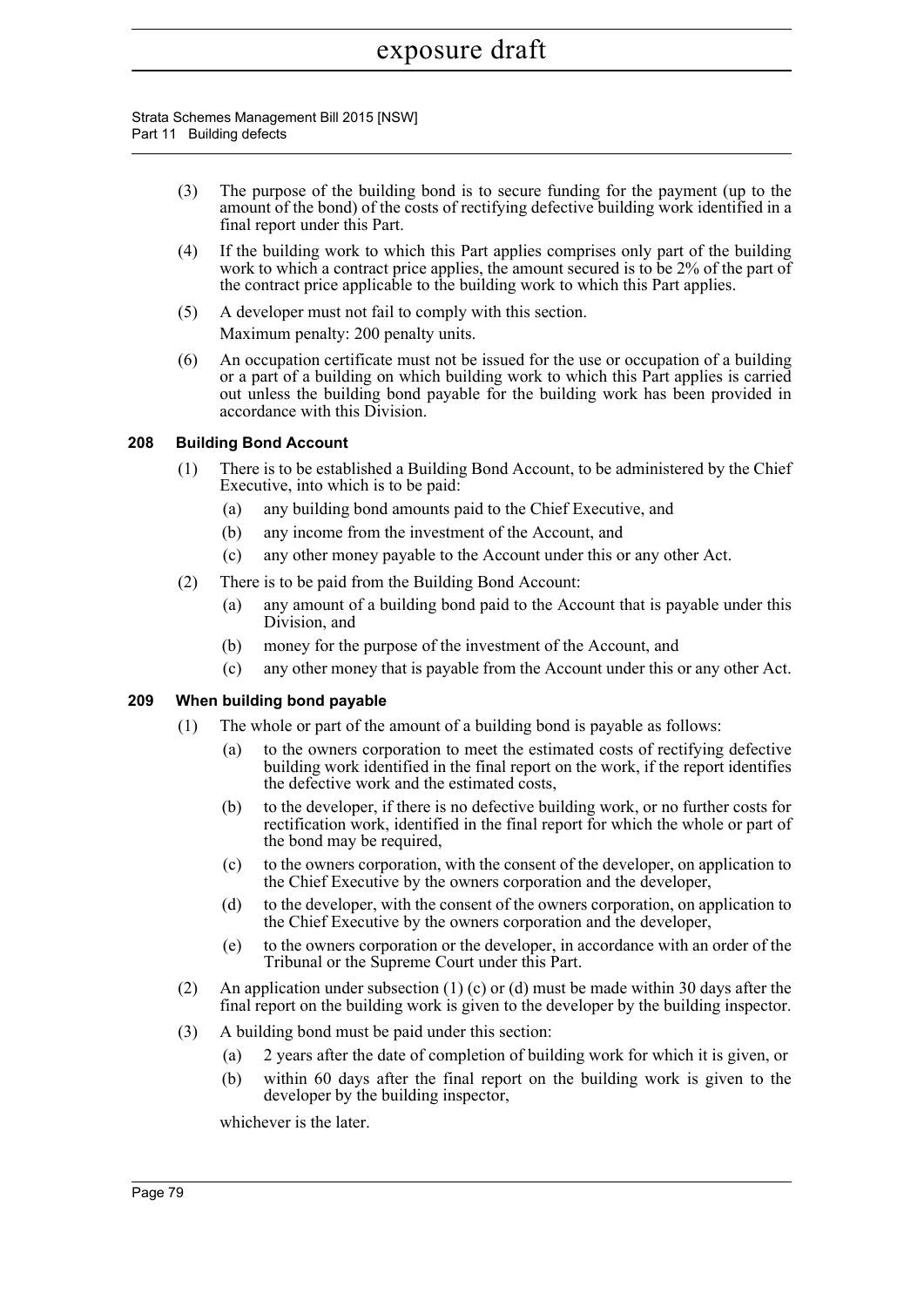#### Strata Schemes Management Bill 2015 [NSW] Part 11 Building defects

- (4) If the building bond is payable to the owners corporation and is in a form other than cash, the developer and the Chief Executive must take any necessary steps to realise the amount of the security for payment in accordance with this Division.
- (5) The Chief Executive must give the owners corporation and the developer of a strata scheme notice of any proposed payment under this section of an amount of building bond paid in relation to the strata scheme.
- (6) Despite any other provision of this section, the Chief Executive must not pay an amount of building bond or realise a security given as a building bond if the matter is the subject of a current application in proceedings brought under this Act.

## **210 Use of building bond by owners corporation**

### (1) **Purposes for which bond amount may be used**

An owners corporation for a strata scheme that is paid the whole or part of a building bond must, within a reasonable time, use the amount paid:

- (a) for or in connection with rectifying the defective building work for which it was received (whether or not the work affects the common property or any other part of the parcel), or
- (b) for costs related to the rectification.
- (2) A building bond cannot be used to meet the costs of an inspection or a report under Division  $\overline{2}$ , including any fee for the appointment of a building inspector by the Chief Executive, except in the circumstances (if any) specified by the regulations.

### (3) **Entry to carry out rectification work**

The owners corporation, or a person carrying out work to rectify defective building work on behalf of the owners corporation, may, at any time, enter any lot in the strata scheme for the purpose of or in connection with rectifying the work.

- (4) The owners corporation must give at least 7 days written notice to the owner of an affected lot of an intention to enter the lot under this section for the purpose of or in connection with rectifying the work.
- (5) A person who enters a lot after giving notice in accordance with this section may enter the lot only at a time that is reasonable in the circumstances or at a time agreed with the owner.

#### (6) **Repayment of excess amounts to developer**

An owners corporation must repay to the developer any amount of a building bond that is not required for a purpose specified in subsection (1) and must give the developer written notice of the completion of the rectification work.

## (7) **Owner not entitled to building bond**

This Act does not confer on the owner of a lot any entitlement to be paid any amount of a building bond that is paid in respect of defective building work affecting the owner's lot.

## **211 Regulations about building bonds**

The regulations may provide for the following:

- (a) the form of security that may be provided for the building bond,
- (b) requirements for the provision and maintenance of a building bond,
- (c) requirements for additional information or documents to be provided relating to the amount of a building bond,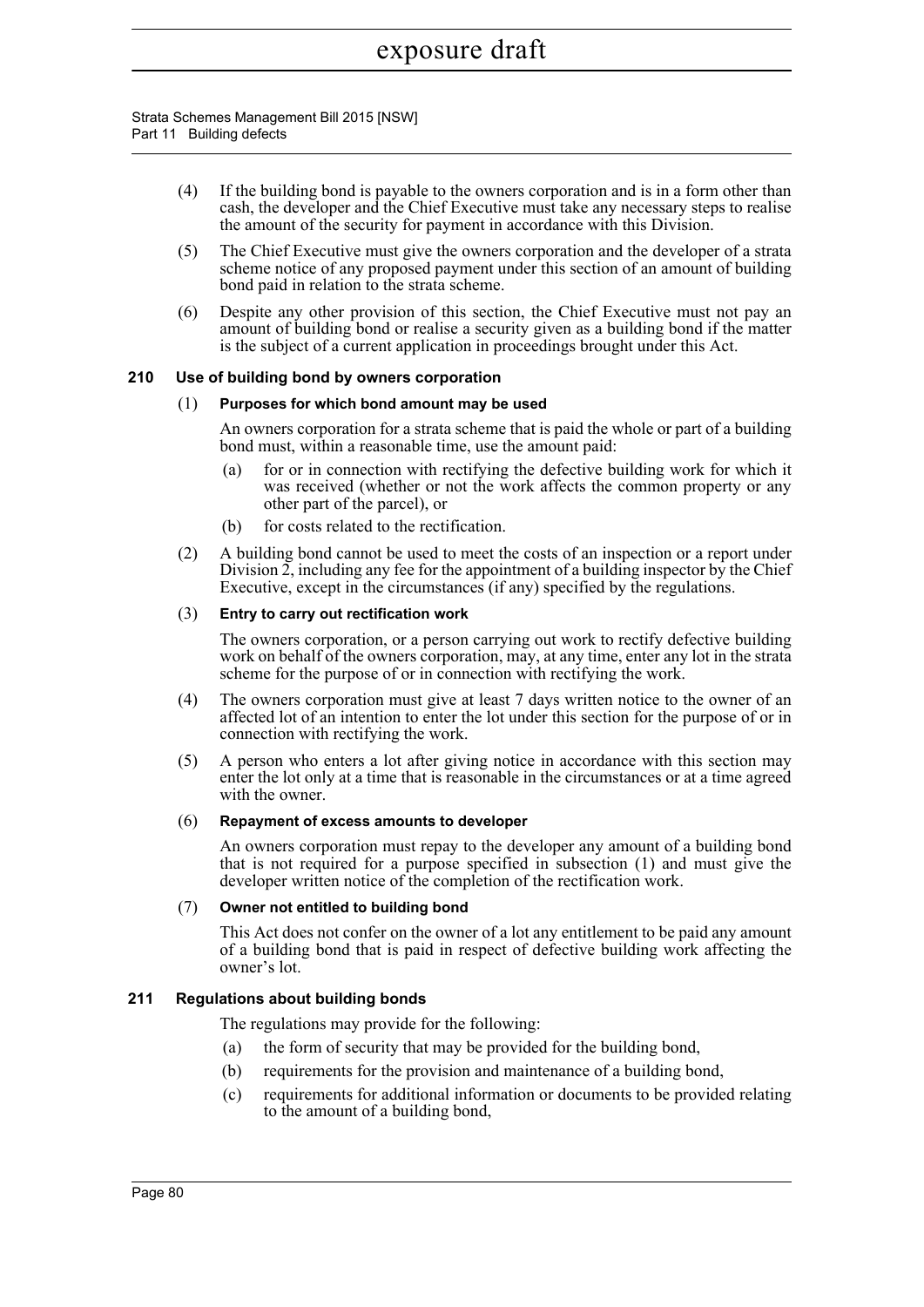Strata Schemes Management Bill 2015 [NSW] Part 11 Building defects

- (d) how the contract price is to be determined for the purposes of the amount of a building bond,
- (e) when a bond (not in the form of cash) lapses or need not be maintained,
- (f) procedures relating to applications for, and the payment of, a building bond,
- (g) the period of notice to be given of a proposed payment of an amount of a building bond,
- (h) fees for the provision of non-cash guarantees and other building bonds.

## **212 Tribunal may make orders as to access, bond and reports**

- (1) The Tribunal may, on application, make an order requiring the occupier of a lot or part of a lot in a strata scheme or any other person to allow access to the lot or any other part of the parcel for the purpose of or in connection with an inspection under this Part or rectifying defective building work.
- (2) An application under subsection (1) may be made by an owners corporation, the developer, a building inspector or a person entitled to enter any part of a parcel of a strata scheme under section 203 or 206.
- (3) The Tribunal may, on application by an owners corporation, the developer or the Chief Executive, make any of the following orders:
	- (a) an order that the Chief Executive not pay, or pay, the whole or part of the amount of a building bond to a specified person,
	- (b) an order that an amount of building bond be repaid by an owners corporation to a developer,
	- (c) an order specifying the amount of the contract price of building work for the purpose only of determining the amount of a building bond,
	- (d) an order varying the time within which an action is required to be taken under this Part, if the application for the order was made by or with the consent of the Chief Executive.
- (4) An application under this section is to be made to, and determined by, the Supreme Court (and not the Tribunal) if the matter is incidental to other proceedings being dealt with by the Court.
- (5) A determination under this section of the amount of the contract price of building work does not bind a court or tribunal in any other proceedings.

## **213 Relationship of Part to other remedies**

- (1) A building bond is payable in respect of defective building work under this Part whether or not:
	- (a) Part 2C of the *Home Building Act 1989* applies to the work, or
	- (b) the developer is liable to the owners corporation or the owner of a lot in respect of the work.
- (2) A developer may recover the amount of any building bond paid to an owners corporation in respect of defective building work for which the developer is not otherwise liable from any person against whom the developer has a cause of action in respect of the defective building work.
- (3) Any thing done or omitted to be done under this Part does not affect any action that may be taken, or remedy that may be sought, by or in respect of building work under any other law.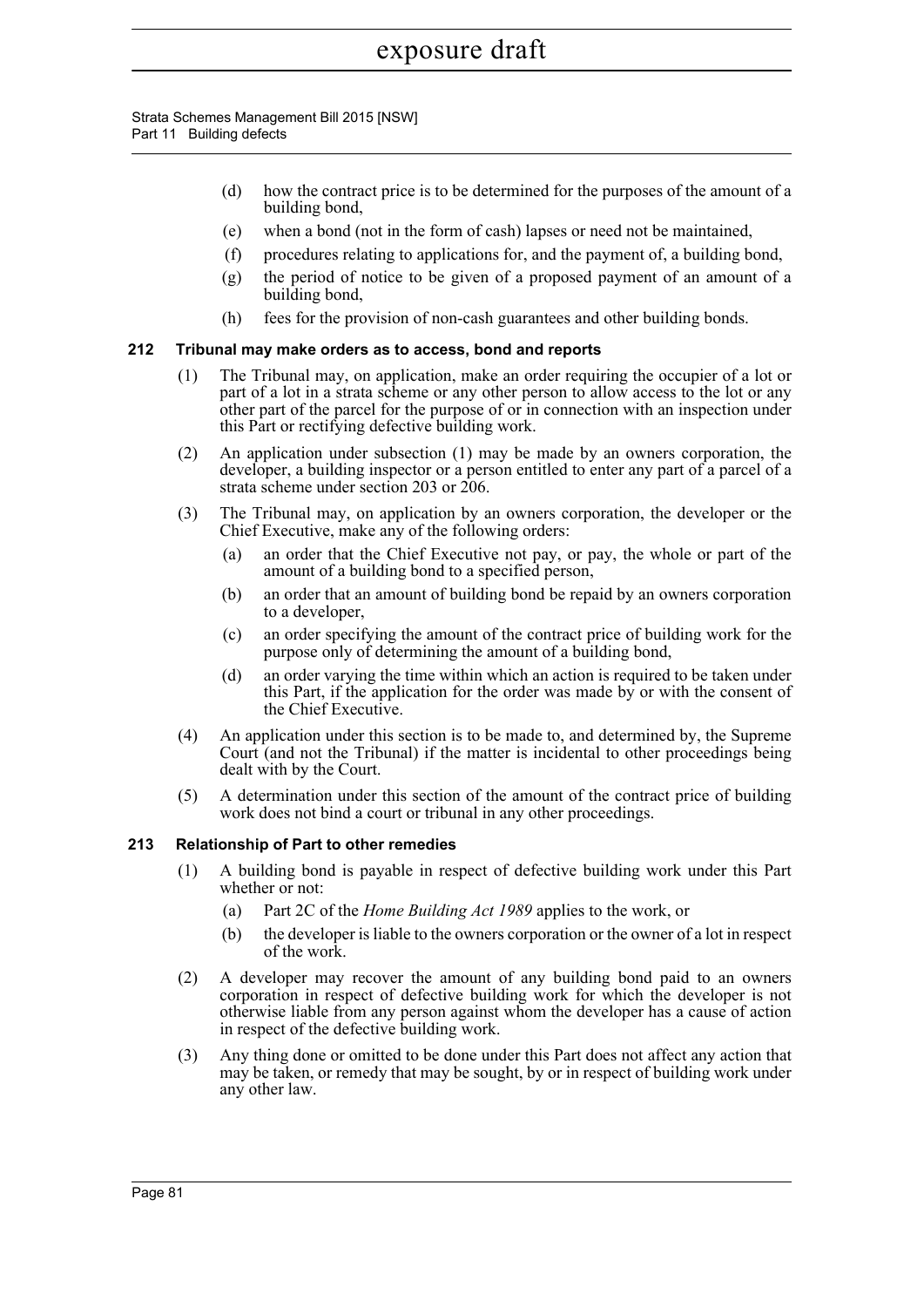Strata Schemes Management Bill 2015 [NSW] Part 11 Building defects

> (4) However, any court, tribunal or other body may take into account any payment made, rectification work done or any other action taken in relation to building work under this Part when it is determining a matter relating to the work.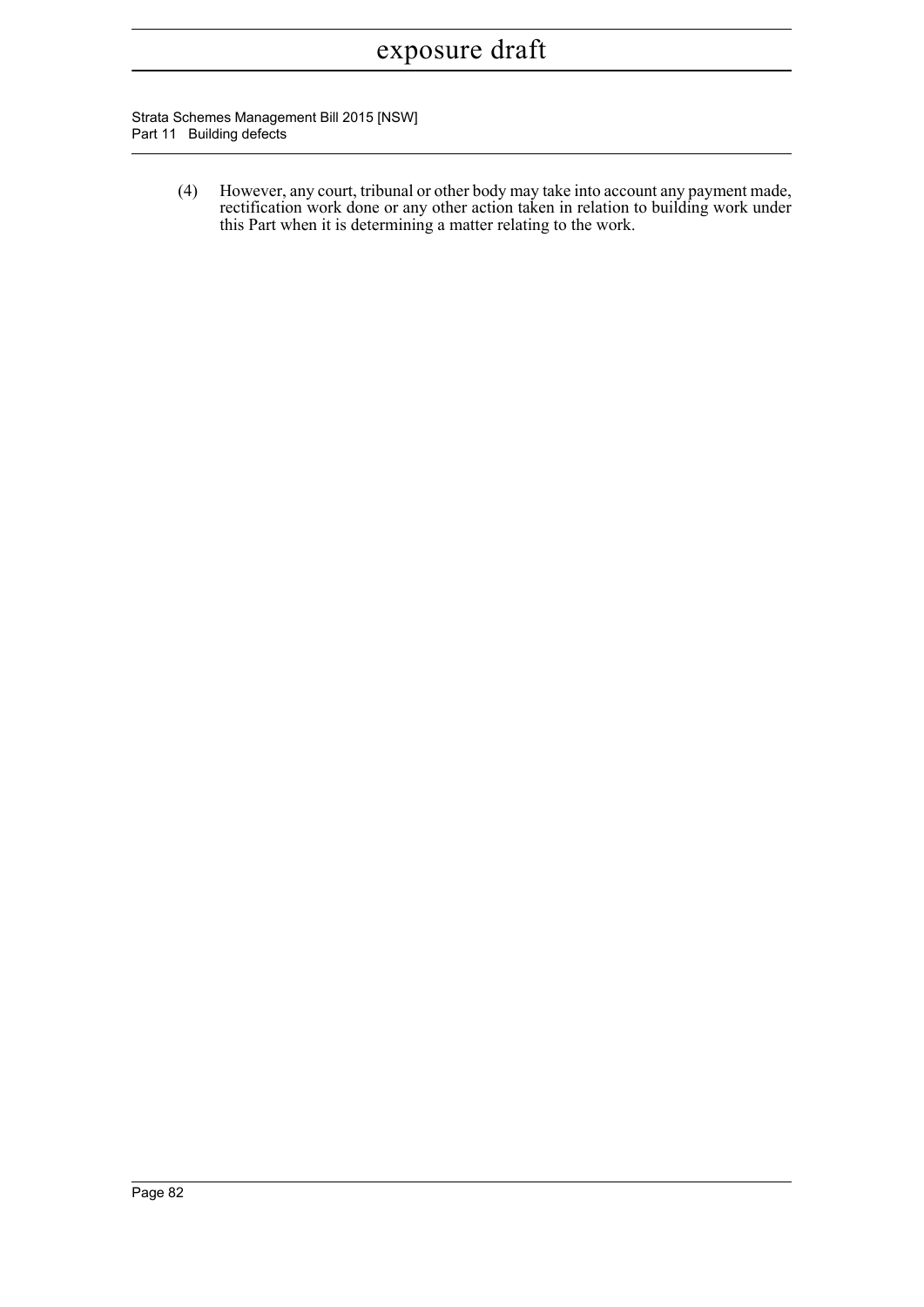Strata Schemes Management Bill 2015 [NSW] Part 12 Disputes and Tribunal powers

## **Part 12 Disputes and Tribunal powers**

## **Division 1 Internal dispute resolution**

## **214 Internal dispute resolution procedures for strata schemes**

- (1) An owners corporation for a strata scheme may establish, by any means it thinks fit, a voluntary process for resolving disputes between any one or more owners of lots in the scheme, other interested persons, the owners corporation, the strata committee, the strata managing agent and the building manager.
- (2) The fact that a person has or has not participated in any such process, or the fact that a person has done or omitted to do anything in the course of or as a result of any such process, is not to be considered for the purposes of any mediation or other proceedings under this Act and does not prevent mediation occurring, or proceedings being taken, in any such case.

## **Division 2 Alternative dispute resolution by Chief Executive**

### **215 Definitions**

### In this Division:

*mediation* means a structured negotiation process in which the mediator, as a neutral and independent party, assists the parties to a dispute to achieve their own resolution of the dispute.

*mediation session* means a meeting arranged for the mediation of a matter under this Part and, for the purposes of the provisions of this Division relating to privilege, disclosure and admissibility, includes steps taken in the course of arranging or following-up a session.

*mediator* means the Chief Executive or any person approved by the Chief Executive in writing to be a mediator for the purposes of this Division.

## **216 Matters that may be subject to mediation**

- (1) A person may apply to the Chief Executive for mediation of any matter for which an order may be sought from the Tribunal under this Act.
- (2) On receipt of an application for mediation, the Chief Executive must, if the Chief Executive thinks the circumstances of the case are appropriate, arrange for mediation in accordance with the regulations.
- (3) The Chief Executive may dismiss an application for mediation if the Chief Executive believes that the application is frivolous, vexatious, misconceived or lacking in substance.

## **217 Mediation involving disputes about part strata parcels**

The Chief Executive may arrange mediation under section 216 of a dispute or complaint relating to the management of a building or its site where part of the building is a part strata parcel only:

- (a) if any applicable strata management statement provides for the mediation, or determination by the Tribunal, of disputes, or
- (b) with the consent of all parties to the dispute,

but is not required to arrange mediation before exercising any other function under this Act, the by-laws or a strata management statement.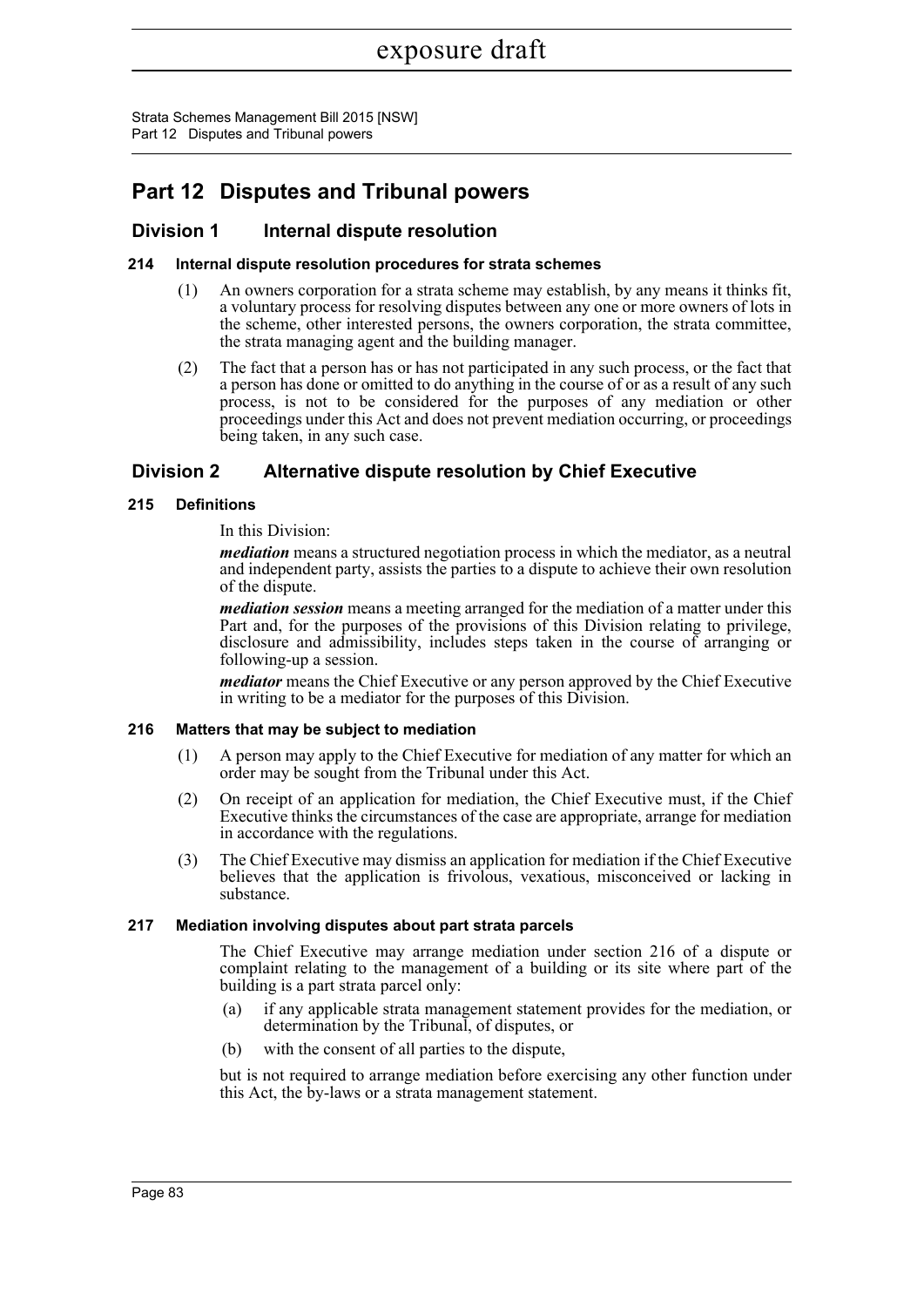Strata Schemes Management Bill 2015 [NSW] Part 12 Disputes and Tribunal powers

#### **218 Representation of parties**

A party to a dispute is not entitled to be represented by another person at a mediation session under this Division unless all the other parties consent to the representation.

### **219 Giving effect to mediation outcomes**

- (1) The Tribunal may, on a referral by a mediator, make an order giving effect to terms of a written agreement made at a mediation session under this Division.
- (2) A matter must not be referred to the Tribunal under this section unless all parties to the mediation consent to the referral.
- (3) A matter may be referred to the Tribunal under this section whether or not the mediation was carried out in accordance with this Division or by a mediator within the meaning of this Division.
- (4) This Division does not affect the enforceability of any other agreement or arrangement that may be made, whether or not arising out of a mediation session, in relation to the matters the subject of a mediation session.

## **220 Privilege**

- (1) The same privilege with respect to defamation as exists with respect to judicial proceedings and a document produced in judicial proceedings exists with respect to:
	- (a) a mediation session, or
	- (b) a document or other material sent to, or produced at an office of, the Chief Executive for the purpose of enabling a mediation session to be arranged.
- (2) The privilege conferred only extends to a publication made:
	- (a) at a mediation session, or
	- (b) as provided by subsection (1) (b), or
	- (c) as a disclosure permitted by this Division.

### **221 Evidence of mediation sessions not admissible**

- (1) Evidence of anything said or of any admission made in a mediation session is not admissible in any proceedings before any court, tribunal or body.
- (2) A document prepared for the purposes of, or in the course of, or as a result of, a mediation session, or any copy of any such document, is not admissible in evidence in any proceedings before any court, tribunal or body.
- (3) This section does not apply to any evidence or document:
	- (a) if the persons in attendance at, or identified during, the mediation session and, in the case of a document, all persons identified in the document, consent to the admission of the evidence or document, or
	- (b) in proceedings instituted with respect to any act or omission in connection with which a disclosure has been made under this Division on the ground specified in section 222 (c).

## **222 Confidentiality**

A mediator may disclose information obtained in connection with the administration or execution of this Division only in one or more of the following circumstances:

- (a) with the consent of the person from whom the information was obtained,
- (b) in connection with the administration or execution of this Division,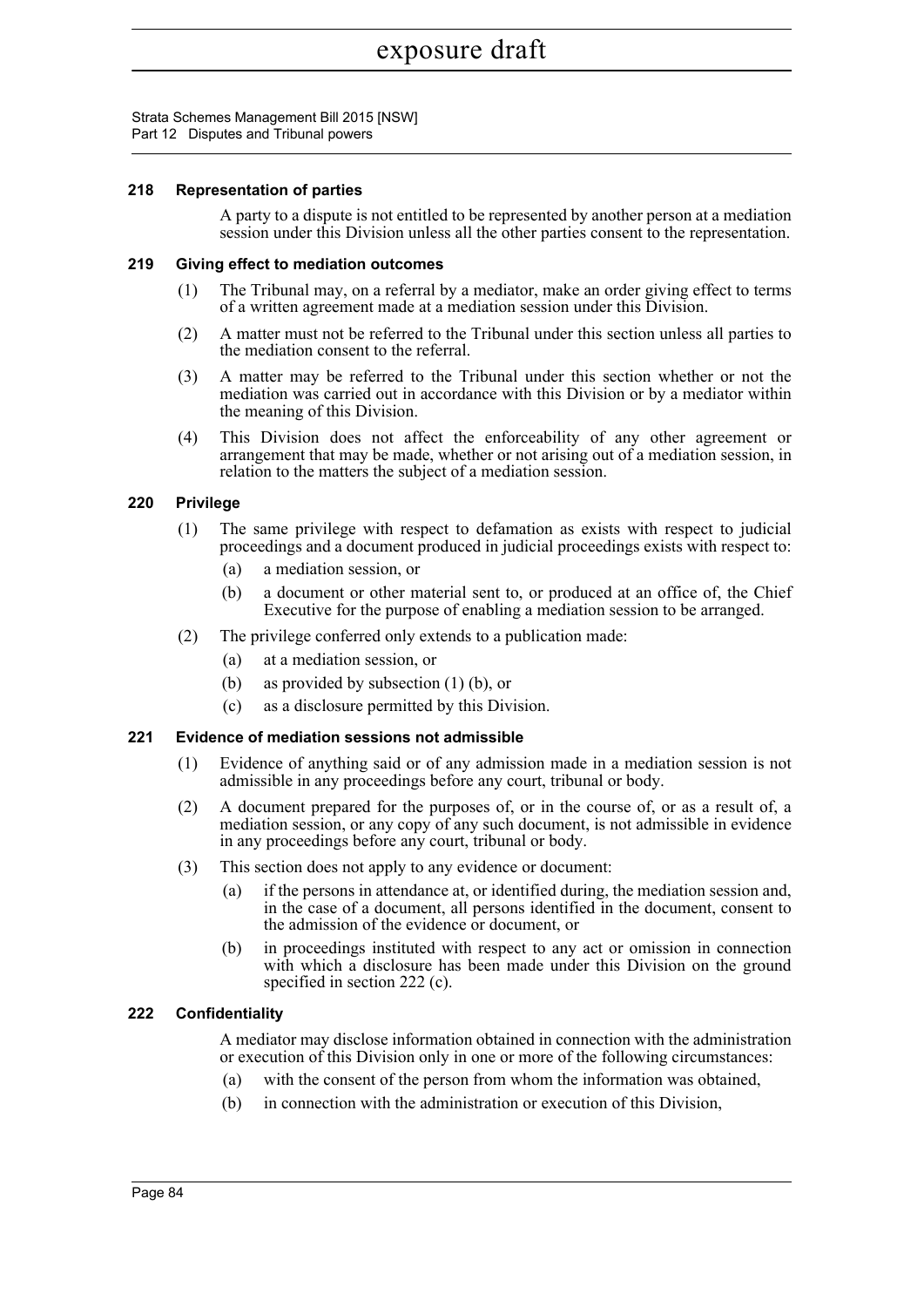- (c) if there are reasonable grounds to believe that the disclosure is necessary to prevent or minimise the danger of injury to any person or damage to any property,
- (d) if the disclosure is reasonably required for the purpose of referring any party or parties to a mediation session to any person, agency, organisation or other body and the disclosure is made with the consent of the parties to the mediation session for the purpose of aiding in the resolution of a dispute between those parties or assisting the parties in any other manner,
- (e) in accordance with a requirement imposed by or under a law of the State (other than a requirement imposed by a subpoena or other compulsory process) or the Commonwealth.

## **223 Exoneration from liability for mediators**

No matter or thing done or omitted to be done by a mediator subjects the mediator to any action, liability, claim or demand if the matter or thing was done or omitted to be done in good faith for the purposes of a mediation session under this Division.

## **Division 3 Procedures for applications to Tribunal**

## **224 Interested persons**

- (1) The following persons are *interested persons* for the purpose of making an application to the Tribunal under this Act:
	- (a) the owners corporation,
	- (b) an officer of the owners corporation,
	- (c) a strata managing agent for the scheme,
	- (d) an owner of a lot in the scheme, a person having an estate or interest in a lot or an occupier of a lot,
	- (e) if the strata scheme is a leasehold strata scheme, the lessor of the scheme.
- (2) The *interested persons* for the purpose of making an application to the Tribunal under this Act relating to a strata scheme for a part strata parcel also include the following:
	- (a) the owners corporation or a strata managing agent for, an owner of a lot in, a person having any other estate or interest in a lot in, or an occupier of a lot in, any other scheme affecting the building,
	- (b) any other person for the time being bound by any strata management statement for the building.

## **225 Certain applications cannot be accepted without prior mediation**

- (1) A registrar must not accept an application made to the Tribunal under this Act unless:
	- (a) mediation by the Chief Executive under Division 2 or otherwise has been attempted but was not successful, or
	- (b) the registrar considers that mediation is unnecessary or inappropriate in the circumstances.
- (2) The registrar must inform an applicant that the applicant should arrange for mediation if the registrar rejects an application under this section.
- (3) The applicant may arrange for mediation under Division 2 or otherwise.
- (4) This section does not apply to applications for the following orders:
	- (a) an order to appoint, or requiring the appointment of, a strata managing agent,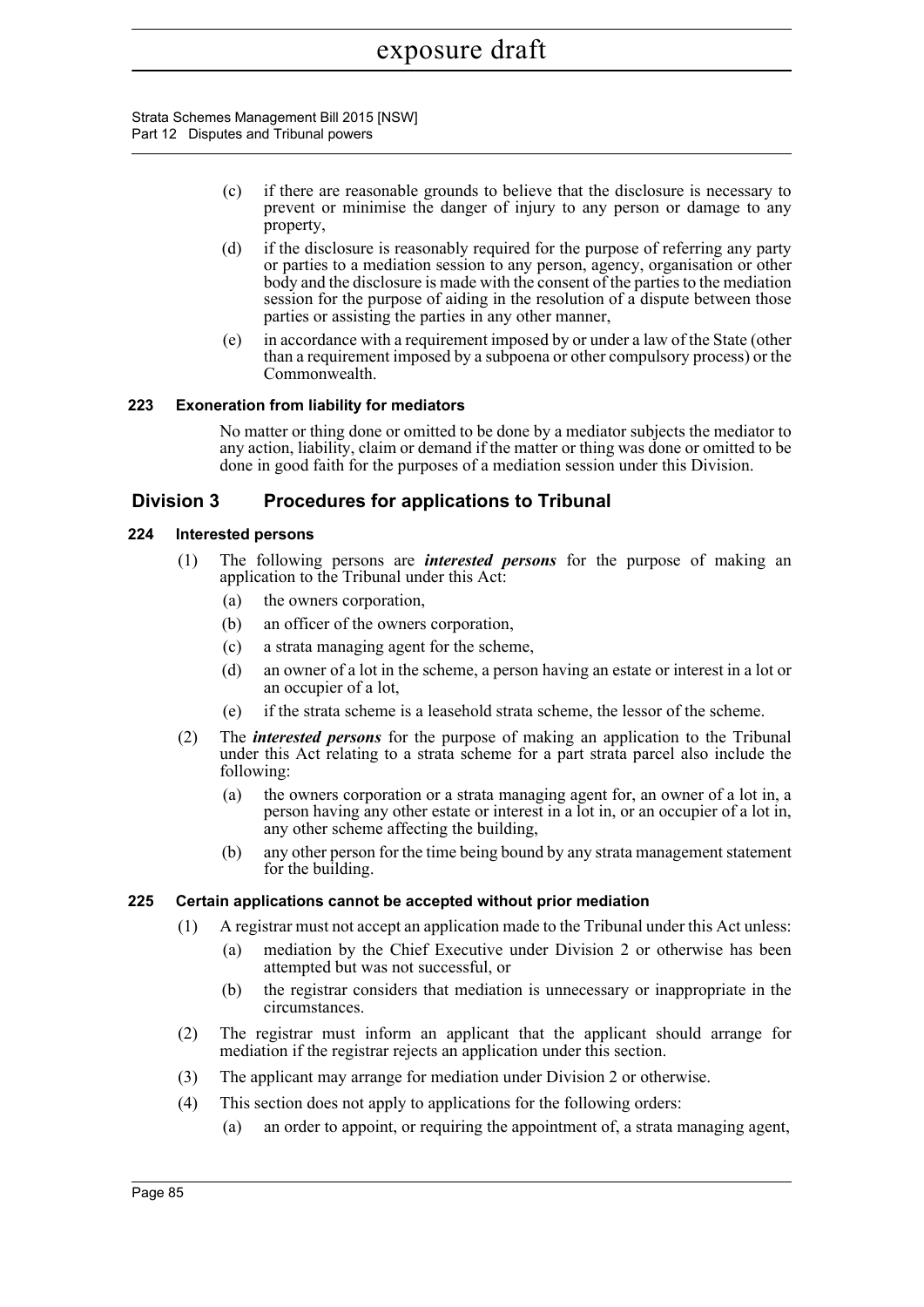#### Strata Schemes Management Bill 2015 [NSW] Part 12 Disputes and Tribunal powers

- (b) an order varying or revoking an order that varies or revokes another order by the Tribunal,
- (c) an order with respect to waiving, varying or extinguishing a restriction relating to the initial period,
- (d) an order allocating unit entitlements,
- (e) an order with respect to access to a lot by the owners corporation to inspect or repair common property,
- (f) an order seeking provision of records to an owners corporation by a former strata managing agent for the strata scheme,
- (g) an order with respect to the inspection of records of an owners corporation,
- (h) an order imposing a monetary penalty and any associated order as to the payment of costs.

## **226 Notice of applications to Tribunal**

- (1) The registrar must give the owners corporation for a strata scheme, and any other person who in the registrar's opinion would be affected, a copy of an application for an order (other than an order imposing a monetary penalty).
- (2) An owners corporation given notice of an application for an order must:
	- (a) immediately cause the application and notice or a copy of the application and notice to be prominently displayed on any notice board required to be maintained by or under the by-laws on some part of the common property, and
	- (b) so display the application and notice for the period specified in the notice for the making of submissions, and
	- (c) immediately give a copy of the application and notice to each person whose name appears on its strata roll.

## **Division 4 Orders that may be made by Tribunal**

## **227 General order-making power of Tribunal**

The Tribunal may, in any proceedings before it under this Act, make any one or more of the following orders or other decisions:

- (a) an order or decision that provides for any ancillary or consequential matter the Tribunal thinks appropriate,
- (b) an interlocutory decision within the meaning of the *Civil and Administrative Tribunal Act 2013*.

## **228 Orders to settle disputes or rectify complaints**

## (1) **Orders relating to complaints and disputes**

The Tribunal may, on application by an interested person, original owner or building manager, make an order to settle a complaint or dispute about any of the following:

- (a) the operation, administration or management of a strata scheme under this Act,
- (b) an agreement authorised or required to be entered into under this Act,
- (c) an agreement appointing a strata managing agent or a building manager,
- (d) an agreement between the owners corporation and an owner, mortgagee or covenant chargee of a lot in a strata scheme that relates to the scheme or a matter arising under the scheme,
- (e) an exercise of, or failure to exercise, a function conferred or imposed by or under this Act or the by-laws of a strata scheme,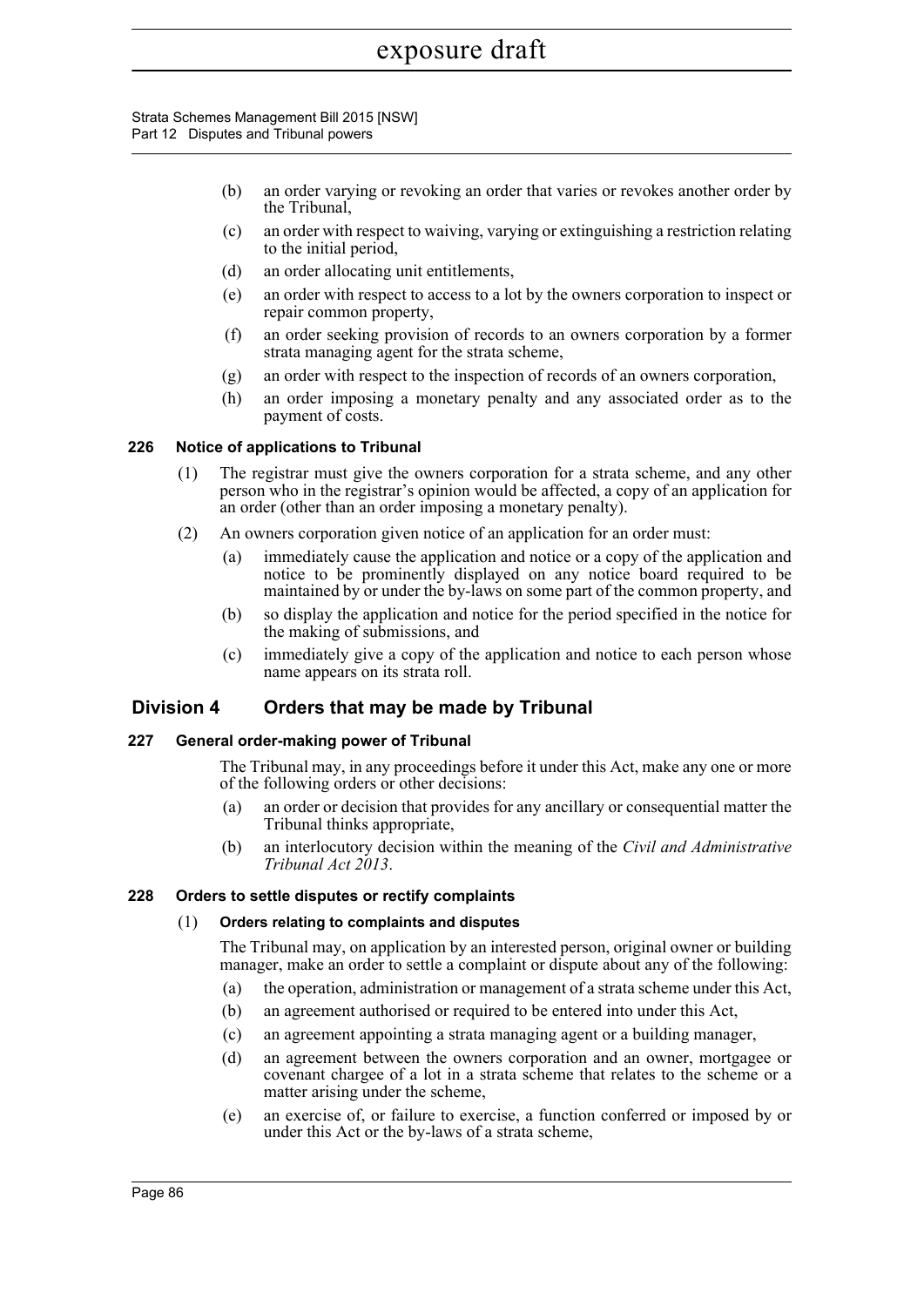(f) an exercise of, or failure to exercise, a function conferred or imposed on an owners corporation under any other Act.

## (2) **Failure to exercise a function**

For the purposes of this section, an owners corporation, strata committee or building management committee is taken not to have exercised a function if:

- (a) it decides not to exercise the function, or
- (b) application is made to it to exercise the function and it fails for 2 months after the making of the application to exercise the function in accordance with the application or to inform the applicant that it has decided not to exercise the function in accordance with the application.

## (3) **Other proceedings and remedies**

A person is not entitled:

- (a) to commence other proceedings in connection with the settlement of a dispute or complaint the subject of a current application by the person for an order under this section, or
- (b) to make an application for an order under this section if the person has commenced, and not discontinued, proceedings in connection with the settlement of a dispute or complaint the subject of the application.

## (4) **Disputes involving management of part strata parcels**

The Tribunal must not make an order relating to a dispute involving the management of a strata scheme for a part strata parcel or the management of the building concerned or its site unless:

- (a) any applicable strata management statement provides for the determination of disputes by the Tribunal under this Act, or
- (b) all the parties to the dispute consent to its determination by the Tribunal.
- (5) The Tribunal must not make an order relating to a dispute involving a matter to which a strata management statement applies that is inconsistent with the strata management statement.

## (6) **Disputes relating to consent to development applications**

The Tribunal must consider the interests of all the owners of lots in a strata scheme in the use and enjoyment of their lots and the common property in determining whether to make an order relating to a dispute concerning the failure of an owners corporation for a strata scheme to consent to the making of a development application under the *Environmental Planning and Assessment Act 1979* relating to common property of the scheme.

## (7) **Excluded complaints and disputes**

This section does not apply to a complaint or dispute relating to an agreement that is not an agreement entered into under this Act, or the exercise of, or failure to exercise, a function conferred or imposed by or under any other Act, if another Act confers jurisdiction on another court or tribunal with respect to the subject-matter of the complaint or dispute and the Tribunal has no jurisdiction under a law (other than this Act) with respect to that subject-matter.

(8) This section does not apply to a complaint or dispute relating to a function of or a failure to exercise a function by an owners corporation if the function may be exercised only in accordance with a unanimous resolution or a special resolution (other than a special resolution relating to common property).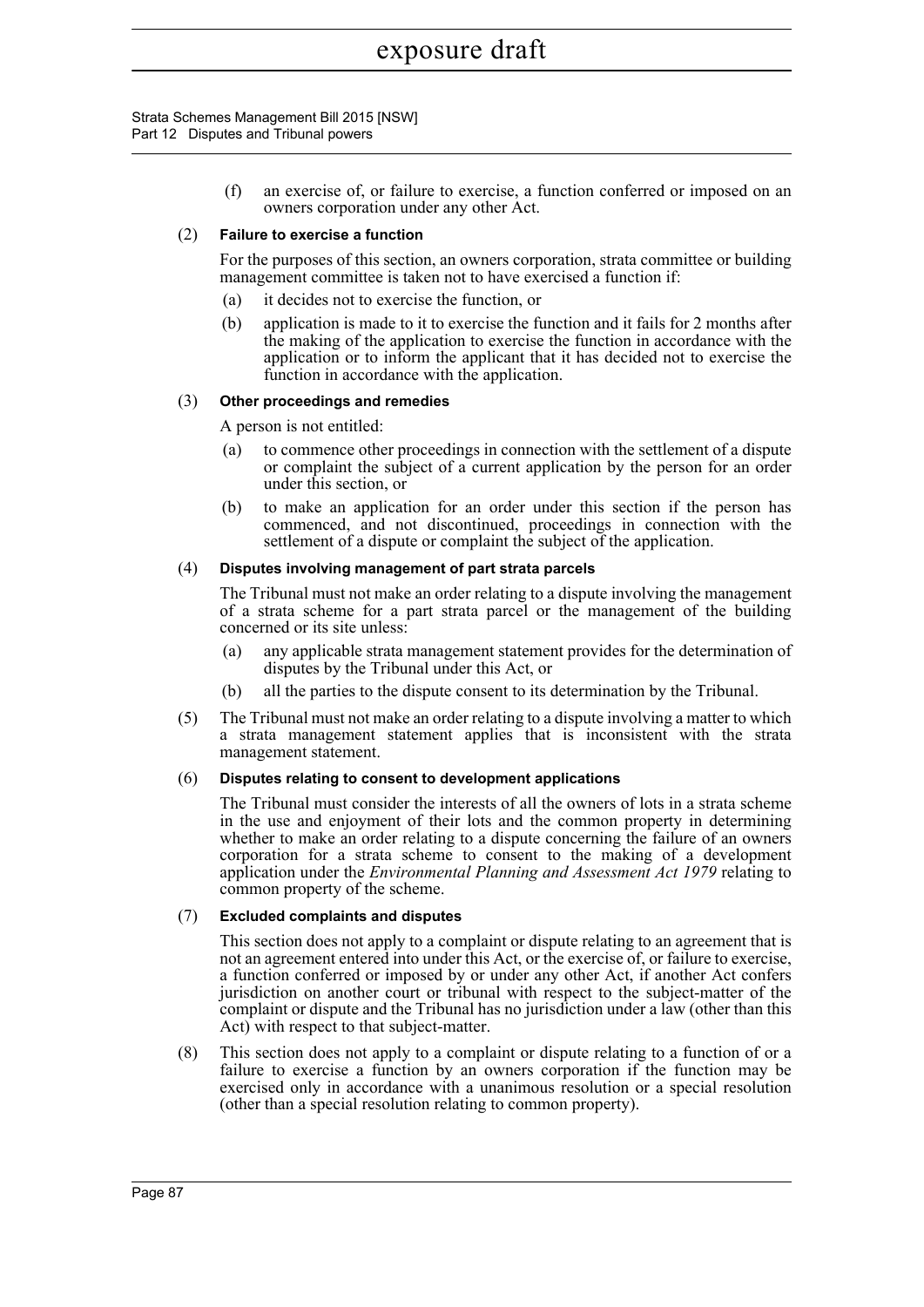## **229 Order for settlement of dispute between strata schemes**

- (1) The Tribunal may, on application by an owners corporation for a strata scheme, make an order to settle a dispute between that strata scheme and another strata scheme if:
	- (a) the strata schemes are contiguous or the dispute relates to a lease of land, or other arrangement relating to property, of one of the schemes, and
	- (b) the matter in dispute is not regulated by or under any other Act.
- (2) In this section, a strata scheme is *contiguous* with another strata scheme even if it is divided by, or separated from the other scheme by, a natural feature (such as a watercourse), a railway, a road, a public reserve or a drainage reserve.

### **230 Order enforcing positive covenant**

- (1) The Tribunal may, on application by an authority having the benefit of a positive covenant, order an owners corporation for or owner of a lot in a strata scheme to comply with an obligation imposed by the covenant and relating to the maintenance, use, repair or insurance of a building or lot in the scheme, if the Tribunal considers that the owners corporation or owner has failed to comply with the obligation.
- (2) If the authority has been refused an injunction under section 88H of the *Conveyancing Act 1919*, the Tribunal must not make an order to the same effect as the injunction refused.

### **231 Orders enforcing restrictions on uses of utility lots**

- (1) The Tribunal may, on application by an owners corporation, the lessor under a leasehold strata scheme or an owner or occupier of a lot in a strata scheme, order the owner of a utility lot and any other person who received notice of the application to refrain from committing a breach of a restriction imposed under section 63 of the *Strata Schemes Development Act 2015* on the use of the utility lot.
- (2) The Tribunal may, on application by the local council, order the owner of a utility lot and any other person who received notice of the application to refrain from committing a breach of a restriction imposed under section 63 of the *Strata Schemes Development Act 2015* on the use of the utility lot.

## **232 Order for reallocation of unit entitlements**

#### (1) **Tribunal may make order allocating unit entitlements**

The Tribunal may, on application, make an order allocating unit entitlements among the lots that are subject to a strata scheme in the manner specified in the order if the Tribunal considers that the allocation of unit entitlements among the lots:

- (a) was unreasonable when the strata plan was registered or when a strata plan of subdivision was registered, or
- (b) was unreasonable when a revised schedule of unit entitlement was lodged at the conclusion of a development scheme, or
- (c) became unreasonable because of a change in the permitted land use, being a change (for example, because of a rezoning) in the ways in which the whole or any part of the parcel could lawfully be used, whether with or without planning approval.

#### (2) **Matters to be taken into consideration**

In making a determination under this section, the Tribunal is to have regard to the respective values of the lots and to such other matters as the Tribunal considers relevant.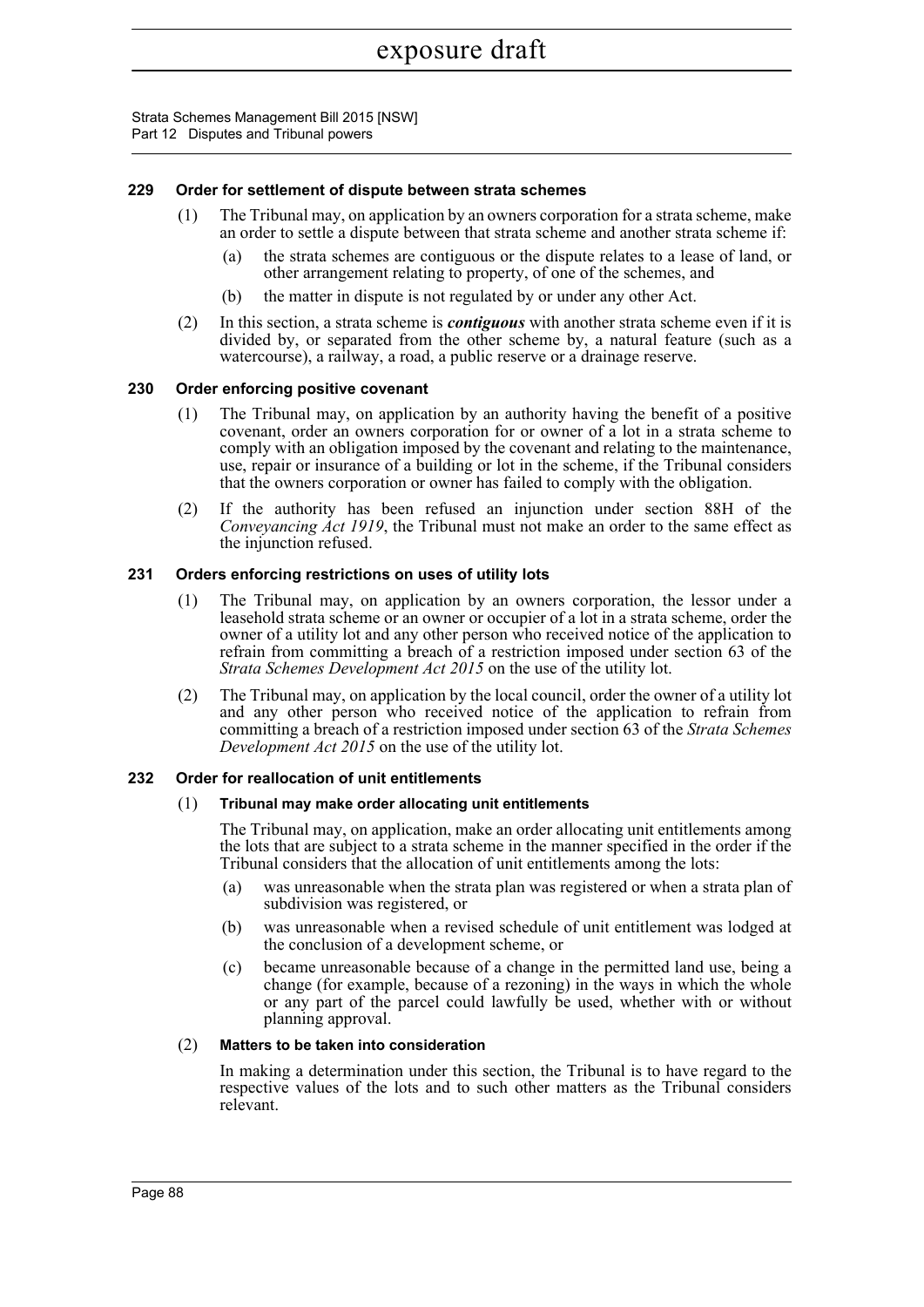## (3) **Persons who may apply for order**

An application for an order under this section may be made by any of the following:

- (a) an owner of a lot (whether or not a development lot) within the parcel for the strata scheme,
- (b) the owners corporation,
- (c) the lessor, in the case of a leasehold strata scheme,
- (d) the local council, or by any other public authority or statutory body representing the Crown, being an authority or body that is empowered to impose a rate, tax or other charge by reference to a valuation of land.

## (4) **Application to be accompanied by valuation**

An application for an order must be accompanied by a certificate specifying the valuation, at the relevant time of registration or immediately after the change in the permitted land use, of each of the lots to which the application relates.

### (5) **Qualifications of person making valuation**

The certificate must have been given by a registered valuer under the *Valuers Act 2003* authorised under that Act to make such a valuation (a *qualified valuer*).

### (6) **Ancillary orders that may be made if original valuation unsatisfactory**

The Tribunal may, if it makes an order allocating unit entitlements that were not allocated in accordance with a valuation of a qualified valuer and, in the opinion of the Tribunal, were allocated unreasonably by an original owner, also order:

- (a) the payment by the original owner to the applicant for the order of the costs incurred by the applicant, including fees and expenses reasonably incurred in obtaining the valuation and the giving of evidence by a qualified valuer, and
- (b) the payment by the original owner to any or all of the following people of the amounts (if any) assessed by the Tribunal to represent any overpayments (due to the unreasonable allocation) for which liability arose not earlier than 6 years before the date of the order:
	- (i) the lessor, in the case of a leasehold strata scheme,
	- (ii) the owners corporation,
	- (iii) the owners of lots.

## (7) **Lodgment of order**

The owners corporation must ensure that a copy of an order made by the Tribunal under this section is lodged in the Registrar-General's office no more than 6 months after the order is made. Nothing in this section prevents a person who is entitled to apply for an order under this section from lodging a copy of an order made under this section.

**Note.** Section 242 contains provisions with respect to the recording of an order made under this section.

#### **233 Orders for appointment of strata managing agent**

#### (1) **Order appointing or requiring the appointment of strata managing agent to exercise functions of owners corporation**

The Tribunal may, on its own motion or on application, make an order appointing a person as a strata managing agent or requiring an owners corporation to appoint a person as a strata managing agent:

- (a) to exercise all the functions of an owners corporation, or
- (b) to exercise specified functions of an owners corporation, or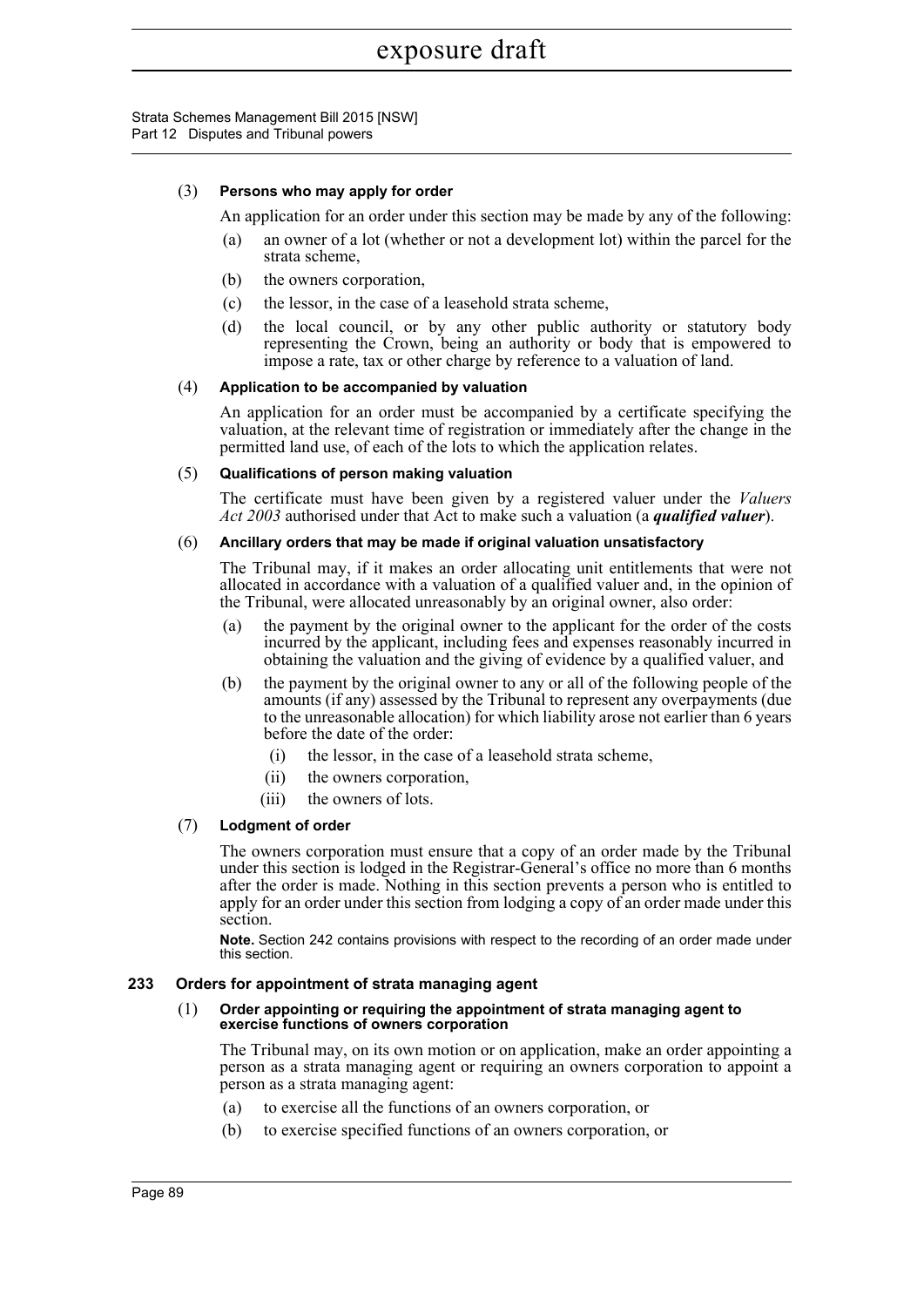#### Strata Schemes Management Bill 2015 [NSW] Part 12 Disputes and Tribunal powers

(c) to exercise all the functions other than specified functions of an owners corporation.

## (2) **Order may confer other functions on strata managing agent**

The Tribunal may also order, when making an order under this section, that the strata managing agent is to have and may exercise:

- (a) all the functions of the chairperson, secretary, treasurer or strata committee of the owners corporation, or
- (b) specified functions of the chairperson, secretary, treasurer or strata committee of the owners corporation, or
- (c) all the functions of the chairperson, secretary, treasurer or strata committee of the owners corporation other than specified functions.

### (3) **Circumstances in which order may be made**

The Tribunal may make an order only if satisfied that:

- (a) the management of a strata scheme the subject of an application for an order under this Act or an appeal to the Tribunal is not functioning or is not functioning satisfactorily, or
- (b) an owners corporation has failed to comply with a requirement imposed on the owners corporation by an order made under this Act, or
- (c) an owners corporation has failed to perform one or more of its duties, or
- (d) an owners corporation owes a judgment debt.

#### (4) **Qualifications of person appointed**

A person appointed as a strata managing agent as a consequence of an order made by the Tribunal must:

- (a) hold a strata managing agent's licence issued under the *Property, Stock and Business Agents Act 2002*, and
- (b) have consented in writing to the appointment, which consent, in the case of a strata managing agent that is a corporation, may be given by the chief executive officer of the corporation or another person authorised by the corporation to do so.

#### (5) **Terms and conditions of appointment**

A strata managing agent may be appointed as a consequence of an order under this section on the terms and conditions (including terms and conditions relating to remuneration by the owners corporation and the duration of appointment) specified in the order making or directing the appointment.

#### (6) **Revocation of certain appointments**

An order may be revoked or varied on the application of any of the following persons and, unless sooner revoked, ceases to have effect at the expiration of the period after its making (not exceeding 2 years) that is specified in the order:

- (a) a person who obtained an order under this Act that imposed a duty on the owners corporation or on its strata committee, chairperson, secretary or treasurer and that has not been complied with,
- (b) a person having an estate or interest in a lot in the strata scheme or, in the case of a leasehold strata scheme, in a lease of a lot in the scheme,
- (c) the authority having the benefit of a positive covenant that imposes a duty on the owners corporation,
- (d) a judgment creditor to whom the owners corporation owes a judgment debt.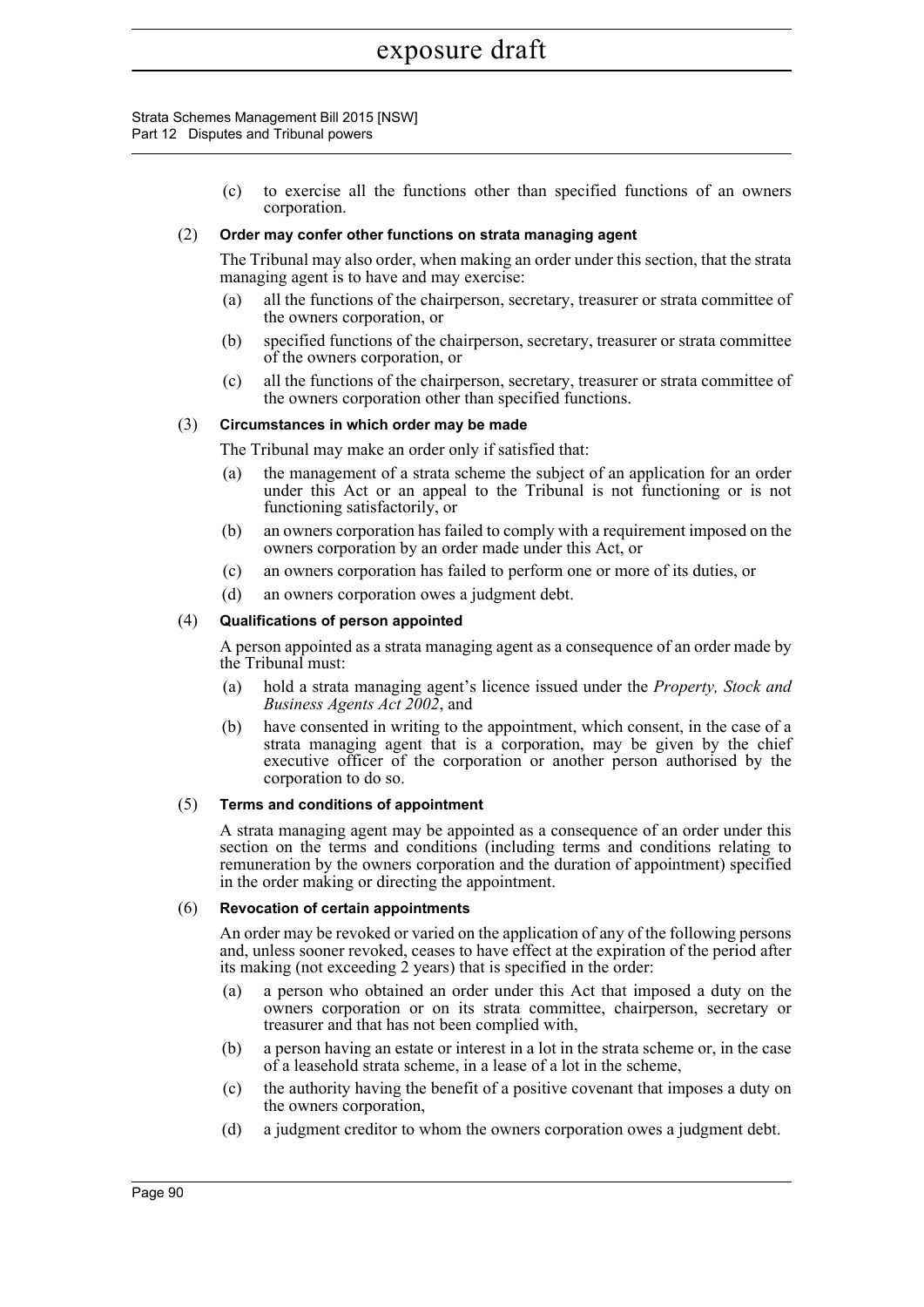## (7) **Persons who may make an application**

An application for an order under this section may be made by:

- (a) a person who obtained an order under this Act that imposed a duty on the owners corporation or on the strata committee or an officer of the owners corporation and that has not been complied with, or
- (b) a person having an estate or interest in a lot in the strata scheme concerned or, in the case of a leasehold strata scheme, in a lease of a lot in the scheme, or
- (c) the authority having the benefit of a positive covenant that imposes a duty on the owners corporation, or
- (d) a judgment creditor to whom the owners corporation owes a judgment debt.

### **234 Orders relating to strata committee and officers**

- (1) The Tribunal may, on its own motion or on application by an interested person, make any of the following orders:
	- (a) an order removing a person from a strata committee,
	- (b) an order prohibiting a strata committee from determining a specified matter and requiring the matter to be determined by resolution of the owners corporation,
	- (c) an order removing one or more of the officers of an owners corporation from office and from the strata committee.
- (2) Without limiting the grounds on which the Tribunal may order the removal from office of a person, the Tribunal may remove a person if it is satisfied that the person has:
	- (a) failed to comply with this Act or the regulations or the by-laws of the strata scheme, or
	- (b) failed to exercise due care and diligence, or engaged in serious misconduct, while holding the office.

## **Division 5 General provisions relating to Tribunal powers and orders**

#### **235 Orders relating to title to land**

- (1) The Tribunal may determine a question of title to land only for the purpose of deciding a matter under this Act.
- (2) Any determination under this section does not have any force or effect except as provided by this Act.

#### **236 Tribunal may make order of another kind**

The Tribunal may deal with an application for an order under a specified provision of this Act by making an order under a different provision of this Act if it considers it appropriate to do so.

#### **237 Other matters for which Tribunal may provide**

- (1) The Tribunal may order any person the subject of an application for an order to do or refrain from doing a specified act in relation to a strata scheme.
- (2) The Tribunal may in any proceedings for an order under this Act order any party who, without reasonable excuse, failed (after previously agreeing to mediation) to attend a mediation session relating to the subject-matter of the proceedings to pay the whole or any part of the costs of mediation.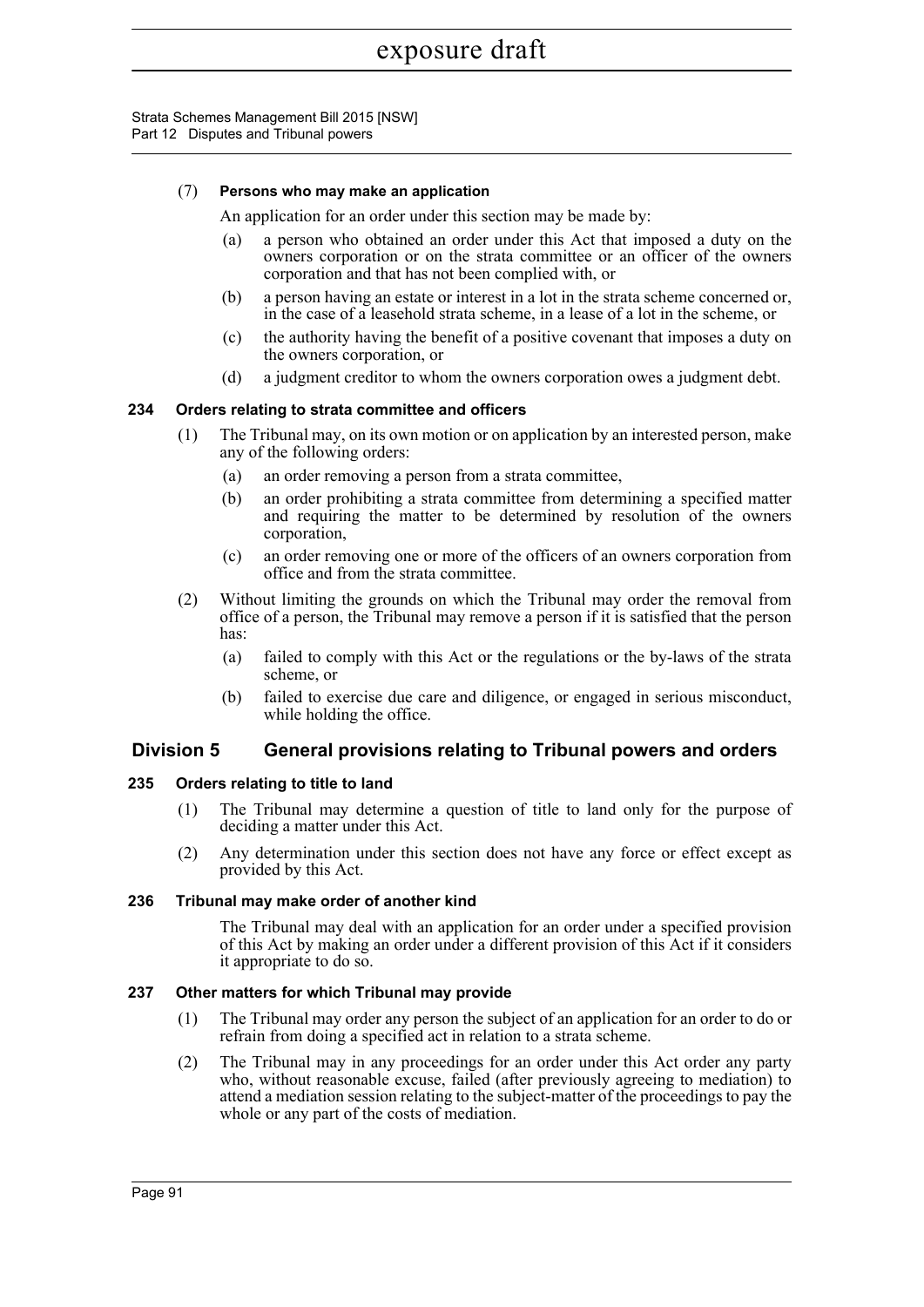Strata Schemes Management Bill 2015 [NSW] Part 12 Disputes and Tribunal powers

# **238 Dismissal of application on certain grounds**

The Tribunal may dismiss an application for an order if:

- (a) the ground for the application is the absence of a quorum at a meeting or a defect, irregularity or deficiency of notice or time, and
- (b) the Tribunal believes no substantial injustice has resulted.

# **239 Copies of orders**

- (1) The Tribunal is to cause a copy of an order under this Act to be given to the owners corporation for the strata scheme to which the order relates (whether or not the owners corporation is a party to the proceedings).
- (2) The owners corporation must:
	- (a) display the copy of the order in a prominent position on the notice board of the owners corporation within 3 days after receiving it, and for 14 days after that, or
	- (b) if the owners corporation does not have a notice board, cause a further copy of the order to be given to each person whose name appears on the strata roll.

# **240 Tribunal to be provided with strata report and inspections**

- (1) An owners corporation must, if required to do so by the Tribunal for the purposes of its functions under this Act, provide to the Tribunal:
	- (a) information under Division 2 of Part 10, or
	- (b) an opportunity to inspect items under that Division.

Maximum penalty: 5 penalty units.

(2) The Tribunal is not liable to pay a fee for any information provided or inspection under this section.

# **241 Effect of certain orders imposing obligations on owners corporation**

- (1) The terms of the following orders, to the extent to which they impose a requirement on an owners corporation, are taken to have effect as a resolution of the owners corporation to do what is needed to comply with the requirement:
	- (a) an order relating to a resolution under section 25 (except subsection (4)),
	- (b) an order relating to interest or contributions under section 85 or 87,
	- (c) an order relating to property under section 126, 127, 128, 129 or 130,
	- (d) an order relating to insurance under section 175 or 176,
	- (e) an order under section 228 in which the Tribunal declares that the order is to have effect as a decision of the owners corporation.
- (2) The owners corporation must cause the terms of any such order to be recorded in its minute book when it is given a copy of the order by the registrar.
- (3) If any such order specifies a period (a *limitation period*) during which a resolution of an owners corporation purporting to alter the effect of the order would be inoperative, a resolution passed by the owners corporation during that period has no force or effect unless:
	- (a) it is a unanimous resolution, or
	- (b) it is passed on a motion submitted to a general meeting after being authorised, by order, by the Tribunal.
- (4) A resolution that is so authorised and passed may amend or revoke an order before the end of a limitation period.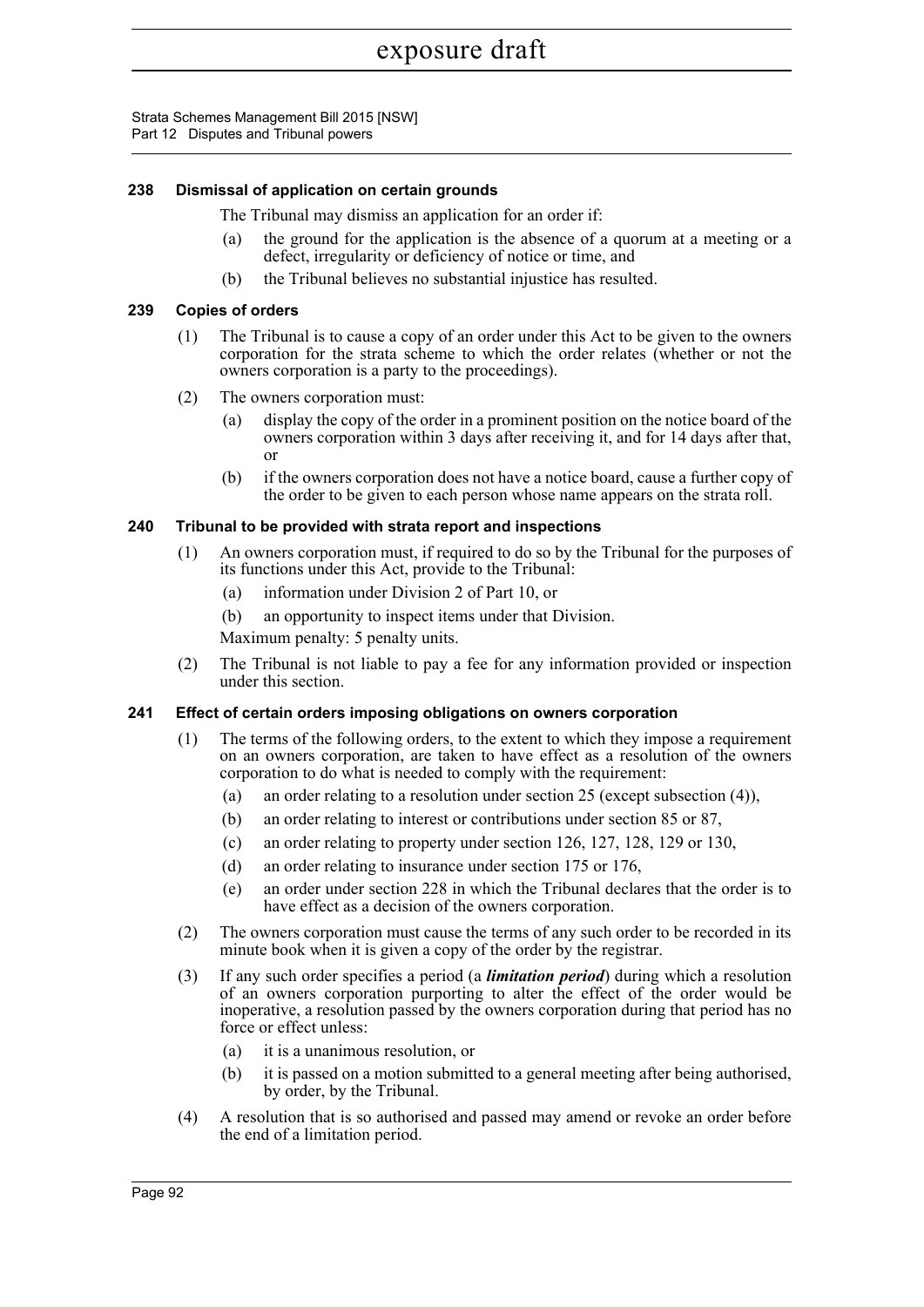Strata Schemes Management Bill 2015 [NSW] Part 12 Disputes and Tribunal powers

> (5) An application to the Tribunal for an order authorising a motion for submission to a general meeting may be made by any person who, at the time of the application, could have applied for the order to which the proposed motion relates.

### **242 Recording in Register of effect of certain orders**

- (1) The Registrar-General is to make any recordings in the Register with respect to an order under this Act that appear to the Registrar-General to be necessary or proper to give effect to the order if:
	- (a) a copy of the order, certified by the Tribunal as a true copy, has been lodged in the office of the Registrar-General, and
	- (b) the copy is accompanied by the certificate of title comprising the common property in the strata scheme, and
	- (c) any fee payable for the recordings has been paid.
- (2) The Registrar-General may waive the requirement for the certificate of title under subsection (1) if:
	- (a) the certificate of title has not been lodged within 21 days after written notice is given by the person lodging the copy of the order to the owners corporation requesting the lodging of the certificate of title, or
	- (b) an application under section 111 of the *Real Property Act 1900* for the issue of a new certificate of title has not been made within that period.

### **243 Changes to Register after orders allocating unit entitlements**

- (1) This section applies if:
	- (a) a copy of an order allocating unit entitlements among lots in a strata plan is lodged with the Registrar-General in accordance with this Act, or
	- (b) a copy of an order made by a superior court with respect to any such order is lodged with the Registrar-General and is certified by the appropriate officer of that court to be a true copy.
- (2) The Registrar-General must amend the schedule of unit entitlement recorded in the folio of the Register comprising the common property to which the order relates, to the extent necessary to give effect to the order.

### **244 Recovery of unpaid civil penalty**

Any civil penalty imposed by the Tribunal as a result of a contravention of an order under this Act that is to be paid by an owner of a lot to the owners corporation may be recovered under this Act as if it were an amount of unpaid contributions.

**Note.** Section 72 (3) of the *Civil and Administrative Tribunal Act 2013* provides for a civil penalty for a contravention of an order of the Tribunal. A monetary penalty of up to \$11,000 for an individual and \$22,000 for a corporation may be imposed for the contravention and may be recovered as a debt due to the Crown in a court of competent jurisdiction (see section 77 of that Act). Other penalties ordered to be paid by the Tribunal may also be recovered as debts under that Act (see section 78 of that Act).

**Note.** Section 86 of this Act provides for the recovery of unpaid contributions.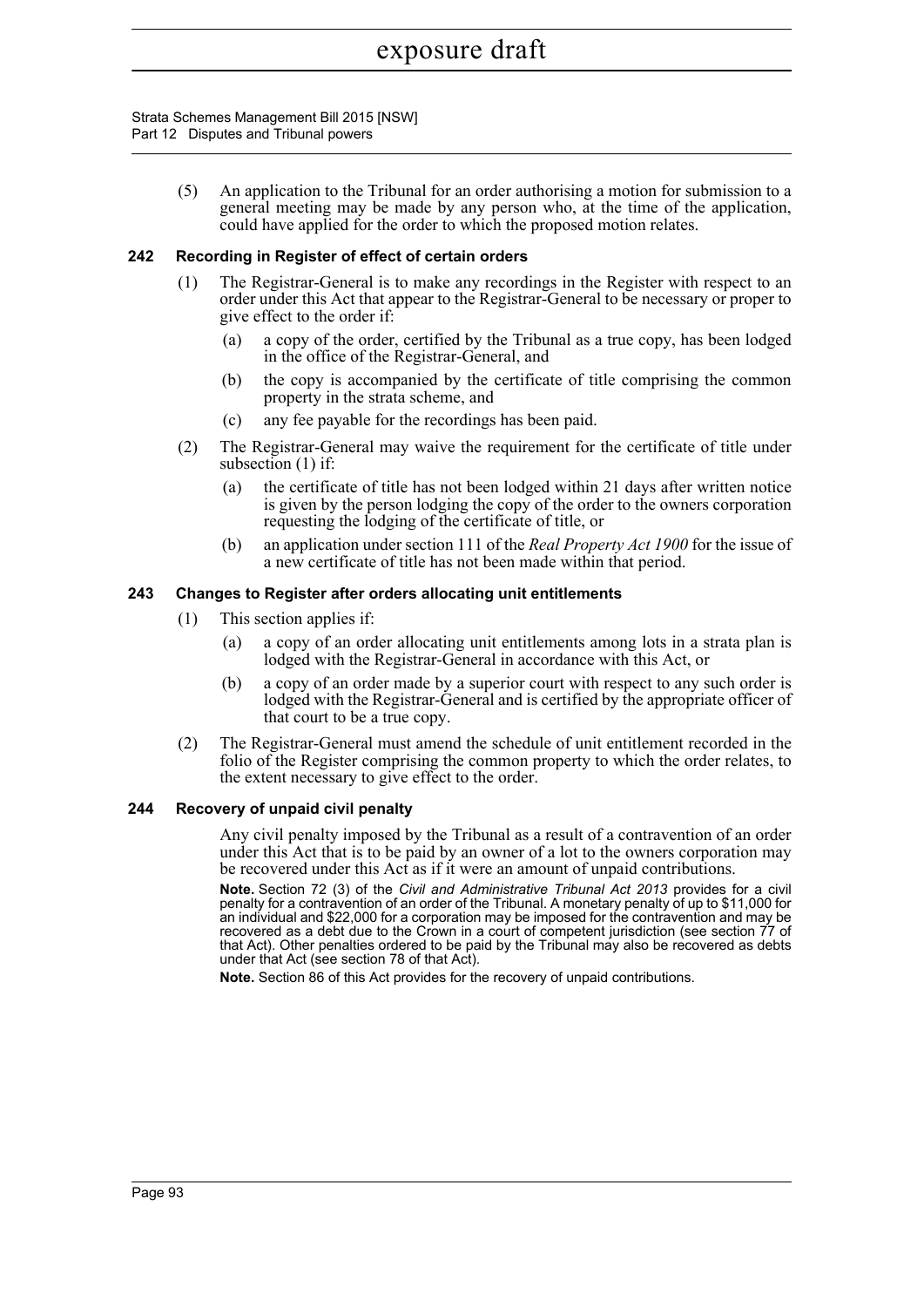Strata Schemes Management Bill 2015 [NSW] Part 13 Offences and proceedings

# **Part 13 Offences and proceedings**

# **Division 1 Offences and enforcement**

# **245 Investigations by Chief Executive**

- (1) The Chief Executive may, if the Chief Executive believes on reasonable grounds that an offence under this Act has been, or may be committed, exercise the following powers to investigate the grounds for the belief:
	- (a) enter common property,
	- (b) enter a lot at a reasonable time on notice given to the occupier,
	- (c) if the strata scheme concerned is for part of a building, enter any lot in any part strata parcel that includes part of the building concerned and any other part of the building or its site at a reasonable time on notice given to the occupier of that lot or other part,
	- (d) request an owners corporation to provide information to the Chief Executive and allow the Chief Executive to inspect its records under Division 2 of Part 10.
- (2) When exercising a power under this section, the Chief Executive may, if the Chief Executive thinks fit, be accompanied by:
	- (a) a member of the strata committee of the owners corporation, or
	- (b) a member of the building management committee (if any) for the building, or
	- (c) the strata managing agent (if any) for the strata scheme.
- (3) A person must not obstruct or hinder the Chief Executive, or a delegate of the Chief Executive, in the exercise of powers conferred by this section. Maximum penalty: 5 penalty units.
- (4) An owners corporation must not fail to comply with a request under subsection  $(1)$   $(d)$ .

Maximum penalty: 5 penalty units.

(5) No charge is payable by the Chief Executive in connection with a request made under subsection  $(1)$   $(d)$ .

**Note.** The Chief Executive may delegate his or her functions under this Act (see section 252).

# **246 Penalty notices**

- (1) An authorised officer may serve a penalty notice on a person if it appears to the officer that the person has committed an offence against this Act or the regulations, being an offence prescribed by the regulations as a penalty notice offence.
- (2) A penalty notice is a notice to the effect that, if the person served does not wish to have the matter determined by a court, the person can pay, within the time and to the person specified in the notice, the amount of the penalty prescribed by the regulations for the offence if dealt with under this section.
- (3) A penalty notice under this section is declared to be a penalty notice for the purposes of the *Fines Act 1996*.
- (4) A penalty notice may be served personally or by post.
- (5) If the amount of penalty prescribed for an alleged offence is paid under this section, no person is liable to any further proceedings for the alleged offence.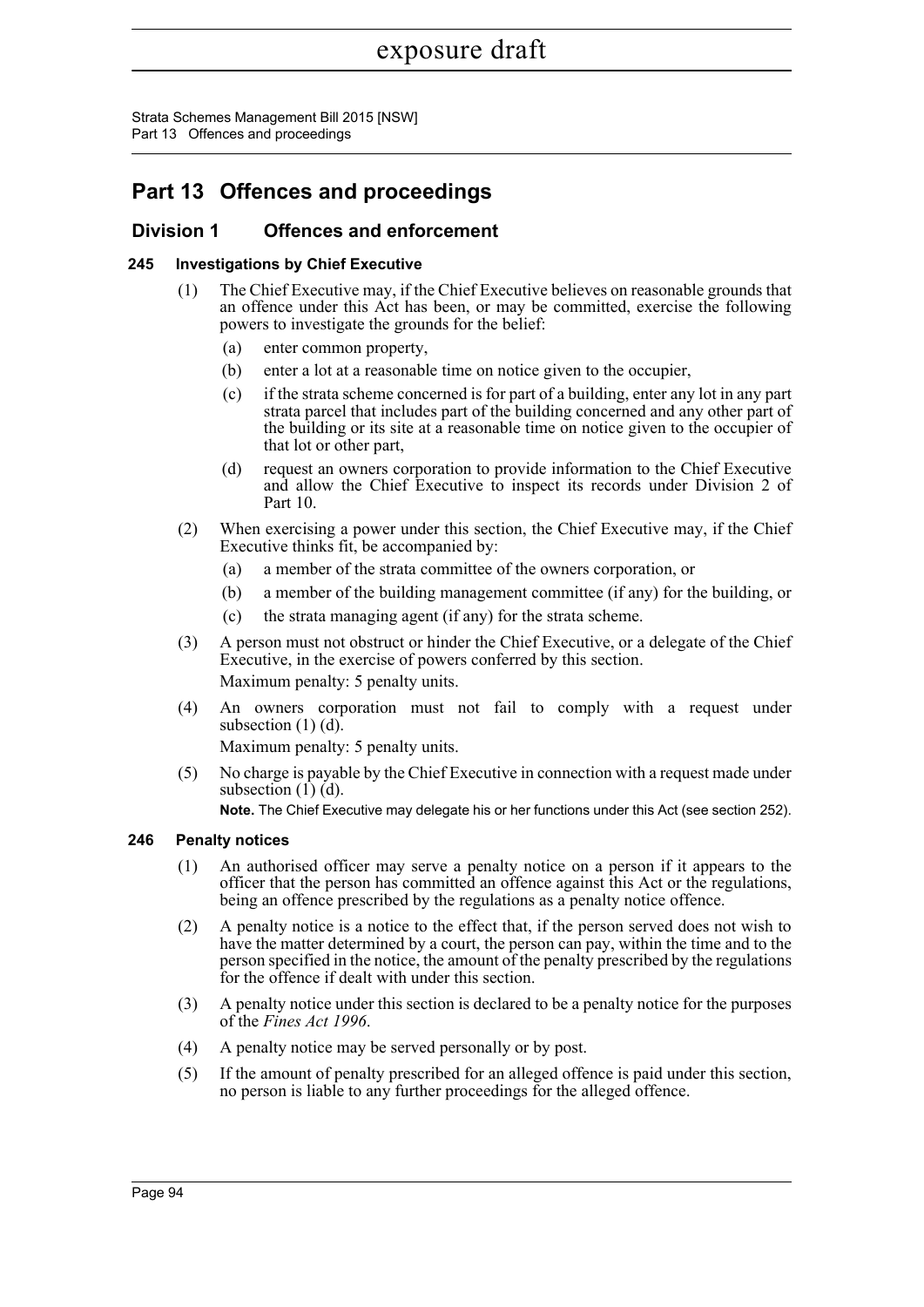#### Strata Schemes Management Bill 2015 [NSW] Part 13 Offences and proceedings

- (6) Payment under this section is not to be regarded as an admission of liability for the purpose of, and does not in any way affect or prejudice, any civil claim, action or proceeding arising out of the same occurrence.
- (7) The regulations may:
	- (a) prescribe an offence for the purposes of this section by specifying the offence or by referring to the provision creating the offence, and
	- (b) prescribe the amount of penalty payable for the offence if dealt with under this section, and
	- (c) prescribe different amounts of penalties for different offences or classes of offences.
- (8) The amount of a penalty prescribed under this section for an offence is not to exceed the maximum amount of penalty that could be imposed for the offence by a court.
- (9) This section does not limit the operation of any other provision of, or made under, this or any other Act relating to proceedings that may be taken in respect of offences.
- (10) In this section, *authorised officer* means a member of staff of the Office of Finance and Services authorised in writing by the Chief Executive as an authorised officer for the purposes of this section.

### **247 Nature of proceedings for offences**

Proceedings for an offence under this Act or the regulations may be dealt with summarily before the Local Court.

# **Division 2 Other proceedings**

### **248 Other rights and remedies not affected by this Act**

- (1) Nothing in this Act derogates from any rights or remedies that an owner, mortgagee or chargee of a lot in a strata scheme or an owners corporation or covenant chargee may have in relation to any lot or common property apart from this Act.
- (2) In any proceedings to enforce any such right or remedy, the court in which the proceedings are taken must order the plaintiff to pay the defendant's costs if the court is of the opinion that, having regard to the subject-matter of the proceedings, the taking of the proceedings was not justified because this Act or Part 4 of the *Community Land Management Act 1989* makes adequate provision for the enforcement of those rights or remedies.
- (3) The defendant's costs are to be as determined by the court.

### **249 Owners corporation may represent owners in certain proceedings**

- (1) This section applies to proceedings in relation to common property.
- (2) If the owners of the lots in a strata scheme are jointly entitled to take proceedings against any person or are liable to have proceedings taken against them jointly, the proceedings may be taken by or against the owners corporation.
- (3) Any judgment or order given or made in favour of or against the owners corporation in any such proceedings has effect as if it were a judgment or order given or made in favour of or against the owners.
- (4) A contribution required to be made by an owner of a lot to another owner in relation to the judgment debt is to bear the same proportion to the judgment debt as the unit entitlement of the contributing owner bears to the aggregate unit entitlement.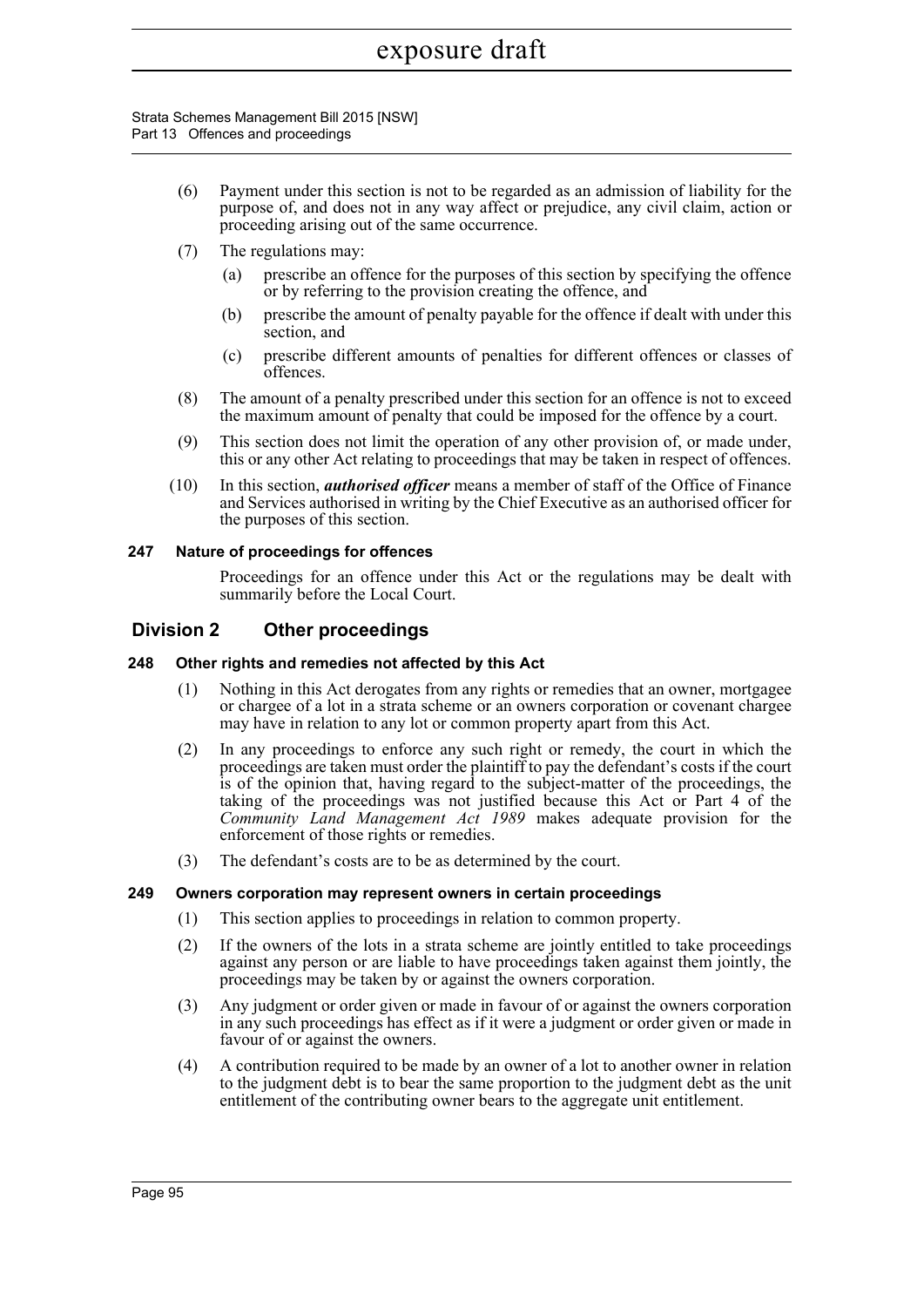Strata Schemes Management Bill 2015 [NSW] Part 13 Offences and proceedings

### **250 Structural defects—proceedings as agent**

- (1) An interested person may take proceedings for the rectification of the condition of a part of a building, or a part of the site of a building, if that condition affects or is likely to affect the support or shelter provided by that part to any other part of the building or its site.
- (2) The proceedings may be taken only if:
	- (a) they could have been taken by an owner of a lot or by another person in whom is vested an estate in fee simple in a part of the building or its site, and
	- (b) they have not been taken by the owner or other person within a reasonable time.
- (3) The proceedings are taken by an interested person as agent for the person who might have taken the proceedings and at the cost of the interested person.
- (4) In this section, *interested person* means:
	- (a) the owners corporation for the strata scheme for the building or, if part of the building is included in a part strata parcel, of any strata scheme for part of the building, or
	- (b) the lessor, in the case of a leasehold strata scheme, or
	- (c) any person in whom is vested an estate in fee simple or, in the case of a leasehold strata scheme, a leasehold estate, registered under the *Real Property Act 1900* in any part of the building or its site that is not included in a part strata parcel.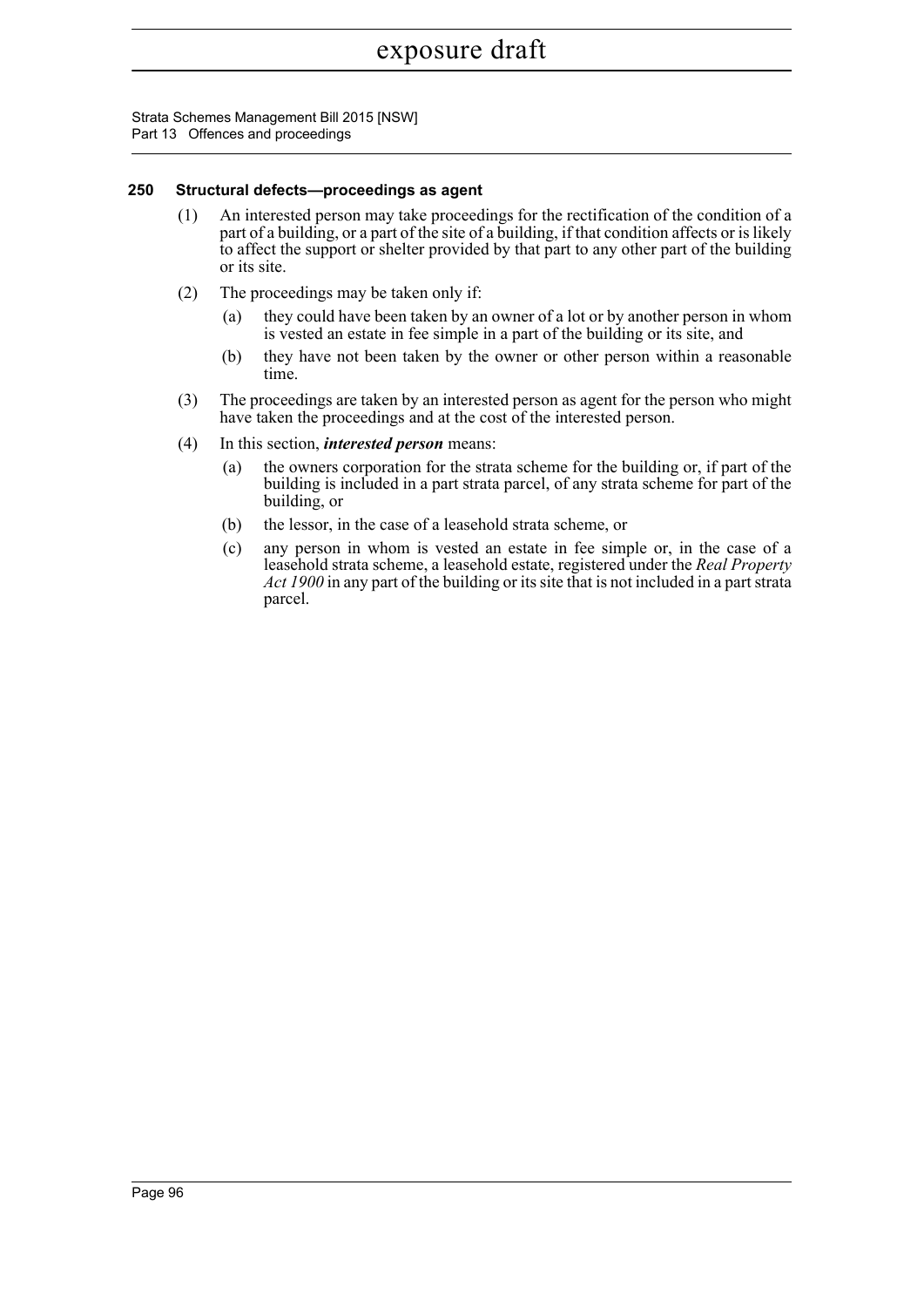Strata Schemes Management Bill 2015 [NSW] Part 14 Miscellaneous

# **Part 14 Miscellaneous**

# **251 Functions of Chief Executive**

The functions of the Chief Executive under this Act include the following:

- (a) investigating and carrying out research into matters relating to or affecting strata schemes,
- (b) investigating and attempting to resolve complaints and disputes relating to strata schemes and taking any action that the Chief Executive thinks appropriate,
- (c) prosecuting any offence under this Act or the regulations,
- (d) providing information to owners or occupiers of lots in strata schemes, owners corporations, lessors of leasehold strata schemes, strata managing agents and the public about this Act and the services provided by the Chief Executive and the Tribunal,
- (e) investigating and reporting on any matters, or making inquiries in relation to any matters, referred to the Chief Executive by the Minister in connection with this Act.

# **252 Delegation by Chief Executive**

The Chief Executive may delegate the exercise of any function of the Chief Executive under this Act (other than this power of delegation) to:

- (a) any member of staff of the Office of Finance and Services, or
- (b) any person, or any class of persons, authorised for the purposes of this section by the regulations.

# **253 Tenancy notice to be given to owners corporation of leases or subleases**

(1) If a lot is leased, the lessor must give notice of the lease, in accordance with this section, to the owners corporation within 14 days after the commencement of the lease.

Maximum penalty: 5 penalty units.

(2) If a lot is subleased, the sub-lessor must give notice of the sublease, in accordance with this section, to the owners corporation within 14 days after the commencement of the sublease.

Maximum penalty: 5 penalty units.

- (3) If a lease or sublease of a lot is assigned, the assignor must give notice of the assignment, in accordance with this section, to the owners corporation within 14 days after the execution of the assignment. Maximum penalty: 5 penalty units.
- (4) The notice must be in writing and specify:
	- (a) the name of the tenant and an address for service of the tenant, and
	- (b) the date of commencement or assignment of the lease or sublease, as the case requires, and
	- (c) the name of any agent acting for the owner in respect of the lease or sublease. **Note.** An address for service of notices may be an Australian postal address or other electronic address, including an email address (see section 256).
- (5) This section does not apply to the lease of a lot by the lessor of a strata leasehold scheme to a lessee who is the owner of a lot.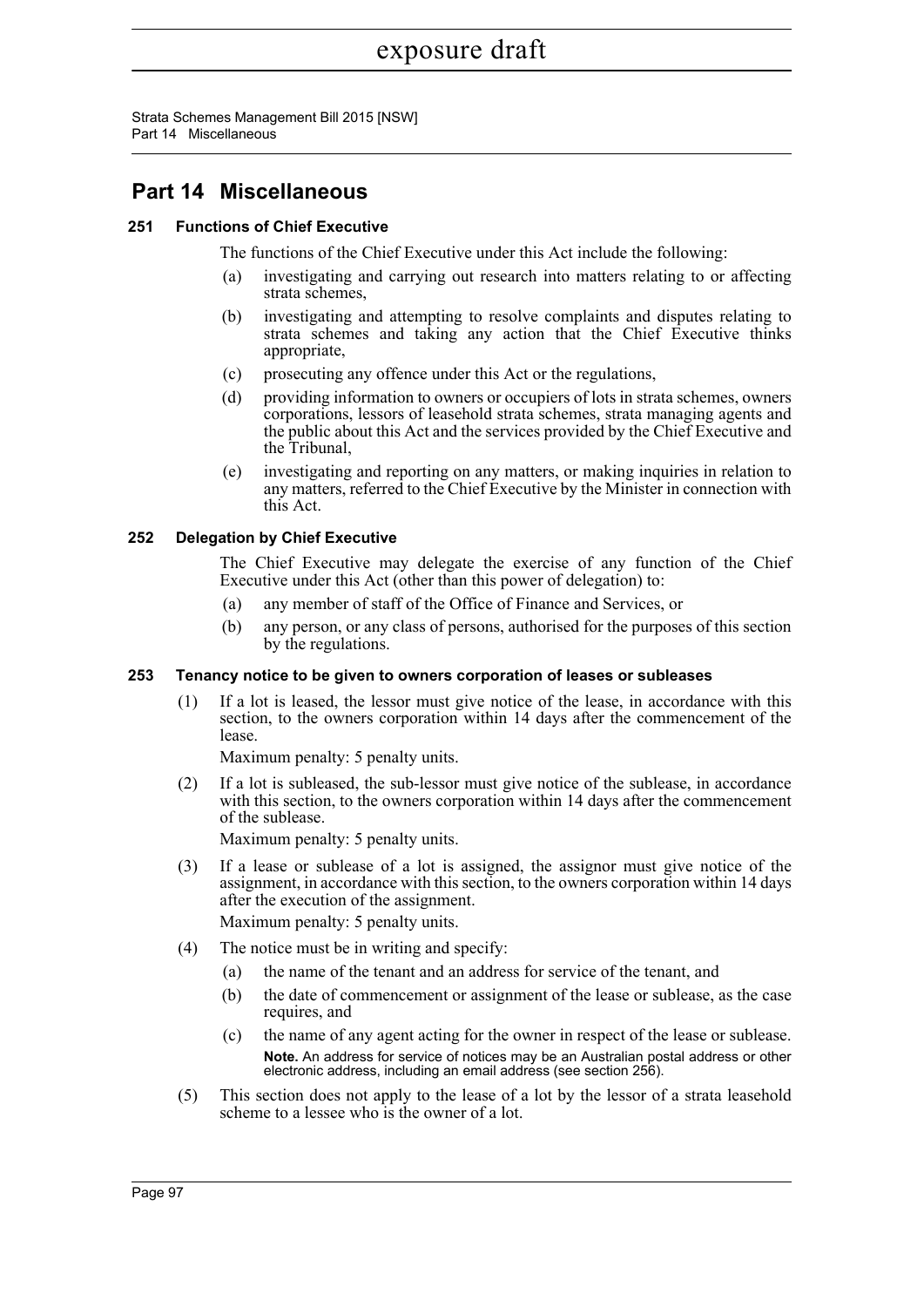(6) A notice under this section is to be given to the original owner if it is given during the initial period of the owners corporation for a strata scheme.

### **254 Notice to be given to owners corporation of mortgagee taking possession of lot**

If a mortgagee of a lot takes possession of the lot, the mortgagee must give written notice of that fact to the owners corporation within 14 days of taking possession of the lot.

Maximum penalty: 5 penalty units.

### **255 Personal liability of officers and strata committee members**

A matter or thing done or omitted to be done by an officer of an owners corporation or any other member of a strata committee, or a person acting under the direction of an officer or any such member, does not, if the matter or thing was done or omitted to be done in good faith for the purpose of executing this or any other Act, subject the officer, member or person so acting personally to any action, liability, claim or demand.

### **256 Address for service**

- (1) A postal address for service given under this Act must be an Australian postal address.
- (2) An address for service given under this Act may be an email address or a facsimile number.

### **257 Service of documents on an owners corporation**

- (1) A summons or other legal process may be given to an owners corporation by leaving it with the chairperson or secretary of the owners corporation, any member of the strata committee or the strata managing agent (if any) or by posting it, by prepaid mail, to the owners corporation at its address recorded in the folio of the Register comprising the common property.
- (2) A document other than a summons or other legal process may be given to an owners corporation:
	- (a) by leaving it with the chairperson or secretary of the owners corporation or a member of the strata committee or in the letterbox of the owners corporation, or
	- (b) by posting it, by prepaid mail, to the owners corporation at its address recorded in the folio of the Register comprising the common property, or
	- (c) by sending it by electronic transmission to an address or location nominated (in correspondence or otherwise) by the chairperson or secretary of the owners corporation or a member of the strata committee as an address or location to which correspondence can be sent.

### **258 Service of documents by owners corporation and others**

# (1) **Application of section**

This section applies to a notice or other document required or authorised by this Act or the by-laws to be given by the Chief Executive, the Tribunal, an owners corporation, the lessor of a leasehold strata scheme, the original owner, a strata committee, the secretary of an owners corporation or a strata managing agent and is subject to the other provisions of this Act.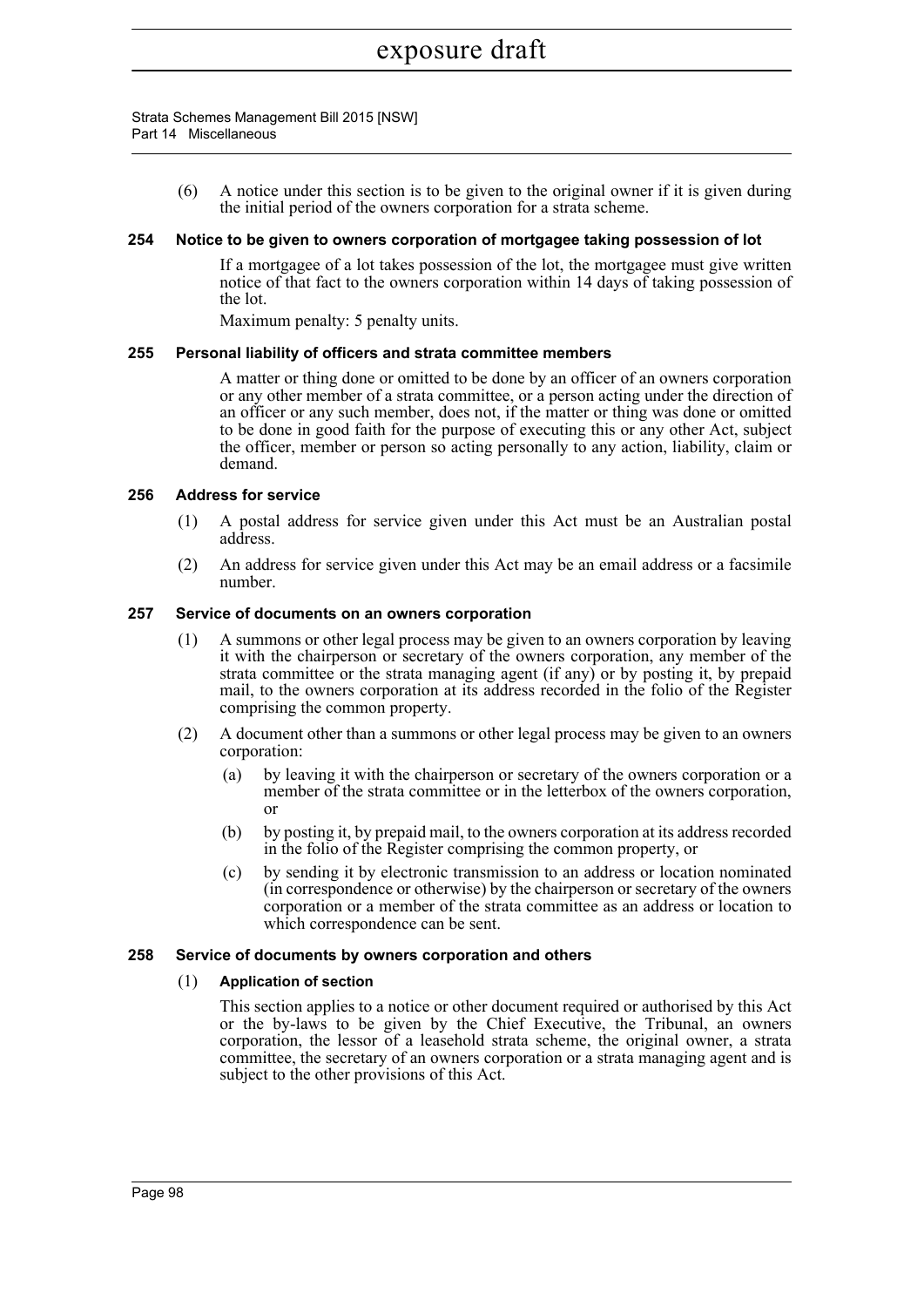# (2) **Service on occupier of lot**

A notice or other document may be given to the occupier of a lot:

- (a) by post at the address of the lot, or
- (b) by leaving it at the address of the lot with a person apparently of or above the age of 16 years.

### (3) **Service where address is included in strata roll**

If an address for the service of notices on a person is recorded in the strata roll or has been notified in a tenancy notice, a document may be given to the person:

- (a) in the case of a postal address, by post at that address, or
- (b) by sending it by electronic transmission to an address or location nominated (in correspondence or otherwise) by the person as an address or location to which correspondence can be sent, or
- (c) by leaving it at that address with a person apparently of or above the age of 16 years.

### (4) **Service on owner of lot**

A document may be given to the owner of a lot in accordance with subsection (3) or if no address for service is recorded on the strata roll:

- (a) personally, or
- (b) by post at the address of the lot, or
- (c) by leaving it on a part of the lot that is the owner's place of residence or business (otherwise than on a part of the lot provided for the accommodation of a vehicle or as a storeroom), or
- (d) by leaving it in a place provided on the parcel for receiving mail posted to the lot, or
- (e) in any other manner authorised by the by-laws for the service of notices on owners.

### (5) **Service of notice to produce certain records and property**

Notice under section 182 may be given to a person:

- (a) personally or by post, or
- (b) by leaving it with a person apparently of or above the age of 16 years at the place of residence or place of business of the person who is to be given the notice.

### (6) **Service on person where building included in part strata parcel**

A document may be given to a person in whom is vested an estate in fee simple, or, in the case of a leasehold strata scheme, a leasehold estate registered under the *Real Property Act 1900*, in part of a building or its site, another part of which is included in a part strata parcel, in any manner provided by section 170 of the *Conveyancing Act 1919*.

### **259 Service of documents**

- (1) A document that is authorised or required by this Act or the regulations to be given to any person (other than as required by section 257 or 258) may be given by:
	- (a) in the case of an individual:
		- (i) delivering it to the person personally, or
		- (ii) sending it by post to the address specified by the person for the giving of documents or, if no such address is specified, the residential or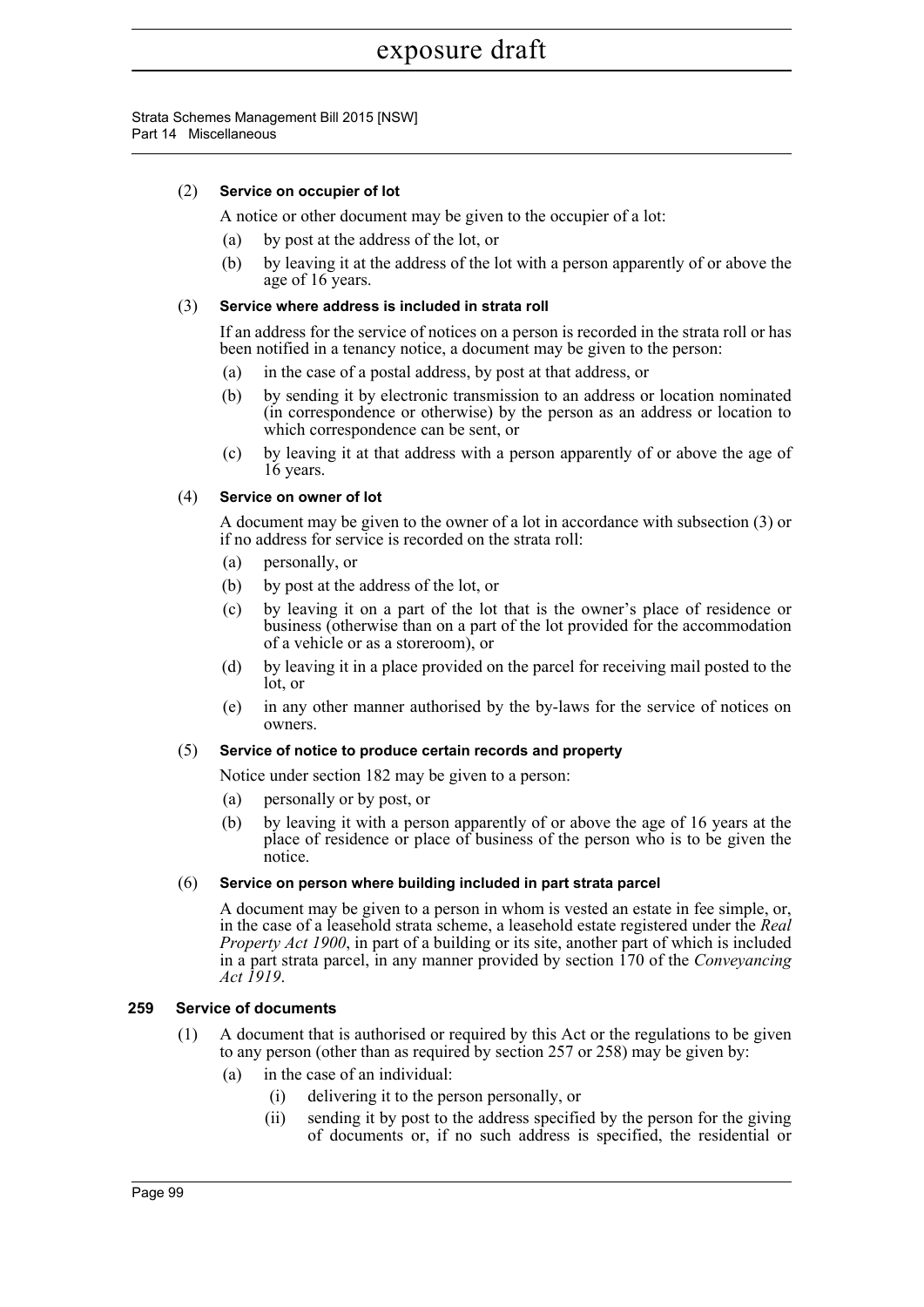> business address of the person last known to the person giving the document, or

- (iii) by sending it by electronic transmission to an address or location nominated (in correspondence or otherwise) by the person as an address or location to which correspondence can be sent, or
- (b) in the case of a body corporate:
	- (i) leaving it with a person apparently of or above the age of 16 years at, or by sending it by post to, the head office, a registered office or a principal office of the body corporate or to an address specified by the body corporate for the giving or service of documents, or
	- (ii) sending it by electronic transmission to an address or location nominated (in correspondence or otherwise) by the body corporate as an address or location to which correspondence can be sent.
- (2) Nothing in this section affects the operation of any provision of a law or of the rules of a court authorising a document to be given to a person in any other manner.

### **260 Change of owners corporation's address**

- (1) An owners corporation may change its address for the service of notices by deciding in general meeting to make the change and lodging in the office of the Registrar-General a notice in the form approved under the *Real Property Act 1900* of the change of address.
- (2) On receiving the notice, the Registrar-General is to make the recordings that the Registrar-General considers appropriate in the folio of the Register comprising the common property for the scheme.
- (3) If the strata scheme relates to a part strata parcel, the owners corporation must give notice in writing of the change to the building management committee.
- (4) If the strata scheme is part of a community scheme, the owners corporation must give notice in writing of the change to the community association and, in the case of a strata scheme that is also part of a precinct scheme, to the precinct association.
- (5) A change of address does not take effect until it is recorded in the Register in accordance with this section.

### **261 Dividing fences**

- (1) The owners corporation for a strata scheme for a parcel that is not a part strata parcel is taken to be the owner of the land constituting the parcel for the purposes of the *Dividing Fences Act 1991*.
- (2) The owners corporation for each strata scheme for a part strata parcel including part of a building and each person in whom is vested an estate in fee simple in a part of the building or its site that is not included in the part strata parcel are taken to be the owners of the land constituting the building and its site.
- (3) This section does not apply to land that is part of a community scheme or to any part of a parcel that is the subject of a lease accepted or acquired by an owners corporation under section 25 of the *Strata Schemes Development Act 2015*.
- (4) A strata management statement may apportion liability arising under the *Dividing Fences Act 1991*, but only between persons bound by the statement.

### **262 Apportionment of statutory charges**

(1) This section applies to expenditure by a public authority that would, because of any Act or of anything done under the authority of any Act (including the registration of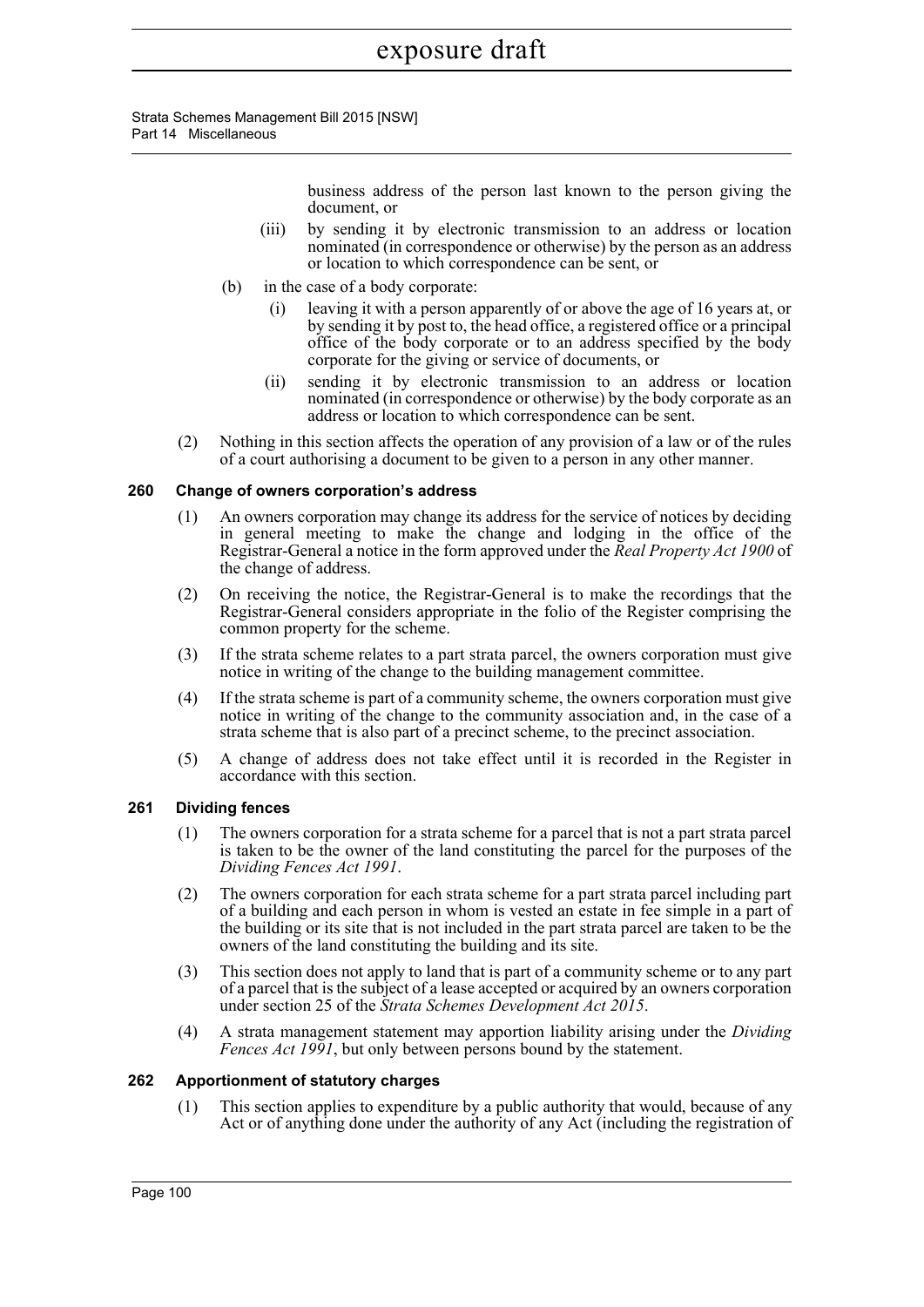Strata Schemes Management Bill 2015 [NSW] Part 14 Miscellaneous

> a covenant charge), be a charge on the land comprised in a parcel if the parcel were not the subject of a strata scheme.

- (2) The expenditure is a charge on:
	- (a) in the case of a freehold strata scheme, each lot in the strata scheme for an amount bearing to the whole of that expenditure the same proportion as the unit entitlement of that lot bears to the aggregate unit entitlement, or
	- (b) in the case of a leasehold strata scheme, the lease of each lot in the strata scheme for an amount bearing to the whole of that expenditure the same proportion as the unit entitlement of that lot bears to the aggregate unit entitlement.
- (3) The owner or mortgagee of a lot the subject of a charge referred to in this section may pay to the authority entitled to the charge the amount of the charge and on payment:
	- (a) the lot or the lease and the appurtenant beneficial interest in the common property are freed from the charge, and
	- (b) the authority has no legal rights against the owner of the lot or lease or appurtenant beneficial interest in common property in relation to the subject-matter of the charge.

### **263 Powers of entry by public authority**

A public authority that is authorised by any Act to enter on part of a parcel for the purpose of exercising any power conferred on it may enter on any other part of that parcel (and, if it is a part strata parcel, any other part of the building concerned or its site, whether or not it is part of a parcel) if it is necessary to do so in order to exercise that power.

### **264 Notices under Real Property Act 1900 to owners corporation taken to be notices to owners**

A notice given to an owners corporation under Part 2, 4 or 15 of the *Real Property Act 1900* is taken to have been given to each owner of a lot in the strata scheme concerned in the absence of evidence that the contents of the notice were not communicated by the owners corporation to any owner of such a lot.

### **265 Contracting out prohibited**

- (1) The provisions of this Act and the regulations have effect despite any stipulation to the contrary in any agreement, contract or arrangement entered into after the commencement of this section.
- (2) No agreement, contract or arrangement, whether oral or wholly or partly in writing, entered into after the commencement of this section operates to annul, vary or exclude any of the provisions of this Act or the regulations.

# **266 Regulations**

- (1) The Governor may make regulations, not inconsistent with this Act, for or with respect to any matter that by this Act is required or permitted to be prescribed or that is necessary or convenient to be prescribed for carrying out or giving effect to this Act.
- (2) In particular, the regulations may make provision for or with respect to the following:
	- (a) the forms to be used for the purposes of this Act,
	- (b) the fees to be paid for applications made to the Chief Executive under this Act and the remission of fees,
	- (c) the nomination and election of members of strata committees,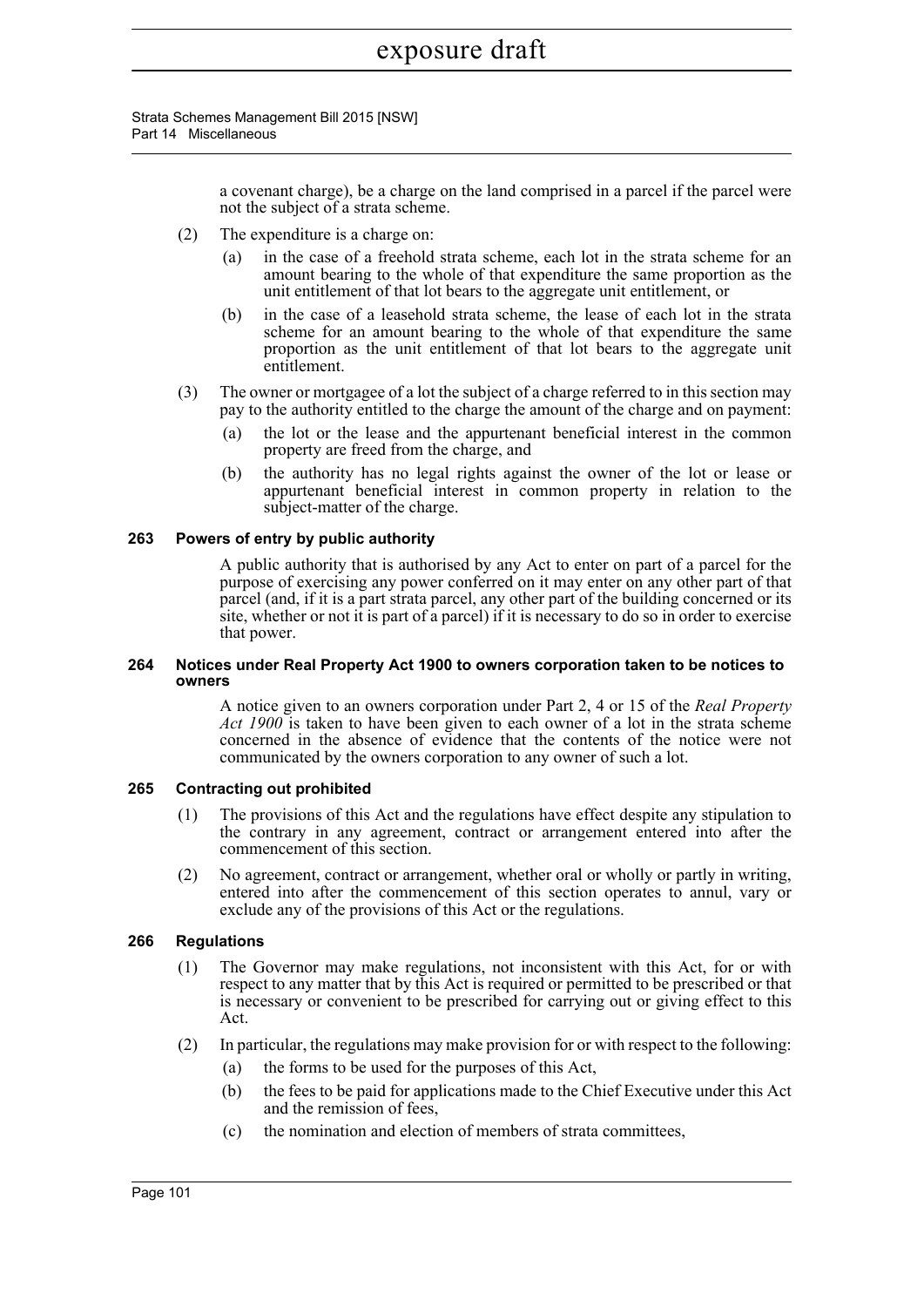- (d) alternative dispute resolution under this Act,
- (e) the procedure for meetings of the owners corporation of a large strata scheme,
- (f) the delegation of functions of the owners corporation of a large strata scheme,
- (g) the decisions or classes of decisions that may or may not be made by the strata committee of a large strata scheme,
- (h) the functions of officers of an owners corporation of a large strata scheme,
- (i) the management of the administrative fund or capital works fund of the owners corporation of a large strata scheme,
- (j) the exclusion of a particular class or classes of strata schemes from any or all of the provisions of Part 12,
- (k) requiring information and other matters to be brought to the attention of owners and strata committee members in respect of the provision of legal services to an owners corporation,
- (l) requirements for agreements between owners corporations and local councils relating to strata parking areas under section 650A of the *Local Government Act 1993*,
- (m) the service of documents by electronic means under this Act.

### **267 Persons who may keep seals of owners corporations**

- (1) If an owners corporation has only one owner, the seal of the owners corporation must be kept by the owner or by the strata managing agent of the owners corporation.
- (2) If an owners corporation has 2 or more owners, the seal of the owners corporation must be kept:
	- (a) by an owner, or member of the strata committee, that the owners corporation determines is to keep the seal or, in the absence of a determination, by the secretary of the owners corporation, or
	- (b) by the strata managing agent of the owners corporation.
- (3) A strata managing agent is entitled to custody of the seal of an owners corporation only to permit the exercise of the strata managing agent's functions.
- (4) Section 50 (2) and (3) of the *Interpretation Act 1987* do not apply to an owners corporation.

**Note.** Section 50 (1) (b) of the *Interpretation Act 1987* provides that statutory corporations are to have a seal. Section 50 (2) and (3) of the *Interpretation Act 1987* contain provisions relating to the keeping of the seal of a statutory corporation and the authentication of documents by a statutory corporation.

### **268 Affixing of seal of owners corporation**

- (1) The seal of an owners corporation that has only one owner or 2 owners must not be affixed to any instrument or document except in the presence of the owner or owners or the strata managing agent of the owners corporation.
- (2) The seal of an owners corporation that has more than 2 owners must not be affixed to any instrument or document except in the presence of:
	- (a) 2 persons, being owners of lots or members of the strata committee, that the owners corporation determines for the purpose or, in the absence of a determination, the secretary of the owners corporation and any other member of the strata committee, or
	- (b) the strata managing agent of the owners corporation.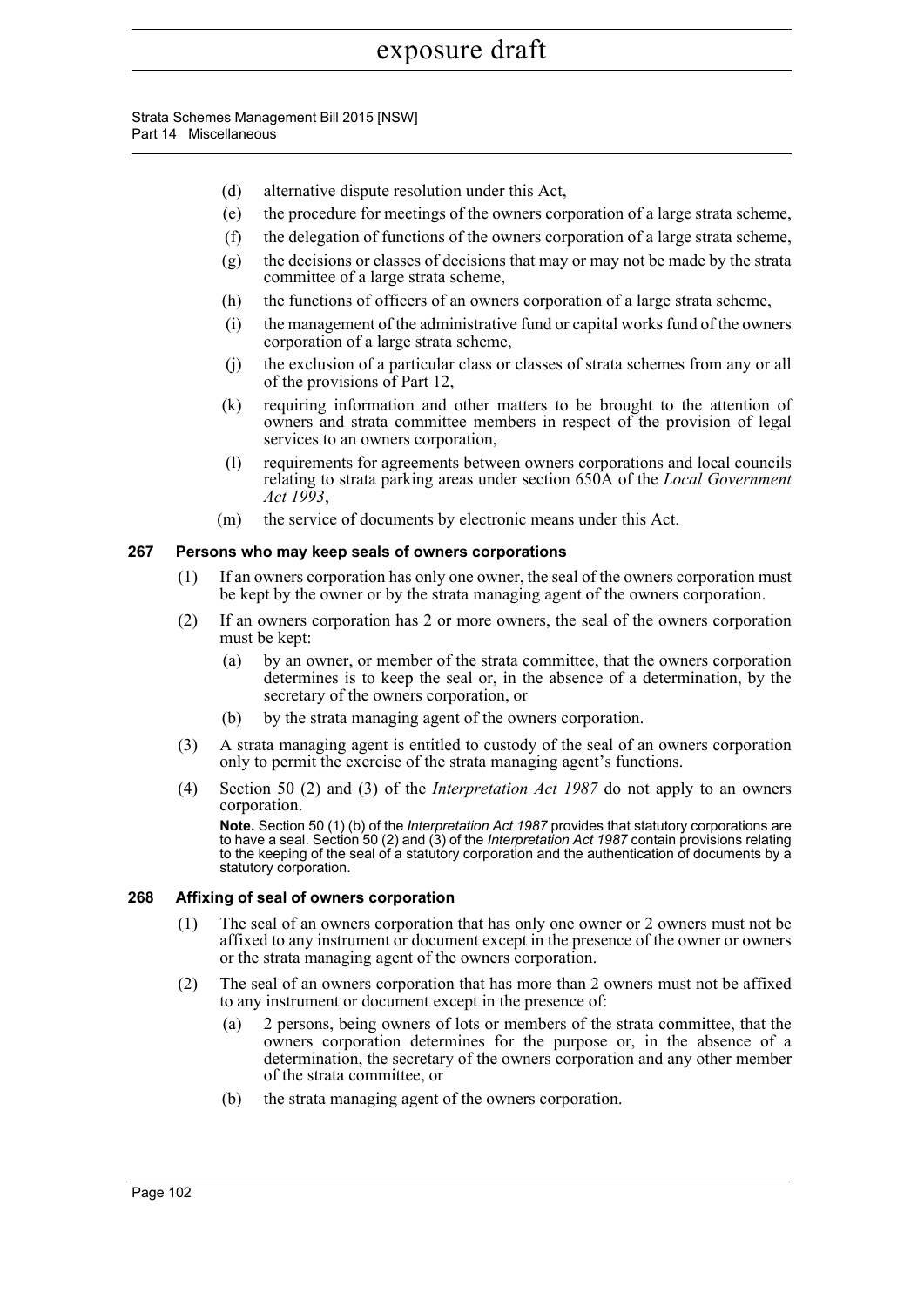- (3) The strata managing agent must attest the fact and date of the affixing of the seal:
	- (a) by his or her signature, or
	- (b) if the strata managing agent is a corporation, by the signature of the president, chairperson or other principal officer of the corporation or by any member of staff of the corporation authorised to do so by the president, chairperson or other principal officer.
- (4) A strata managing agent who has affixed the seal of the owners corporation to any instrument or document is taken to have done so under the authority of a delegation from the owners corporation.
- (5) Subsection (4) does not operate so as to enable a person to fraudulently obtain a benefit.
- (6) A person is taken not to have fraudulently obtained a benefit from the operation of subsection (4) if the benefit was, without any fraud by the person, obtained before the seal was affixed.

# **269 Act to bind Crown**

- (1) This Act binds the Crown in right of New South Wales and, in so far as the legislative power of the Parliament of New South Wales permits, the Crown in all its other capacities.
- (2) However, Division 5 of Part 2 and Parts 3, 4, 5, 6 (except sections 122, 123 and 124 and Division 6), 8, 9 and 10 do not apply to or in respect of a strata scheme if the Crown is the owner of all lots in the scheme. **Note.** The reference to the Crown covers statutory bodies representing the Crown and NSW Government agencies.

# **270 Repeal of Strata Schemes Management Act 1996 No 138**

The *Strata Schemes Management Act 1996* is repealed.

# **271 Review of Act**

- (1) The Minister is to review this Act to determine whether the policy objectives of the Act remain valid and whether the terms of the Act remain appropriate for securing those objectives.
- (2) The review is to be undertaken as soon as possible after the period of 5 years from the date of assent to this Act.
- (3) A report on the outcome of the review is to be tabled in each House of Parliament within 12 months after the end of the period of 5 years.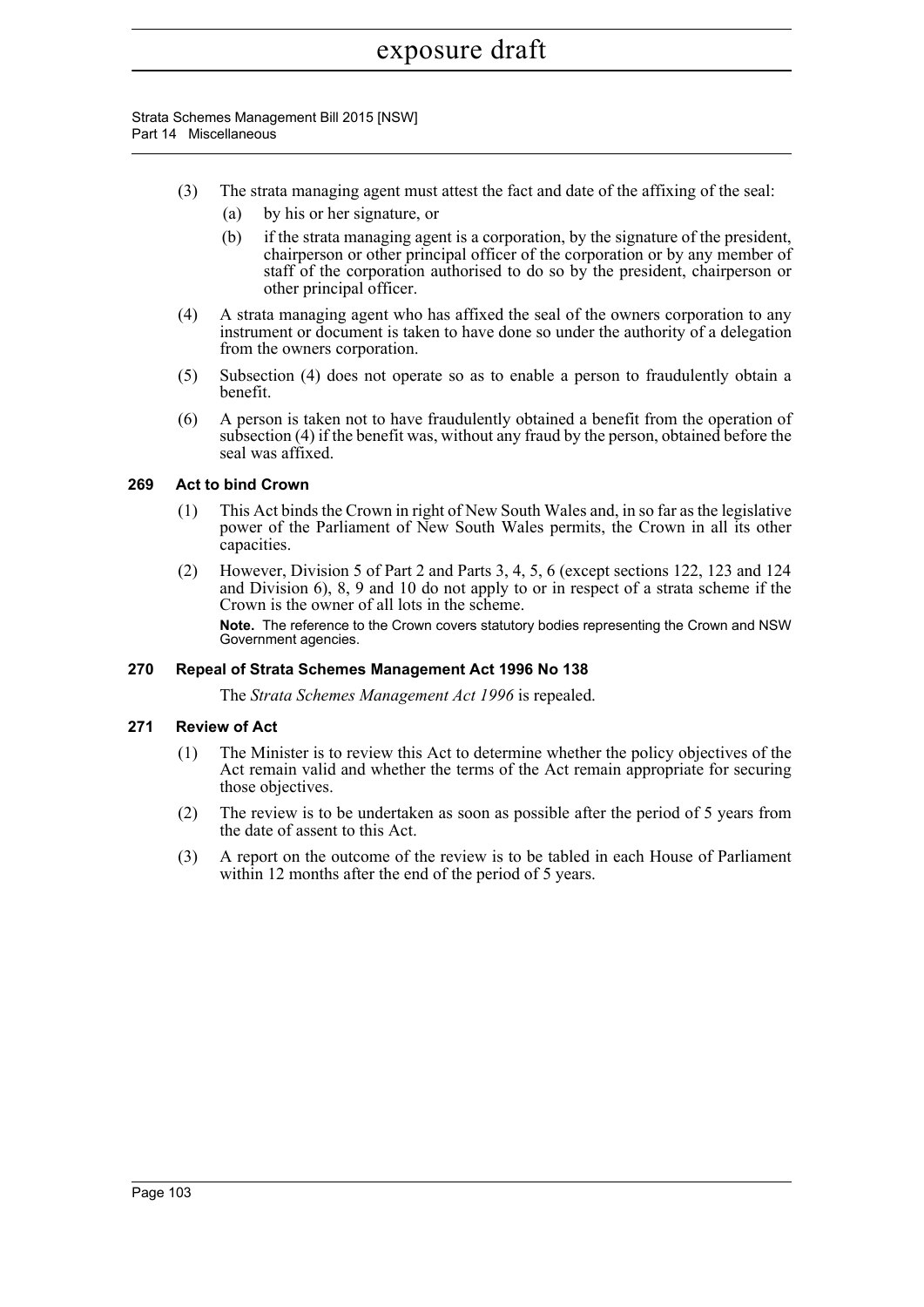Strata Schemes Management Bill 2015 [NSW] Schedule 1 Meeting procedures of owners corporation

# **Schedule 1 Meeting procedures of owners corporation**

(Section 23)

# **Part 1 Preliminary**

# **1 Meetings to which Schedule applies**

This Schedule applies to annual general meetings and other general meetings of an owners corporation for a strata scheme.

# **2 Application to large strata schemes**

The provisions of this Schedule are subject to the regulations, but only to the extent that the regulations relate to large strata schemes.

# **3 Interpretation**

(1) In this Schedule:

*owner* means an owner of a lot in the strata scheme for which a meeting is held or proposed to be held.

*priority vote*—see clause 24 (1).

(2) In this Schedule, a reference to a *person entitled to vote* at a meeting is a reference to a person entitled to vote on a motion other than a motion requiring a unanimous resolution.

# **Part 2 Agendas, nominations and notices**

# **4 Inclusion of matters on agenda**

- (1) Any owner, or any person entitled to vote at a general meeting of an owners corporation, may require a motion to be included in the agenda of the next general meeting of the owners corporation.
- (2) The requirement is to be made by written notice given to the secretary of the owners corporation that:
	- (a) sets out the required motion, and
	- (b) states the name of the person making the requirement, and
	- (c) includes an explanation of the motion of not more than 300 words in length.
- (3) The secretary must give effect to the requirement.
- (4) However, if the requirement is made after notice has been given of the meeting, the secretary must include the motion in the agenda for the next subsequent meeting.
- (5) An owner or a person may make a requirement even if the owner or person cannot vote because the owner is an unfinancial owner.

# **5 Nomination of candidates for election prior to meeting**

- (1) The written notice of an annual general meeting is to include a call for nominations for members of the strata committee at least 7 days before the general meeting of an owners corporation.
- (2) Any owner, or any person entitled to vote at a general meeting of an owners corporation, may nominate a person for election as a member of the strata committee.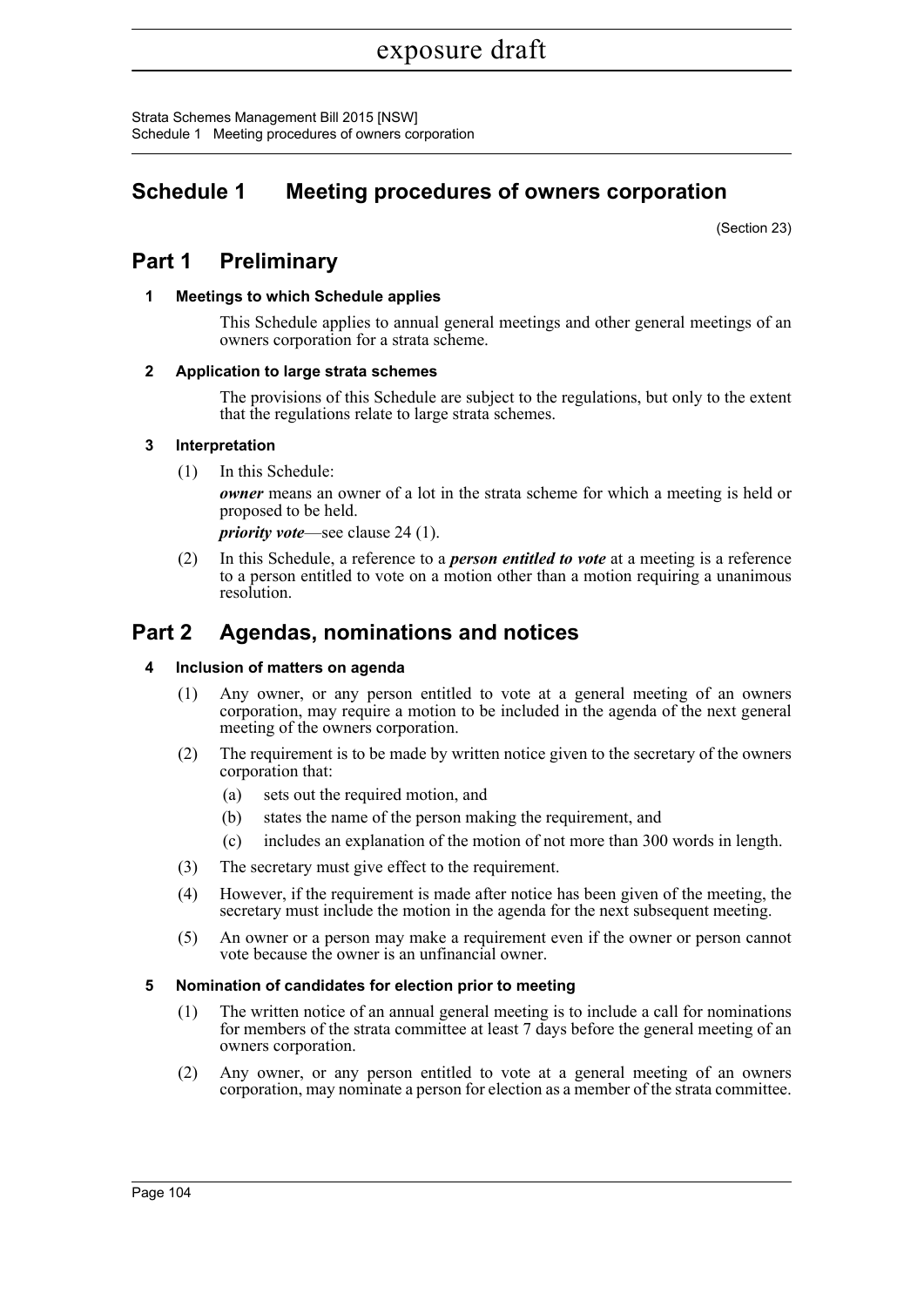### Strata Schemes Management Bill 2015 [NSW] Schedule 1 Meeting procedures of owners corporation

- (3) The nomination is to be made by written notice given to the secretary of the owners corporation or, in the case of the first annual general meeting, to the convenor of the meeting, that states the name of:
	- (a) the person nominated, and
	- (b) the person making the nomination and that the person nominated consents to the nomination.
- (4) The secretary must include the nomination in the notice of the meeting at which the election is to take place. Notice of any subsequent nomination is to be given by the secretary at the meeting.
- (5) A nomination may be made at any time before the election is held and may be made at the meeting.
- (6) An owner or a person may make a nomination even if the owner or person cannot vote because the owner is an unfinancial owner.

# **6 Required items of agenda for AGM**

The agenda for each annual general meeting must include the following items:

- (a) an item to decide if any matter or type of matter is to be determined only by the owners corporation in general meeting,
- (b) an item to prepare or review the 10-year plan relating to the capital works fund,
- (c) until the end of warranty periods for applicable statutory warranties under the *Home Building Act 1989* for buildings of the strata scheme, an item to consider building defects and rectification.

# **7 Notice of general meetings other than first AGM**

- (1) This clause applies to general meetings other than the first annual general meeting of an owners corporation.
- (2) Written notice of a meeting must, at least 7 days before the meeting, be given to each owner.
- (3) Notice of a meeting must also be given, at least 7 days before the meeting, to each first mortgagee or covenant chargee on the strata roll if an item on the agenda is one in which the mortgagee or covenant chargee may cast a priority vote. **Note.** A priority vote may be cast in the circumstances set out in clause 24.
- (4) Nothing in this Part requires an owner to give notice of a meeting to himself or herself<sup>-</sup>

# **8 Matters that must be included in notice of general meetings**

- (1) The following matters must be included in, or accompany, the notice given of all general meetings:
	- (a) a form of motion to confirm the minutes of the last general meeting of any kind,
	- (b) a form of motion for the election of the strata committee, if the meeting is for that purpose,
	- (c) a form of motion for each other motion to be considered at the meeting,
	- (d) whether a motion requires a special resolution or a unanimous resolution to be passed,
	- (e) a statement that a vote by an owner does not count if a priority vote is cast for the lot in relation to the same matter,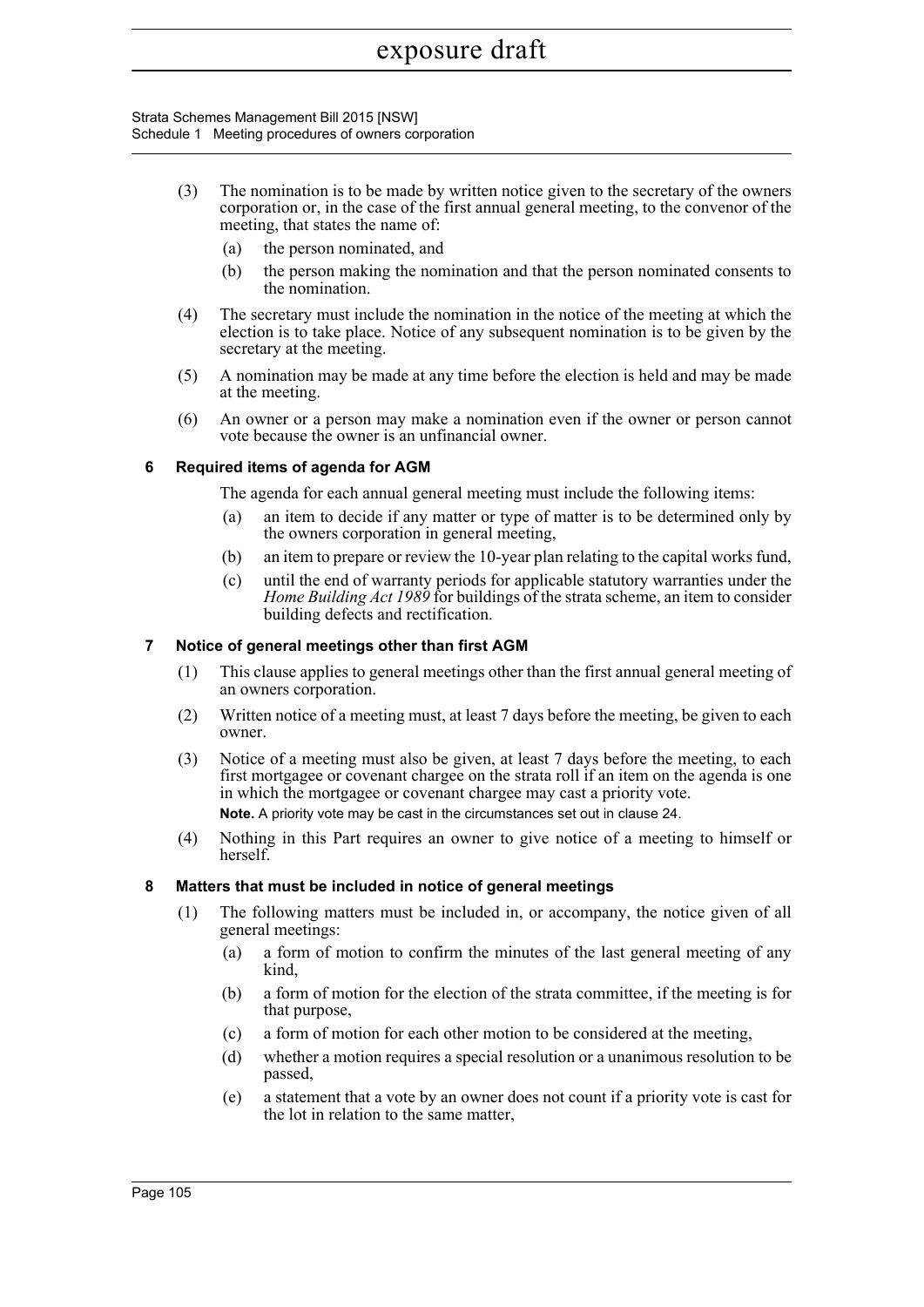Strata Schemes Management Bill 2015 [NSW] Schedule 1 Meeting procedures of owners corporation

- (f) a statement that an unfinancial owner, mortgagee or covenant chargee cannot vote at a meeting on a motion (other than a motion requiring a unanimous resolution) unless payment has been made before the meeting of all contributions levied on the owner, and any other amounts recoverable from the owner, in relation to the lot,
- (g) a statement that voting or other rights may be exercised in person (if the addressee is an individual) or by a company nominee (if the addressee is a corporation), or by a proxy appointed by the addressee,
- (h) the provisions of this Act for determining a quorum at meetings.
- (2) A copy of the minutes of the previous general meeting must be given to an owner with notice of a meeting if the owner has not previously been given a copy of the minutes or has requested but not received a copy before the notice is given.

# **9 Additional matters to be included in notice of AGM**

The following matters must also be included in, or accompany, the notice given of annual general meetings:

- (a) a copy of the last statements of key financial information for the administrative fund and the capital works fund prepared by the owners corporation and any relevant auditor's report,
- (b) a form of motion for adoption of the financial statements,
- (c) a form of motion to consider the appointment of an auditor and the taking out of insurance of the kind referred to in section 165 (2), if insurance of that kind has not already been taken out,
- (d) particulars of each insurance policy taken out by the owners corporation (as required to be specified in the strata roll),
- (e) a form of motion to decide the number of members of the strata committee,
- (f) a form of motion for the election of the strata committee, including the names of any persons nominated for election,
- (g) if there is a strata managing agent, a form of motion to consider the report by the agent as to whether, and what, commissions have been paid or are likely to be payable to the agent for the following 12 months,
- (h) a form of motion to decide how to deal with any overdue contributions payable to the owners corporation,
- (i) a form of motion to decide if any matter or type of matter is to be determined by the owners corporation in general meeting.

# **10 Financial statements to be provided on request**

- (1) The owners corporation must, at the request of an owner or a mortgagee or covenant chargee of a lot, give to the owner, mortgagee or covenant chargee a copy of the last financial statements prepared for the administrative fund and the capital works fund by the owners corporation at least 2 days before the meeting at which the statements are to be presented.
- (2) This Schedule does not prevent the owners corporation from determining that a copy of the last financial statements prepared for the administrative fund and the capital works fund is to be included in, or to accompany, the notice of an annual general meeting.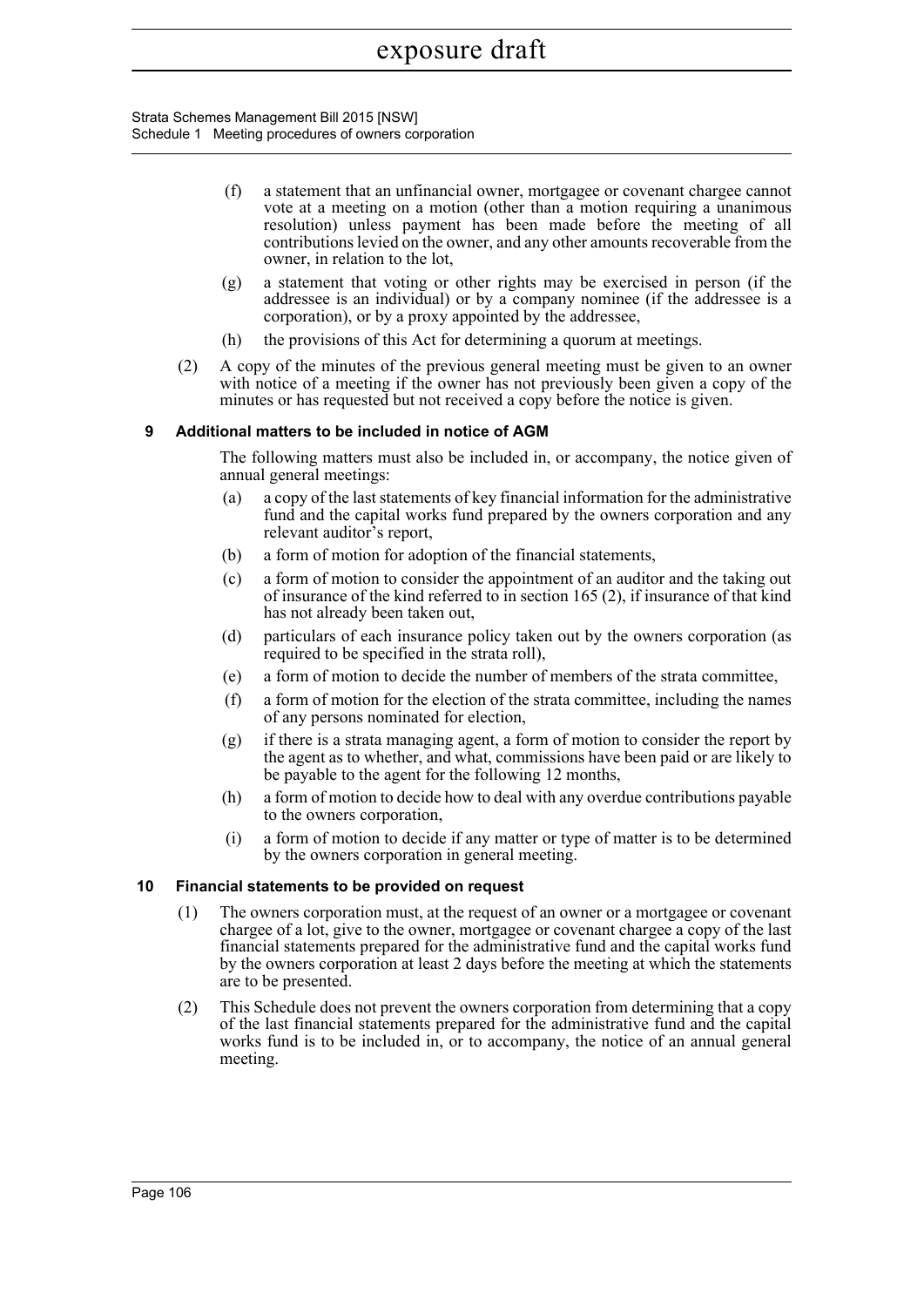### **11 Notice to be given to tenants**

- (1) A copy of the agenda for a meeting must be given to each tenant, who has been notified to the owners corporation in accordance with this Act as a tenant of the lot, at least 7 days before the meeting is held.
- (2) Copies of other documents relating to a meeting may be given to each tenant of a lot if the owners corporation so decides.

# **Part 3 General meeting procedure**

# **12 Chairperson to preside**

### (1) **Chairperson to preside**

The chairperson of the owners corporation is to preside at any meeting at which the chairperson is present.

### (2) **Presiding member where chairperson absent**

In the chairperson's absence from a meeting, the persons present at that meeting and entitled to vote on motions submitted at that meeting may elect one of their number to preside at that meeting and the person so elected is, while so presiding, taken to be the chairperson of the owners corporation.

### (3) **Chairperson does not have casting vote**

The chairperson does not have a casting vote in relation to any motion but may vote in his or her own right if otherwise entitled.

### (4) **Chairperson may be only person present**

A meeting is, subject to the provisions of this Schedule relating to the quorum, validly held even though the only person present at the meeting is the chairperson of the corporation.

# **13 Chairperson to announce names of persons entitled to vote**

If requested to do so by a person present and entitled to vote at a meeting, the chairperson must, before submitting a motion to the meeting or the holding of the election of members of the strata committee, announce the names of the persons who are entitled to vote on that motion or at that election.

# **14 Decisions at meetings**

# (1) **Simple majority vote to generally apply**

A motion put to a meeting, or an election of officers of the owners corporation or members of the strata committee, is to be decided according to a majority in number of the votes cast for and against the motion with each person having one vote for each lot in respect of which the person is entitled to vote.

### (2) **Vote of original owner who owns more than half of lots to be reduced**

For the purposes of determining an election for officers of the owners corporation or members of the strata committee (other than in the case of a poll), if the total unit entitlement of lots of the original owner is not less than half of the aggregate unit entitlement, the value of the vote in respect of the lots held by the original owner is taken to be reduced by two-thirds (ignoring any fraction).

### (3) **Value of votes to apply for poll**

If a poll is demanded by a person present and entitled to vote on a motion or for the election of officers of the owners corporation or members of the strata committee at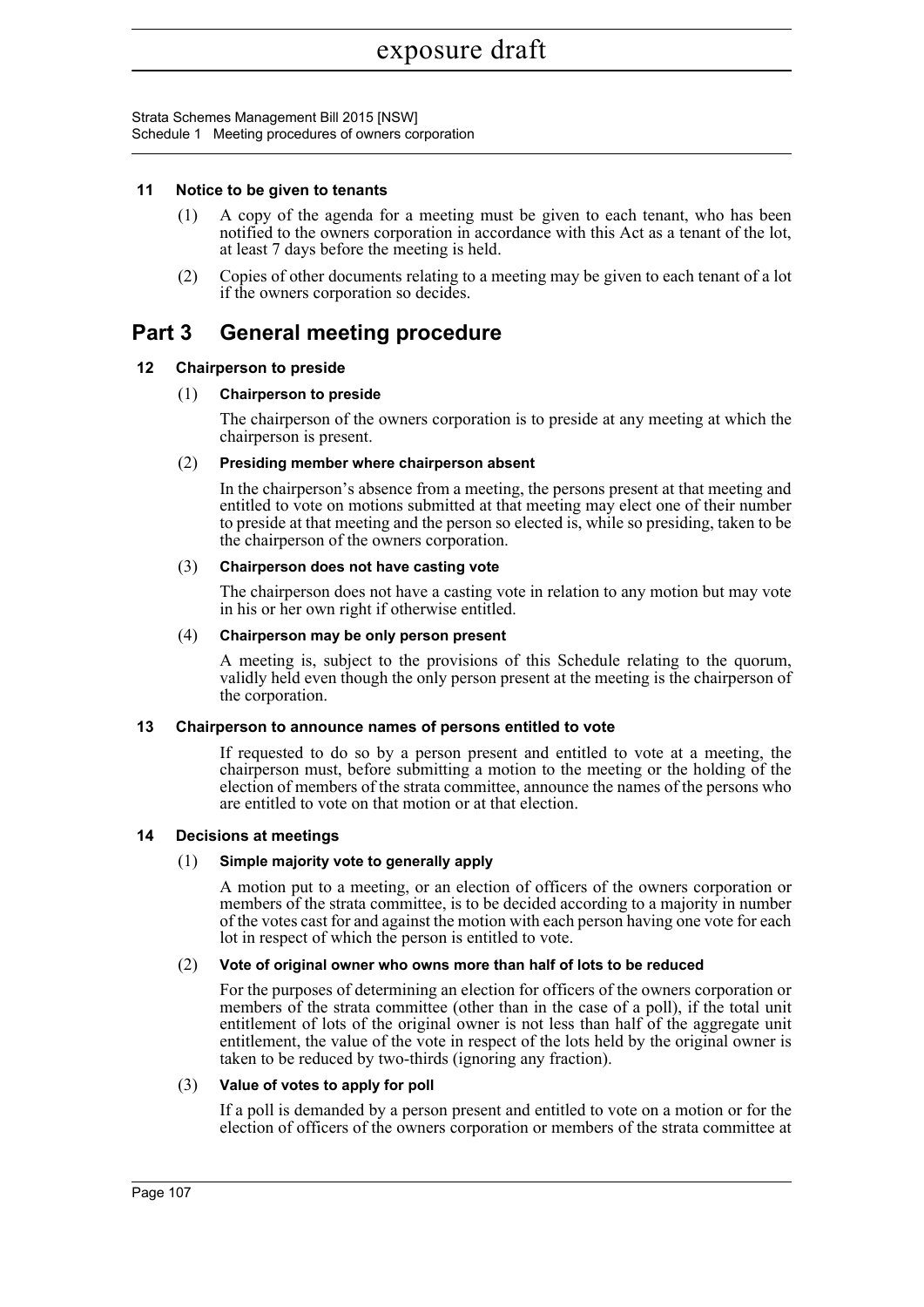Strata Schemes Management Bill 2015 [NSW] Schedule 1 Meeting procedures of owners corporation

> the meeting, the motion is to be decided according to the value of the votes cast for and against the motion and the value of a vote cast by a person entitled to vote in respect of a lot is equal to the unit entitlement of that lot. However, the value of the vote of an original owner is to be calculated in the same way as for a special resolution.

**Note.** Section 5 sets out the manner in which a special resolution is determined.

### (4) **Polls**

A poll may be demanded before or after a vote decided by a majority in number has been taken. The demand for a poll may be withdrawn by the person who made it.

### **15 Developer or lessor excluded from votes relating to building defects**

The developer or lessor of a leasehold strata scheme is not entitled to vote, or exercise a proxy vote, on a matter concerning building defects in, or the rectification of building defects in, building work referred to in section 193 (1) and (2).

### **16 Chairperson's declaration of vote**

The declaration of the chairperson of the result of the voting on any motion at a meeting, otherwise than on a poll, is conclusive without proof of the votes recorded for and against the motion.

### **17 Quorum**

### (1) **Quorum required for motion or election**

A motion submitted at a meeting must not be considered, and an election must not be held at a meeting, unless there is a quorum present to consider and vote on the motion or on the election.

### (2) **When quorum exists**

A quorum is present at a meeting only in the following circumstances:

- (a) if not less than one-quarter of the persons entitled to vote on the motion or election are present either personally or by duly appointed proxy,
- (b) if not less than one-quarter of the aggregate unit entitlement of the strata scheme is represented by the persons who are present either personally or by duly appointed proxy and who are entitled to vote on the motion or election,
- (c) if there are 2 persons who are present either personally or by duly appointed proxy and who are entitled to vote on the motion or election, in a case where there is more than one owner in the strata scheme and the quorum otherwise calculated under this subclause would be less than 2 persons.
- (3) A person who has voted, or intends to vote, on a motion or at an election at a meeting by a permitted means other than a vote in person is taken to be present for the purposes of determining whether there is a quorum.

### (4) **Procedure if no quorum**

If no quorum is present within the next half-hour after the relevant motion or business arises for consideration at the meeting, the chairperson must:

- (a) adjourn the meeting for at least 7 days, or
- (b) declare that the persons present either personally or by duly appointed proxy and who are entitled to vote on the motion or election constitute a quorum for considering that motion or business and any subsequent motion or business at the meeting.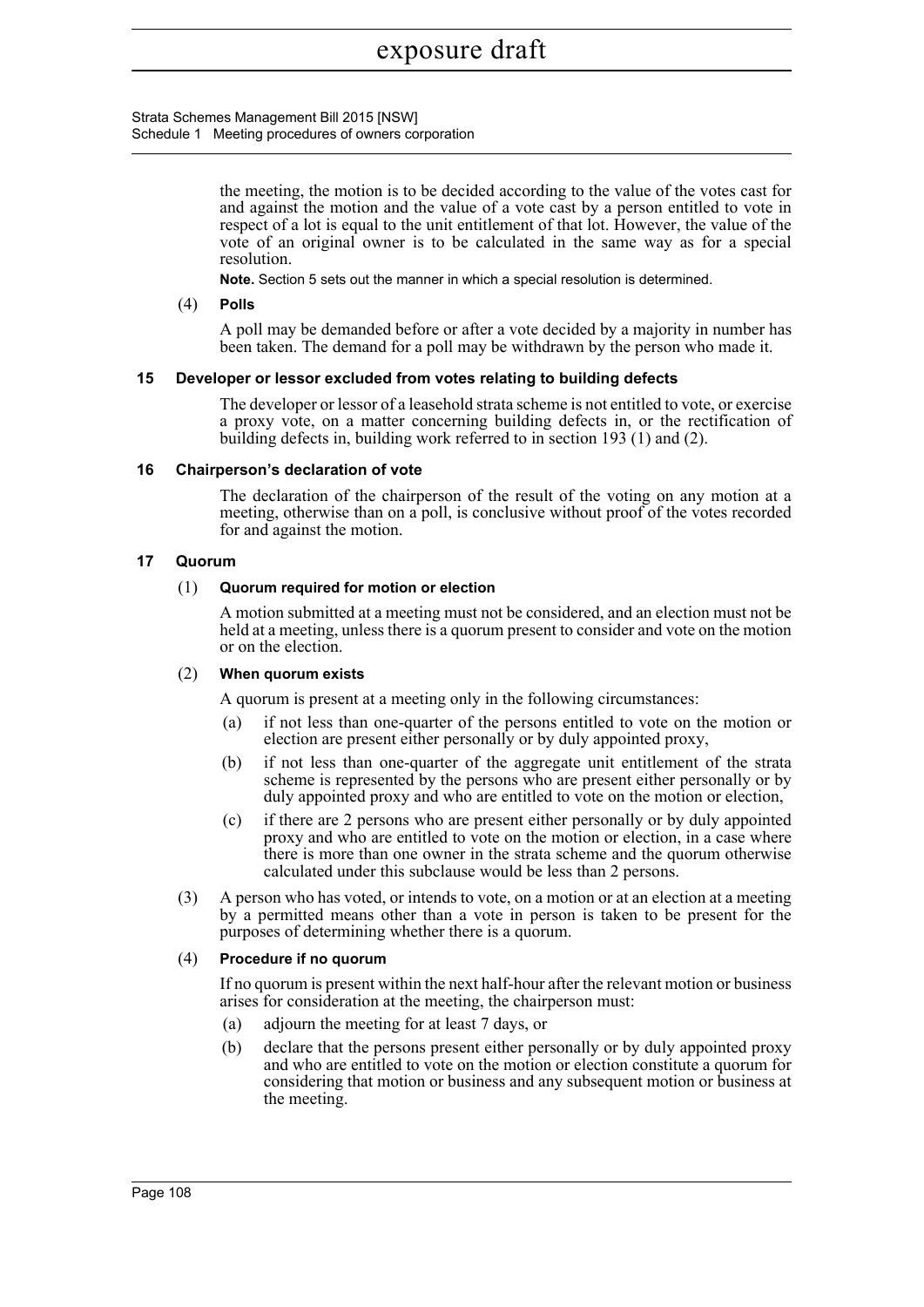### (5) **Quorum for adjourned meeting**

If a quorum is not present within the next half-hour after the time fixed for the adjourned meeting, the persons who are present either personally or by duly appointed proxy and who are entitled to vote on the motion or election constitute a quorum for considering that motion or business and any subsequent motion or business at the meeting.

### **18 Motions require notice**

A motion must not be submitted at a general meeting if any requirement of this Act to include the form of the motion in the notice of the meeting has not been complied with, unless the motion is a motion to amend a motion of which notice has been so given.

### **19 Chairperson may rule certain motions out of order**

The chairperson at a meeting may rule a motion out of order if:

- (a) the chairperson considers that the motion, if carried, would conflict with this Act or the by-laws or would otherwise be unlawful or unenforceable, or
- (b) any requirement of this Act to include the form of the motion in the notice of the meeting has not been complied with.

### **20 Adjournments**

- (1) A meeting may be adjourned for any reason if a motion is passed at the meeting for the adjournment.
- (2) The time and place at which a meeting adjourned under this Part is to be resumed must be fixed by the person who was presiding at the meeting or, if the meeting was adjourned because of a lack of a quorum, by the person who would have presided at the meeting but for the lack of the quorum.
- (3) The secretary of the owners corporation must give to the members of the owners corporation, at least 1 day before the resumed meeting, a written notice specifying:
	- (a) the time and place of the meeting, and
	- (b) the provisions of this Act for determining the quorum at a meeting.

# **21 Tenants at meetings**

- (1) A tenant who has been notified in accordance with this Act to the owners corporation as a tenant of a lot in the strata scheme is entitled to attend a meeting but is not entitled to vote at a meeting unless the tenant is the holder of a duly appointed proxy.
- (2) A tenant is not entitled to address a meeting unless authorised to do so by a resolution of the owners corporation.
- (3) The owners corporation may, at any meeting or for the purpose of all meetings, determine that tenants (other than tenants who hold duly appointed proxies) are not entitled to be present when the following matters are being discussed or determined:
	- (a) financial statements and auditor's reports,
	- (b) levying of contributions,
	- (c) recovery of unpaid contributions,
	- (d) a strata renewal proposal under Part 10 of the *Strata Schemes Development Act 2015* or any related matter,
	- (e) any other financial matter specified by the strata committee.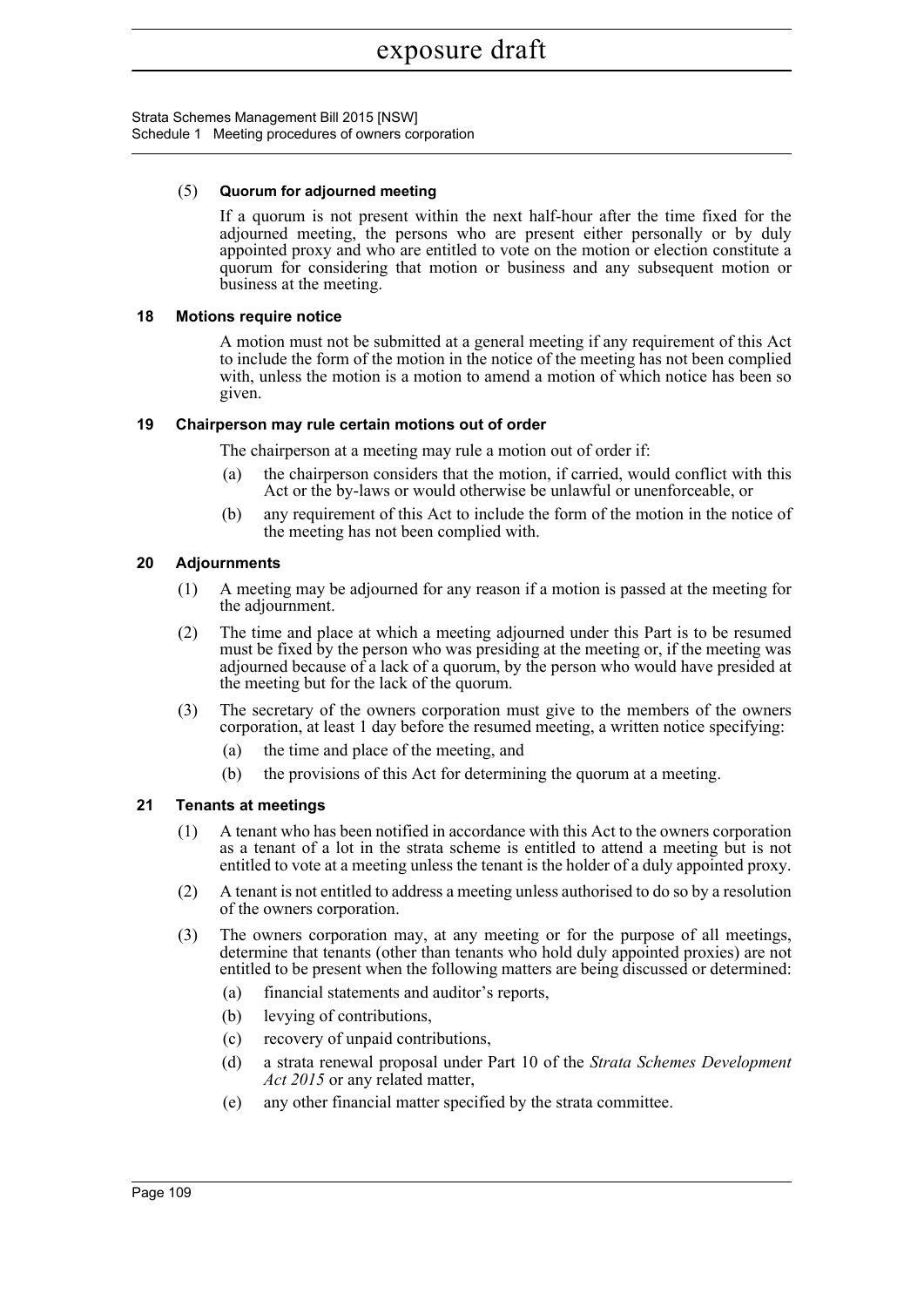# **22 Minutes**

### (1) **Records to be kept**

The owners corporation must keep full and accurate minutes of its meetings that include minutes of all motions passed at its meetings.

### (2) **Distribution of minutes and records of motions**

Within 14 days after a meeting, the owners corporation must provide copies of the minutes of the meeting in the following manner:

- (a) by giving each member of the strata committee a copy,
- (b) by giving each owner a copy, if the strata scheme is not a large strata scheme,
- (c) by giving an owner a copy, if the strata scheme is a large strata scheme and the owner requests a copy within the period of 7 days.

Maximum penalty: 5 penalty units.

# **Part 4 Voting rights and voting procedures**

# **Division 1 General rights to vote**

# **23 Persons entitled to vote at general meetings**

### (1) **Persons who have right to vote**

Each owner, and each person entitled to a priority vote, has voting rights that may be exercised at a general meeting of the owners corporation, but only if the owner or person is shown on the strata roll and, in the case of a corporation, the company nominee is shown on the strata roll.

### (2) **Exercise of voting rights by joint first mortgagees or joint covenant chargees**

Voting rights may be exercised at the meeting by joint first mortgagees or joint covenant chargees only by proxy (who may be one of them) duly appointed by all of them jointly.

### (3) **Exercise of voting rights by owner, first mortgagee or covenant chargee**

The voting rights of an owner or first mortgagee or covenant chargee of a lot (other than a joint owner, mortgagee or covenant chargee) may be exercised:

- (a) unless the owner, mortgagee or covenant chargee is a corporation—in person or by proxy, or
- (b) if the owner, mortgagee or covenant chargee is a corporation—by the company nominee in person, or by proxy appointed by the corporation.

### (4) **Exercise of voting rights by joint owners to be by proxy**

The voting rights of joint owners of a lot may not be exercised by them individually but may be exercised:

- (a) by a proxy (who may be one of them), or
- (b) as provided by subclause (5).

# (5) **Other circumstances in which joint owners may exercise voting rights**

If, on a vote at a general meeting, the rights of joint owners of a lot are not exercised by a proxy as referred to in subclause  $(\overline{4})$ , one of them may act as such a proxy:

(a) if the other joint owners are absent or those who are present give their consent, or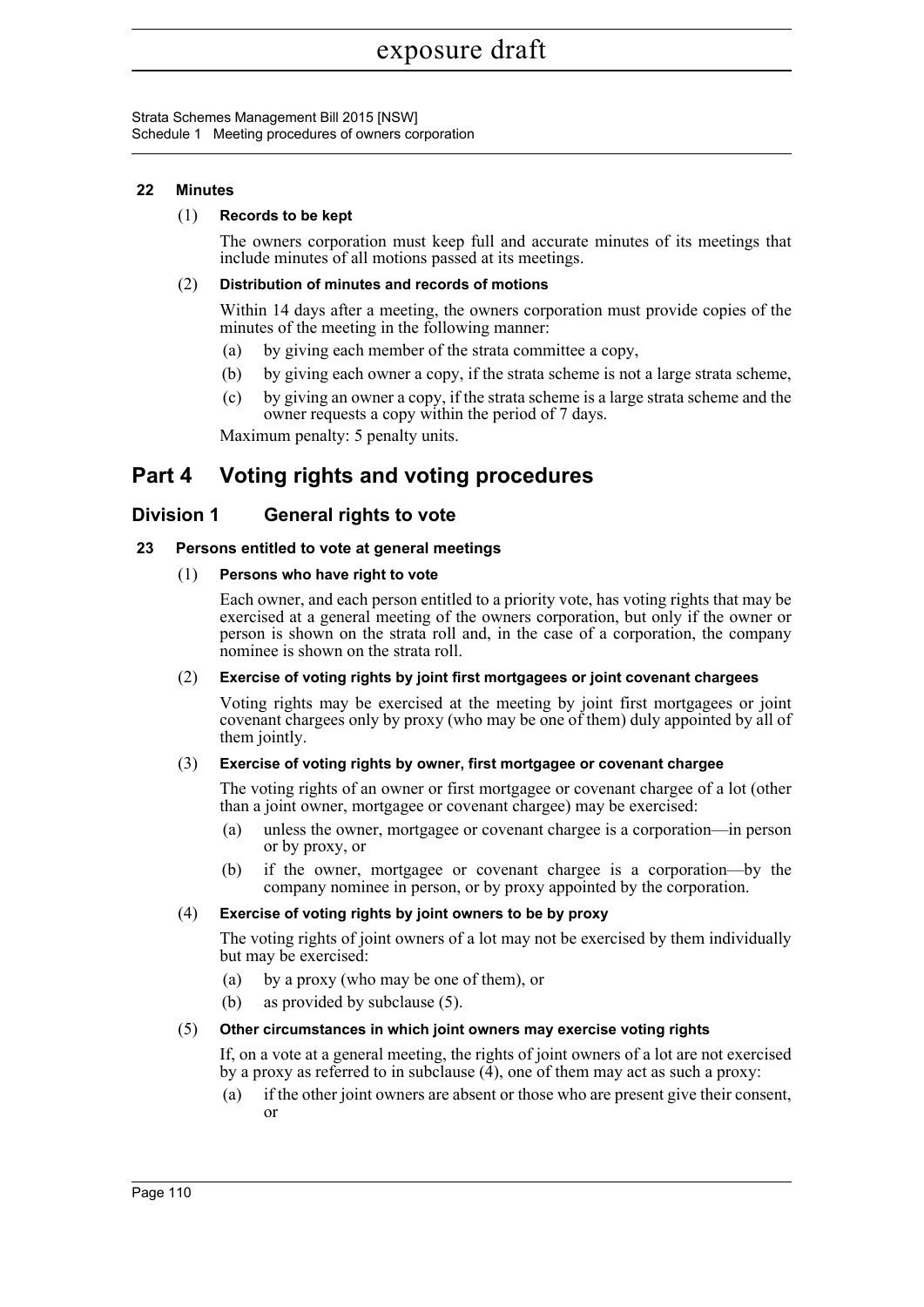> (b) if paragraph (a) does not apply—if he or she is the owner first named on the strata roll as one of the joint owners.

### (6) **Exercise of voting rights by owners of successive estates in lot**

If there are owners of successive estates in a lot, only the owner of the first estate may vote at a general meeting.

### (7) **Exercise of voting rights where owner holds lot as trustee**

If the owner of a lot holds it as trustee, a person beneficially entitled may not vote at a general meeting.

### (8) **Voting rights cannot be exercised if contributions not paid**

A vote at a general meeting (other than a vote on a motion requiring a unanimous resolution) by an owner of a lot or a person with a priority vote in respect of the lot does not count if the owner of the lot was an unfinancial owner at the date notice of the meeting was given and did not pay the amounts owing before the meeting.

### (9) **Effect of failure to give strata interest notice**

This clause does not confer a right to vote on a person deprived of the right by failing to comply with the requirement to give a strata interest notice.

# **24 Priority votes**

- (1) A *priority vote* is a vote cast on a motion by a person whose vote has priority under this clause.
- (2) A priority vote may be cast on any of the following motions:
	- (a) a motion that relates to insurance, budgeting or the fixing of a levy,
	- (b) a motion that will require expenditure by the owners corporation of an amount that exceeds the amount prescribed by the regulations for the purposes of this clause,
	- (c) a motion that requires a special resolution or unanimous resolution.
- (3) If a priority vote is cast in relation to a lot, a vote on the same matter by the owner of the lot does not count. However, a priority vote has no effect unless at least 2 days' written notice of intention to exercise the priority vote at the particular meeting has been given to the owner of the lot.
- (4) A priority vote may be cast in respect of a lot by:
	- (a) the mortgagee of the lot under a mortgage shown on the strata roll as having priority over any other mortgage, and over any covenant charge, shown on the strata roll in relation to the lot, or
	- (b) the covenant chargee of the lot under a covenant charge shown on the strata roll as having priority over any mortgage shown on the roll in relation to the lot, or
	- (c) the covenant chargee of the lot under a covenant charge shown on the strata roll without any mortgage being shown on the roll in relation to the lot.

# **25 Rights of proxies and limits on votes by proxies**

# (1) **Proxy may demand poll**

A duly appointed proxy may vote on a show of hands or demand a poll.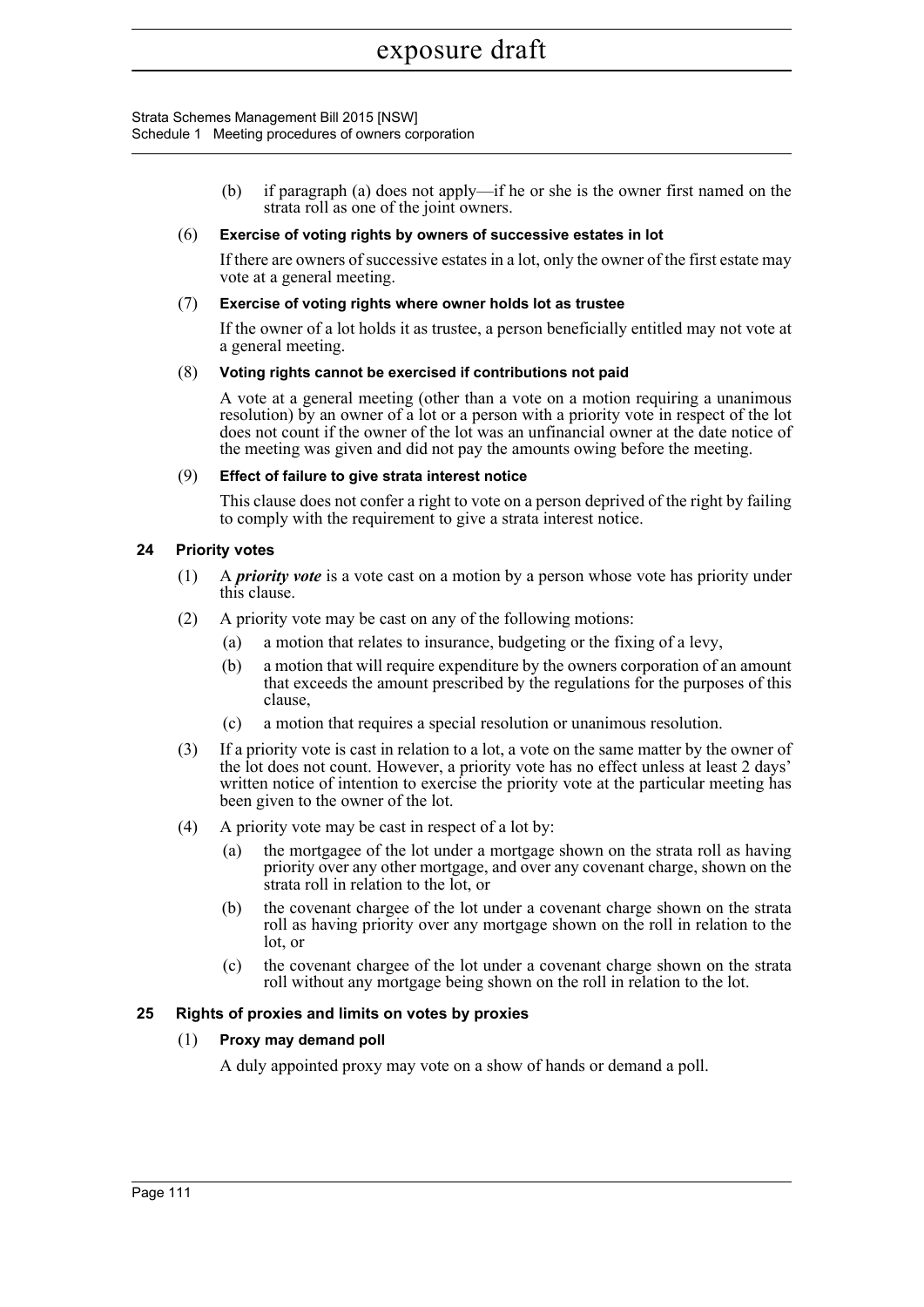### (2) **Powers of proxies**

A person duly appointed as a proxy:

- (a) if entitled to vote otherwise than as a proxy—may also vote in his or her own right, and
- (b) if appointed as proxy for more than one person—may vote separately as a proxy in each case.

### (3) **Proxy cannot vote if person appointing proxy votes**

A proxy cannot exercise a vote in relation to a matter if the person who appointed the proxy is exercising personally a power to vote on that matter.

### (4) **Proxy limited by instrument of appointment**

If the instrument appointing a proxy limits the manner in which the proxy may vote at a meeting, a vote by the proxy that does not observe the limitation is invalid.

### (5) **No proxy vote pursuant to contract for sale by original owner**

An original owner or a person connected with the original owner cannot cast a vote by means of a proxy or power of attorney given by another owner of a lot in the strata scheme if the proxy or power of attorney was given pursuant to a term of the sale contract for the lot or pursuant to another contract or arrangement that is ancillary or related to the sale contract.

(6) Subclause (5) does not apply to a proxy or power of attorney given by a person to another person connected with him or her.

#### (7) **Limits on exercise of proxy by building manager, on-site residential property manager or strata managing agent**

A vote by a proxy who is a building manager, an on-site residential property manager or a strata managing agent is invalid if it would obtain or assist in obtaining a pecuniary interest for, or confer or assist in conferring any other material benefit on, the proxy.

- (8) For the purposes of subclause (7), *material benefits* include, but are not limited to, the following:
	- (a) an extension of the term or an additional term of appointment of the proxy as building manager, on-site residential property manager or strata managing agent,
	- (b) an increase in the remuneration of the proxy,
	- (c) a decision of the owners corporation not to proceed with, to withdraw, to delay, to compromise or to settle litigation or other legal proceedings relating to the proxy,
	- (d) any other decision of the owners corporation that affects litigation or other legal proceedings relating to the proxy.

# **Division 2 Appointment of proxies**

# **26 Appointment of proxies**

# (1) **Duly appointed proxy**

A person is a *duly appointed proxy* for the purposes of this Part if the person is appointed as a proxy by an instrument in the form prescribed by the regulations.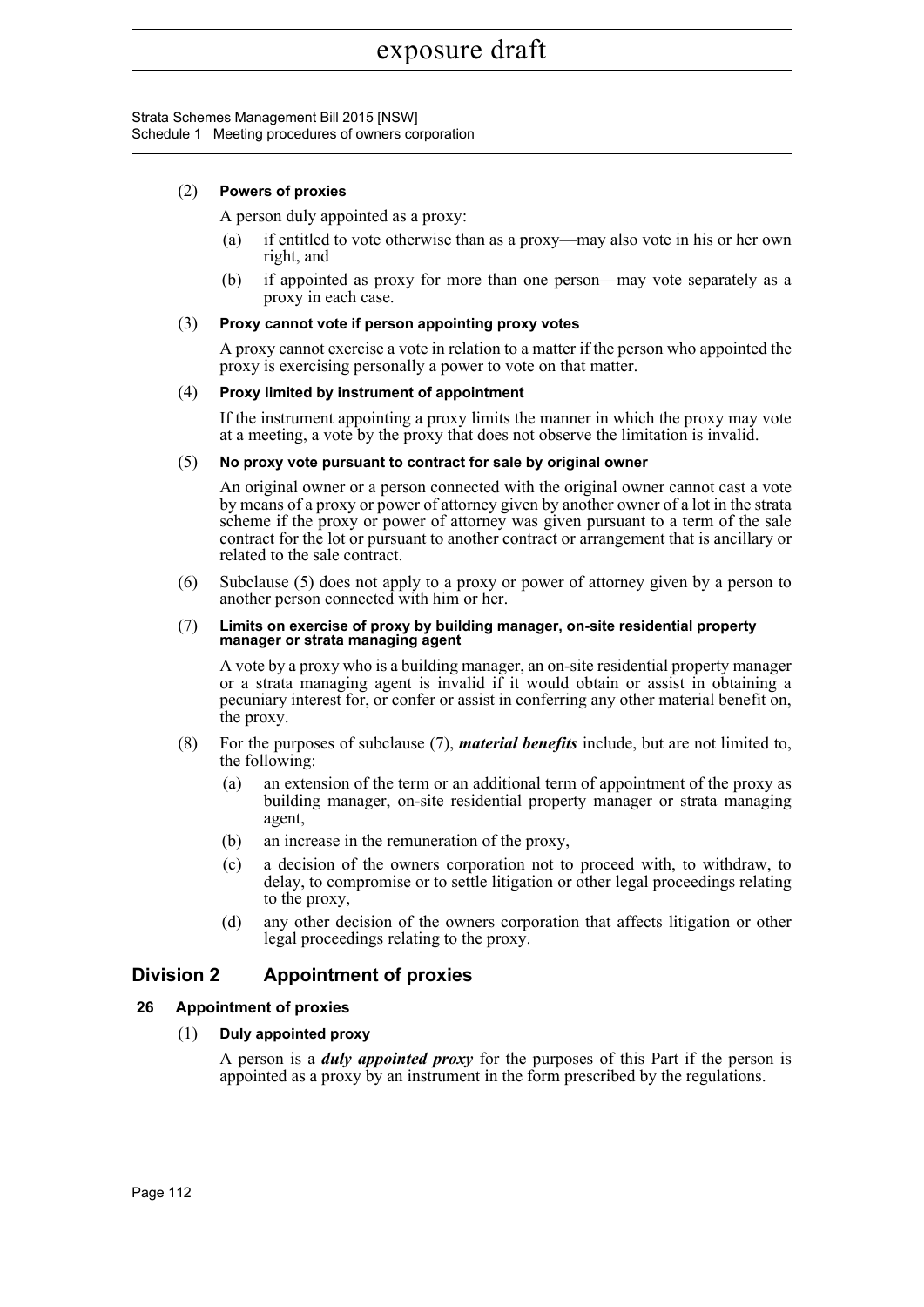# (2) **Form of proxy**

The prescribed form is to make provision for the giving of instructions on:

- (a) whether the person appointing the proxy intends the proxy to be able to vote on all matters and, if not, the matters on which the proxy will be able to vote, and
- (b) how the person appointing the proxy wants the proxy's vote to be exercised on a motion for the appointment or continuation in office of a strata managing agent.

### (3) **Proxy to be given to secretary of owners corporation**

The instrument is ineffective unless it contains the date on which it was made and it is given to the secretary of the owners corporation at or before the first meeting in relation to which the instrument is to operate.

### (4) **Period for which proxy effective**

An instrument appointing a proxy has effect for the period commencing with the day on which it takes effect and ending with the later of the first anniversary of that day and the conclusion of the second annual general meeting held after that day, unless it is sooner revoked or a shorter period is provided by the instrument.

### (5) **Proxy cannot vote if person appointing proxy votes**

A proxy cannot exercise a vote in relation to a matter if the person who appointed the proxy is exercising personally a power to vote on that matter.

### (6) **Effect of subsequent proxy**

An instrument made by a person appointing a proxy has no effect if the person makes a later instrument appointing a proxy and delivers it to the secretary of the owners corporation in accordance with subclause (3).

# (7) **Limit on number of proxies that may be held**

The total number of proxies that may be held by a person (other than proxies held by the person as the joint owner of a lot) voting on a resolution are as follows:

- (a) if the strata scheme has 20 lots or less, one,
- (b) if the strata scheme has more than 20 lots, a number that is equal to not more than 5% of the total number of lots.

# **27 Certain provisions unenforceable**

A provision of a contract for the sale of a lot in a strata scheme, or of any ancillary or related contract or arrangement, is void and unenforceable to the extent that it:

- (a) requires the purchaser of a lot, or any other person, to cast a vote at a meeting of the owners corporation at the direction of another person, or
- (b) requires the purchaser to give a proxy at the direction of another person for the purpose of voting at a meeting of the owners corporation.

# **Division 3 Manner of voting**

# **28 Manner of voting**

(1) A vote at a meeting by a person entitled to vote or by a proxy must be cast in person unless the owners corporation, by resolution, determines that a vote may be cast by some other specified means.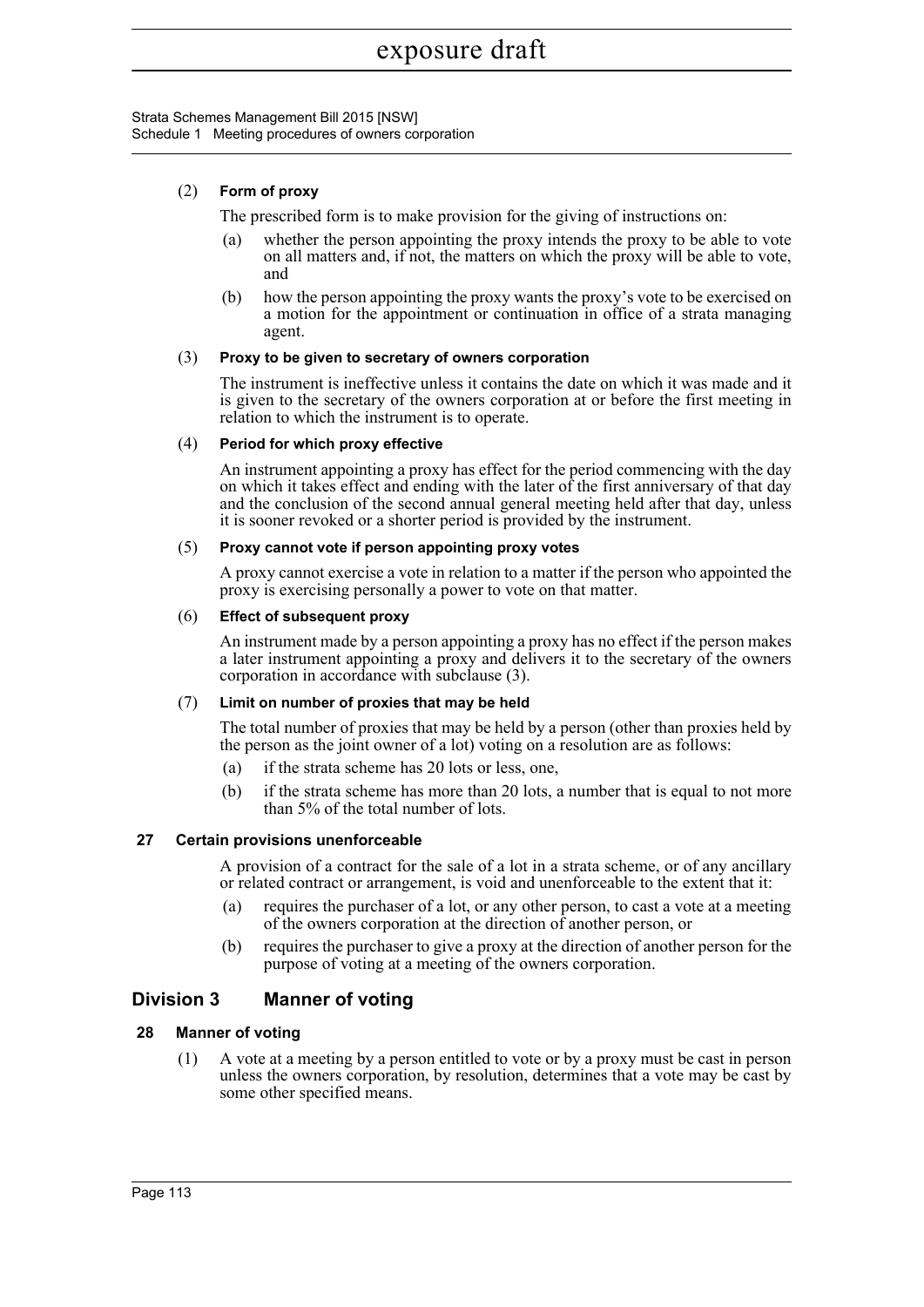Strata Schemes Management Bill 2015 [NSW] Schedule 1 Meeting procedures of owners corporation

- (2) The regulations may make provision for or with respect to the following:
	- (a) the means of voting (other than in person) that may be adopted by an owners corporation,
	- (b) without limiting paragraph (a), procedures for voting by those means,
	- (c) prohibiting the use of specified means of voting.

# **29 Secret ballots**

- (1) Voting on a motion or for an election at a meeting may be carried out by a secret ballot if:
	- (a) the strata committee determines that the motion or matter is to be so determined, or
	- (b) at least one-quarter of the persons entitled to vote on the motion or election agree that the motion or matter is to be so determined.
- (2) The regulations may make provision for or with respect to the procedures for a secret ballot.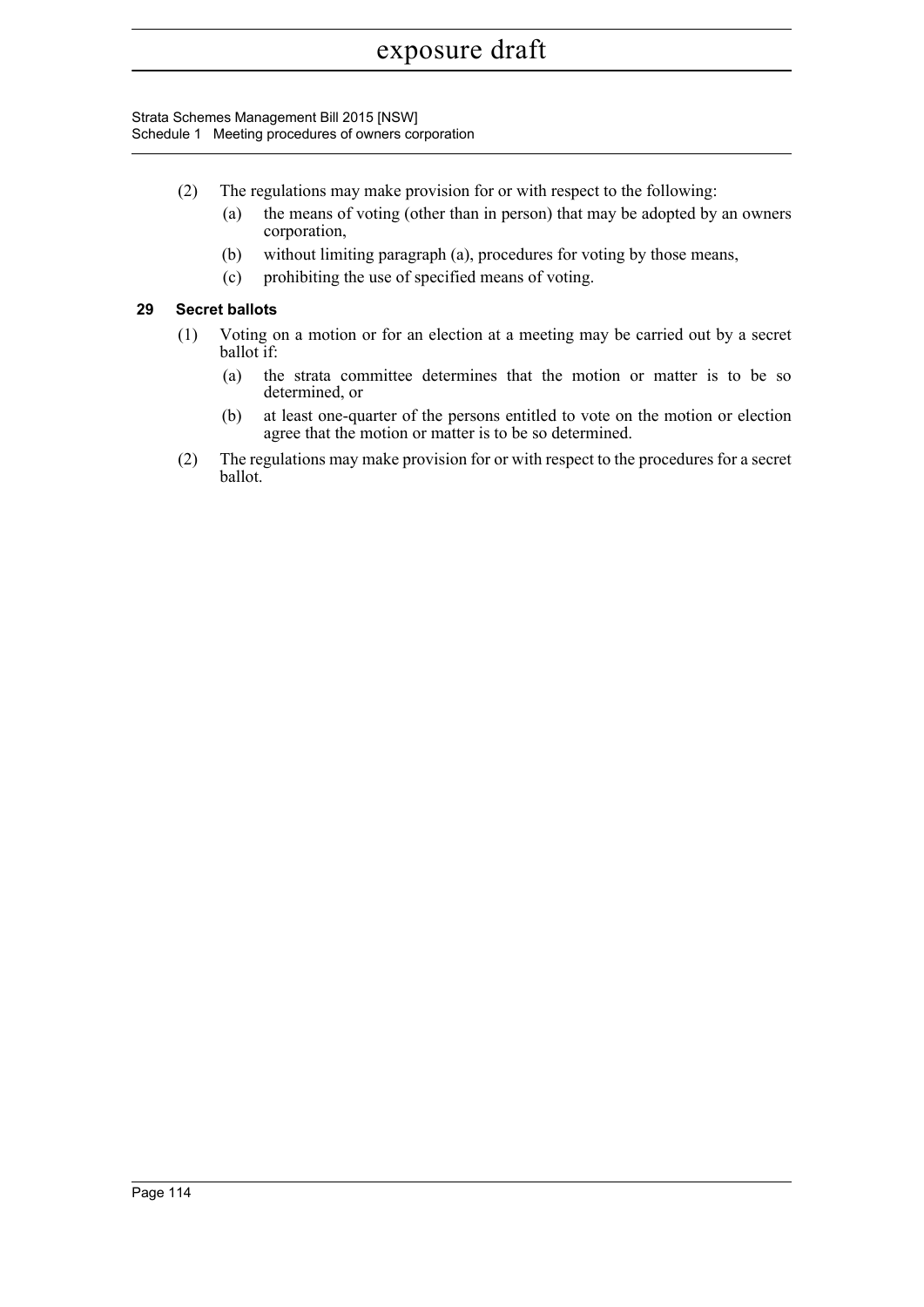Strata Schemes Management Bill 2015 [NSW] Schedule 2 Meeting procedures of strata committees

# **Schedule 2 Meeting procedures of strata committees**

(Section 40)

# **Part 1 Preliminary**

# **1 Meetings to which Schedule applies**

This Schedule applies to meetings of the strata committee of an owners corporation.

# **2 Application to large strata schemes**

The provisions of this Schedule are subject to the regulations, but only to the extent that the regulations relate to large strata schemes.

# **3 Definitions**

In this Schedule:

*owner* means an owner of a lot in the strata scheme for which a meeting is held or proposed to be held.

*tenant member* means a tenant representative appointed to a strata committee under section 33.

# **Part 2 Notices of meetings**

# **4 Notice of meetings for large strata schemes**

- (1) The secretary of the owners corporation of a large strata scheme must give notice of a meeting to each other member of the strata committee (including any tenant member) at least 3 days before the meeting and to each owner.
- (2) Notice is to be given in accordance with section 258 and by displaying the notice on the notice board (if any) maintained by the owners corporation.

# **5 Notice of meetings for other strata schemes**

- (1) The secretary of the owners corporation of a strata scheme that is not a large strata scheme must give notice of a meeting to each other member of the strata committee at least 3 days before the meeting and to each owner.
- (2) Notice is to be given by displaying the notice on the notice board maintained by the owners corporation or in accordance with section 258.

# **6 Owner not required to serve notice on self**

Nothing in this Part requires an owner to give notice of a meeting to himself or herself.

# **7 Matters that must be included in notice of meetings**

The notice of a meeting must include a detailed agenda for the meeting.

# **Part 3 Meeting procedure**

# **8 Chairperson to preside**

# (1) **Chairperson to preside**

The chairperson of the owners corporation is to preside at any meeting at which the chairperson is present.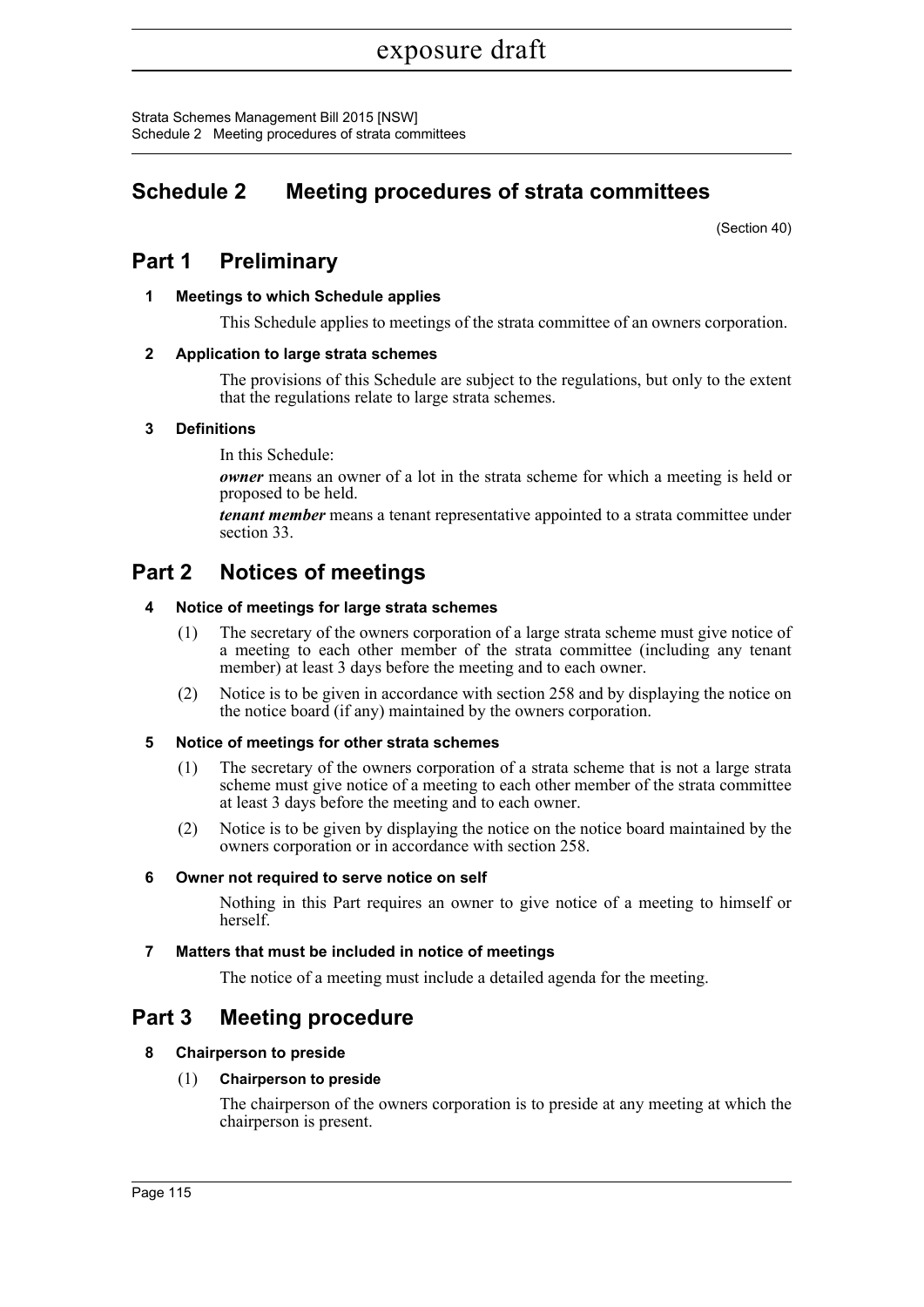Strata Schemes Management Bill 2015 [NSW] Schedule 2 Meeting procedures of strata committees

### (2) **Presiding member where chairperson absent**

In the chairperson's absence from any such meeting, the members of the strata committee present at that meeting may elect one of their number to preside at that meeting and the person so elected is, while so presiding, taken to be the chairperson.

### (3) **Chairperson does not have casting vote**

The chairperson does not have a casting vote in relation to any motion but may vote in his or her own right if otherwise entitled.

# (4) **Chairperson may be only person present**

A meeting is, subject to the provisions of this Schedule relating to the quorum, validly held even though the only person present at the meeting is the chairperson of the owners corporation.

### **9 Decisions at meetings**

### (1) **Voting at meetings**

A motion put to a meeting is to be decided according to a majority of the number of the votes cast for and against the motion by the members present (other than any tenant member) or in the manner set out in subclause (2). If there is only one member of the strata committee, the decision of the strata committee is the decision of that member.

### (2) **Voting in writing**

A motion proposed to be put to a meeting is taken to have been validly passed even if the meeting was not held if:

- (a) notice was given of the meeting in accordance with this Schedule, and
- (b) a copy of the motion was given to each member of the strata committee, and
- (c) the motion was approved in writing by a majority of the members of the committee (other than the tenant member).

### (3) **Decisions to have no effect if opposed by more than specified owners**

A decision of a strata committee has no force or effect if, before the decision is made, notice is given to the secretary of the owners corporation by one or more owners, the sum of whose unit entitlements exceeds one-third of the aggregate unit entitlement, that the making of the decision is opposed by those owners.

### (4) **Voting rights cannot be exercised if contributions not paid**

A member of the strata committee is not entitled to vote on any motion put or proposed to be put to the strata committee if the member was, or was nominated as a member by a member who was, an unfinancial owner of a lot in the strata scheme at the date notice of the meeting was given and the amounts owed by the unfinancial owner were not paid before the meeting.

### (5) **Tenant member not entitled to vote**

A tenant member of a strata committee is not entitled to vote on any motion put or proposed to be put to a strata committee.

# **10 Manner of voting**

(1) A vote at a meeting by a person entitled to vote must be cast in person unless the strata committee, by resolution, determines that a vote may be cast by some other specified means.

**Note.** A person may be present at a meeting even if not actually at the meeting (see section 4 (1), definition of *person present*).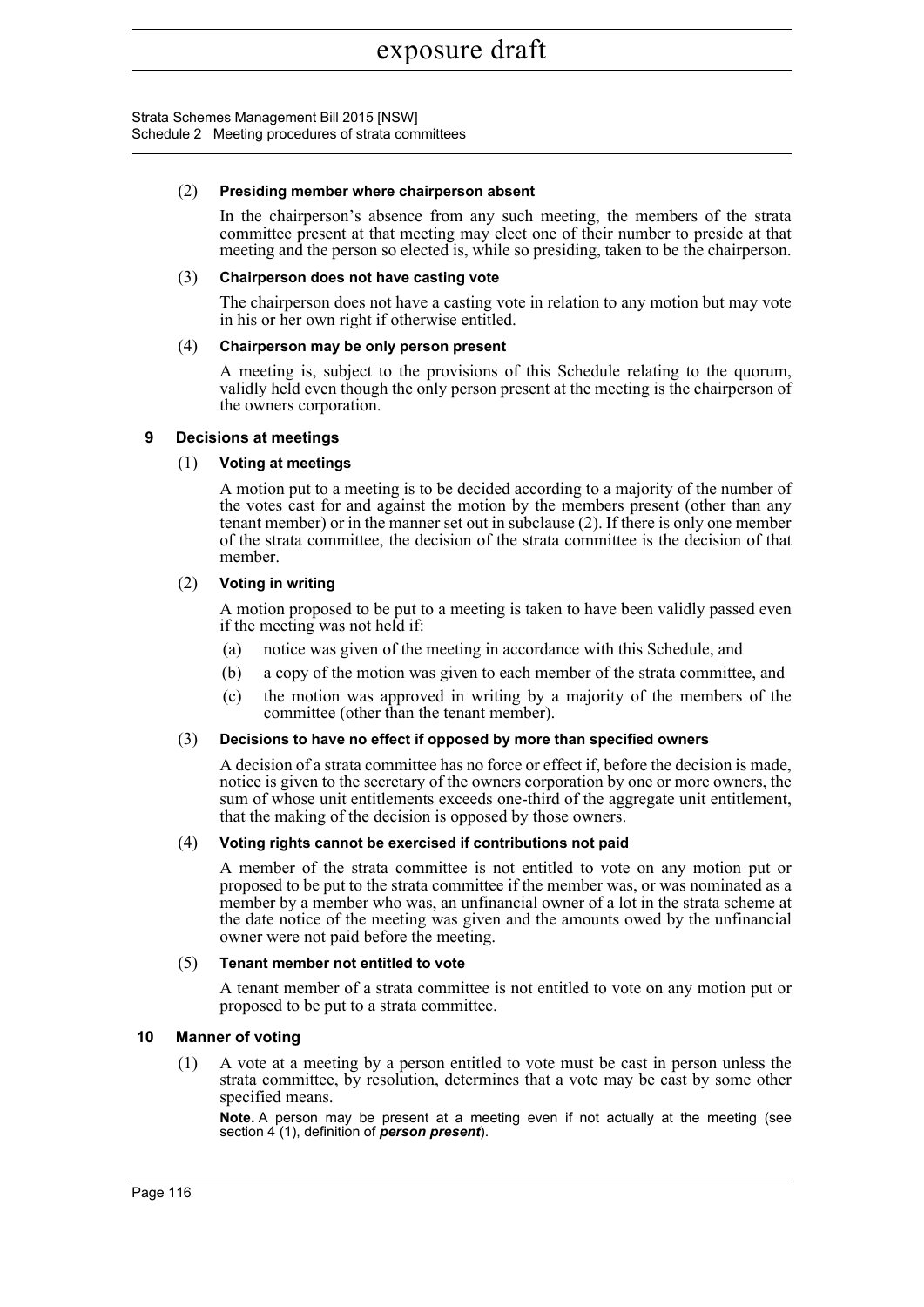Strata Schemes Management Bill 2015 [NSW] Schedule 2 Meeting procedures of strata committees

- (2) The regulations may make provision for or with respect to the following:
	- (a) the means of voting (other than in person) that may be adopted by a strata committee,
	- (b) without limiting paragraph (a), procedures for voting by such means,
	- (c) prohibiting the use of specified means of voting.

# **11 Chairperson's declaration of vote**

The declaration of the chairperson of the result of the voting on any motion at a meeting is conclusive without proof of the votes recorded for and against the motion.

# **12 Quorum**

# (1) **Quorum required for motion**

A motion submitted at a meeting of a strata committee must not be considered unless there is a quorum present to consider and vote on the motion.

# (2) **When quorum exists**

A quorum is present at a meeting only in the following circumstances:

- (a) in the case of a strata committee which has only one member, if the member is present,
- (b) in any other case, if not less than one-half of the persons entitled to vote on the motion are present.
- (3) A person who has voted, or intends to vote, on a motion or at an election at a meeting by a permitted means other than a vote in person is taken to be present for the purposes of determining whether there is a quorum.
- (4) The quorum for meetings of a strata committee is to be calculated on the basis of the number of members last determined by the owners corporation for the committee.

# **13 Non-member owner may attend**

An owner or, if the owner of a lot is a corporation, any company nominee of that corporation is entitled to attend a meeting but is not entitled to address the meeting unless authorised to do so by the resolution of the strata committee.

# **14 Only person who may vote can move motion**

A person is not entitled to move a motion at a meeting unless the person is entitled to vote on the motion.

# **15 Chairperson may rule certain motions out of order**

The chairperson at a meeting may rule a motion out of order if the chairperson considers that the motion, if carried, would conflict with this Act or the by-laws or would otherwise be unlawful or unenforceable.

# **16 Adjournments**

- (1) A meeting may be adjourned for any reason if a motion is passed at the meeting for the adjournment.
- (2) The time and place at which a meeting adjourned under this Part is to be resumed must be fixed by the person who was presiding at the meeting.
- (3) The secretary of the owners corporation must give to the members of the owners corporation, at least 1 day before the resumed meeting, a notice specifying the time and place of the meeting.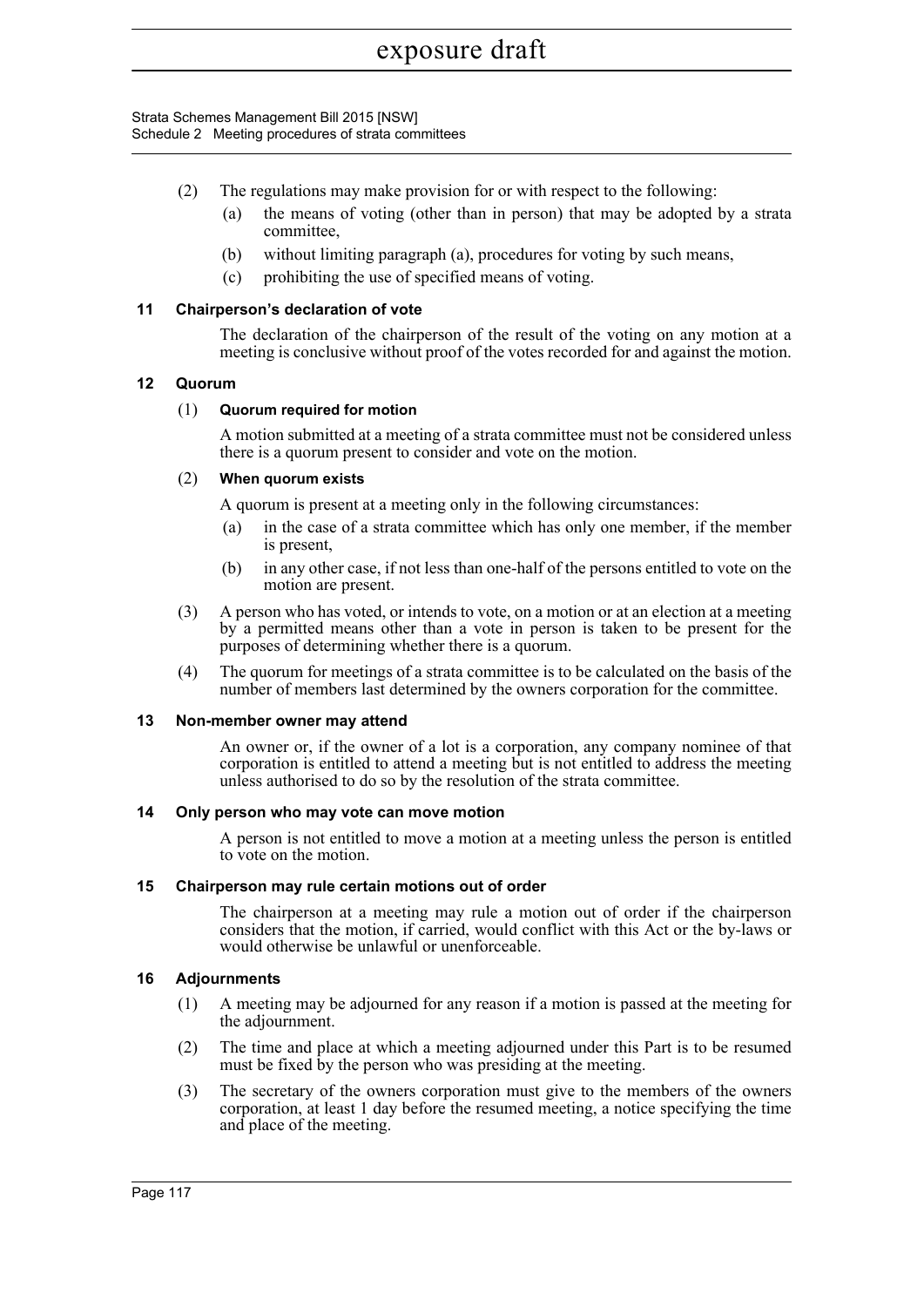Strata Schemes Management Bill 2015 [NSW] Schedule 2 Meeting procedures of strata committees

> (4) Notice is to be given by displaying the notice on the notice board maintained by the owners corporation or, if there is no notice board, in writing (including by email or other electronic means).

### **17 Minutes and other records**

### (1) **Records to be kept**

A strata committee must cause to be kept a record of its decisions, any notices given under this Schedule and full and accurate minutes of its meetings.

(2) The minutes must include minutes of all resolutions passed in accordance with this Schedule.

### (3) **Distribution of minutes and records of motions**

Within 14 days after a meeting of a strata committee or the passing of a resolution by the strata committee, the strata committee must provide copies of the minutes of the meeting or of the resolution in the following manner:

- (a) by giving each member of the strata committee a copy,
- (b) by giving each owner a copy, if the strata scheme is not a large strata scheme,
- (c) by giving an owner a copy, if the strata scheme is a large strata scheme and the owner requests a copy within the period of 7 days.

### **18 Disclosure of pecuniary interests**

- (1) If:
	- (a) a member of a strata committee has a direct or indirect pecuniary interest in a matter being considered or about to be considered at a meeting, and
	- (b) the interest appears to raise a conflict with the proper performance of the member's duties in relation to the consideration of the matter,

the member must, as soon as possible after the relevant facts have come to the member's knowledge, disclose the nature of the interest at a meeting of the strata committee.

Maximum penalty: 10 penalty units.

- (2) A disclosure by a member at a meeting of the strata committee that the member:
	- (a) is a member, or is in the employment, of a specified corporation or other body, or
	- (b) is a partner, or is in the employment, of a specified person, or
	- (c) has some other specified interest relating to a specified corporation or other body or to a specified person,

is a sufficient disclosure of the nature of the interest in any matter relating to that corporation or other body or to that person which may arise after the date of the disclosure and which is required to be disclosed under subclause (1).

- (3) Particulars of any disclosure made under this clause must be recorded by the strata committee in a book kept for the purpose and that book must be open at all reasonable hours to inspection by any person on payment of the fee determined by the strata committee.
- (4) After a member has disclosed the nature of an interest in any matter, the member must not, unless the strata committee otherwise determines:
	- (a) be present during any deliberation of the strata committee with respect to the matter, or
	- (b) take part in any decision of the strata committee with respect to the matter.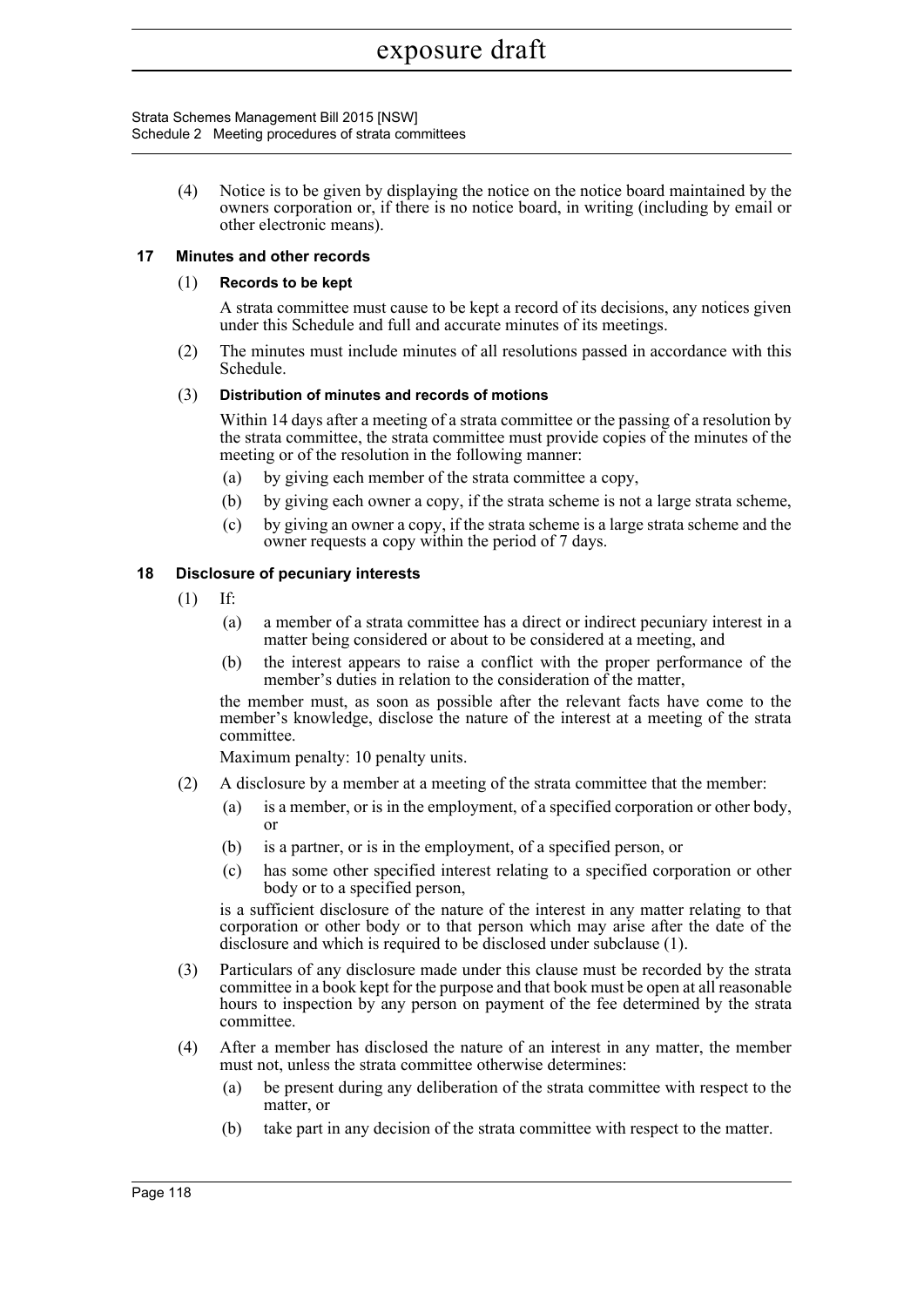Strata Schemes Management Bill 2015 [NSW] Schedule 2 Meeting procedures of strata committees

- (5) For the purposes of the making of a determination by the strata committee under subclause  $(\hat{4})$ , a member who has a direct or indirect pecuniary interest in a matter to which the disclosure relates must not:
	- (a) be present during any deliberation of the strata committee for the purpose of making the determination, or
	- (b) take part in the making by the strata committee of the determination.
- (6) A contravention of this clause does not invalidate any decision of the strata committee.
- (7) Without limiting subclause (1), a person has an indirect pecuniary interest in a matter if a person connected with the person has a direct interest in the matter.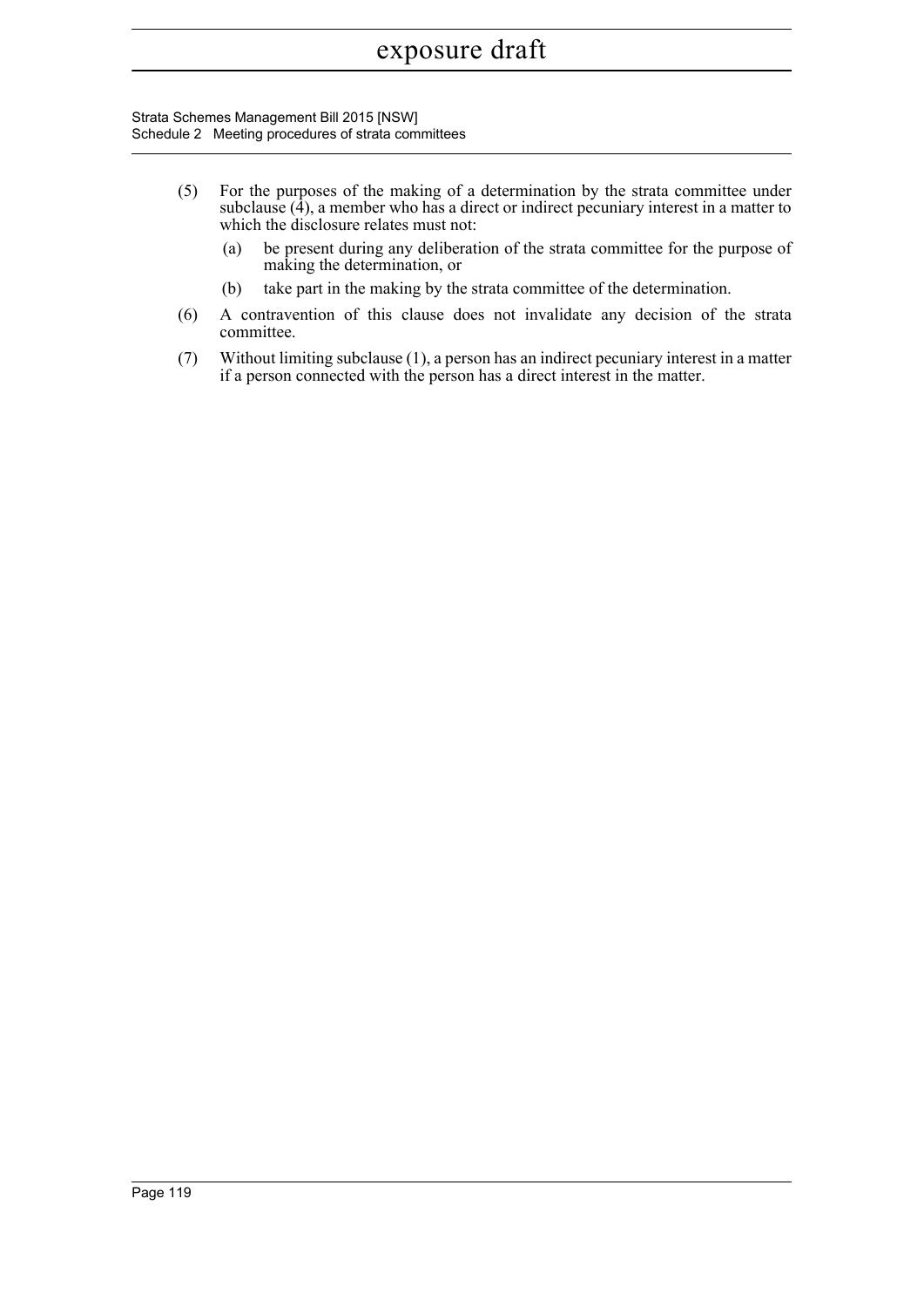Strata Schemes Management Bill 2015 [NSW] Schedule 3 Savings, transitional and other provisions

# **Schedule 3 Savings, transitional and other provisions**

# **Part 1 General**

# **1 Regulations**

- (1) The regulations may contain provisions of a savings or transitional nature consequent on the enactment of this Act or any Act that amends this Act.
- (2) Any such provision may, if the regulations so provide, take effect from the date of assent to the Act concerned or a later date.
- (3) To the extent to which any such provision takes effect from a date that is earlier than the date of its publication on the NSW legislation website, the provision does not operate so as:
	- (a) to affect, in a manner prejudicial to any person (other than the State or an authority of the State), the rights of that person existing before the date of its publication, or
	- (b) to impose liabilities on any person (other than the State or an authority of the State) in respect of anything done or omitted to be done before the date of its publication.

# **Part 2 Provisions consequent on enactment of this Act**

# **2 Definitions**

In this Part:

*existing strata scheme* means a strata scheme in existence immediately before the commencement of this clause.

*former Act* means the *Strata Schemes Management Act 1996*.

# **3 General savings**

- (1) Any act, matter or thing done or omitted to be done under a provision of the former Act and having any force or effect immediately before the commencement of a provision of this Act that replaces that provision is, on that commencement, taken to have been done or omitted to be done under the provision of this Act.
- (2) This clause does not apply:
	- (a) to the extent that its application is inconsistent with any other provision of this Schedule or a provision of a regulation made under this Schedule, or
	- (b) to the extent that its application would be inappropriate in a particular case.

# **4 By-laws**

- (1) An owners corporation of an existing strata scheme is to review the by-laws for the scheme not later than 12 months after the commencement of section 134.
- (2) Despite any other provision of this Act, a by-law continued in force by this Act is taken to be a valid by-law if it was a valid by-law immediately before the commencement of this clause.

# **5 Existing owners corporations**

An owners corporation constituted, or taken to have been constituted, under section 11 of the former Act is taken to have been constituted under section 8 of this Act.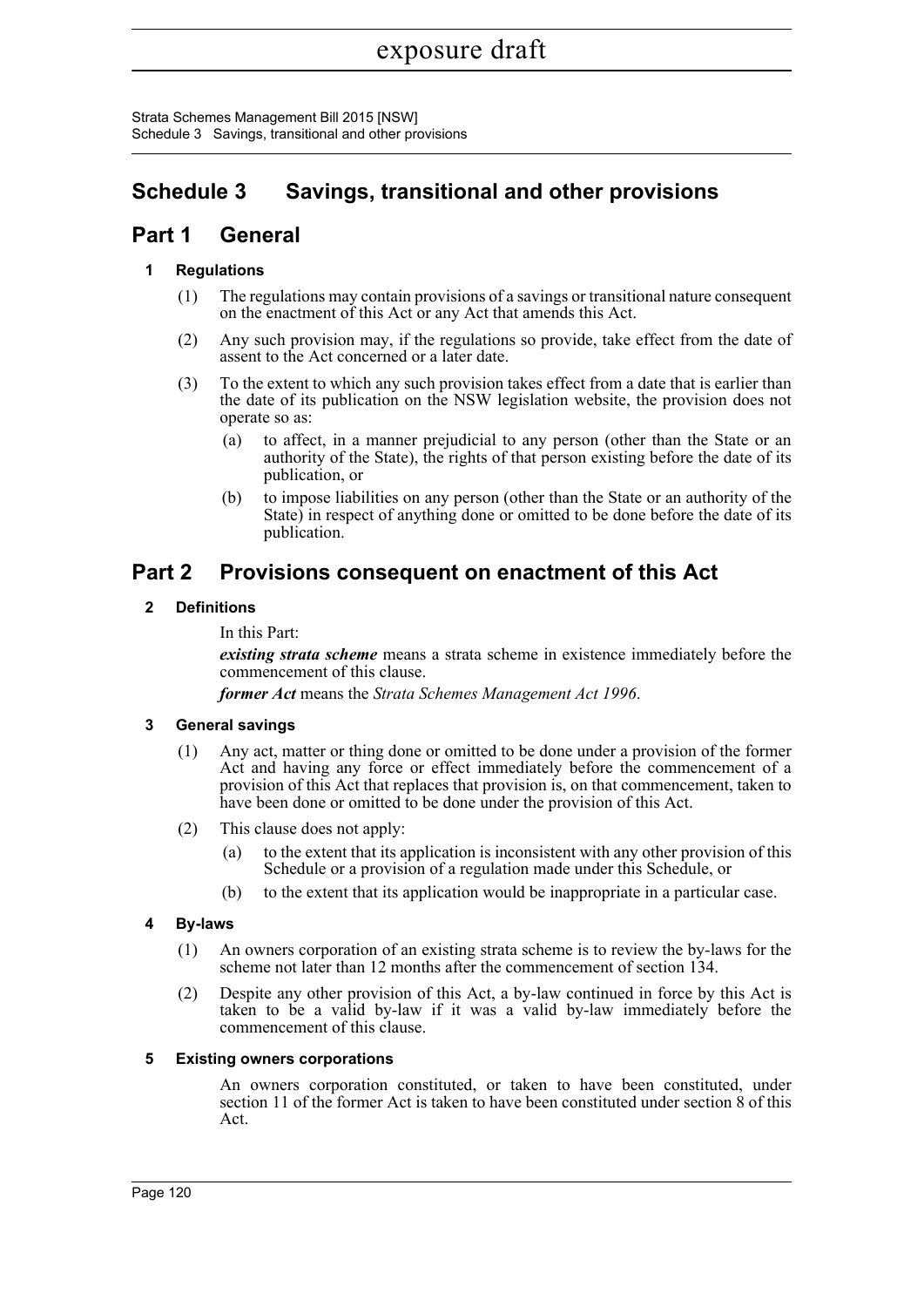Strata Schemes Management Bill 2015 [NSW] Schedule 3 Savings, transitional and other provisions

### **6 Existing executive committees**

- (1) A person who, immediately before the commencement of this clause, was a member of the executive committee of an owners corporation is, on that commencement, taken to have been appointed to be a member of the strata committee of the owners corporation for the balance of the person's term as a member of the executive committee.
- (2) A person who, immediately before the commencement of this clause, was an officer of an executive committee is, on that commencement, taken to have been appointed as an officer of the same kind of the owners corporation for the balance of the person's term as an officer.

# **7 Existing proceedings**

Any proceedings commenced but not determined or finalised under a provision of the former Act are to be dealt with and determined as if the former Act had not been repealed.

### **8 Adjudicators**

- (1) A person who held office as an Adjudicator under the former Act immediately before the commencement of this clause ceases to hold the office on that commencement.
- (2) Despite subclause (1), an Adjudicator determining proceedings to which clause 7 applies continues to hold office until the proceedings are determined.
- (3) An Adjudicator who ceases to be an Adjudicator under this clause is not entitled to any compensation for loss of office.

### **9 Existing orders under former Act**

An order made by an Adjudicator or a Tribunal under the former Act, and in force immediately before the commencement of this clause, is taken to have been made by the Tribunal under the corresponding provision of this Act.

### **10 Contributions**

Any contributions levied under the former Act are taken to have been levied under this Act and this Act applies to the recovery and payment of any unpaid contributions.

### **11 Approved insurers**

An insurer that was an approved insurer under the former Act immediately before the commencement of section 160 of this Act is taken to be an approved insurer under this Act.

### **12 Previous decisions by owners corporations and executive committees**

- (1) A decision, consent or approval of an owners corporation under the former Act, or that is taken to have been made under the former Act, is taken to have been made by the owners corporation under this Act.
- (2) A decision, consent or approval of the executive committee of an owners corporation under the former Act, or that is taken to have been made under the former Act, is taken to have been made by the strata committee of the owners corporation under this Act.

### **13 Window safety devices**

(1) Despite any other provision of this Act, an owners corporation is not required to comply with section 118 until 13 March 2018.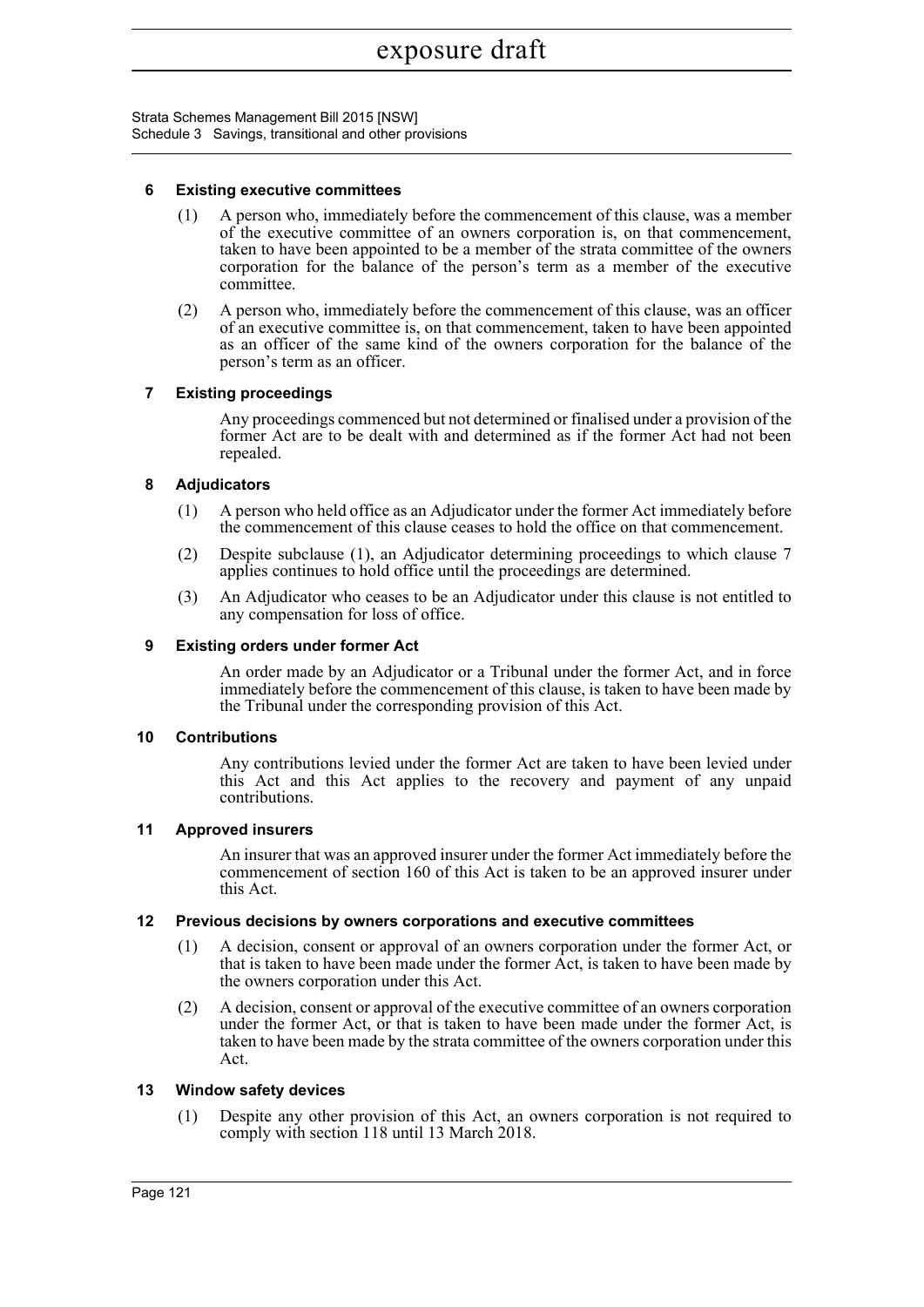Strata Schemes Management Bill 2015 [NSW] Schedule 3 Savings, transitional and other provisions

> (2) Accordingly, an order cannot be sought under section 129 in respect of a failure to exercise a function under section 118 until on or after 13 March 2018.

# **14 Terms of appointment of strata managing agents**

- (1) The term of appointment (including any reappointment) of a strata managing agent appointed before the commencement of section 50 (1) of this Act ends on the day that is 3 years after the day that the term commenced or that is 6 months after the commencement of this Act, whichever is the later.
- (2) Section 50 (1) applies to the term of any reappointment of the strata managing agent after that commencement.

# **15 Caretakers and building managers**

- (1) An agreement in force immediately before the commencement of this clause is taken to be a building manager agreement for the purposes of this Act, despite any of the provisions of the agreement, if:
	- (a) the agreement provides for the appointment of a person to carry out any of the functions specified in section  $66(1)$  in relation to the owners corporation for a strata scheme, and
	- (b) the primary purpose of the agreement is to provide for that appointment and related matters, and
	- (c) the person is not entitled to exclusive possession of a lot or common property in the strata scheme.
- (2) Any such building manager agreement expires 10 years after the commencement of this clause unless the terms of the agreement provide that it expires on an earlier day or the agreement is terminated on an earlier day.
- (3) A reference in any instrument to a caretaker in relation to a strata scheme is taken to be a reference to a building manager in relation to that scheme.

# **16 Building defects**

Part 11 of this Act does not apply to building work if the contract for carrying out the building work was entered into before the commencement of this clause.

# **17 Part subject to regulations**

This Part is subject to the regulations.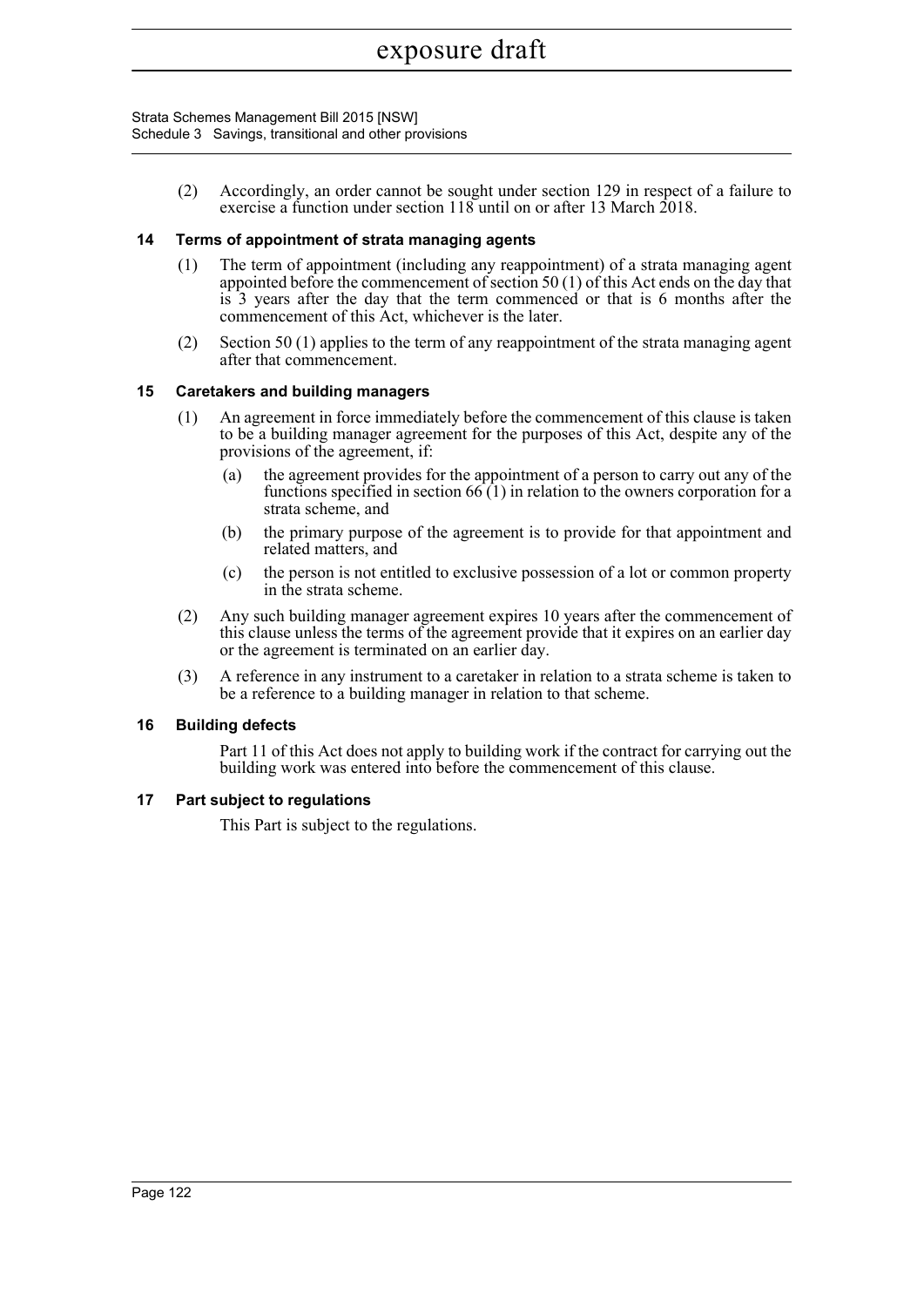Strata Schemes Management Bill 2015 [NSW] Schedule 4 Amendment of Acts

# **Schedule 4 Amendment of Acts**

# **4.1 Civil and Administrative Tribunal Act 2013 No 2**

# **Schedule 4 Consumer and Commercial Division**

Omit "*Strata Schemes Management Act 1996*" from clause 3 (1). Insert instead "*Strata Schemes Management Act 2015*".

# **4.2 Coastal Protection Act 1979 No 13**

# **Section 4 Definitions**

Omit "*Strata Schemes Management Act 1996*" from the definition of *landowner* or *owner of land* in section 4 (1).

Insert instead "*Strata Schemes Management Act 2015*".

# **4.3 Community Land Development Act 1989 No 201**

# **[1] Section 3 Definitions**

Omit "*Strata Schemes Management Act 1996*" from paragraph (a) of the definition of *initial period* in section 3 (1).

Insert instead "*Strata Schemes Management Act 2015*".

# **[2] Section 3 (1), definition of "special resolution"**

Omit paragraph (d) of the definition. Insert instead:

(d) that is a special resolution within the meaning of the *Strata Schemes Management Act 2015*.

# **[3] Section 3 (1), definition of "strata corporation"**

Omit "by section 11 of the *Strata Schemes Management Act 1996*".

Insert instead "under the *Strata Schemes Management Act 2015*".

# **4.4 Community Land Management Act 1989 No 202**

# **[1] Section 3 Definitions**

Omit "*Strata Schemes Management Act 1996*" from paragraph (b) of the definition of *by-laws* in section 3 (1).

Insert instead "*Strata Schemes Management Act 2015*".

# **[2] Section 3 (1), definition of "initial period"**

Omit "*Strata Schemes Management Act 1996*" from paragraph (a) of the definition.

Insert instead "*Strata Schemes Management Act 2015*".

# **[3] Section 3 (1), definition of "special resolution"**

Omit paragraph (d) of the definition. Insert instead:

(d) that is passed at a duly convened meeting of a strata corporation and is a special resolution within the meaning of the *Strata Schemes Management Act 2015*.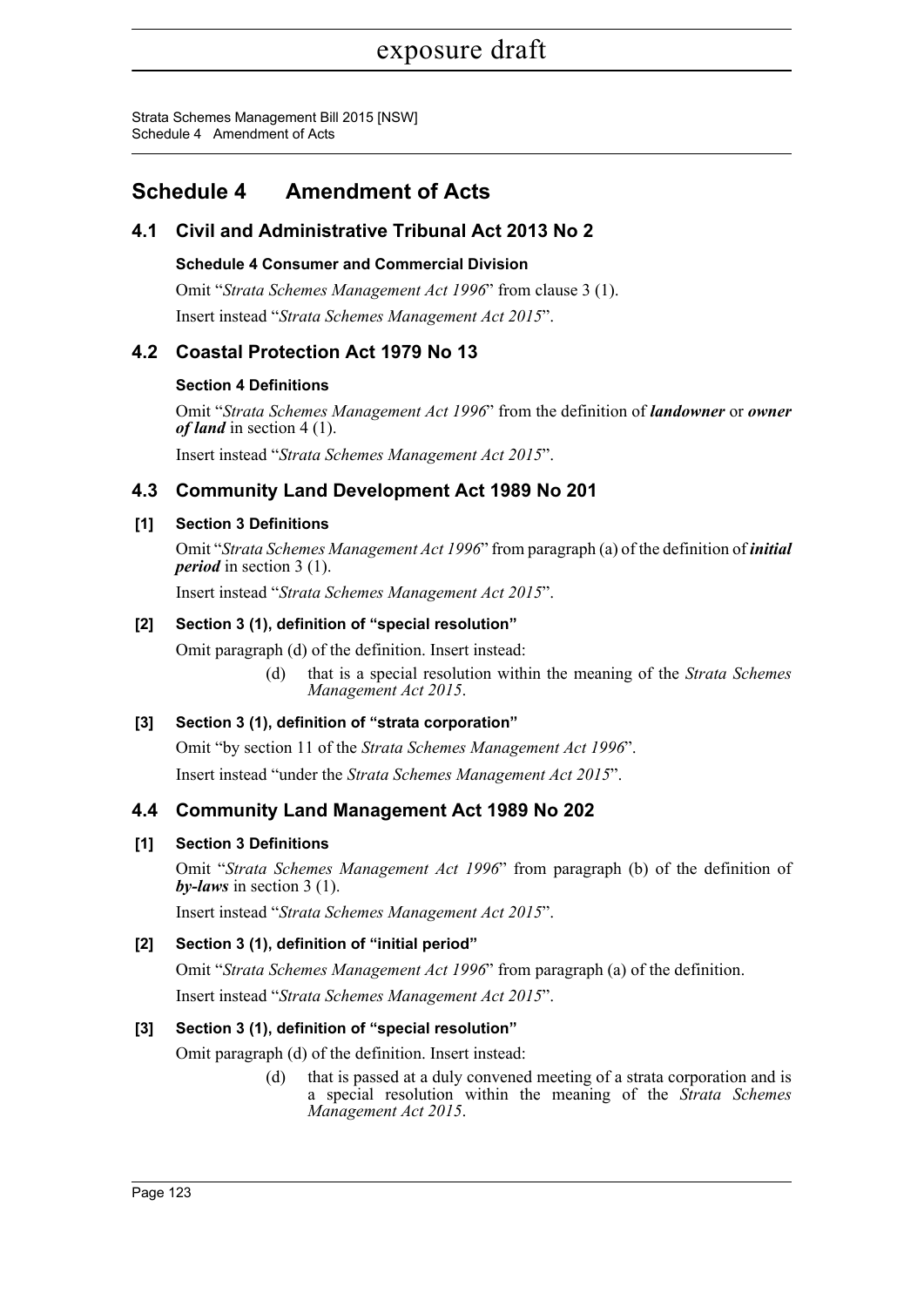Strata Schemes Management Bill 2015 [NSW] Schedule 4 Amendment of Acts

# **[4] Section 3 (1), definition of "strata corporation"**

Omit "by section 11 of the *Strata Schemes Management Act 1996*". Insert instead "under the *Strata Schemes Management Act 2015*".

# **[5] Section 120 Other rights and remedies not affected**

Omit "*Strata Schemes Management Act 1996*" from section 120 (1). Insert instead "*Strata Schemes Management Act 2015*".

# **[6] Section 120 (3)**

Omit "Chapter 5 of the *Strata Schemes Management Act 1996*". Insert instead "the *Strata Schemes Management Act 2015*".

# **[7] Section 122 Regulations**

Omit section 122 (1A). Insert instead:

- (1A) In particular, the regulations may make provision for or with respect to the following matters:
	- (a) fees payable under this Act, including the waiver or refund of the whole or part of any fee,
	- (b) requirements for agreements between associations and councils relating to strata parking areas under section 650A of the *Local Government Act 1993*.

# **4.5 Consumer Claims Act 1998 No 162**

# **Section 3 Definitions**

Omit "*Strata Schemes Management Act 1996*" from paragraph (d) of the definition of *consumer* in section 3 (1).

Insert instead "*Strata Schemes Management Act 2015*".

# **4.6 Contracts Review Act 1980 No 16**

# **Section 4 Definitions**

Omit "section 11 of the *Strata Schemes Management Act 1996*" from section 4 (2) (a). Insert instead "the *Strata Schemes Management Act 2015*".

# **4.7 Conveyancing Act 1919 No 6**

# **[1] Section 88F Effect of certain positive covenants**

Omit "*Strata Schemes Management Act 1996*" from section 88F (7). Insert instead "*Strata Schemes Management Act 2015*".

# **[2] Section 88H Injunctions**

Omit "section 160 of the *Strata Schemes Management Act 1996*" from section 88H (8). Insert instead "section 230 of the *Strata Schemes Management Act 2015*".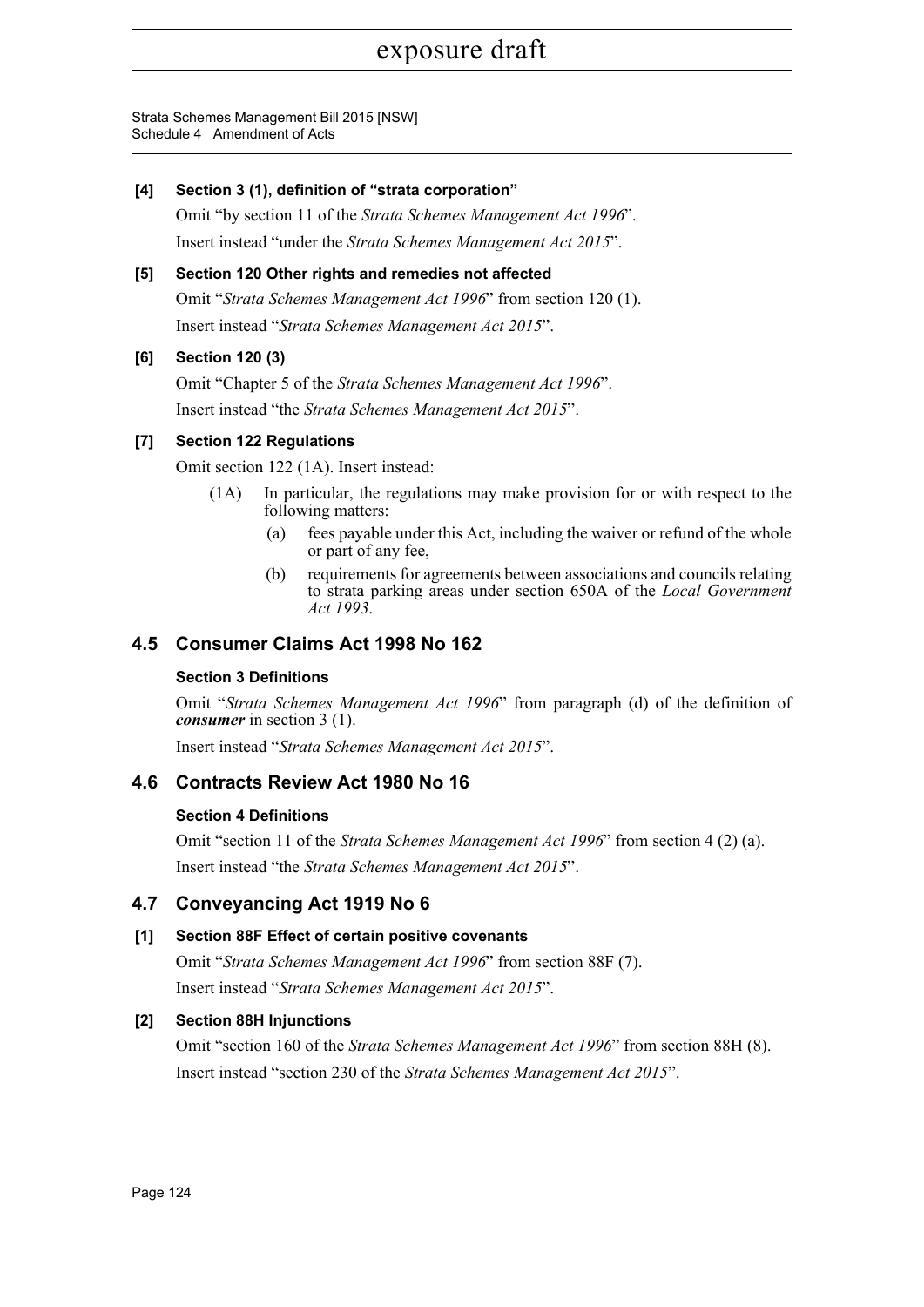Strata Schemes Management Bill 2015 [NSW] Schedule 4 Amendment of Acts

# **4.8 Duties Act 1997 No 123**

# **Section 221A Definitions**

Omit "*Strata Schemes Management Act 1996*" from paragraph (a) of the definition of *private dwelling house*.

Insert instead "*Strata Schemes Management Act 2015*".

# **4.9 Environmental Planning and Assessment Act 1979 No 203**

### **Section 146A Smoke alarms in buildings providing sleeping accommodation**

Omit "*Strata Schemes Management Act 1996*" from section 146A (2) (f). Insert instead "*Strata Schemes Management Act 2015*".

# **4.10 Home Building Act 1989 No 147**

### **[1] Section 18E Proceedings for breach of warranty**

Insert after section 18E (1):

- (1A) If a building bond has been lodged for building work under Part 11 of the *Strata Schemes Management Act 2015*, the period of 2 years specified for commencing proceedings for a breach of a statutory warranty for that work is extended until the end of 90 days after the end of the period within which a final inspection report on the building work under that Part is required.
- (1B) Subsection (1A) does not limit any other law that permits the period for commencement of proceedings to be extended.

### **[2] Section 48C Notification of building dispute**

Omit "*Strata Schemes Management Act 1996*" from section 48C (2) (a).

Insert instead "*Strata Schemes Management Act 2015*".

### **[3] Section 48C (3) and (4)**

Insert after section 48C (2):

- (3) A person cannot notify a dispute under this Division in relation to residential building work or specialist work if any action required in relation to the work under Part 11 of the *Strata Schemes Management Act 2015* has not been completed.
- (4) Subsection (3) does not prevent the President of the Tribunal from making a direction about the work under section 48J (b).

### **[4] Section 48D Investigation of dispute**

Omit "*Strata Schemes Management Act 1996*" from section 48D (3). Insert instead "*Strata Schemes Management Act 2015*".

# **4.11 Industrial Relations Act 1996 No 17**

### **Section 379 Small claims procedures**

Omit "*Strata Schemes Management Act 1996*" from section 379 (6) (b). Insert instead "*Strata Schemes Management Act 2015*".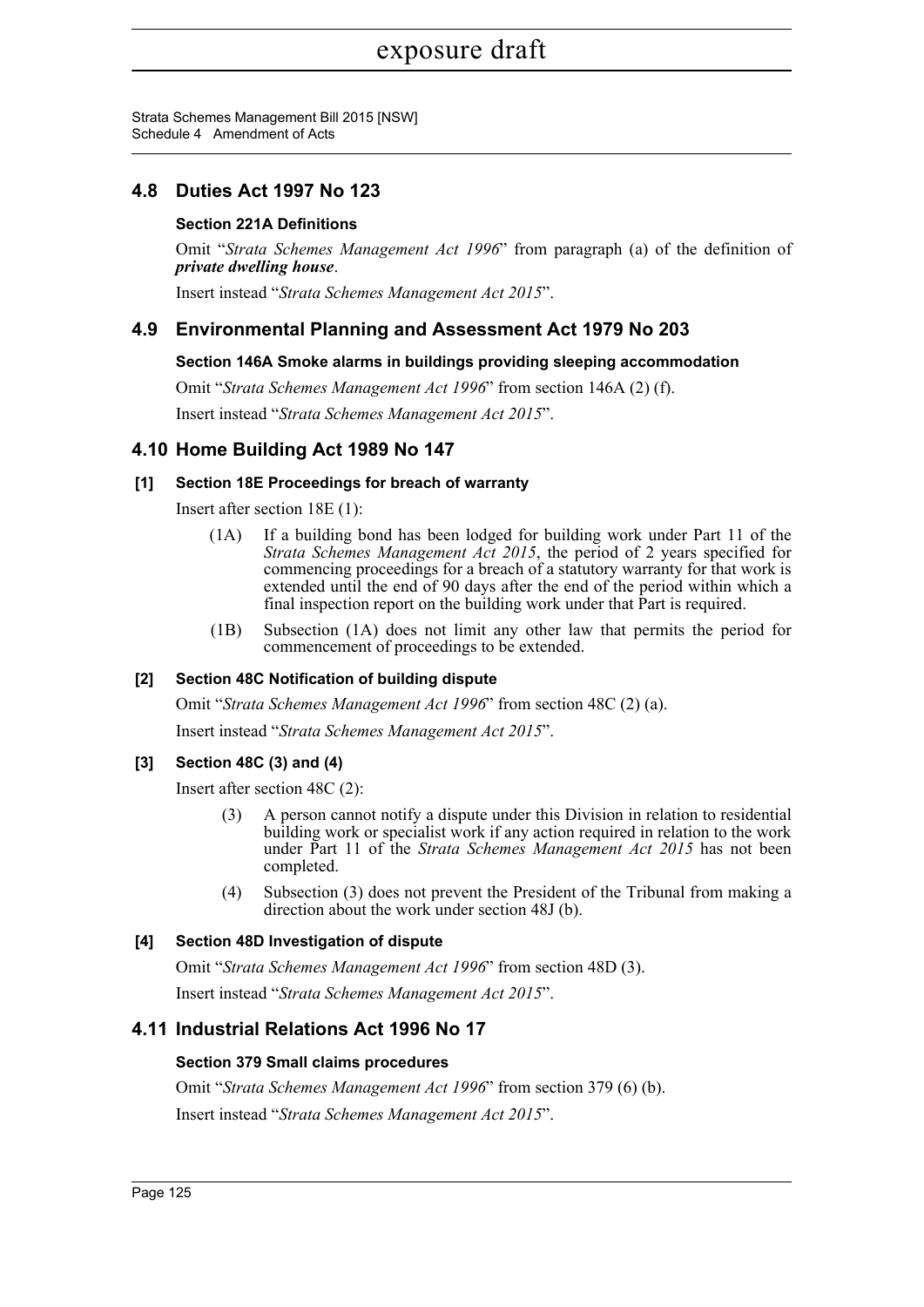Strata Schemes Management Bill 2015 [NSW] Schedule 4 Amendment of Acts

# **4.12 Law Enforcement (Powers and Responsibilities) Act 2002 No 103**

### **Section 67B Notice to adjoining occupiers of execution of covert search warrant**

Omit "*Strata Schemes Management Act 1996*" from the definition of *adjoining premises* in section 67B (6).

Insert instead "*Strata Schemes Management Act 2015*".

# **4.13 Local Court Act 2007 No 93**

### **Section 34A Jurisdiction in company title home unit disputes**

Omit "*Strata Schemes Management Act 1996*" from section 34A (4). Insert instead "*Strata Schemes Management Act 2015*".

# **4.14 Local Government Act 1993 No 30**

# **[1] Section 54C Definitions**

Omit "*Strata Schemes Management Act 1996*" from the definition of *owners corporation*. Insert instead "*Strata Schemes Management Act 2015*".

# **[2] Section 54K Special provisions relating to strata buildings**

Omit "*Strata Schemes Management Act 1996*" from section 54K (5). Insert instead "*Strata Schemes Management Act 2015*".

### **[3] Section 650A**

Insert after section 650:

### **650A Strata parking areas**

- (1) The driver of a vehicle parked in a strata parking area or a community scheme parking area established under this section otherwise than as permitted by a notice or sign erected by the council is guilty of an offence. Maximum penalty: 5 penalty units.
- (2) The terms of the notice or sign may relate to any one or more of the following:
	- (a) the time during which residents or visitors may use the parking area,
	- (b) the maximum period for which a vehicle may be parked in the parking area (or in any part of the parking area),
	- (c) the designation of a parking space within the free parking area as a space for the sole use of persons with disabilities.
- (3) For the purposes of this section, a vehicle parked otherwise than as permitted by any such notice or sign includes a vehicle parked in a parking space designated as a space for the sole use of persons with disabilities, unless:
	- (a) a parking authority for a person with disabilities is displayed on the vehicle in the manner specified in the authority, and
	- (b) the conditions specified in the authority are being observed, and
	- (c) the authority is in force.
- (4) If spaces in which a vehicle may be parked in a strata parking area or community scheme parking area are marked by the council or the owners corporation or association (for example, by means of painted lines or by studs,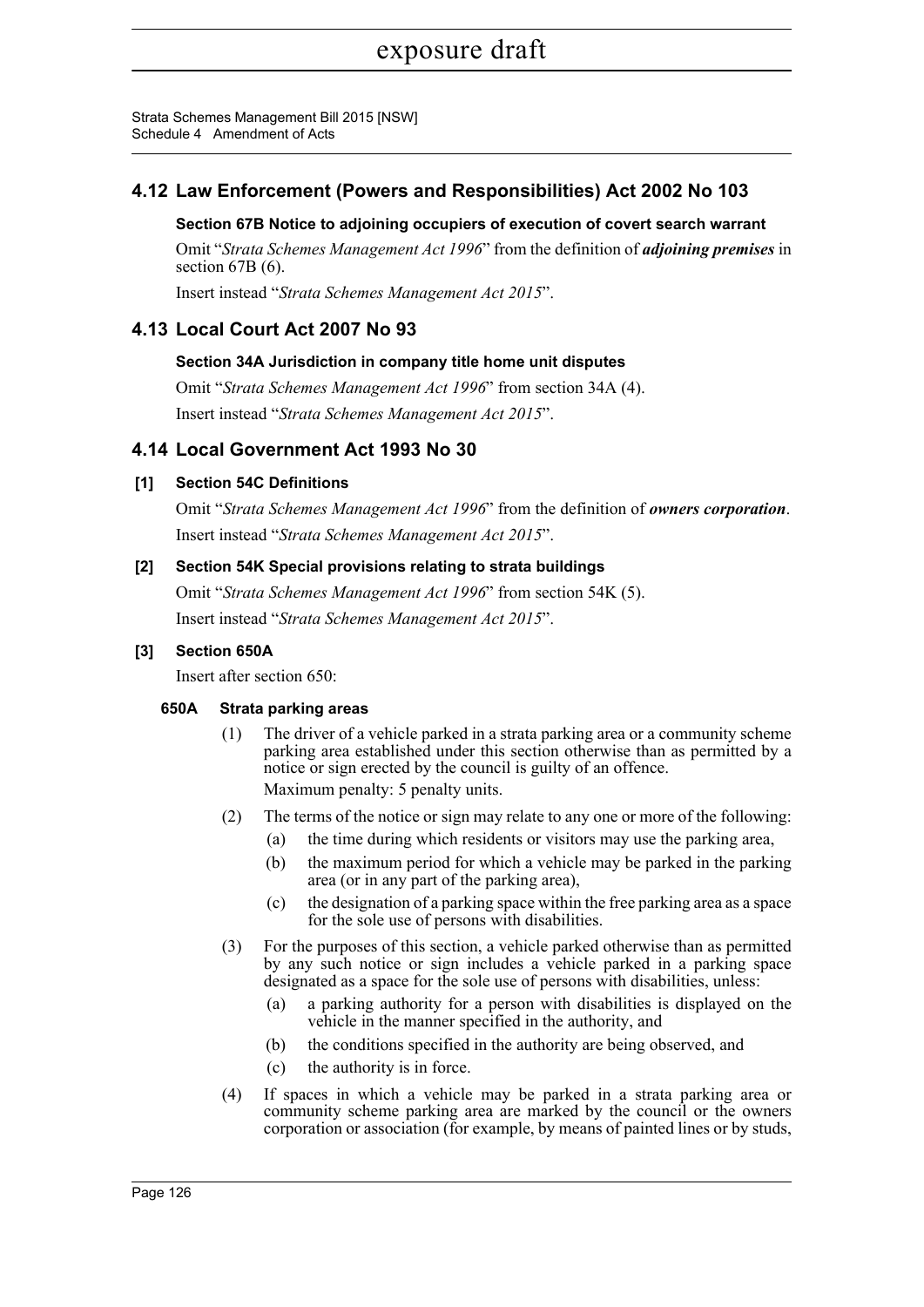Strata Schemes Management Bill 2015 [NSW] Schedule 4 Amendment of Acts

> pads or plates), a person must not cause a vehicle to be parked in the parking area:

- (a) otherwise than in such a parking space, or
- (b) in a parking space in which another vehicle is parked, or
- (c) so that any part of the vehicle is on or across (or partly on or across) any line, stud, pad, plate or other mark defining the space or so that the vehicle is not wholly within the space.

Maximum penalty: 5 penalty units.

(5) The driver of a vehicle in a strata parking area or community scheme parking area must at all times observe and comply with any reasonable direction of any authorised person regarding the parking or movement of the vehicle within the parking area.

Maximum penalty: 5 penalty units.

- (6) The owners corporation of a strata scheme under the *Strata Schemes Management Act 2015* may enter into an agreement with the council under which part of the common property of the scheme is set aside for use as a strata parking area and the council exercises functions under this section, including the erection of signs and notices.
- (7) The association of a community, precinct or neighbourhood scheme under the *Community Land Management Act 1989* may enter into an agreement with the council under which part of the land within the scheme is set aside for use as a community scheme parking area and the council exercises functions under this section, including the erection of signs and notices.
- (8) It is the duty of the Director-General to establish guidelines to be followed by councils in relation to agreements of the kind referred to in subsection (6) or (7), including guidelines as to:
	- (a) the circumstances in which a council may enter into such an agreement, and
	- (b) the matters for which such an agreement must or must not make provision, and
	- (c) the exercise by a council of any functions conferred on it by such an agreement.
- (9) An agreement for a strata parking area, and any other agreement conferring functions on a council in relation to a strata parking area, must be approved by special resolution of the owners corporation and must comply with any requirements for such schemes prescribed by regulations under the *Strata Schemes Management Act 2015*.
- (10) An agreement for a community scheme parking area, and any other agreement conferring functions on a council in relation to a community scheme parking area, must be approved by special resolution of the association and must comply with any requirements for such schemes prescribed by regulations under the *Community Land Management Act 1989*.

# **[4] Section 651 Liability of vehicle owner for certain offences**

Omit "or 650 (1) or (4)" from section 651 (1). Insert instead ", 650 (1) or (4) or 650A (1) or (4)".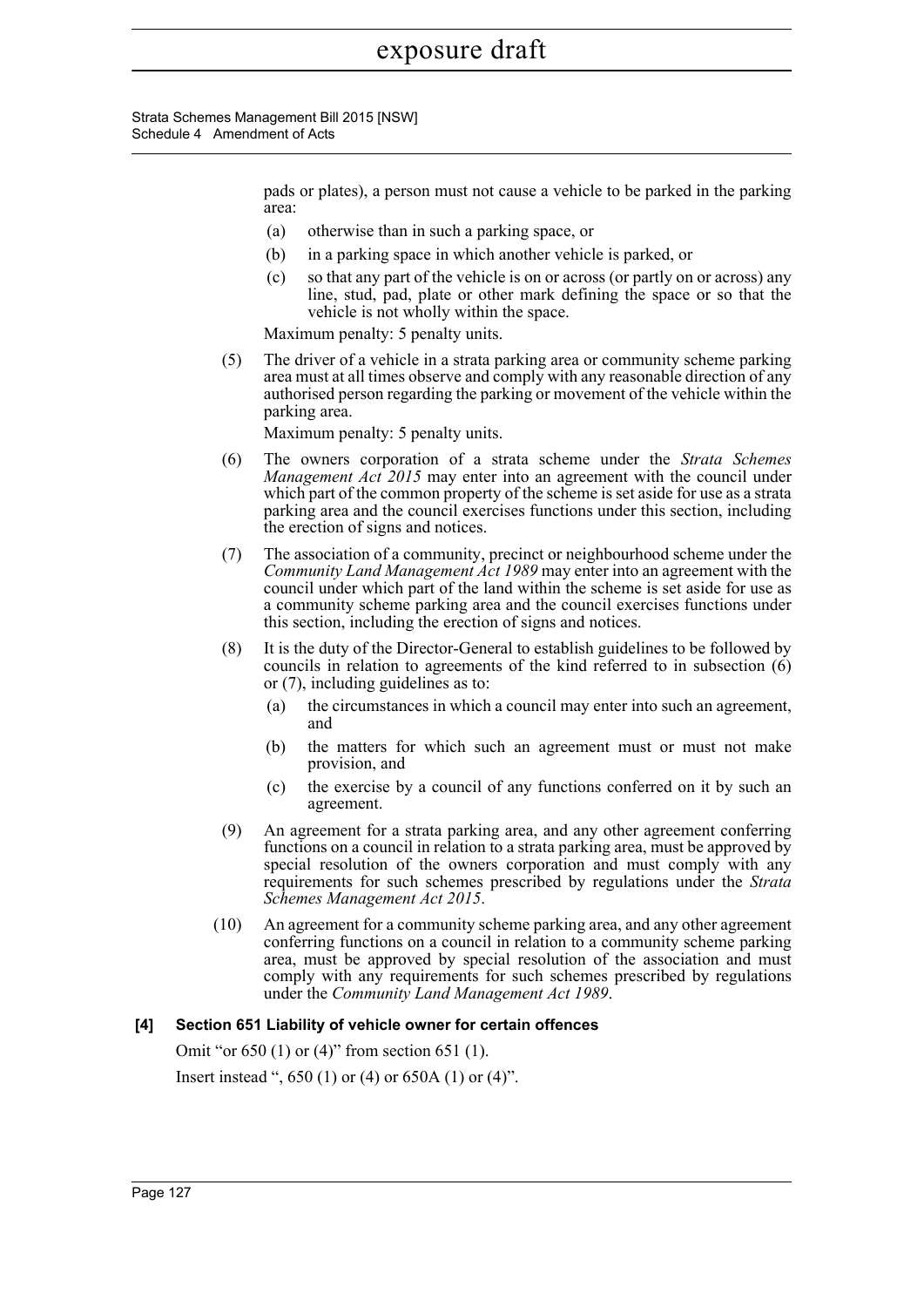## exposure draft

#### Strata Schemes Management Bill 2015 [NSW] Schedule 4 Amendment of Acts

#### **[5] Dictionary**

Omit "*Strata Schemes Management Act 1996*" from paragraph (b) (iii) of the definition of *owner*.

Insert instead "*Strata Schemes Management Act 2015*".

## **4.15 Parents and Citizens Associations Incorporation Act 1976 No 50**

#### **Section 19 Public liability insurance**

Omit paragraph (a) of the definition of *approved insurer* in section 19 (2). Insert instead:

(a) that is an approved insurer for the purposes of Part 9 of the *Strata Schemes Management Act 2015*, or

## **4.16 Parking Space Levy Act 2009 No 5**

#### **Section 4 Definitions**

Omit "section 11 of the *Strata Schemes Management Act 1996*" from paragraph (e) of the definition of *owner* in section 4 (1).

Insert instead "the *Strata Schemes Management Act 2015*".

## **4.17 Property, Stock and Business Agents Act 2002 No 66**

#### **[1] Section 3 Definitions**

Omit "*Strata Schemes Management Act 1996*" from the definition of *strata managing agent* in section 3 (1).

Insert instead "*Strata Schemes Management Act 2015*".

#### **[2] Section 109 Additional requirements for managing agents**

Omit "*Strata Schemes Management Act 1996*" from the definition of *owners corporation* in section 109 (3).

Insert instead "*Strata Schemes Management Act 2015*".

#### **[3] Section 190 Application of money for purposes of certain Acts**

Omit "*Strata Schemes Management Act 1996*" wherever occurring in section 190 (1) (a) and (3).

Insert instead "*Strata Schemes Management Act 2015*".

## **4.18 Residential (Land Lease) Communities Act 2013 No 97**

#### **Section 8 Places to which this Act does not apply**

Omit "*Strata Schemes Management Act 1996*" from the definition of *strata scheme* in section 8 (2).

Insert instead "*Strata Schemes Management Act 2015*".

## **4.19 Retail Leases Act 1994 No 46**

#### **Section 3 Definitions**

Omit "*Strata Schemes Management Act 1996*" from the definition of *strata levies*. Insert instead "*Strata Schemes Management Act 2015*".